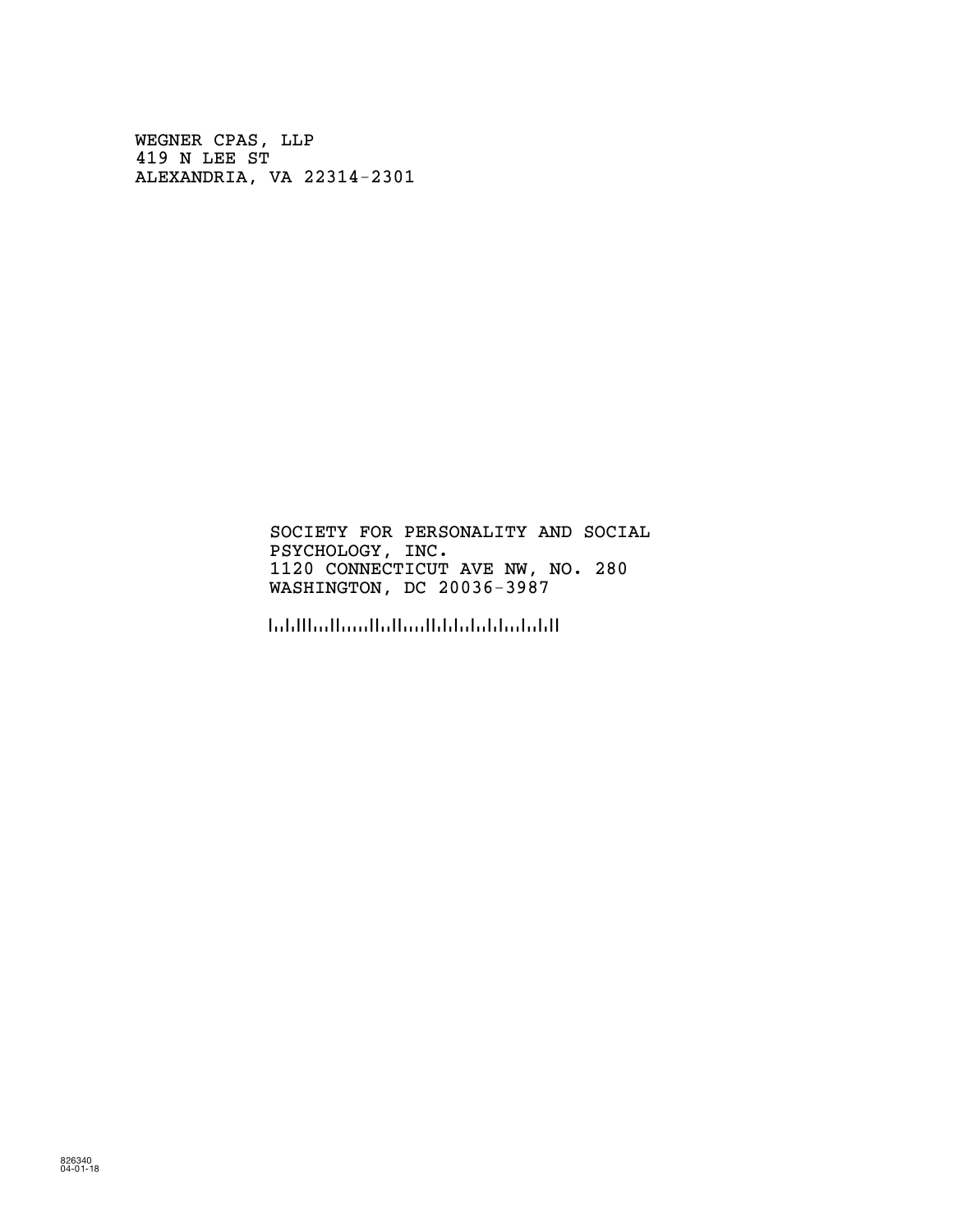|                                |                               |                                                                                                                                                                                                                            | ** PUBLIC DISCLOSURE COPY **                                                                                                                                               |     |                                                                                                                    |                                            |  |  |  |  |  |
|--------------------------------|-------------------------------|----------------------------------------------------------------------------------------------------------------------------------------------------------------------------------------------------------------------------|----------------------------------------------------------------------------------------------------------------------------------------------------------------------------|-----|--------------------------------------------------------------------------------------------------------------------|--------------------------------------------|--|--|--|--|--|
|                                |                               | Form 990                                                                                                                                                                                                                   | <b>Return of Organization Exempt From Income Tax</b>                                                                                                                       |     |                                                                                                                    | OMB No. 1545-0047                          |  |  |  |  |  |
|                                |                               |                                                                                                                                                                                                                            | Under section 501(c), 527, or 4947(a)(1) of the Internal Revenue Code (except private foundations)                                                                         |     |                                                                                                                    |                                            |  |  |  |  |  |
|                                |                               | Department of the Treasury<br>Internal Revenue Service                                                                                                                                                                     | Do not enter social security numbers on this form as it may be made public.                                                                                                |     | <b>Open to Public</b><br>Inspection                                                                                |                                            |  |  |  |  |  |
|                                |                               |                                                                                                                                                                                                                            | Go to www.irs.gov/Form990 for instructions and the latest information.<br>A For the 2018 calendar year, or tax year beginning<br>and ending                                |     |                                                                                                                    |                                            |  |  |  |  |  |
|                                |                               |                                                                                                                                                                                                                            | C Name of organization                                                                                                                                                     |     | D Employer identification number                                                                                   |                                            |  |  |  |  |  |
|                                | <b>B</b> Check if applicable: |                                                                                                                                                                                                                            | SOCIETY FOR PERSONALITY AND SOCIAL                                                                                                                                         |     |                                                                                                                    |                                            |  |  |  |  |  |
|                                | Address<br>change             |                                                                                                                                                                                                                            | PSYCHOLOGY, INC.                                                                                                                                                           |     |                                                                                                                    |                                            |  |  |  |  |  |
|                                | Name<br> change               |                                                                                                                                                                                                                            | Doing business as                                                                                                                                                          |     | 59-1667323                                                                                                         |                                            |  |  |  |  |  |
|                                | Initial<br>return             |                                                                                                                                                                                                                            | Room/suite<br>Number and street (or P.O. box if mail is not delivered to street address)                                                                                   |     | E Telephone number                                                                                                 |                                            |  |  |  |  |  |
|                                | Final<br>return/              |                                                                                                                                                                                                                            | 280<br>1120 CONNECTICUT AVE NW                                                                                                                                             |     |                                                                                                                    | $202 - 869 - 3240$                         |  |  |  |  |  |
|                                | termin-<br>ated               |                                                                                                                                                                                                                            | City or town, state or province, country, and ZIP or foreign postal code                                                                                                   |     | G Gross receipts \$                                                                                                | 2,762,310.                                 |  |  |  |  |  |
|                                | Amended<br>Ireturn            |                                                                                                                                                                                                                            | 20036-3987<br>WASHINGTON, DC                                                                                                                                               |     | H(a) Is this a group return                                                                                        |                                            |  |  |  |  |  |
|                                | Applica-<br>Ition<br>pending  |                                                                                                                                                                                                                            | F Name and address of principal officer: CHAD RUMMEL                                                                                                                       |     | for subordinates?                                                                                                  | $\Box$ Yes $\Box X$ No                     |  |  |  |  |  |
|                                |                               | <b>I</b> Tax-exempt status: $X \ 501(c)(3)$                                                                                                                                                                                | SAME AS C ABOVE                                                                                                                                                            |     | $H(b)$ Are all subordinates included? $\Box$ Yes                                                                   | No                                         |  |  |  |  |  |
|                                |                               |                                                                                                                                                                                                                            | $501(c)$ (<br>(insert no.)<br>$4947(a)(1)$ or<br>J Website: WWW.SPSP.ORG                                                                                                   | 527 |                                                                                                                    | If "No," attach a list. (see instructions) |  |  |  |  |  |
|                                |                               |                                                                                                                                                                                                                            | K Form of organization: $X$ Corporation<br>Trust<br>Other $\blacktriangleright$<br>Association                                                                             |     | $H(c)$ Group exemption number $\blacktriangleright$<br>L Year of formation: $1975$ M State of legal domicile: $FL$ |                                            |  |  |  |  |  |
|                                | Part I                        | <b>Summary</b>                                                                                                                                                                                                             |                                                                                                                                                                            |     |                                                                                                                    |                                            |  |  |  |  |  |
|                                | 1                             |                                                                                                                                                                                                                            | Briefly describe the organization's mission or most significant activities: TO PRODUCE AND DISSEMINATE                                                                     |     |                                                                                                                    |                                            |  |  |  |  |  |
| Governance                     |                               |                                                                                                                                                                                                                            | KNOWLEDGE TO THE PROFESSION AND THE PUBLIC FOR THE PUBLIC GOOD                                                                                                             |     |                                                                                                                    |                                            |  |  |  |  |  |
|                                |                               |                                                                                                                                                                                                                            |                                                                                                                                                                            |     |                                                                                                                    |                                            |  |  |  |  |  |
|                                | 3                             | Check this box $\blacktriangleright$ $\Box$ if the organization discontinued its operations or disposed of more than 25% of its net assets.<br>2<br>3<br>Number of voting members of the governing body (Part VI, line 1a) |                                                                                                                                                                            |     |                                                                                                                    |                                            |  |  |  |  |  |
|                                | 4                             | $\overline{\mathbf{4}}$                                                                                                                                                                                                    |                                                                                                                                                                            |     |                                                                                                                    |                                            |  |  |  |  |  |
|                                | 5                             |                                                                                                                                                                                                                            | $\overline{12}$                                                                                                                                                            |     |                                                                                                                    |                                            |  |  |  |  |  |
| <b>Activities &amp;</b>        | 6                             |                                                                                                                                                                                                                            |                                                                                                                                                                            |     | 6                                                                                                                  | 175                                        |  |  |  |  |  |
|                                |                               |                                                                                                                                                                                                                            |                                                                                                                                                                            |     | 7a                                                                                                                 | 1,386.                                     |  |  |  |  |  |
|                                |                               |                                                                                                                                                                                                                            |                                                                                                                                                                            |     | 7b                                                                                                                 | 4,780.                                     |  |  |  |  |  |
|                                |                               |                                                                                                                                                                                                                            |                                                                                                                                                                            |     | <b>Prior Year</b>                                                                                                  | <b>Current Year</b>                        |  |  |  |  |  |
|                                | 8                             |                                                                                                                                                                                                                            |                                                                                                                                                                            |     | 557,059.                                                                                                           | 155,733.                                   |  |  |  |  |  |
|                                | 9                             |                                                                                                                                                                                                                            | Program service revenue (Part VIII, line 2g)                                                                                                                               |     | 2, 135, 648.                                                                                                       | 1,659,557.                                 |  |  |  |  |  |
| Revenue                        | 10                            |                                                                                                                                                                                                                            |                                                                                                                                                                            |     | 88,655.                                                                                                            | 102,287.                                   |  |  |  |  |  |
|                                | 11                            |                                                                                                                                                                                                                            | Other revenue (Part VIII, column (A), lines 5, 6d, 8c, 9c, 10c, and 11e)                                                                                                   |     | $\overline{0}$ .                                                                                                   | 838,765.                                   |  |  |  |  |  |
|                                | 12                            |                                                                                                                                                                                                                            | Total revenue - add lines 8 through 11 (must equal Part VIII, column (A), line 12)                                                                                         |     | 2,781,362.                                                                                                         | 2,756,342.                                 |  |  |  |  |  |
|                                | 13                            |                                                                                                                                                                                                                            | Grants and similar amounts paid (Part IX, column (A), lines 1-3)                                                                                                           |     | 54,652.                                                                                                            | 120,629.                                   |  |  |  |  |  |
|                                | 14                            |                                                                                                                                                                                                                            |                                                                                                                                                                            |     | $\overline{0}$ .                                                                                                   | 0.                                         |  |  |  |  |  |
| Expenses                       | 15                            |                                                                                                                                                                                                                            | Salaries, other compensation, employee benefits (Part IX, column (A), lines 5-10)                                                                                          |     | 676,724.                                                                                                           | 752,919.                                   |  |  |  |  |  |
|                                |                               |                                                                                                                                                                                                                            |                                                                                                                                                                            |     | $\overline{0}$ .                                                                                                   | $\overline{\mathbf{0}}$ .                  |  |  |  |  |  |
|                                |                               |                                                                                                                                                                                                                            |                                                                                                                                                                            |     |                                                                                                                    |                                            |  |  |  |  |  |
|                                | 17                            |                                                                                                                                                                                                                            |                                                                                                                                                                            |     | 1,902,040.<br>2,633,416.                                                                                           | 1,807,957.<br>2,681,505.                   |  |  |  |  |  |
|                                | 18                            |                                                                                                                                                                                                                            | Total expenses. Add lines 13-17 (must equal Part IX, column (A), line 25)                                                                                                  |     | 147,946.                                                                                                           | 74,837.                                    |  |  |  |  |  |
|                                | 19                            |                                                                                                                                                                                                                            |                                                                                                                                                                            |     | <b>Beginning of Current Year</b>                                                                                   |                                            |  |  |  |  |  |
|                                |                               |                                                                                                                                                                                                                            |                                                                                                                                                                            |     | 6,088,414.                                                                                                         | <b>End of Year</b><br>6,528,315.           |  |  |  |  |  |
|                                | 20<br>21                      | Total assets (Part X, line 16)                                                                                                                                                                                             | Total liabilities (Part X, line 26)                                                                                                                                        |     | 948,824.                                                                                                           | 1,513,371.                                 |  |  |  |  |  |
| Net Assets or<br>Fund Balances | 22                            |                                                                                                                                                                                                                            |                                                                                                                                                                            |     | 5,139,590.                                                                                                         | 5,014,944.                                 |  |  |  |  |  |
|                                | <b>Part II</b>                | <b>Signature Block</b>                                                                                                                                                                                                     |                                                                                                                                                                            |     |                                                                                                                    |                                            |  |  |  |  |  |
|                                |                               |                                                                                                                                                                                                                            | Under penalties of perjury, I declare that I have examined this return, including accompanying schedules and statements, and to the best of my knowledge and belief, it is |     |                                                                                                                    |                                            |  |  |  |  |  |
|                                |                               |                                                                                                                                                                                                                            | true, correct, and complete. Declaration of preparer (other than officer) is based on all information of which preparer has any knowledge.                                 |     |                                                                                                                    |                                            |  |  |  |  |  |

| Sign<br>Here | Signature of officer<br>CHAD RUMMEL,<br>Type or print name and title                                         | EXECUTIVE DIRECTOR           | Date                                                                |  |  |  |  |  |  |  |  |
|--------------|--------------------------------------------------------------------------------------------------------------|------------------------------|---------------------------------------------------------------------|--|--|--|--|--|--|--|--|
| Paid         | Print/Type preparer's name<br><b>GLENN MILLER, CPA</b>                                                       | Date<br>Preparer's signature | <b>PTIN</b><br>Check<br>11/14/19<br>P00086726<br>"<br>self-employed |  |  |  |  |  |  |  |  |
| Preparer     | WEGNER CPAS, LLP<br>Firm's name<br>$\mathbf{r}$                                                              |                              | 39-0974031<br>Firm's $EIN$                                          |  |  |  |  |  |  |  |  |
| Use Only     | Firm's address 119 N LEE ST                                                                                  |                              |                                                                     |  |  |  |  |  |  |  |  |
|              | ALEXANDRIA, VA 22314-2301                                                                                    | Phone no. $703 - 519 - 0990$ |                                                                     |  |  |  |  |  |  |  |  |
|              | May the IRS discuss this return with the preparer shown above? (see instructions)                            |                              | ΧI<br>Yes<br><b>No</b>                                              |  |  |  |  |  |  |  |  |
|              | Form 990 (2018)<br>LHA For Paperwork Reduction Act Notice, see the separate instructions.<br>832001 12-31-18 |                              |                                                                     |  |  |  |  |  |  |  |  |

SEE SCHEDULE O FOR ORGANIZATION MISSION STATEMENT CONTINUATION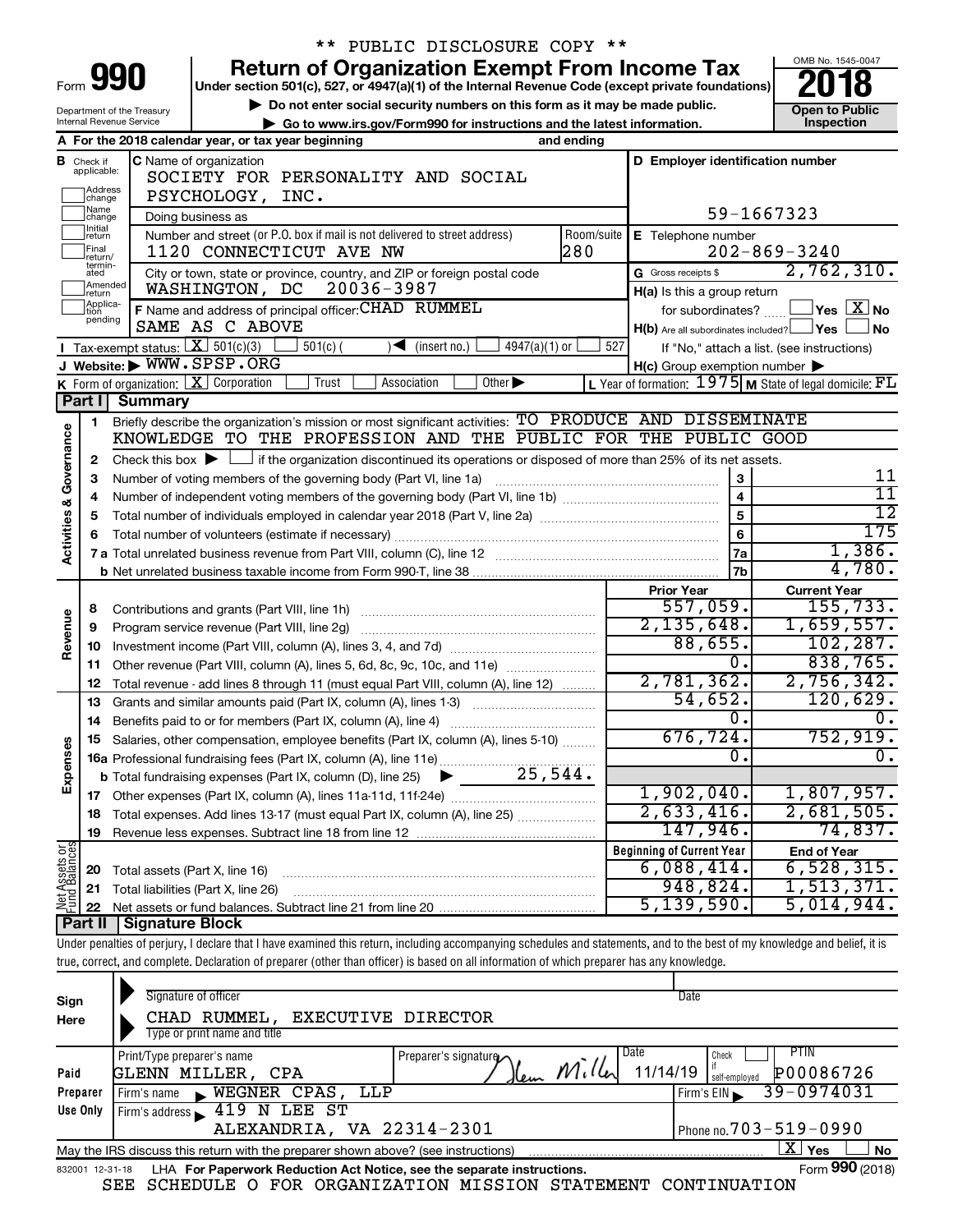|                                                                     | SOCIETY FOR PERSONALITY AND SOCIAL                                                                                                                                                                                                                                                                                                                          |
|---------------------------------------------------------------------|-------------------------------------------------------------------------------------------------------------------------------------------------------------------------------------------------------------------------------------------------------------------------------------------------------------------------------------------------------------|
|                                                                     | 59-1667323<br>PSYCHOLOGY, INC.<br>Page 2<br>Form 990 (2018)                                                                                                                                                                                                                                                                                                 |
|                                                                     | Part III   Statement of Program Service Accomplishments                                                                                                                                                                                                                                                                                                     |
|                                                                     | $\boxed{\text{X}}$                                                                                                                                                                                                                                                                                                                                          |
|                                                                     | Briefly describe the organization's mission:<br>THE MISSION OF THE SOCIETY IS TO ADVANCE THE SCIENCE, TEACHING, AND                                                                                                                                                                                                                                         |
|                                                                     | APPLICATION OF SOCIAL AND PERSONALITY PSYCHOLOGY. SPSP MEMBERS ASPIRE                                                                                                                                                                                                                                                                                       |
|                                                                     | TO UNDERSTAND INDIVIDUALS IN THEIR SOCIAL CONTEXTS FOR THE BENEFIT OF                                                                                                                                                                                                                                                                                       |
|                                                                     | ALL PEOPLE.                                                                                                                                                                                                                                                                                                                                                 |
| 1<br>$\mathbf{2}$<br>3<br>4<br>4a<br>4b<br>(Code:<br>4c<br>4d<br>4е | Did the organization undertake any significant program services during the year which were not listed on the                                                                                                                                                                                                                                                |
|                                                                     | $\Box$ Yes $[\overline{\mathrm{X}}]$ No<br>prior Form 990 or 990-EZ?                                                                                                                                                                                                                                                                                        |
|                                                                     | If "Yes," describe these new services on Schedule O.<br>$\exists$ Yes $\boxed{\text{X}}$ No                                                                                                                                                                                                                                                                 |
|                                                                     | Did the organization cease conducting, or make significant changes in how it conducts, any program services?                                                                                                                                                                                                                                                |
|                                                                     | If "Yes," describe these changes on Schedule O.<br>Describe the organization's program service accomplishments for each of its three largest program services, as measured by expenses.                                                                                                                                                                     |
|                                                                     | Section 501(c)(3) and 501(c)(4) organizations are required to report the amount of grants and allocations to others, the total expenses, and                                                                                                                                                                                                                |
|                                                                     | revenue, if any, for each program service reported.                                                                                                                                                                                                                                                                                                         |
|                                                                     | $\overline{0.}$ ) (Revenue \$<br>1, 174, 063.<br>$\overline{1,436}$ , $331$ . including grants of \$<br>) (Expenses \$<br>(Code:                                                                                                                                                                                                                            |
|                                                                     | ANNUAL CONVENTION - THE SOCIETY'S ANNUAL CONVENTION IS THE PREMIER                                                                                                                                                                                                                                                                                          |
|                                                                     | INTERNATIONAL EVENT FOR MORE THAN 3,500 SOCIAL AND PERSONALITY                                                                                                                                                                                                                                                                                              |
|                                                                     | ATTENDEES FROM ACADEMIA, NON-PROFIT, GOVERNMENT, AND<br>PSYCHOLOGISTS.                                                                                                                                                                                                                                                                                      |
|                                                                     | PRIVATE SECTORS PRESENT AND DISCUSS RESEARCH, NETWORK AND COLLABORATE                                                                                                                                                                                                                                                                                       |
|                                                                     | ON PROJECTS, AND PURSUE PROFESSIONAL DEVELOPMENT WHILE ADVANCING                                                                                                                                                                                                                                                                                            |
|                                                                     | SCIENCE AND PEDAGOGY IN THE FIELD.                                                                                                                                                                                                                                                                                                                          |
|                                                                     |                                                                                                                                                                                                                                                                                                                                                             |
|                                                                     |                                                                                                                                                                                                                                                                                                                                                             |
|                                                                     |                                                                                                                                                                                                                                                                                                                                                             |
|                                                                     |                                                                                                                                                                                                                                                                                                                                                             |
|                                                                     |                                                                                                                                                                                                                                                                                                                                                             |
|                                                                     | OUTREACH AND ADVOCACY - THE SOCIETY WORKS WITH MEMBERS TO ENSURE<br>THAT<br>THEIR RESEARCH IS SHARED OUTSIDE OF THE SOCIAL AND PERSONALITY<br>PSYCHOLOGY COMMUNITY, INCLUDING THE GENERAL PUBLIC AND THOSE WITH<br>LEGISLATIVE RESPONSIBILITIES. IN ADDITION, THROUGH ITS ADVOCACY<br>EFFORTS, THE SOCIETY ADVOCATES FOR FUNDING FOR PSYCHOLOGICAL SCIENCE. |
|                                                                     |                                                                                                                                                                                                                                                                                                                                                             |
|                                                                     | 966,982.<br>174,712.<br>0.<br>) (Revenue \$<br>(Code:<br>including grants of \$<br>) (Expenses \$                                                                                                                                                                                                                                                           |
|                                                                     | THE SOCIETY PUBLISHES AND DISTRIBUTES SCHOLARLY JOURNALS<br><b>PUBLICATIONS</b>                                                                                                                                                                                                                                                                             |
|                                                                     | DISSEMINATES PUBLIC<br>INFORMATION ABOUT PERSONALITY AND<br>SOCIAL<br>AND                                                                                                                                                                                                                                                                                   |
|                                                                     | PSYCHOLOGY SCIENTIFIC FINDINGS.                                                                                                                                                                                                                                                                                                                             |
|                                                                     |                                                                                                                                                                                                                                                                                                                                                             |
|                                                                     |                                                                                                                                                                                                                                                                                                                                                             |
|                                                                     |                                                                                                                                                                                                                                                                                                                                                             |
|                                                                     |                                                                                                                                                                                                                                                                                                                                                             |
|                                                                     |                                                                                                                                                                                                                                                                                                                                                             |
|                                                                     |                                                                                                                                                                                                                                                                                                                                                             |
|                                                                     |                                                                                                                                                                                                                                                                                                                                                             |
|                                                                     | Other program services (Describe in Schedule O.)<br>344,494.<br>354, 737. including grants of \$<br>$120, 629$ .) (Revenue \$<br>(Expenses \$                                                                                                                                                                                                               |
|                                                                     | 2,181,518.<br>Total program service expenses                                                                                                                                                                                                                                                                                                                |
|                                                                     | Form 990 (2018)<br>832002 12-31-18                                                                                                                                                                                                                                                                                                                          |
|                                                                     | 2                                                                                                                                                                                                                                                                                                                                                           |
|                                                                     | 17591114 788028 12151.3AU01<br>2018.04030 SOCIETY FOR PERSONALITY AND 12151_31                                                                                                                                                                                                                                                                              |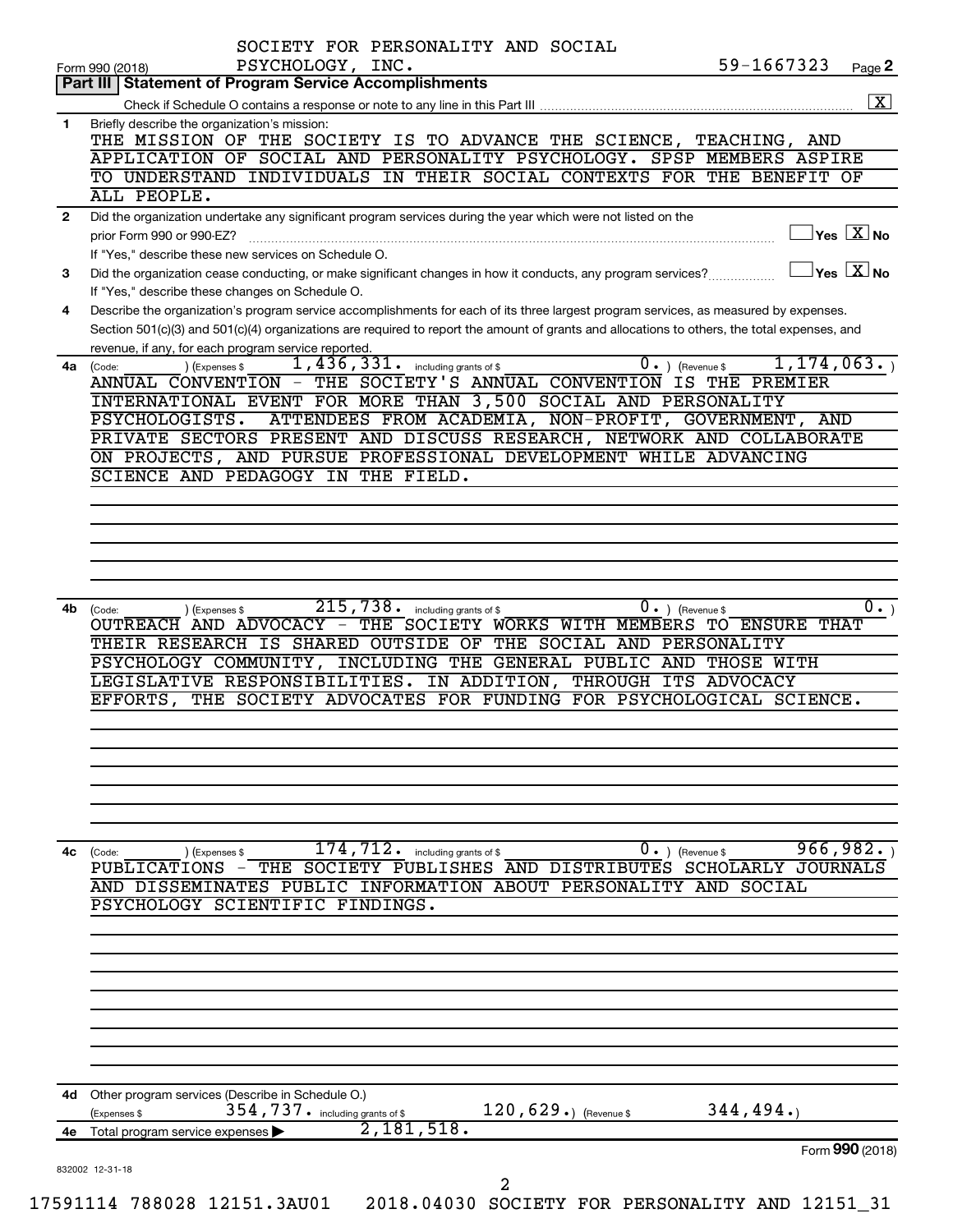**Part IV Checklist of Required Schedules**

|    |                                                                                                                                                                                                                                                   |                         | Yes                     | No                      |  |  |  |
|----|---------------------------------------------------------------------------------------------------------------------------------------------------------------------------------------------------------------------------------------------------|-------------------------|-------------------------|-------------------------|--|--|--|
| 1. | Is the organization described in section 501(c)(3) or 4947(a)(1) (other than a private foundation)?                                                                                                                                               | 1                       | X                       |                         |  |  |  |
| 2  |                                                                                                                                                                                                                                                   | $\mathbf{2}$            | $\overline{\textbf{X}}$ |                         |  |  |  |
| З  | Did the organization engage in direct or indirect political campaign activities on behalf of or in opposition to candidates for                                                                                                                   |                         |                         |                         |  |  |  |
|    |                                                                                                                                                                                                                                                   | 3                       |                         | x                       |  |  |  |
| 4  | Section 501(c)(3) organizations. Did the organization engage in lobbying activities, or have a section 501(h) election in effect                                                                                                                  |                         |                         |                         |  |  |  |
|    |                                                                                                                                                                                                                                                   | $\overline{\mathbf{4}}$ | X                       |                         |  |  |  |
| 5  | Is the organization a section 501(c)(4), 501(c)(5), or 501(c)(6) organization that receives membership dues, assessments, or                                                                                                                      |                         |                         |                         |  |  |  |
|    |                                                                                                                                                                                                                                                   |                         |                         |                         |  |  |  |
| 6  | Did the organization maintain any donor advised funds or any similar funds or accounts for which donors have the right to                                                                                                                         |                         |                         |                         |  |  |  |
|    | provide advice on the distribution or investment of amounts in such funds or accounts? If "Yes," complete Schedule D, Part I                                                                                                                      |                         |                         |                         |  |  |  |
| 7  | Did the organization receive or hold a conservation easement, including easements to preserve open space,                                                                                                                                         |                         |                         |                         |  |  |  |
|    |                                                                                                                                                                                                                                                   | $\overline{7}$          |                         | х                       |  |  |  |
| 8  | Did the organization maintain collections of works of art, historical treasures, or other similar assets? If "Yes," complete                                                                                                                      |                         |                         |                         |  |  |  |
|    |                                                                                                                                                                                                                                                   | 8                       |                         | x                       |  |  |  |
| 9  | Did the organization report an amount in Part X, line 21, for escrow or custodial account liability, serve as a custodian for                                                                                                                     |                         |                         |                         |  |  |  |
|    | amounts not listed in Part X; or provide credit counseling, debt management, credit repair, or debt negotiation services?                                                                                                                         |                         | X                       |                         |  |  |  |
|    |                                                                                                                                                                                                                                                   | 9                       |                         |                         |  |  |  |
| 10 | Did the organization, directly or through a related organization, hold assets in temporarily restricted endowments, permanent                                                                                                                     | 10                      | X                       |                         |  |  |  |
| 11 | If the organization's answer to any of the following questions is "Yes," then complete Schedule D, Parts VI, VII, VIII, IX, or X                                                                                                                  |                         |                         |                         |  |  |  |
|    | as applicable.                                                                                                                                                                                                                                    |                         |                         |                         |  |  |  |
|    | a Did the organization report an amount for land, buildings, and equipment in Part X, line 10? If "Yes," complete Schedule D,                                                                                                                     |                         |                         |                         |  |  |  |
|    |                                                                                                                                                                                                                                                   | 11a                     | X                       |                         |  |  |  |
|    | <b>b</b> Did the organization report an amount for investments - other securities in Part X, line 12 that is 5% or more of its total                                                                                                              |                         |                         |                         |  |  |  |
|    |                                                                                                                                                                                                                                                   | 11b                     |                         | х                       |  |  |  |
|    | c Did the organization report an amount for investments - program related in Part X, line 13 that is 5% or more of its total                                                                                                                      |                         |                         |                         |  |  |  |
|    |                                                                                                                                                                                                                                                   | 11c                     |                         | x                       |  |  |  |
|    | d Did the organization report an amount for other assets in Part X, line 15 that is 5% or more of its total assets reported in                                                                                                                    |                         |                         |                         |  |  |  |
|    |                                                                                                                                                                                                                                                   | 11d                     |                         | х                       |  |  |  |
|    |                                                                                                                                                                                                                                                   | 11e                     |                         | X                       |  |  |  |
| f. | Did the organization's separate or consolidated financial statements for the tax year include a footnote that addresses                                                                                                                           |                         |                         | х                       |  |  |  |
|    | the organization's liability for uncertain tax positions under FIN 48 (ASC 740)? If "Yes," complete Schedule D, Part X<br>12a Did the organization obtain separate, independent audited financial statements for the tax year? If "Yes," complete | 11f                     |                         |                         |  |  |  |
|    | Schedule D, Parts XI and XII                                                                                                                                                                                                                      | 12a                     |                         | х                       |  |  |  |
|    | <b>b</b> Was the organization included in consolidated, independent audited financial statements for the tax year?                                                                                                                                |                         |                         |                         |  |  |  |
|    | If "Yes," and if the organization answered "No" to line 12a, then completing Schedule D, Parts XI and XII is optional                                                                                                                             | 12 <sub>b</sub>         | х                       |                         |  |  |  |
| 13 |                                                                                                                                                                                                                                                   | 13                      |                         | $\overline{\textbf{x}}$ |  |  |  |
|    |                                                                                                                                                                                                                                                   | 14a                     |                         | x                       |  |  |  |
|    | <b>b</b> Did the organization have aggregate revenues or expenses of more than \$10,000 from grantmaking, fundraising, business,                                                                                                                  |                         |                         |                         |  |  |  |
|    | investment, and program service activities outside the United States, or aggregate foreign investments valued at \$100,000                                                                                                                        |                         |                         |                         |  |  |  |
|    |                                                                                                                                                                                                                                                   | 14b                     | х                       |                         |  |  |  |
| 15 | Did the organization report on Part IX, column (A), line 3, more than \$5,000 of grants or other assistance to or for any                                                                                                                         |                         |                         |                         |  |  |  |
|    |                                                                                                                                                                                                                                                   | 15                      |                         | x                       |  |  |  |
| 16 | Did the organization report on Part IX, column (A), line 3, more than \$5,000 of aggregate grants or other assistance to                                                                                                                          |                         | х                       |                         |  |  |  |
|    | Did the organization report a total of more than \$15,000 of expenses for professional fundraising services on Part IX,                                                                                                                           | 16                      |                         |                         |  |  |  |
| 17 |                                                                                                                                                                                                                                                   | 17                      |                         | х                       |  |  |  |
| 18 | Did the organization report more than \$15,000 total of fundraising event gross income and contributions on Part VIII, lines                                                                                                                      |                         |                         |                         |  |  |  |
|    |                                                                                                                                                                                                                                                   | 18                      |                         | х                       |  |  |  |
| 19 | Did the organization report more than \$15,000 of gross income from gaming activities on Part VIII, line 9a? If "Yes,"                                                                                                                            |                         |                         |                         |  |  |  |
|    |                                                                                                                                                                                                                                                   | 19                      |                         | х                       |  |  |  |
|    | 20a Did the organization operate one or more hospital facilities? If "Yes," complete Schedule H                                                                                                                                                   | 20a                     |                         | $\overline{\textbf{X}}$ |  |  |  |
|    |                                                                                                                                                                                                                                                   | 20 <sub>b</sub>         |                         |                         |  |  |  |
| 21 | Did the organization report more than \$5,000 of grants or other assistance to any domestic organization or                                                                                                                                       |                         |                         |                         |  |  |  |
|    |                                                                                                                                                                                                                                                   | 21                      |                         | x                       |  |  |  |
|    | 832003 12-31-18                                                                                                                                                                                                                                   |                         |                         | Form 990 (2018)         |  |  |  |
|    | 3                                                                                                                                                                                                                                                 |                         |                         |                         |  |  |  |

17591114 788028 12151.3AU01 2018.04030 SOCIETY FOR PERSONALITY AND 12151\_31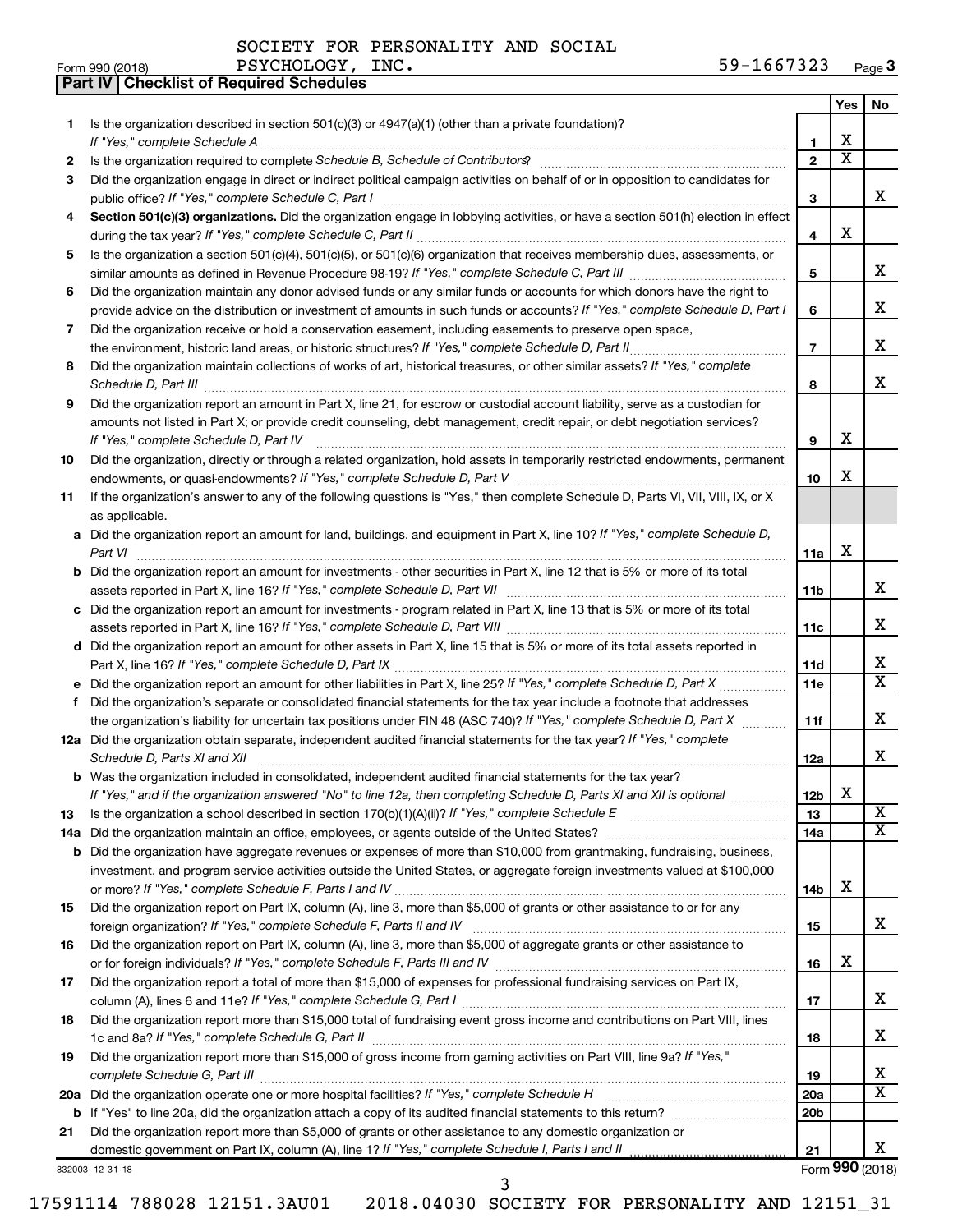*(continued)* **Part IV Checklist of Required Schedules**

| Form 990 (2018) | PSYCHOLOGY,<br>INC. | $59 - 1$<br>$-1667323$<br>Page 4 |
|-----------------|---------------------|----------------------------------|
|-----------------|---------------------|----------------------------------|

|          |                                                                                                                                                                                                                                |                 | Yes | No              |
|----------|--------------------------------------------------------------------------------------------------------------------------------------------------------------------------------------------------------------------------------|-----------------|-----|-----------------|
| 22       | Did the organization report more than \$5,000 of grants or other assistance to or for domestic individuals on                                                                                                                  |                 |     |                 |
|          |                                                                                                                                                                                                                                | 22              | х   |                 |
| 23       | Did the organization answer "Yes" to Part VII, Section A, line 3, 4, or 5 about compensation of the organization's current                                                                                                     |                 |     |                 |
|          | and former officers, directors, trustees, key employees, and highest compensated employees? If "Yes," complete                                                                                                                 |                 |     |                 |
|          | Schedule J                                                                                                                                                                                                                     | 23              | х   |                 |
|          | 24a Did the organization have a tax-exempt bond issue with an outstanding principal amount of more than \$100,000 as of the                                                                                                    |                 |     |                 |
|          | last day of the year, that was issued after December 31, 2002? If "Yes," answer lines 24b through 24d and complete                                                                                                             |                 |     |                 |
|          |                                                                                                                                                                                                                                | 24a             |     | x               |
|          |                                                                                                                                                                                                                                | 24 <sub>b</sub> |     |                 |
|          | c Did the organization maintain an escrow account other than a refunding escrow at any time during the year to defease                                                                                                         |                 |     |                 |
|          |                                                                                                                                                                                                                                | 24c             |     |                 |
|          |                                                                                                                                                                                                                                | 24d             |     |                 |
|          | 25a Section 501(c)(3), 501(c)(4), and 501(c)(29) organizations. Did the organization engage in an excess benefit                                                                                                               |                 |     |                 |
|          |                                                                                                                                                                                                                                | 25a             |     | x               |
|          | <b>b</b> Is the organization aware that it engaged in an excess benefit transaction with a disqualified person in a prior year, and                                                                                            |                 |     |                 |
|          | that the transaction has not been reported on any of the organization's prior Forms 990 or 990-EZ? If "Yes," complete                                                                                                          |                 |     |                 |
|          | Schedule L, Part I                                                                                                                                                                                                             | 25b             |     | x               |
| 26       | Did the organization report any amount on Part X, line 5, 6, or 22 for receivables from or payables to any current or                                                                                                          |                 |     |                 |
|          | former officers, directors, trustees, key employees, highest compensated employees, or disqualified persons? If "Yes,"                                                                                                         |                 |     |                 |
|          | complete Schedule L, Part II                                                                                                                                                                                                   | 26              |     | х               |
| 27       | Did the organization provide a grant or other assistance to an officer, director, trustee, key employee, substantial                                                                                                           |                 |     |                 |
|          | contributor or employee thereof, a grant selection committee member, or to a 35% controlled entity or family member                                                                                                            |                 |     |                 |
|          |                                                                                                                                                                                                                                | 27              |     | x               |
| 28       | Was the organization a party to a business transaction with one of the following parties (see Schedule L, Part IV                                                                                                              |                 |     |                 |
|          | instructions for applicable filing thresholds, conditions, and exceptions):                                                                                                                                                    |                 |     |                 |
|          | a A current or former officer, director, trustee, or key employee? If "Yes," complete Schedule L, Part IV                                                                                                                      | 28a             |     | х               |
| b        | A family member of a current or former officer, director, trustee, or key employee? If "Yes," complete Schedule L, Part IV                                                                                                     | 28 <sub>b</sub> |     | X               |
|          | c An entity of which a current or former officer, director, trustee, or key employee (or a family member thereof) was an officer,                                                                                              |                 |     |                 |
|          |                                                                                                                                                                                                                                | 28c             |     | x<br>X          |
| 29       |                                                                                                                                                                                                                                | 29              |     |                 |
| 30       | Did the organization receive contributions of art, historical treasures, or other similar assets, or qualified conservation                                                                                                    |                 |     | х               |
|          |                                                                                                                                                                                                                                | 30              |     |                 |
| 31       | Did the organization liquidate, terminate, or dissolve and cease operations?                                                                                                                                                   |                 |     | х               |
|          | If "Yes," complete Schedule N, Part I manufactured and a series of the series of the series of the series of the series of the series of the series of the series of the series of the series of the series of the series of t | 31              |     |                 |
| 32       | Did the organization sell, exchange, dispose of, or transfer more than 25% of its net assets? If "Yes," complete                                                                                                               |                 |     | х               |
|          |                                                                                                                                                                                                                                | 32              |     |                 |
| 33       | Did the organization own 100% of an entity disregarded as separate from the organization under Regulations                                                                                                                     | 33              |     | х               |
| 34       | Was the organization related to any tax-exempt or taxable entity? If "Yes," complete Schedule R, Part II, III, or IV, and                                                                                                      |                 |     |                 |
|          | Part V, line 1                                                                                                                                                                                                                 | 34              | х   |                 |
|          |                                                                                                                                                                                                                                | 35a             | х   |                 |
|          | <b>b</b> If "Yes" to line 35a, did the organization receive any payment from or engage in any transaction with a controlled entity                                                                                             |                 |     |                 |
|          |                                                                                                                                                                                                                                | 35b             | X   |                 |
| 36       | Section 501(c)(3) organizations. Did the organization make any transfers to an exempt non-charitable related organization?                                                                                                     |                 |     |                 |
|          |                                                                                                                                                                                                                                | 36              |     | x               |
| 37       | Did the organization conduct more than 5% of its activities through an entity that is not a related organization                                                                                                               |                 |     |                 |
|          |                                                                                                                                                                                                                                | 37              |     | х               |
| 38       | Did the organization complete Schedule O and provide explanations in Schedule O for Part VI, lines 11b and 19?                                                                                                                 |                 |     |                 |
|          | Note. All Form 990 filers are required to complete Schedule O                                                                                                                                                                  | 38              | х   |                 |
| ∣ Part V | <b>Statements Regarding Other IRS Filings and Tax Compliance</b>                                                                                                                                                               |                 |     |                 |
|          | Check if Schedule O contains a response or note to any line in this Part V                                                                                                                                                     |                 |     |                 |
|          |                                                                                                                                                                                                                                |                 | Yes | No              |
|          | 17<br>1a Enter the number reported in Box 3 of Form 1096. Enter -0- if not applicable <i>manumeraness</i><br>1a                                                                                                                |                 |     |                 |
|          | O<br>1b                                                                                                                                                                                                                        |                 |     |                 |
|          | c Did the organization comply with backup withholding rules for reportable payments to vendors and reportable gaming                                                                                                           |                 |     |                 |
|          |                                                                                                                                                                                                                                | 1c              |     |                 |
|          | 832004 12-31-18                                                                                                                                                                                                                |                 |     | Form 990 (2018) |
|          | 4                                                                                                                                                                                                                              |                 |     |                 |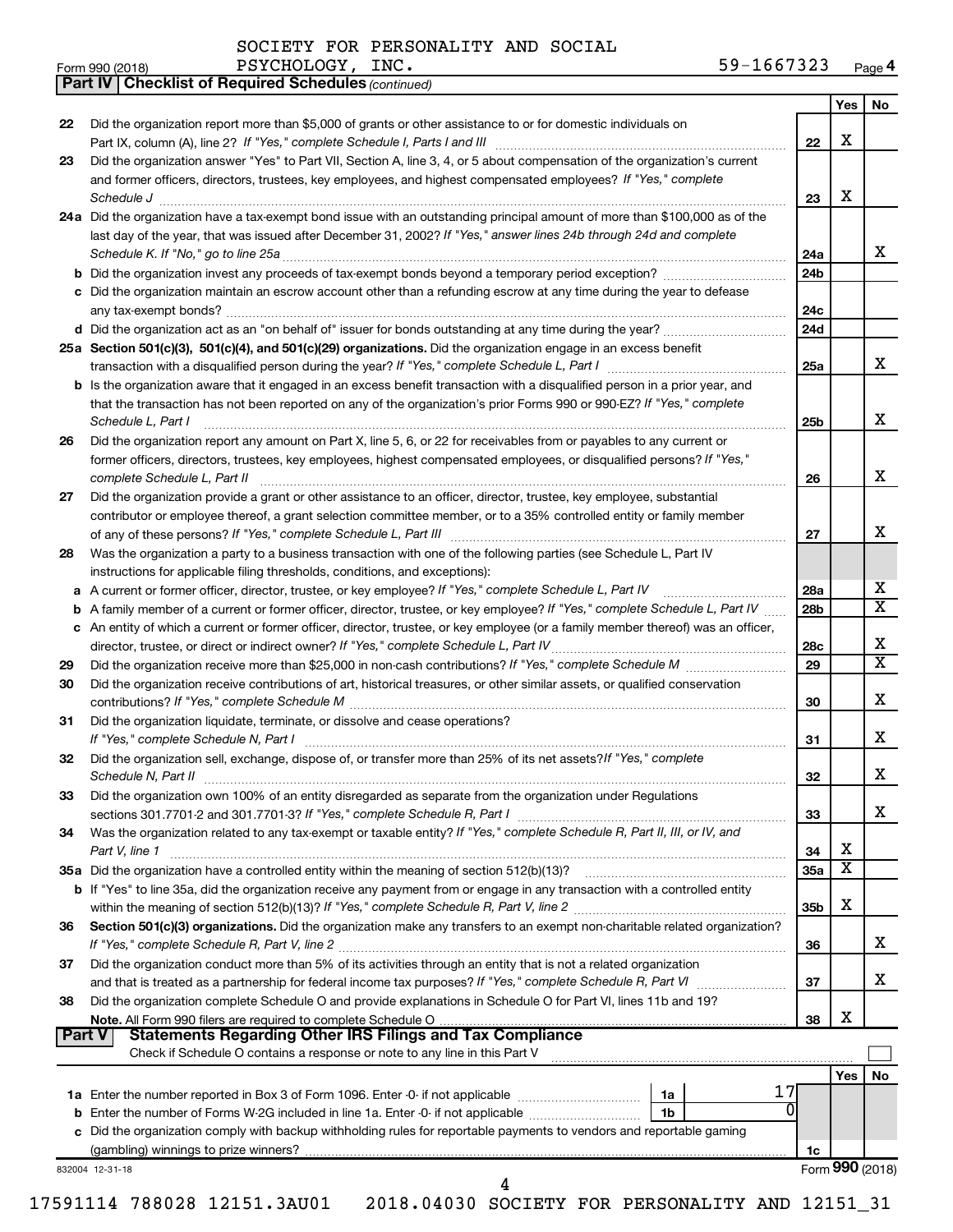| Part V | Statements Regarding Other IRS Filings and Tax Compliance (continued)                                                                           |                |     |                       |  |  |  |  |  |  |  |
|--------|-------------------------------------------------------------------------------------------------------------------------------------------------|----------------|-----|-----------------------|--|--|--|--|--|--|--|
|        |                                                                                                                                                 |                | Yes | <b>No</b>             |  |  |  |  |  |  |  |
|        | 2a Enter the number of employees reported on Form W-3, Transmittal of Wage and Tax Statements,                                                  |                |     |                       |  |  |  |  |  |  |  |
|        | 12<br>filed for the calendar year ending with or within the year covered by this return<br>2a                                                   |                |     |                       |  |  |  |  |  |  |  |
| b      | If at least one is reported on line 2a, did the organization file all required federal employment tax returns?                                  |                |     |                       |  |  |  |  |  |  |  |
|        |                                                                                                                                                 |                |     |                       |  |  |  |  |  |  |  |
|        | 3a Did the organization have unrelated business gross income of \$1,000 or more during the year?                                                |                |     |                       |  |  |  |  |  |  |  |
| b      | If "Yes," has it filed a Form 990 T for this year? If "No" to line 3b, provide an explanation in Schedule O manumumum                           |                |     |                       |  |  |  |  |  |  |  |
|        | 4a At any time during the calendar year, did the organization have an interest in, or a signature or other authority over, a                    |                |     |                       |  |  |  |  |  |  |  |
|        | financial account in a foreign country (such as a bank account, securities account, or other financial account)?                                | 4a             |     | X                     |  |  |  |  |  |  |  |
|        | <b>b</b> If "Yes," enter the name of the foreign country: $\blacktriangleright$                                                                 |                |     |                       |  |  |  |  |  |  |  |
|        | See instructions for filing requirements for FinCEN Form 114, Report of Foreign Bank and Financial Accounts (FBAR).                             |                |     |                       |  |  |  |  |  |  |  |
| 5a     |                                                                                                                                                 | 5a             |     | X                     |  |  |  |  |  |  |  |
| b      |                                                                                                                                                 | 5 <sub>b</sub> |     | $\overline{\text{X}}$ |  |  |  |  |  |  |  |
| с      |                                                                                                                                                 | 5c             |     |                       |  |  |  |  |  |  |  |
|        | 6a Does the organization have annual gross receipts that are normally greater than \$100,000, and did the organization solicit                  |                |     |                       |  |  |  |  |  |  |  |
|        |                                                                                                                                                 | 6a             |     | x                     |  |  |  |  |  |  |  |
|        | <b>b</b> If "Yes," did the organization include with every solicitation an express statement that such contributions or gifts                   |                |     |                       |  |  |  |  |  |  |  |
|        |                                                                                                                                                 | 6b             |     |                       |  |  |  |  |  |  |  |
| 7      | Organizations that may receive deductible contributions under section 170(c).                                                                   |                |     |                       |  |  |  |  |  |  |  |
| a      | Did the organization receive a payment in excess of \$75 made partly as a contribution and partly for goods and services provided to the payor? | 7a             |     | X                     |  |  |  |  |  |  |  |
| b      |                                                                                                                                                 | 7b             |     |                       |  |  |  |  |  |  |  |
| с      | Did the organization sell, exchange, or otherwise dispose of tangible personal property for which it was required                               |                |     |                       |  |  |  |  |  |  |  |
|        |                                                                                                                                                 | 7с             |     | X                     |  |  |  |  |  |  |  |
| d      | 7d                                                                                                                                              |                |     |                       |  |  |  |  |  |  |  |
| е      | Did the organization receive any funds, directly or indirectly, to pay premiums on a personal benefit contract?                                 | 7е             |     | х                     |  |  |  |  |  |  |  |
| f      |                                                                                                                                                 | 7f             |     | $\overline{\text{X}}$ |  |  |  |  |  |  |  |
|        | If the organization received a contribution of qualified intellectual property, did the organization file Form 8899 as required?                |                |     |                       |  |  |  |  |  |  |  |
| h      | If the organization received a contribution of cars, boats, airplanes, or other vehicles, did the organization file a Form 1098-C?              |                |     |                       |  |  |  |  |  |  |  |
| 8      | Sponsoring organizations maintaining donor advised funds. Did a donor advised fund maintained by the                                            |                |     |                       |  |  |  |  |  |  |  |
|        |                                                                                                                                                 | 8              |     |                       |  |  |  |  |  |  |  |
| 9      | Sponsoring organizations maintaining donor advised funds.                                                                                       |                |     |                       |  |  |  |  |  |  |  |
| а      | Did the sponsoring organization make any taxable distributions under section 4966?                                                              | 9а             |     |                       |  |  |  |  |  |  |  |
| b      |                                                                                                                                                 | 9b             |     |                       |  |  |  |  |  |  |  |
| 10     | Section 501(c)(7) organizations. Enter:                                                                                                         |                |     |                       |  |  |  |  |  |  |  |
| а      | 10a                                                                                                                                             |                |     |                       |  |  |  |  |  |  |  |
|        | 10 <sub>b</sub><br>Gross receipts, included on Form 990, Part VIII, line 12, for public use of club facilities                                  |                |     |                       |  |  |  |  |  |  |  |
| 11     | Section 501(c)(12) organizations. Enter:                                                                                                        |                |     |                       |  |  |  |  |  |  |  |
| а      | 11a                                                                                                                                             |                |     |                       |  |  |  |  |  |  |  |
|        | Gross income from other sources (Do not net amounts due or paid to other sources against                                                        |                |     |                       |  |  |  |  |  |  |  |
|        | 11b                                                                                                                                             |                |     |                       |  |  |  |  |  |  |  |
|        | 12a Section 4947(a)(1) non-exempt charitable trusts. Is the organization filing Form 990 in lieu of Form 1041?                                  | 12a            |     |                       |  |  |  |  |  |  |  |
|        | 12b<br><b>b</b> If "Yes," enter the amount of tax-exempt interest received or accrued during the year                                           |                |     |                       |  |  |  |  |  |  |  |
| 13     | Section 501(c)(29) qualified nonprofit health insurance issuers.                                                                                |                |     |                       |  |  |  |  |  |  |  |
|        | a Is the organization licensed to issue qualified health plans in more than one state?                                                          | 13a            |     |                       |  |  |  |  |  |  |  |
|        | Note. See the instructions for additional information the organization must report on Schedule O.                                               |                |     |                       |  |  |  |  |  |  |  |
| b      | Enter the amount of reserves the organization is required to maintain by the states in which the                                                |                |     |                       |  |  |  |  |  |  |  |
| с      | 13 <sub>b</sub><br>13c                                                                                                                          |                |     |                       |  |  |  |  |  |  |  |
| 14a    | Did the organization receive any payments for indoor tanning services during the tax year?                                                      | 14a            |     | X.                    |  |  |  |  |  |  |  |
|        |                                                                                                                                                 | 14b            |     |                       |  |  |  |  |  |  |  |
| 15     | Is the organization subject to the section 4960 tax on payment(s) of more than \$1,000,000 in remuneration or                                   |                |     |                       |  |  |  |  |  |  |  |
|        | excess parachute payment(s) during the year?                                                                                                    | 15             |     | x                     |  |  |  |  |  |  |  |
|        | If "Yes," see instructions and file Form 4720, Schedule N.                                                                                      |                |     |                       |  |  |  |  |  |  |  |
| 16     | Is the organization an educational institution subject to the section 4968 excise tax on net investment income?                                 | 16             |     | x                     |  |  |  |  |  |  |  |
|        | If "Yes," complete Form 4720, Schedule O.                                                                                                       |                |     |                       |  |  |  |  |  |  |  |
|        |                                                                                                                                                 |                |     |                       |  |  |  |  |  |  |  |

Form (2018) **990**

832005 12-31-18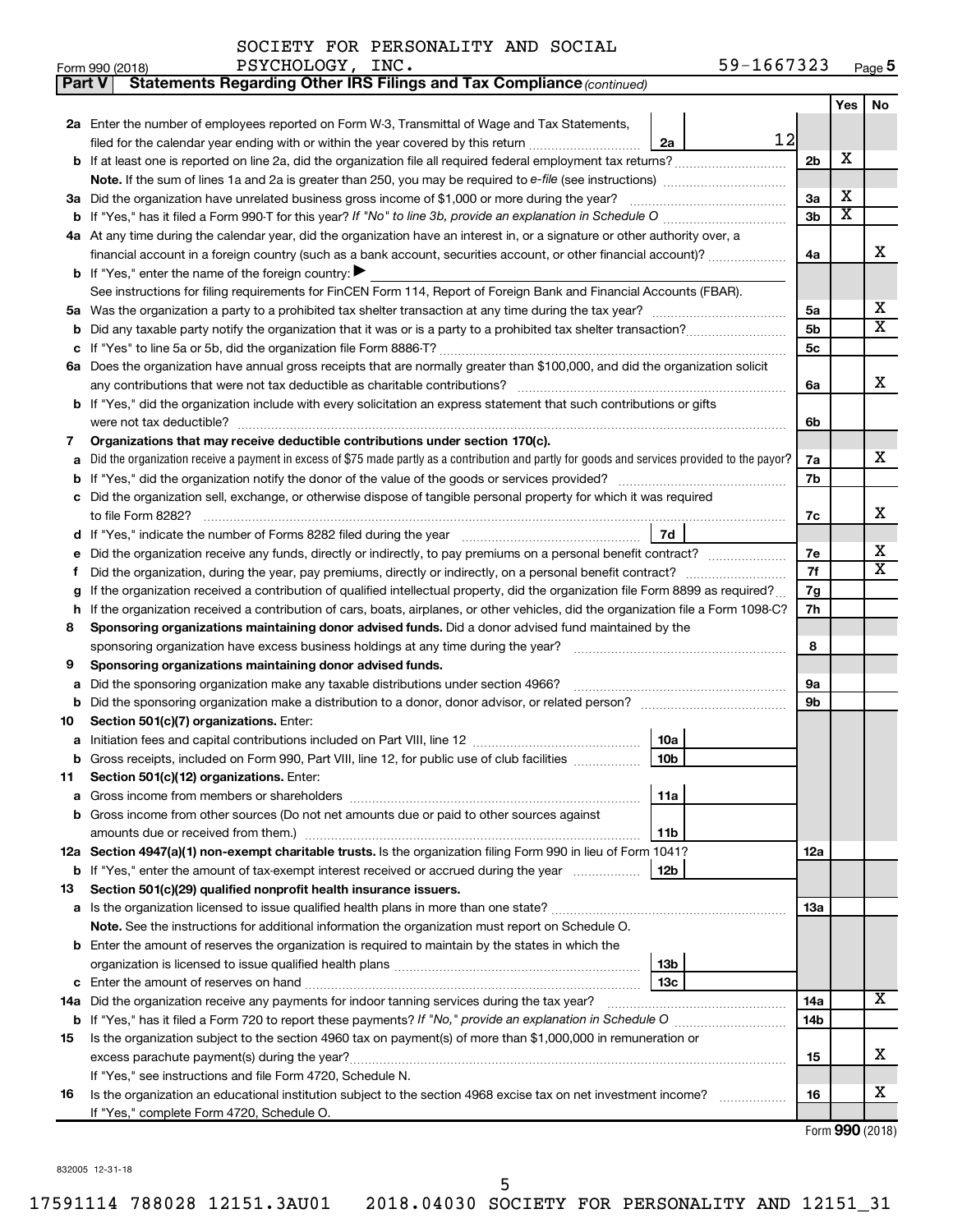Form 990 (2018) PSYCHOLOGY, INC**.** 59-1667323 <sub>Page</sub> 6 PSYCHOLOGY, INC. 59-1667323

|     |                                                                                                                                                                          |    |                |    |                 |                         | $\boxed{\textbf{X}}$    |
|-----|--------------------------------------------------------------------------------------------------------------------------------------------------------------------------|----|----------------|----|-----------------|-------------------------|-------------------------|
|     | <b>Section A. Governing Body and Management</b>                                                                                                                          |    |                |    |                 |                         |                         |
|     |                                                                                                                                                                          |    |                | 11 |                 | Yes                     | No                      |
|     | 1a Enter the number of voting members of the governing body at the end of the tax year                                                                                   | 1a |                |    |                 |                         |                         |
|     | If there are material differences in voting rights among members of the governing body, or if the governing                                                              |    |                |    |                 |                         |                         |
|     | body delegated broad authority to an executive committee or similar committee, explain in Schedule O.                                                                    |    |                |    |                 |                         |                         |
| b   | Enter the number of voting members included in line 1a, above, who are independent                                                                                       | 1b |                | 11 |                 |                         |                         |
| 2   | Did any officer, director, trustee, or key employee have a family relationship or a business relationship with any other<br>officer, director, trustee, or key employee? |    |                |    | $\mathbf{2}$    |                         | х                       |
| 3   | Did the organization delegate control over management duties customarily performed by or under the direct supervision                                                    |    |                |    |                 |                         |                         |
|     |                                                                                                                                                                          |    |                |    | 3               |                         | х                       |
| 4   | Did the organization make any significant changes to its governing documents since the prior Form 990 was filed?                                                         |    |                |    | $\overline{4}$  |                         | $\overline{\mathbf{x}}$ |
| 5   |                                                                                                                                                                          |    |                |    | 5               |                         | $\overline{\mathbf{x}}$ |
| 6   |                                                                                                                                                                          |    |                |    | 6               | $\overline{\mathbf{x}}$ |                         |
| 7a  | Did the organization have members, stockholders, or other persons who had the power to elect or appoint one or                                                           |    |                |    |                 |                         |                         |
|     |                                                                                                                                                                          |    |                |    | 7a              | х                       |                         |
| b   | Are any governance decisions of the organization reserved to (or subject to approval by) members, stockholders, or                                                       |    |                |    |                 |                         |                         |
|     |                                                                                                                                                                          |    |                |    | 7b              | х                       |                         |
| 8   | Did the organization contemporaneously document the meetings held or written actions undertaken during the year by the following:                                        |    |                |    |                 |                         |                         |
| а   |                                                                                                                                                                          |    |                |    | 8а              | х                       |                         |
|     | Each committee with authority to act on behalf of the governing body? [11] [12] [22] [23] [23] [23] [23] [24] [                                                          |    |                |    | 8b              | $\overline{\mathbf{x}}$ |                         |
| 9   | Is there any officer, director, trustee, or key employee listed in Part VII, Section A, who cannot be reached at the                                                     |    |                |    |                 |                         |                         |
|     |                                                                                                                                                                          |    |                |    | 9               |                         | х                       |
|     | Section B. Policies (This Section B requests information about policies not required by the Internal Revenue Code.)                                                      |    |                |    |                 |                         |                         |
|     |                                                                                                                                                                          |    |                |    |                 | Yes                     | No                      |
|     |                                                                                                                                                                          |    |                |    | 10a             |                         | x                       |
|     | <b>b</b> If "Yes," did the organization have written policies and procedures governing the activities of such chapters, affiliates,                                      |    |                |    |                 |                         |                         |
|     |                                                                                                                                                                          |    |                |    | 10 <sub>b</sub> |                         |                         |
|     | 11a Has the organization provided a complete copy of this Form 990 to all members of its governing body before filing the form?                                          |    |                |    | 11a             |                         | x                       |
|     | <b>b</b> Describe in Schedule O the process, if any, used by the organization to review this Form 990.                                                                   |    |                |    |                 |                         |                         |
|     | 12a Did the organization have a written conflict of interest policy? If "No," go to line 13                                                                              |    |                |    | 12a             | х                       |                         |
|     | Were officers, directors, or trustees, and key employees required to disclose annually interests that could give rise to conflicts?                                      |    |                |    | 12 <sub>b</sub> | $\overline{\mathbf{X}}$ |                         |
|     | c Did the organization regularly and consistently monitor and enforce compliance with the policy? If "Yes," describe                                                     |    |                |    |                 |                         |                         |
|     | in Schedule O how this was done manufactured and continuum and contact the was done manufactured and contact t                                                           |    |                |    | 12c             | х                       |                         |
| 13. |                                                                                                                                                                          |    |                |    | 13              | $\overline{\mathbf{X}}$ |                         |
| 14  | Did the organization have a written document retention and destruction policy? [111] manufaction policy?                                                                 |    |                |    | 14              | $\overline{\mathtt{x}}$ |                         |
| 15  | Did the process for determining compensation of the following persons include a review and approval by independent                                                       |    |                |    |                 |                         |                         |
|     | persons, comparability data, and contemporaneous substantiation of the deliberation and decision?                                                                        |    |                |    |                 | X                       |                         |
| а   |                                                                                                                                                                          |    |                |    | 15a             |                         | X                       |
|     |                                                                                                                                                                          |    |                |    | 15b             |                         |                         |
|     | If "Yes" to line 15a or 15b, describe the process in Schedule O (see instructions).                                                                                      |    |                |    |                 |                         |                         |
|     | 16a Did the organization invest in, contribute assets to, or participate in a joint venture or similar arrangement with a                                                |    |                |    |                 |                         |                         |
|     | taxable entity during the year?                                                                                                                                          |    |                |    | 16a             |                         | х                       |
|     | b If "Yes," did the organization follow a written policy or procedure requiring the organization to evaluate its participation                                           |    |                |    |                 |                         |                         |
|     | in joint venture arrangements under applicable federal tax law, and take steps to safeguard the organization's                                                           |    |                |    |                 |                         |                         |
|     | exempt status with respect to such arrangements?                                                                                                                         |    |                |    | 16b             |                         |                         |
|     | <b>Section C. Disclosure</b>                                                                                                                                             |    |                |    |                 |                         |                         |
| 17  | <b>NONE</b><br>List the states with which a copy of this Form 990 is required to be filed $\blacktriangleright$                                                          |    |                |    |                 |                         |                         |
| 18  | Section 6104 requires an organization to make its Forms 1023 (1024 or 1024 A if applicable), 990, and 990-T (Section 501(c)(3)s only) available                          |    |                |    |                 |                         |                         |
|     | for public inspection. Indicate how you made these available. Check all that apply.                                                                                      |    |                |    |                 |                         |                         |
|     | $\lfloor x \rfloor$ Upon request<br><b>X</b> Own website<br>Another's website<br>Other (explain in Schedule O)                                                           |    |                |    |                 |                         |                         |
| 19  | Describe in Schedule O whether (and if so, how) the organization made its governing documents, conflict of interest policy, and financial                                |    |                |    |                 |                         |                         |
|     | statements available to the public during the tax year.                                                                                                                  |    |                |    |                 |                         |                         |
| 20  | State the name, address, and telephone number of the person who possesses the organization's books and records $\blacktriangleright$                                     |    |                |    |                 |                         |                         |
|     | BRIAN RIDDLEBERGER - 202-869-3240                                                                                                                                        |    |                |    |                 |                         |                         |
|     |                                                                                                                                                                          |    |                |    |                 |                         |                         |
|     | STE. 280, WASHINGTON, DC<br>1120 CONNECTICUT AVE NW,                                                                                                                     |    | $20036 - 3987$ |    |                 |                         |                         |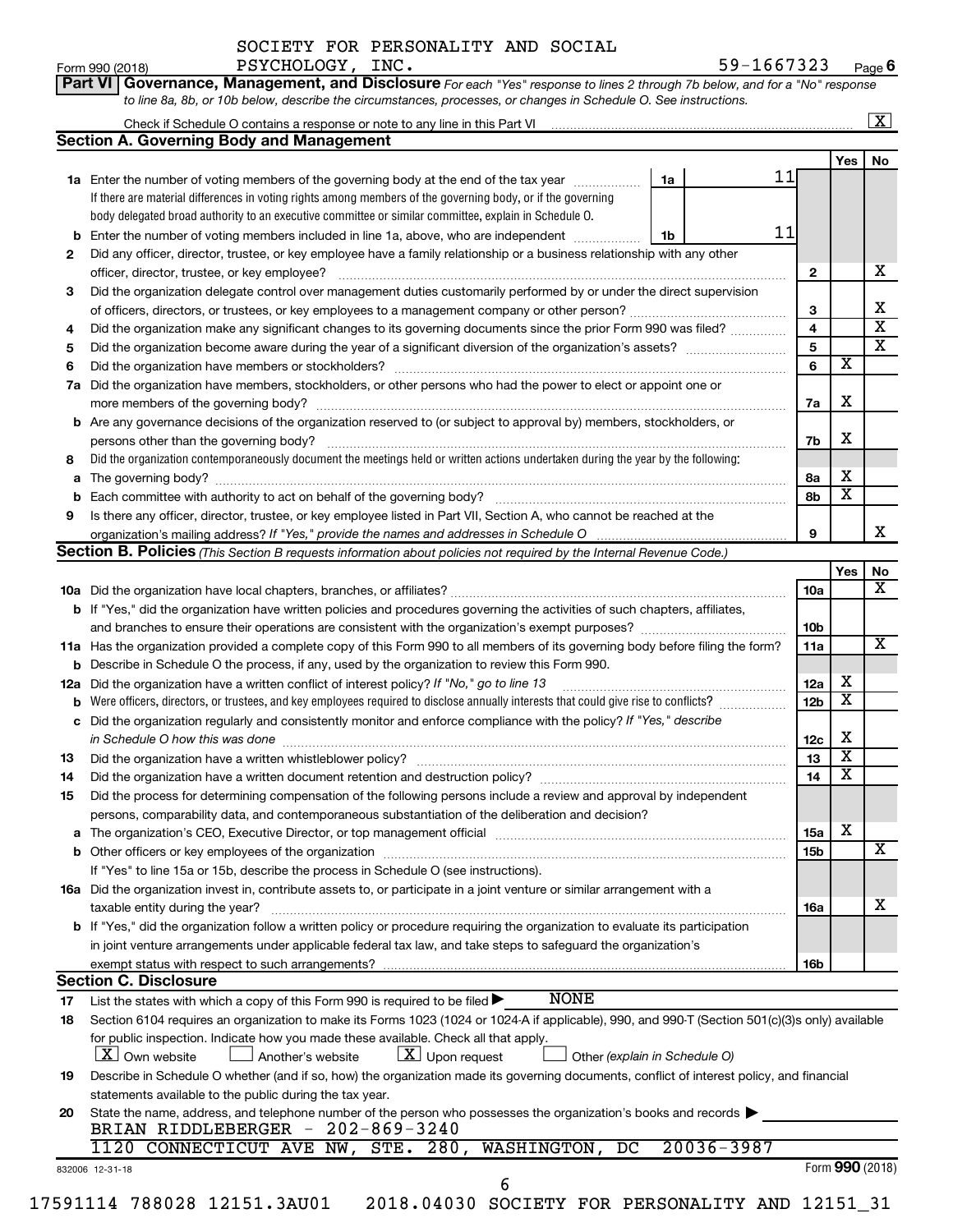| SOCIETY FOR PERSONALITY AND SOCIAL |  |
|------------------------------------|--|
|------------------------------------|--|

|                                               | Part VII Compensation of Officers, Directors, Trustees, Key Employees, Highest Compensated |  |  |  |  |  |  |
|-----------------------------------------------|--------------------------------------------------------------------------------------------|--|--|--|--|--|--|
| <b>Employees, and Independent Contractors</b> |                                                                                            |  |  |  |  |  |  |
|                                               | Check if Schedule O contains a response or note to any line in this Part VII               |  |  |  |  |  |  |

**Section A. Officers, Directors, Trustees, Key Employees, and Highest Compensated Employees**

**1a**  Complete this table for all persons required to be listed. Report compensation for the calendar year ending with or within the organization's tax year.

**•** List all of the organization's current officers, directors, trustees (whether individuals or organizations), regardless of amount of compensation.

Enter -0- in columns  $(D)$ ,  $(E)$ , and  $(F)$  if no compensation was paid.

**•** List all of the organization's **current** key employees, if any. See instructions for definition of "key employee."

**•** List the organization's five current highest compensated employees (other than an officer, director, trustee, or key employee) who received reportable compensation (Box 5 of Form W-2 and/or Box 7 of Form 1099-MISC) of more than \$100,000 from the organization and any related organizations.

**•** List all of the organization's former officers, key employees, and highest compensated employees who received more than \$100,000 of reportable compensation from the organization and any related organizations.

**•** List all of the organization's former directors or trustees that received, in the capacity as a former director or trustee of the organization, more than \$10,000 of reportable compensation from the organization and any related organizations.

List persons in the following order: individual trustees or directors; institutional trustees; officers; key employees; highest compensated employees; and former such persons.

Check this box if neither the organization nor any related organization compensated any current officer, director, or trustee.  $\Box$ 

| (A)                        | (B)                  |                                |                                                                  | (C)         |              |                                 |        | (D)                             | (E)             | (F)                      |
|----------------------------|----------------------|--------------------------------|------------------------------------------------------------------|-------------|--------------|---------------------------------|--------|---------------------------------|-----------------|--------------------------|
| Name and Title             | Average              |                                | (do not check more than one                                      | Position    |              |                                 |        | Reportable                      | Reportable      | Estimated                |
|                            | hours per            |                                | box, unless person is both an<br>officer and a director/trustee) |             |              |                                 |        | compensation                    | compensation    | amount of                |
|                            | week                 |                                |                                                                  |             |              |                                 |        | from                            | from related    | other                    |
|                            | (list any            |                                |                                                                  |             |              |                                 |        | the                             | organizations   | compensation             |
|                            | hours for<br>related |                                |                                                                  |             |              |                                 |        | organization<br>(W-2/1099-MISC) | (W-2/1099-MISC) | from the<br>organization |
|                            | organizations        |                                |                                                                  |             |              |                                 |        |                                 |                 | and related              |
|                            | below                |                                |                                                                  |             |              |                                 |        |                                 |                 | organizations            |
|                            | line)                | Individual trustee or director | Institutional trustee                                            | Officer     | Key employee | Highest compensated<br>employee | Former |                                 |                 |                          |
| LINDA SKITKA<br>(1)        | 5.00                 |                                |                                                                  |             |              |                                 |        |                                 |                 |                          |
| PRESIDENT-ELECT            |                      | $\mathbf X$                    |                                                                  | $\mathbf X$ |              |                                 |        | $\mathbf 0$ .                   | 0.              | $\boldsymbol{0}$ .       |
| LYNNE COOPER<br>(2)        | 2.00                 |                                |                                                                  |             |              |                                 |        |                                 |                 |                          |
| PRESIDENT                  |                      | $\mathbf X$                    |                                                                  | $\mathbf X$ |              |                                 |        | $\mathbf 0$ .                   | $\mathbf 0$ .   | $\mathbf 0$ .            |
| DIANE MACKIE<br>(3)        | 2.00                 |                                |                                                                  |             |              |                                 |        |                                 |                 |                          |
| PAST PRESIDENT             | 1.00x                |                                |                                                                  | $\mathbf X$ |              |                                 |        | $\mathbf 0$ .                   | $\mathbf 0$ .   | $\mathbf 0$ .            |
| WENDY BERRY MENDES<br>(4)  | 2.00                 |                                |                                                                  |             |              |                                 |        |                                 |                 |                          |
| <b>TREASURER</b>           | 1.00                 | $\mathbf X$                    |                                                                  | $\mathbf X$ |              |                                 |        | 0.                              | $\mathbf 0$ .   | $\mathbf 0$ .            |
| STEPHANIE FRYBERG<br>(5)   | 1.00                 |                                |                                                                  |             |              |                                 |        |                                 |                 |                          |
| APA DIVISION 8 COUNCIL REP |                      | $\mathbf X$                    |                                                                  |             |              |                                 |        | $\mathbf 0$ .                   | $\mathbf 0$ .   | $\mathbf 0$ .            |
| ELI FINKEL<br>(6)          | 1.00                 |                                |                                                                  |             |              |                                 |        |                                 |                 |                          |
| <b>DIRECTOR</b>            |                      | X                              |                                                                  |             |              |                                 |        | 0.                              | $\mathbf 0$ .   | $\mathbf 0$ .            |
| ELIZABETH HAINES<br>(7)    | 1.00                 |                                |                                                                  |             |              |                                 |        |                                 |                 |                          |
| <b>DIRECTOR</b>            |                      | X                              |                                                                  |             |              |                                 |        | $\mathbf 0$ .                   | $\mathbf 0$     | $\mathbf 0$ .            |
| (8)<br>RICHARD LUCAS       | 1.00                 |                                |                                                                  |             |              |                                 |        |                                 |                 |                          |
| <b>DIRECTOR</b>            |                      | $\mathbf X$                    |                                                                  |             |              |                                 |        | $\mathbf 0$ .                   | $\mathbf 0$ .   | $\mathbf 0$ .            |
| BATJA MESQUITA<br>(9)      | 1.00                 |                                |                                                                  |             |              |                                 |        |                                 |                 |                          |
| <b>DIRECTOR</b>            |                      | X                              |                                                                  |             |              |                                 |        | $\mathbf 0$ .                   | 0.              | $\mathbf 0$ .            |
| (10) CYNTHIA PICKETT       | 1.00                 |                                |                                                                  |             |              |                                 |        |                                 |                 |                          |
| <b>DIRECTOR</b>            |                      | $\mathbf X$                    |                                                                  |             |              |                                 |        | 0.                              | $\mathbf 0$ .   | $\mathbf 0$ .            |
| (11) OZLEM AYDUK           | 1.00                 |                                |                                                                  |             |              |                                 |        |                                 |                 |                          |
| <b>DIRECTOR</b>            |                      | X                              |                                                                  |             |              |                                 |        | 0.                              | 0.              | 0.                       |
| (12) CHAD RUMMEL           | 45.00                |                                |                                                                  |             |              |                                 |        |                                 |                 |                          |
| EXECUTIVE DIRECTOR         |                      |                                |                                                                  | $\mathbf X$ |              |                                 |        | 159,381.                        | 0.              | 23,751.                  |
|                            |                      |                                |                                                                  |             |              |                                 |        |                                 |                 |                          |
|                            |                      |                                |                                                                  |             |              |                                 |        |                                 |                 |                          |
|                            |                      |                                |                                                                  |             |              |                                 |        |                                 |                 |                          |
|                            |                      |                                |                                                                  |             |              |                                 |        |                                 |                 |                          |
|                            |                      |                                |                                                                  |             |              |                                 |        |                                 |                 |                          |
|                            |                      |                                |                                                                  |             |              |                                 |        |                                 |                 |                          |
|                            |                      |                                |                                                                  |             |              |                                 |        |                                 |                 |                          |
|                            |                      |                                |                                                                  |             |              |                                 |        |                                 |                 |                          |
|                            |                      |                                |                                                                  |             |              |                                 |        |                                 |                 |                          |
|                            |                      |                                |                                                                  |             |              |                                 |        |                                 |                 | $\overline{000}$         |

832007 12-31-18

17591114 788028 12151.3AU01 2018.04030 SOCIETY FOR PERSONALITY AND 12151\_31

7

Form (2018) **990**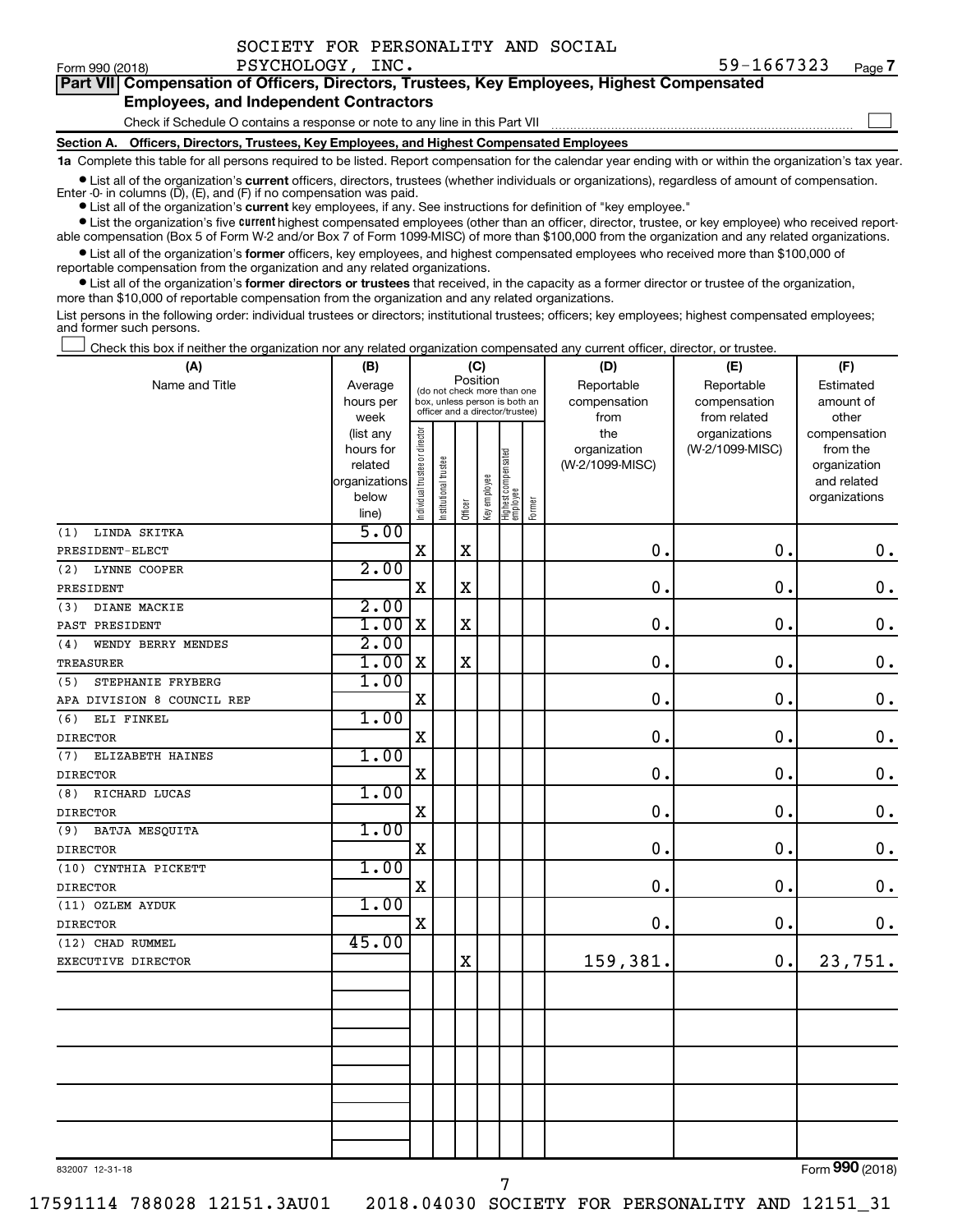| SOCIETY FOR PERSONALITY AND SOCIAL                                                                                                                                                                                                                          |                                                                      |                                                                                                                    |                       |         |              |                                 |        |                                           |                                                   |                                      |                                        |                                                                          |                             |
|-------------------------------------------------------------------------------------------------------------------------------------------------------------------------------------------------------------------------------------------------------------|----------------------------------------------------------------------|--------------------------------------------------------------------------------------------------------------------|-----------------------|---------|--------------|---------------------------------|--------|-------------------------------------------|---------------------------------------------------|--------------------------------------|----------------------------------------|--------------------------------------------------------------------------|-----------------------------|
| PSYCHOLOGY, INC.<br>Form 990 (2018)                                                                                                                                                                                                                         |                                                                      |                                                                                                                    |                       |         |              |                                 |        |                                           | 59-1667323                                        |                                      |                                        |                                                                          | Page 8                      |
| Part VII Section A. Officers, Directors, Trustees, Key Employees, and Highest Compensated Employees (continued)                                                                                                                                             |                                                                      |                                                                                                                    |                       |         |              |                                 |        |                                           |                                                   |                                      |                                        |                                                                          |                             |
| (A)<br>Name and title                                                                                                                                                                                                                                       | (B)<br>Average<br>hours per<br>week                                  | (C)<br>Position<br>(do not check more than one<br>box, unless person is both an<br>officer and a director/trustee) |                       |         |              |                                 |        | (D)<br>Reportable<br>compensation<br>from | (E)<br>Reportable<br>compensation<br>from related |                                      | (F)<br>Estimated<br>amount of<br>other |                                                                          |                             |
|                                                                                                                                                                                                                                                             | (list any<br>hours for<br>related<br>organizations<br>below<br>line) | Individual trustee or director                                                                                     | Institutional trustee | Officer | Key employee | Highest compensated<br>employee | Former | the<br>organization<br>(W-2/1099-MISC)    | organizations<br>(W-2/1099-MISC)                  |                                      |                                        | compensation<br>from the<br>organization<br>and related<br>organizations |                             |
|                                                                                                                                                                                                                                                             |                                                                      |                                                                                                                    |                       |         |              |                                 |        |                                           |                                                   |                                      |                                        |                                                                          |                             |
|                                                                                                                                                                                                                                                             |                                                                      |                                                                                                                    |                       |         |              |                                 |        |                                           |                                                   |                                      |                                        |                                                                          |                             |
|                                                                                                                                                                                                                                                             |                                                                      |                                                                                                                    |                       |         |              |                                 |        |                                           |                                                   |                                      |                                        |                                                                          |                             |
|                                                                                                                                                                                                                                                             |                                                                      |                                                                                                                    |                       |         |              |                                 |        |                                           |                                                   |                                      |                                        |                                                                          |                             |
|                                                                                                                                                                                                                                                             |                                                                      |                                                                                                                    |                       |         |              |                                 |        |                                           |                                                   |                                      |                                        |                                                                          |                             |
|                                                                                                                                                                                                                                                             |                                                                      |                                                                                                                    |                       |         |              |                                 |        |                                           |                                                   |                                      |                                        |                                                                          |                             |
|                                                                                                                                                                                                                                                             |                                                                      |                                                                                                                    |                       |         |              |                                 |        |                                           |                                                   |                                      |                                        |                                                                          |                             |
|                                                                                                                                                                                                                                                             |                                                                      |                                                                                                                    |                       |         |              |                                 |        |                                           |                                                   |                                      |                                        |                                                                          |                             |
|                                                                                                                                                                                                                                                             |                                                                      |                                                                                                                    |                       |         |              |                                 |        |                                           |                                                   |                                      |                                        |                                                                          |                             |
| 1b Sub-total                                                                                                                                                                                                                                                |                                                                      |                                                                                                                    |                       |         |              |                                 |        | 159,381.<br>σ.                            |                                                   | $\overline{0}$ .<br>$\overline{0}$ . |                                        |                                                                          | 23,751.<br>$\overline{0}$ . |
|                                                                                                                                                                                                                                                             |                                                                      |                                                                                                                    |                       |         |              |                                 |        | 159, 381.                                 |                                                   | σ.                                   |                                        |                                                                          | 23,751.                     |
| Total number of individuals (including but not limited to those listed above) who received more than \$100,000 of reportable<br>$\mathbf{2}$                                                                                                                |                                                                      |                                                                                                                    |                       |         |              |                                 |        |                                           |                                                   |                                      |                                        |                                                                          |                             |
| compensation from the organization $\blacktriangleright$                                                                                                                                                                                                    |                                                                      |                                                                                                                    |                       |         |              |                                 |        |                                           |                                                   |                                      |                                        |                                                                          | 1                           |
|                                                                                                                                                                                                                                                             |                                                                      |                                                                                                                    |                       |         |              |                                 |        |                                           |                                                   |                                      |                                        | Yes                                                                      | No                          |
| Did the organization list any former officer, director, or trustee, key employee, or highest compensated employee on<br>З<br>line 1a? If "Yes," complete Schedule J for such individual                                                                     |                                                                      |                                                                                                                    |                       |         |              |                                 |        |                                           |                                                   |                                      | З                                      |                                                                          | х                           |
| For any individual listed on line 1a, is the sum of reportable compensation and other compensation from the organization<br>4                                                                                                                               |                                                                      |                                                                                                                    |                       |         |              |                                 |        |                                           |                                                   |                                      | 4                                      | х                                                                        |                             |
| Did any person listed on line 1a receive or accrue compensation from any unrelated organization or individual for services<br>5<br>rendered to the organization? If "Yes," complete Schedule J for such person manufaction contains and contained           |                                                                      |                                                                                                                    |                       |         |              |                                 |        |                                           |                                                   |                                      | 5                                      |                                                                          | x                           |
| <b>Section B. Independent Contractors</b>                                                                                                                                                                                                                   |                                                                      |                                                                                                                    |                       |         |              |                                 |        |                                           |                                                   |                                      |                                        |                                                                          |                             |
| Complete this table for your five highest compensated independent contractors that received more than \$100,000 of compensation from<br>1<br>the organization. Report compensation for the calendar year ending with or within the organization's tax year. |                                                                      |                                                                                                                    |                       |         |              |                                 |        |                                           |                                                   |                                      |                                        |                                                                          |                             |
| (A)<br>Name and business address                                                                                                                                                                                                                            |                                                                      |                                                                                                                    | <b>NONE</b>           |         |              |                                 |        | (B)<br>Description of services            |                                                   |                                      |                                        | (C)<br>Compensation                                                      |                             |
|                                                                                                                                                                                                                                                             |                                                                      |                                                                                                                    |                       |         |              |                                 |        |                                           |                                                   |                                      |                                        |                                                                          |                             |
|                                                                                                                                                                                                                                                             |                                                                      |                                                                                                                    |                       |         |              |                                 |        |                                           |                                                   |                                      |                                        |                                                                          |                             |
|                                                                                                                                                                                                                                                             |                                                                      |                                                                                                                    |                       |         |              |                                 |        |                                           |                                                   |                                      |                                        |                                                                          |                             |
|                                                                                                                                                                                                                                                             |                                                                      |                                                                                                                    |                       |         |              |                                 |        |                                           |                                                   |                                      |                                        |                                                                          |                             |
|                                                                                                                                                                                                                                                             |                                                                      |                                                                                                                    |                       |         |              |                                 |        |                                           |                                                   |                                      |                                        |                                                                          |                             |
| Total number of independent contractors (including but not limited to those listed above) who received more than<br>2<br>\$100,000 of compensation from the organization                                                                                    |                                                                      |                                                                                                                    |                       |         |              | 0                               |        |                                           |                                                   |                                      |                                        |                                                                          |                             |
|                                                                                                                                                                                                                                                             |                                                                      |                                                                                                                    |                       |         |              |                                 |        |                                           |                                                   |                                      |                                        |                                                                          | Form 990 (2018)             |

832008 12-31-18

8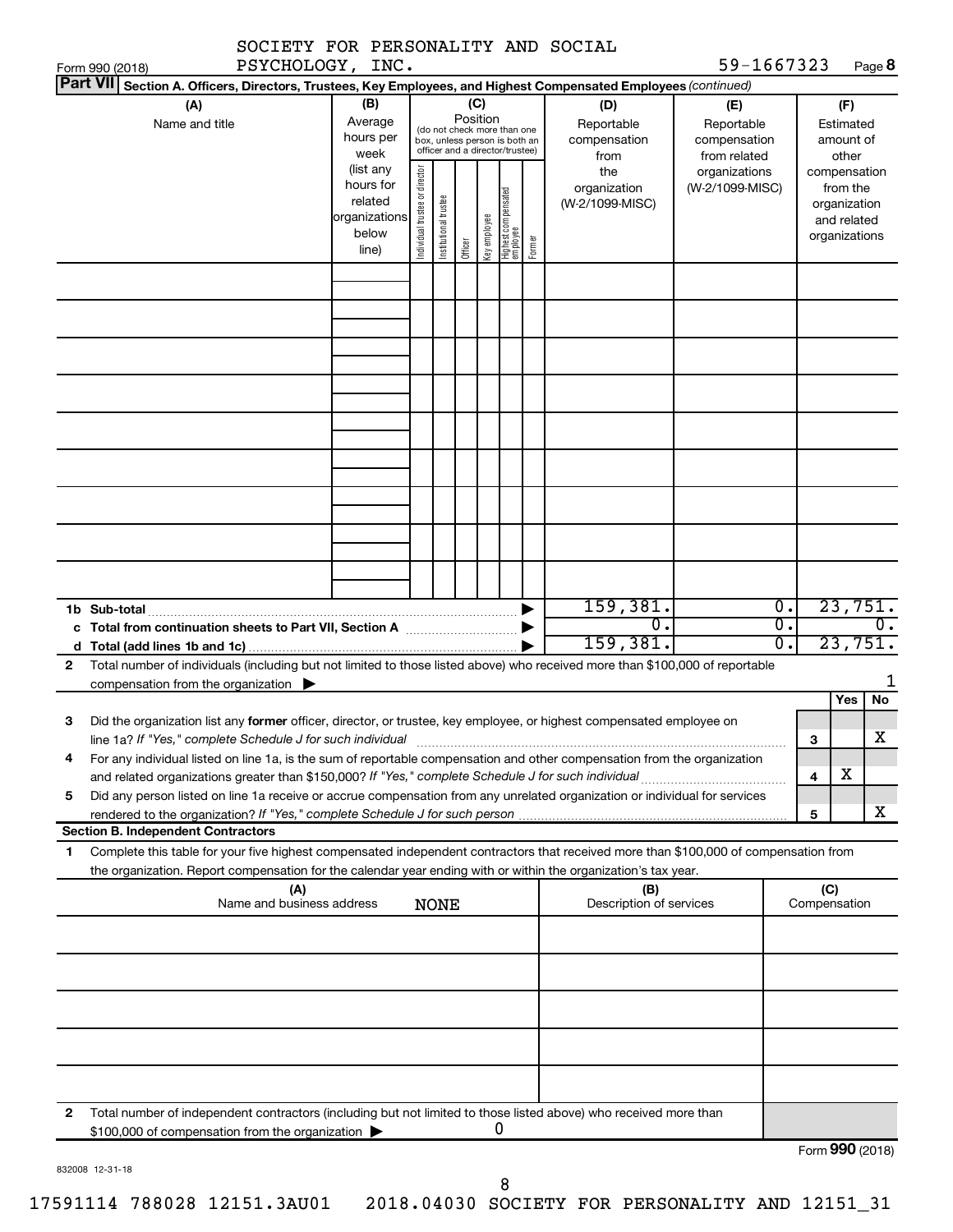|                              | <b>Part VIII</b> | <b>Statement of Revenue</b>                                             |                |                                |                                                                                                    |                                                 |                                         |                                                                    |
|------------------------------|------------------|-------------------------------------------------------------------------|----------------|--------------------------------|----------------------------------------------------------------------------------------------------|-------------------------------------------------|-----------------------------------------|--------------------------------------------------------------------|
|                              |                  |                                                                         |                |                                |                                                                                                    |                                                 |                                         |                                                                    |
|                              |                  |                                                                         |                |                                | (A)<br>Total revenue                                                                               | (B)<br>Related or<br>exempt function<br>revenue | (C)<br>Unrelated<br>business<br>revenue | (D)<br>Revenue excluded<br>from tax under<br>sections<br>512 - 514 |
|                              |                  | 1 a Federated campaigns                                                 | 1a             |                                |                                                                                                    |                                                 |                                         |                                                                    |
| Contributions, Gifts, Grants |                  | <b>b</b> Membership dues                                                | 1 <sub>b</sub> |                                |                                                                                                    |                                                 |                                         |                                                                    |
|                              |                  | c Fundraising events                                                    | 1 <sub>c</sub> |                                |                                                                                                    |                                                 |                                         |                                                                    |
|                              |                  | d Related organizations<br>.                                            | 1 <sub>d</sub> |                                |                                                                                                    |                                                 |                                         |                                                                    |
|                              |                  | e Government grants (contributions)                                     | 1e             |                                |                                                                                                    |                                                 |                                         |                                                                    |
|                              |                  | f All other contributions, gifts, grants, and                           |                |                                |                                                                                                    |                                                 |                                         |                                                                    |
|                              |                  | similar amounts not included above                                      | 1f             | 155,733.                       |                                                                                                    |                                                 |                                         |                                                                    |
|                              |                  | g Noncash contributions included in lines 1a-1f: \$                     |                |                                |                                                                                                    |                                                 |                                         |                                                                    |
|                              |                  |                                                                         |                |                                | 155,733.                                                                                           |                                                 |                                         |                                                                    |
|                              | 2 a              | <b>CONVENTION REVENUE</b>                                               |                | <b>Business Code</b><br>531120 |                                                                                                    |                                                 |                                         |                                                                    |
| Program Service<br>Revenue   | b                | <b>MEMBER DUES</b>                                                      |                | 900099                         | $\begin{array}{ l } \hline 1,174,063.1,174,063. \ \hline 324,501. & 324,501. \ \hline \end{array}$ |                                                 |                                         |                                                                    |
|                              | C.               | EDITORIAL STIPENDS                                                      |                | 511190                         |                                                                                                    | $141,000.$ $141,000.$                           |                                         |                                                                    |
|                              | d                | <b>MEMBER SERVICES</b>                                                  |                | 813920                         | 12,493.                                                                                            | 12,493.                                         |                                         |                                                                    |
|                              | е                |                                                                         |                |                                |                                                                                                    |                                                 |                                         |                                                                    |
|                              |                  | f All other program service revenue                                     |                | 900099                         | 7,500.                                                                                             | 7,500.                                          |                                         |                                                                    |
|                              |                  |                                                                         |                | $\blacktriangleright$          | 1,659,557.                                                                                         |                                                 |                                         |                                                                    |
|                              | 3                | Investment income (including dividends, interest, and                   |                |                                |                                                                                                    |                                                 |                                         |                                                                    |
|                              |                  |                                                                         |                | 102,287.                       |                                                                                                    |                                                 | 102, 287.                               |                                                                    |
|                              | 4                | Income from investment of tax-exempt bond proceeds                      |                |                                | 825,982.                                                                                           | 825,982.                                        |                                         |                                                                    |
|                              | 5                |                                                                         |                |                                |                                                                                                    |                                                 |                                         |                                                                    |
|                              |                  | 6 a Gross rents                                                         | (i) Real       | (ii) Personal                  |                                                                                                    |                                                 |                                         |                                                                    |
|                              | b                | Less: rental expenses                                                   |                |                                |                                                                                                    |                                                 |                                         |                                                                    |
|                              | с                | Rental income or (loss)                                                 |                |                                |                                                                                                    |                                                 |                                         |                                                                    |
|                              |                  | <b>d</b> Net rental income or (loss)                                    |                |                                |                                                                                                    |                                                 |                                         |                                                                    |
|                              |                  | 7 a Gross amount from sales of                                          | (i) Securities | (ii) Other                     |                                                                                                    |                                                 |                                         |                                                                    |
|                              |                  | assets other than inventory                                             |                |                                |                                                                                                    |                                                 |                                         |                                                                    |
|                              |                  | <b>b</b> Less: cost or other basis                                      |                |                                |                                                                                                    |                                                 |                                         |                                                                    |
|                              |                  | and sales expenses                                                      |                |                                |                                                                                                    |                                                 |                                         |                                                                    |
|                              |                  |                                                                         |                |                                |                                                                                                    |                                                 |                                         |                                                                    |
|                              |                  |                                                                         |                | ▶                              |                                                                                                    |                                                 |                                         |                                                                    |
|                              |                  | 8 a Gross income from fundraising events (not                           |                |                                |                                                                                                    |                                                 |                                         |                                                                    |
| <b>Other Revenue</b>         |                  | including \$                                                            | оf             |                                |                                                                                                    |                                                 |                                         |                                                                    |
|                              |                  | contributions reported on line 1c). See                                 |                |                                |                                                                                                    |                                                 |                                         |                                                                    |
|                              |                  |                                                                         | b              |                                |                                                                                                    |                                                 |                                         |                                                                    |
|                              |                  | c Net income or (loss) from fundraising events                          |                | .                              |                                                                                                    |                                                 |                                         |                                                                    |
|                              |                  | 9 a Gross income from gaming activities. See                            |                |                                |                                                                                                    |                                                 |                                         |                                                                    |
|                              |                  |                                                                         |                |                                |                                                                                                    |                                                 |                                         |                                                                    |
|                              |                  |                                                                         | b              |                                |                                                                                                    |                                                 |                                         |                                                                    |
|                              |                  | c Net income or (loss) from gaming activities                           |                |                                |                                                                                                    |                                                 |                                         |                                                                    |
|                              |                  | 10 a Gross sales of inventory, less returns                             |                |                                |                                                                                                    |                                                 |                                         |                                                                    |
|                              |                  |                                                                         |                | 6,917.<br>5,968.               |                                                                                                    |                                                 |                                         |                                                                    |
|                              |                  |                                                                         | $\mathbf{b}$   |                                | 949.                                                                                               |                                                 |                                         | 949.                                                               |
|                              |                  | c Net income or (loss) from sales of inventory<br>Miscellaneous Revenue |                | <b>Business Code</b>           |                                                                                                    |                                                 |                                         |                                                                    |
|                              |                  | 11 a MAILING LIST RENTAL                                                |                | 541860                         | 1,386.                                                                                             |                                                 | 1,386.                                  |                                                                    |
|                              | b                |                                                                         |                |                                |                                                                                                    |                                                 |                                         |                                                                    |
|                              | с                |                                                                         |                |                                |                                                                                                    |                                                 |                                         |                                                                    |
|                              |                  |                                                                         |                | 900099                         | 10,448.                                                                                            |                                                 |                                         | 10,448.                                                            |
|                              |                  |                                                                         |                |                                | 11,834.                                                                                            |                                                 |                                         |                                                                    |
|                              | 12               |                                                                         |                |                                | 2,756,342.2,485,539.                                                                               |                                                 |                                         | $1,386.$ $113,684.$                                                |
|                              | 832009 12-31-18  |                                                                         |                |                                | 9                                                                                                  |                                                 |                                         | Form 990 (2018)                                                    |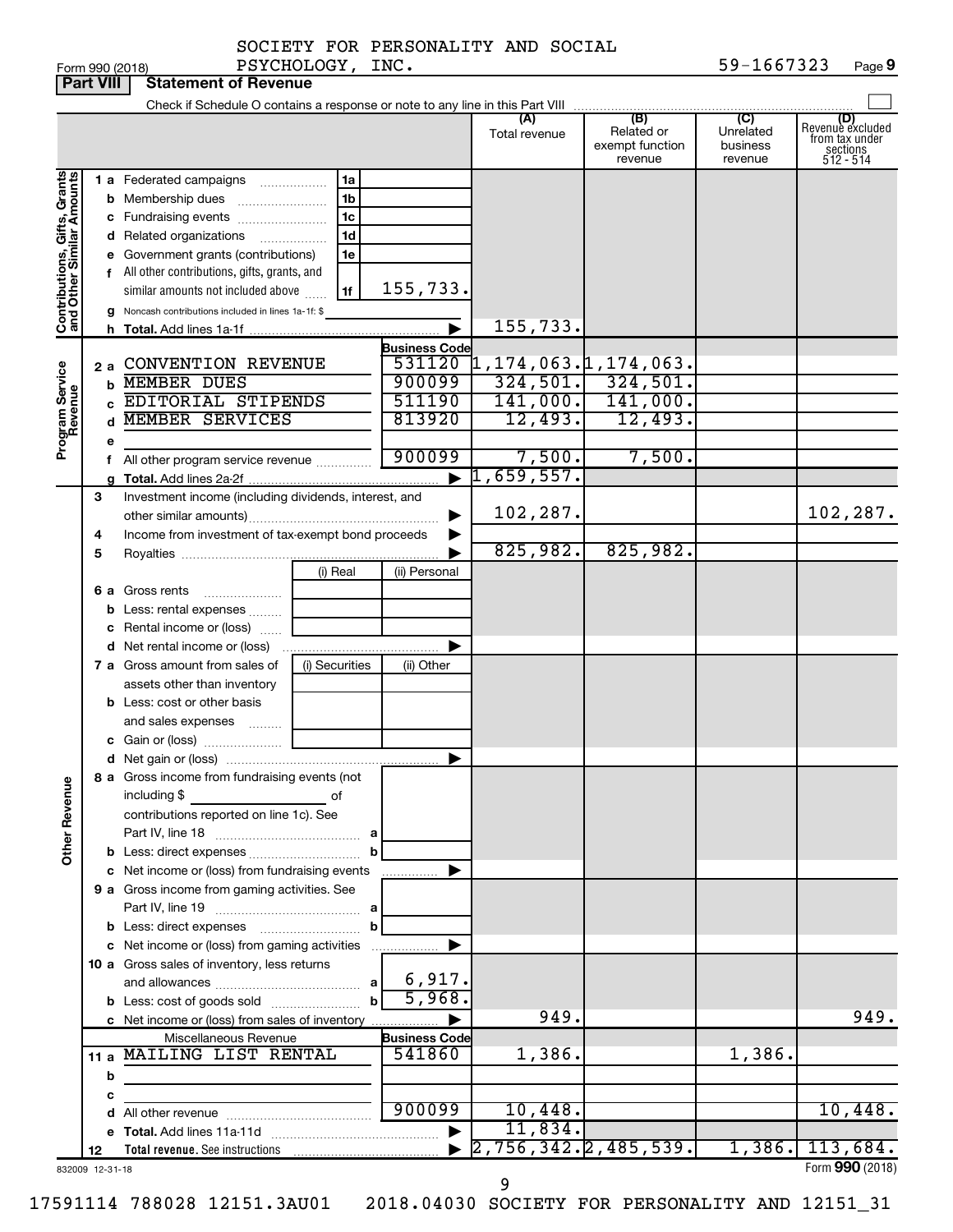|                 | DOCTBII FOR IBROGNABIII AND DOCIAB |      |  |            |         |
|-----------------|------------------------------------|------|--|------------|---------|
| Form 990 (2018) | PSYCHOLOGY,                        | INC. |  | 59-1667323 | Page 10 |

|              | Part IX   Statement of Functional Expenses                                                                                 |                       |                                    |                                           |                                |  |  |  |  |  |
|--------------|----------------------------------------------------------------------------------------------------------------------------|-----------------------|------------------------------------|-------------------------------------------|--------------------------------|--|--|--|--|--|
|              | Section 501(c)(3) and 501(c)(4) organizations must complete all columns. All other organizations must complete column (A). |                       |                                    |                                           |                                |  |  |  |  |  |
|              | Check if Schedule O contains a response or note to any line in this Part IX                                                |                       |                                    |                                           |                                |  |  |  |  |  |
|              | Do not include amounts reported on lines 6b,<br>7b, 8b, 9b, and 10b of Part VIII.                                          | (A)<br>Total expenses | (B)<br>Program service<br>expenses | (C)<br>Management and<br>general expenses | (D)<br>Fundraising<br>expenses |  |  |  |  |  |
| 1            | Grants and other assistance to domestic organizations                                                                      |                       |                                    |                                           |                                |  |  |  |  |  |
|              | and domestic governments. See Part IV, line 21                                                                             |                       |                                    |                                           |                                |  |  |  |  |  |
| $\mathbf{2}$ | Grants and other assistance to domestic                                                                                    |                       |                                    |                                           |                                |  |  |  |  |  |
|              | individuals. See Part IV, line 22                                                                                          | 103,882.              | 103,882.                           |                                           |                                |  |  |  |  |  |
| 3            | Grants and other assistance to foreign                                                                                     |                       |                                    |                                           |                                |  |  |  |  |  |
|              | organizations, foreign governments, and foreign                                                                            |                       |                                    |                                           |                                |  |  |  |  |  |
|              | individuals. See Part IV, lines 15 and 16                                                                                  | 16,747.               | 16,747.                            |                                           |                                |  |  |  |  |  |
| 4            | Benefits paid to or for members                                                                                            |                       |                                    |                                           |                                |  |  |  |  |  |
| 5            | Compensation of current officers, directors,                                                                               |                       |                                    |                                           |                                |  |  |  |  |  |
|              | trustees, and key employees                                                                                                | 183, 132.             | 100,723.                           | 73,252.                                   | 9,157.                         |  |  |  |  |  |
| 6            | Compensation not included above, to disqualified                                                                           |                       |                                    |                                           |                                |  |  |  |  |  |
|              | persons (as defined under section 4958(f)(1)) and                                                                          |                       |                                    |                                           |                                |  |  |  |  |  |
|              | persons described in section 4958(c)(3)(B)                                                                                 | 456, 445.             | 356,603.                           | 89,585.                                   | 10, 257.                       |  |  |  |  |  |
| 7            | Other salaries and wages                                                                                                   |                       |                                    |                                           |                                |  |  |  |  |  |
| 8            | Pension plan accruals and contributions (include<br>section 401(k) and 403(b) employer contributions)                      | 28,314.               | 22,624.                            | 5,114.                                    | 576.                           |  |  |  |  |  |
| 9            |                                                                                                                            | 37,766.               | 29, 119.                           | 7,753.                                    | 894.                           |  |  |  |  |  |
| 10           |                                                                                                                            | 47, 262.              | 34,095.                            | 11,768.                                   | 1,399.                         |  |  |  |  |  |
| 11           | Fees for services (non-employees):                                                                                         |                       |                                    |                                           |                                |  |  |  |  |  |
| а            |                                                                                                                            |                       |                                    |                                           |                                |  |  |  |  |  |
| b            |                                                                                                                            | 13,754.               |                                    | 13,754.                                   |                                |  |  |  |  |  |
|              |                                                                                                                            | 70,830.               |                                    | 70,830.                                   |                                |  |  |  |  |  |
| d            |                                                                                                                            |                       |                                    |                                           |                                |  |  |  |  |  |
|              | Professional fundraising services. See Part IV, line 17                                                                    |                       |                                    |                                           |                                |  |  |  |  |  |
|              | f Investment management fees                                                                                               | 21, 136.              |                                    | 21, 136.                                  |                                |  |  |  |  |  |
| g            | Other. (If line 11g amount exceeds 10% of line 25,                                                                         |                       |                                    |                                           |                                |  |  |  |  |  |
|              | column (A) amount, list line 11g expenses on Sch O.)                                                                       | 147,762.              | 147,762.                           |                                           |                                |  |  |  |  |  |
| 12           |                                                                                                                            | 15,915.               |                                    | 15,915.                                   |                                |  |  |  |  |  |
| 13           |                                                                                                                            | 71,085.               | 25, 199.                           | 45, 232.                                  | 654.                           |  |  |  |  |  |
| 14           |                                                                                                                            | 34,455.               | 28,423.                            | 6,032.                                    |                                |  |  |  |  |  |
| 15           |                                                                                                                            |                       |                                    |                                           |                                |  |  |  |  |  |
| 16           |                                                                                                                            | 67,595.               | 48,763.                            | 16,831.                                   | 2,001.                         |  |  |  |  |  |
| 17           | Travel                                                                                                                     | 143,640.              | 68,330.                            | 75,310.                                   |                                |  |  |  |  |  |
| 18           | Payments of travel or entertainment expenses                                                                               |                       |                                    |                                           |                                |  |  |  |  |  |
|              | for any federal, state, or local public officials                                                                          | 1,150,748.            | 1,150,748.                         |                                           |                                |  |  |  |  |  |
| 19           | Conferences, conventions, and meetings                                                                                     |                       |                                    |                                           |                                |  |  |  |  |  |
| 20           | Interest                                                                                                                   | 7,405.                | 7,405.                             |                                           |                                |  |  |  |  |  |
| 21<br>22     | Depreciation, depletion, and amortization                                                                                  | 20,477.               | 14,772.                            | 5,099.                                    | 606.                           |  |  |  |  |  |
| 23           | Insurance                                                                                                                  | 12,434.               |                                    | 12,434.                                   |                                |  |  |  |  |  |
| 24           | Other expenses. Itemize expenses not covered                                                                               |                       |                                    |                                           |                                |  |  |  |  |  |
|              | above. (List miscellaneous expenses in line 24e. If line                                                                   |                       |                                    |                                           |                                |  |  |  |  |  |
|              | 24e amount exceeds 10% of line 25, column (A)<br>amount, list line 24e expenses on Schedule O.)                            |                       |                                    |                                           |                                |  |  |  |  |  |
| a            | SUBSCRIPTIONS AND DUES                                                                                                     | 15,560.               | 15,560.                            |                                           |                                |  |  |  |  |  |
| b            | the control of the control of the control of the control of                                                                |                       |                                    |                                           |                                |  |  |  |  |  |
| с            |                                                                                                                            |                       |                                    |                                           |                                |  |  |  |  |  |
| d            | <u> 1980 - Johann Barbara, martxa a</u>                                                                                    |                       |                                    |                                           |                                |  |  |  |  |  |
| е            | All other expenses                                                                                                         | 15, 161.              | 10,763.                            | 4,398.                                    |                                |  |  |  |  |  |
| 25           | Total functional expenses. Add lines 1 through 24e                                                                         | 2,681,505.            | 2,181,518.                         | 474, 443.                                 | 25,544.                        |  |  |  |  |  |
| 26           | <b>Joint costs.</b> Complete this line only if the organization                                                            |                       |                                    |                                           |                                |  |  |  |  |  |
|              | reported in column (B) joint costs from a combined                                                                         |                       |                                    |                                           |                                |  |  |  |  |  |

832010 12-31-18

Check here  $\blacktriangleright$ 

Form (2018) **990**

Check here  $\begin{array}{c} \begin{array}{|c} \hline \end{array} \end{array}$  if following SOP 98-2 (ASC 958-720)

educational campaign and fundraising solicitation.

10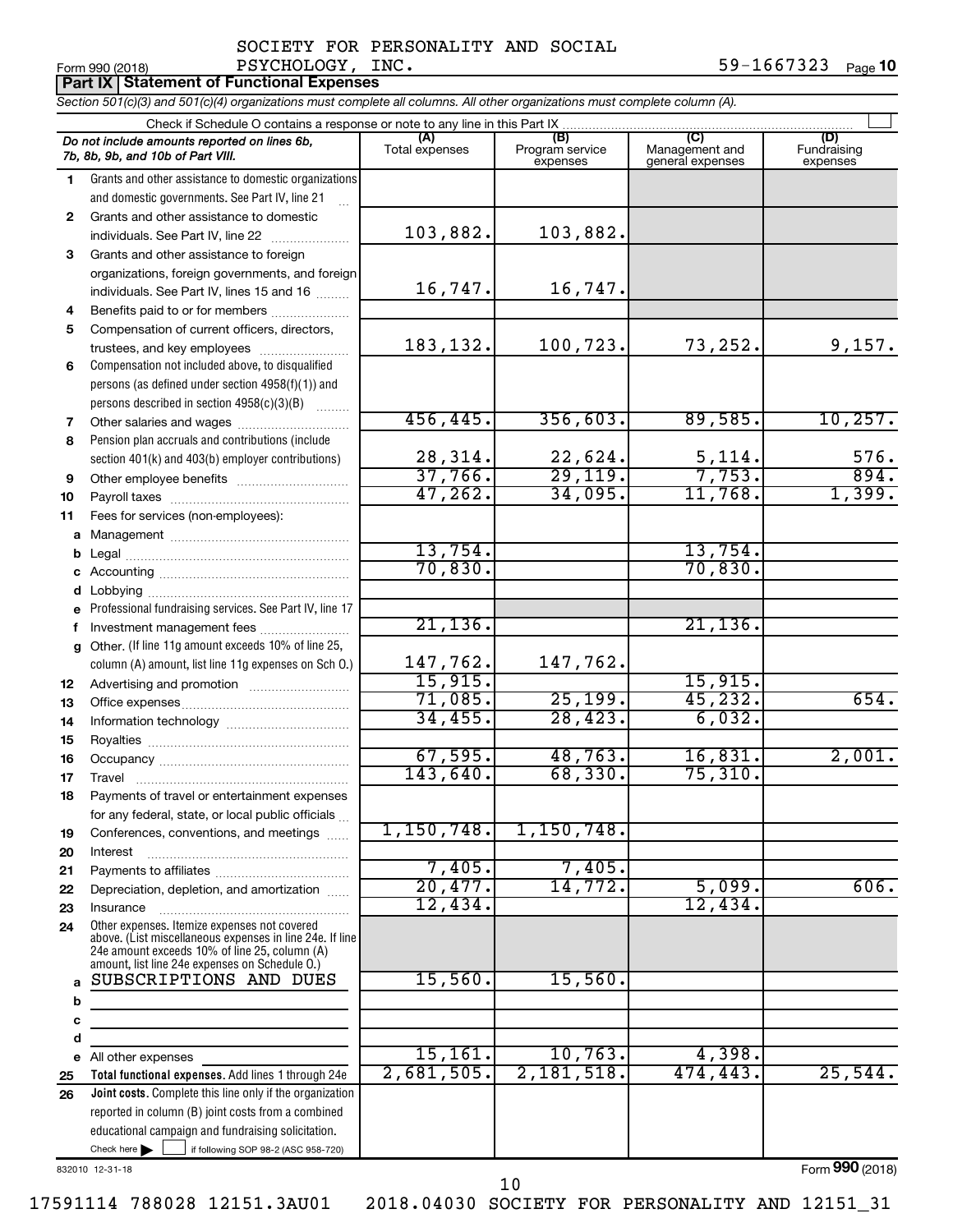**Part X** | Balance Sheet

| SOCIETY FOR PERSONALITY AND SOCIAL |  |  |  |
|------------------------------------|--|--|--|
|------------------------------------|--|--|--|

|                 |             | SOCIETY FOR PERSONALITY AND SOCIAL |  |            |         |
|-----------------|-------------|------------------------------------|--|------------|---------|
| Form 990 (2018) | PSYCHOLOGY, | INC.                               |  | 59-1667323 | Page 11 |

|                             |    |                                                                                                                |                 |          | (A)<br>Beginning of year |                         | (B)<br>End of year |
|-----------------------------|----|----------------------------------------------------------------------------------------------------------------|-----------------|----------|--------------------------|-------------------------|--------------------|
|                             | 1  |                                                                                                                |                 |          | 50, 281.                 | $\mathbf{1}$            | 136, 318.          |
|                             | 2  |                                                                                                                |                 |          | 1,470,458.               | $\overline{\mathbf{2}}$ | 977,675.           |
|                             | з  |                                                                                                                |                 |          |                          | 3                       |                    |
|                             | 4  |                                                                                                                |                 | 877,061. | $\overline{\mathbf{4}}$  | 871,514.                |                    |
|                             | 5  | Loans and other receivables from current and former officers, directors,                                       |                 |          |                          |                         |                    |
|                             |    | trustees, key employees, and highest compensated employees. Complete                                           |                 |          |                          |                         |                    |
|                             |    | Part II of Schedule Latin and Communication of Schedule Latin and Communication of Schedule Latin and Schedule |                 | 5        |                          |                         |                    |
|                             | 6  | Loans and other receivables from other disqualified persons (as defined under                                  |                 |          |                          |                         |                    |
|                             |    | section 4958(f)(1)), persons described in section 4958(c)(3)(B), and contributing                              |                 |          |                          |                         |                    |
|                             |    | employers and sponsoring organizations of section 501(c)(9) voluntary                                          |                 |          |                          |                         |                    |
|                             |    | employees' beneficiary organizations (see instr). Complete Part II of Sch L                                    |                 |          |                          | 6                       |                    |
| Assets                      | 7  |                                                                                                                |                 |          |                          | $\overline{7}$          |                    |
|                             | 8  |                                                                                                                |                 |          |                          | 8                       |                    |
|                             | 9  |                                                                                                                |                 |          | 353,339.                 | $\boldsymbol{9}$        | 327,874.           |
|                             |    | <b>10a</b> Land, buildings, and equipment: cost or other                                                       |                 |          |                          |                         |                    |
|                             |    | basis. Complete Part VI of Schedule D $\ldots$   10a                                                           |                 | 123,821. |                          |                         |                    |
|                             |    | <b>b</b> Less: accumulated depreciation <i></i>                                                                | 10 <sub>b</sub> | 41,862.  | 93,323.                  | 10 <sub>c</sub>         | 81,959.            |
|                             | 11 |                                                                                                                | 3, 243, 952.    | 11       | 4,132,975.               |                         |                    |
|                             | 12 |                                                                                                                |                 | 12       |                          |                         |                    |
|                             | 13 |                                                                                                                |                 | 13       |                          |                         |                    |
|                             | 14 |                                                                                                                |                 | 14       |                          |                         |                    |
|                             | 15 |                                                                                                                |                 |          |                          | 15                      |                    |
|                             | 16 |                                                                                                                |                 |          | 6,088,414.               | 16                      | 6,528,315.         |
|                             | 17 |                                                                                                                | 100, 170.       | 17       | 14,095.                  |                         |                    |
|                             | 18 |                                                                                                                |                 | 18       |                          |                         |                    |
|                             | 19 |                                                                                                                |                 |          | 819, 119.                | 19                      | 1,456,784.         |
|                             | 20 |                                                                                                                |                 |          |                          | 20                      |                    |
|                             | 21 | Escrow or custodial account liability. Complete Part IV of Schedule D                                          |                 |          | 29,535.                  | 21                      | 42,492.            |
|                             | 22 | Loans and other payables to current and former officers, directors, trustees,                                  |                 |          |                          |                         |                    |
| Liabilities                 |    | key employees, highest compensated employees, and disqualified persons.                                        |                 |          |                          |                         |                    |
|                             |    |                                                                                                                |                 |          |                          | 22                      |                    |
|                             | 23 | Secured mortgages and notes payable to unrelated third parties <i>mummum</i>                                   |                 |          |                          | 23                      |                    |
|                             | 24 | Unsecured notes and loans payable to unrelated third parties                                                   |                 |          |                          | 24                      |                    |
|                             | 25 | Other liabilities (including federal income tax, payables to related third                                     |                 |          |                          |                         |                    |
|                             |    | parties, and other liabilities not included on lines 17-24). Complete Part X of                                |                 |          |                          |                         |                    |
|                             |    | Schedule D                                                                                                     |                 |          |                          | 25                      |                    |
|                             | 26 |                                                                                                                |                 |          | 948,824.                 | 26                      | 1, 513, 371.       |
|                             |    | Organizations that follow SFAS 117 (ASC 958), check here $\blacktriangleright$ $\boxed{X}$ and                 |                 |          |                          |                         |                    |
|                             |    | complete lines 27 through 29, and lines 33 and 34.                                                             |                 |          |                          |                         |                    |
|                             | 27 |                                                                                                                |                 |          | 5,068,728.               | 27                      | 4,872,634.         |
|                             | 28 |                                                                                                                |                 |          | 70,862.                  | 28                      | 142, 310.          |
|                             | 29 | Permanently restricted net assets                                                                              |                 |          |                          | 29                      |                    |
|                             |    | Organizations that do not follow SFAS 117 (ASC 958), check here ▶ $\Box$                                       |                 |          |                          |                         |                    |
|                             |    | and complete lines 30 through 34.                                                                              |                 |          |                          |                         |                    |
|                             | 30 |                                                                                                                |                 |          |                          | 30                      |                    |
| Net Assets or Fund Balances | 31 | Paid-in or capital surplus, or land, building, or equipment fund                                               |                 |          |                          | 31                      |                    |
|                             | 32 | Retained earnings, endowment, accumulated income, or other funds                                               |                 |          | 5,139,590.               | 32                      |                    |
|                             | 33 |                                                                                                                |                 |          |                          | 33                      | 5,014,944.         |
|                             | 34 |                                                                                                                |                 |          | 6,088,414.               | 34                      | 6,528,315.         |

Form (2018) **990**

11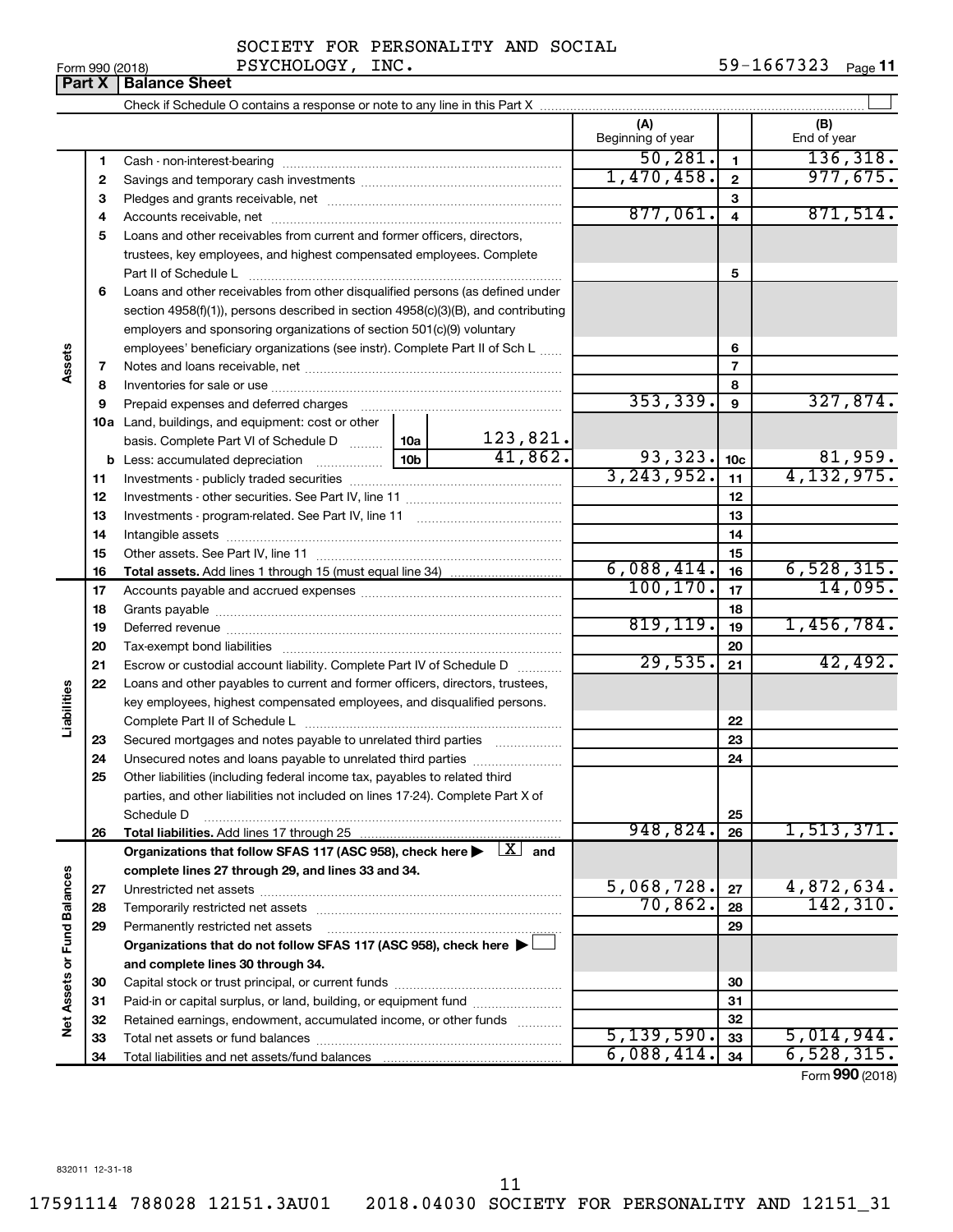| SOCIETY FOR PERSONALITY AND SOCIAL |  |  |  |
|------------------------------------|--|--|--|
|------------------------------------|--|--|--|

|    | PSYCHOLOGY, INC.<br>Form 990 (2018)                                                                                                  | 59-1667323              |                |            | Page 12          |
|----|--------------------------------------------------------------------------------------------------------------------------------------|-------------------------|----------------|------------|------------------|
|    | Part XI Reconciliation of Net Assets                                                                                                 |                         |                |            |                  |
|    |                                                                                                                                      |                         |                |            |                  |
|    |                                                                                                                                      |                         |                |            |                  |
| 1  |                                                                                                                                      | $\mathbf{1}$            | 2,756,342.     |            |                  |
| 2  |                                                                                                                                      | $\overline{2}$          | 2,681,505.     |            |                  |
| З  | Revenue less expenses. Subtract line 2 from line 1                                                                                   | 3                       |                |            | 74,837.          |
| 4  |                                                                                                                                      | $\overline{\mathbf{4}}$ | 5, 139, 590.   |            |                  |
| 5  |                                                                                                                                      | 5                       | $-199,483.$    |            |                  |
| 6  | Donated services and use of facilities                                                                                               | 6                       |                |            |                  |
| 7  | Investment expenses                                                                                                                  | $\overline{7}$          |                |            |                  |
| 8  | Prior period adjustments                                                                                                             | 8                       |                |            |                  |
| 9  |                                                                                                                                      | 9                       |                |            | $\overline{0}$ . |
| 10 | Net assets or fund balances at end of year. Combine lines 3 through 9 (must equal Part X, line 33,                                   |                         |                |            |                  |
|    | column (B))                                                                                                                          | 10                      | 5,014,944.     |            |                  |
|    | Part XII Financial Statements and Reporting                                                                                          |                         |                |            |                  |
|    |                                                                                                                                      |                         |                |            |                  |
|    |                                                                                                                                      |                         |                | <b>Yes</b> | No               |
| 1  | Accounting method used to prepare the Form 990: $\Box$ Cash $\Box$ Accrual<br>$\Box$ Other                                           |                         |                |            |                  |
|    | If the organization changed its method of accounting from a prior year or checked "Other," explain in Schedule O.                    |                         |                |            |                  |
|    | 2a Were the organization's financial statements compiled or reviewed by an independent accountant?                                   |                         | 2a             |            | x                |
|    | If "Yes," check a box below to indicate whether the financial statements for the year were compiled or reviewed on a                 |                         |                |            |                  |
|    | separate basis, consolidated basis, or both:                                                                                         |                         |                |            |                  |
|    | <b>Consolidated basis</b><br>Separate basis<br>Both consolidated and separate basis                                                  |                         |                |            |                  |
|    |                                                                                                                                      |                         | 2 <sub>b</sub> | х          |                  |
|    | If "Yes," check a box below to indicate whether the financial statements for the year were audited on a separate basis,              |                         |                |            |                  |
|    | consolidated basis, or both:                                                                                                         |                         |                |            |                  |
|    | $\boxed{\textbf{X}}$ Consolidated basis<br>Both consolidated and separate basis<br>Separate basis                                    |                         |                |            |                  |
|    | c If "Yes" to line 2a or 2b, does the organization have a committee that assumes responsibility for oversight of the audit,          |                         |                |            |                  |
|    | review, or compilation of its financial statements and selection of an independent accountant?                                       |                         | 2c             | X          |                  |
|    | If the organization changed either its oversight process or selection process during the tax year, explain in Schedule O.            |                         |                |            |                  |
|    | 3a As a result of a federal award, was the organization required to undergo an audit or audits as set forth in the Single Audit      |                         |                |            |                  |
|    |                                                                                                                                      |                         | За             |            | X                |
|    | <b>b</b> If "Yes," did the organization undergo the required audit or audits? If the organization did not undergo the required audit |                         |                |            |                  |
|    |                                                                                                                                      |                         | 3b             |            |                  |

Form (2018) **990**

832012 12-31-18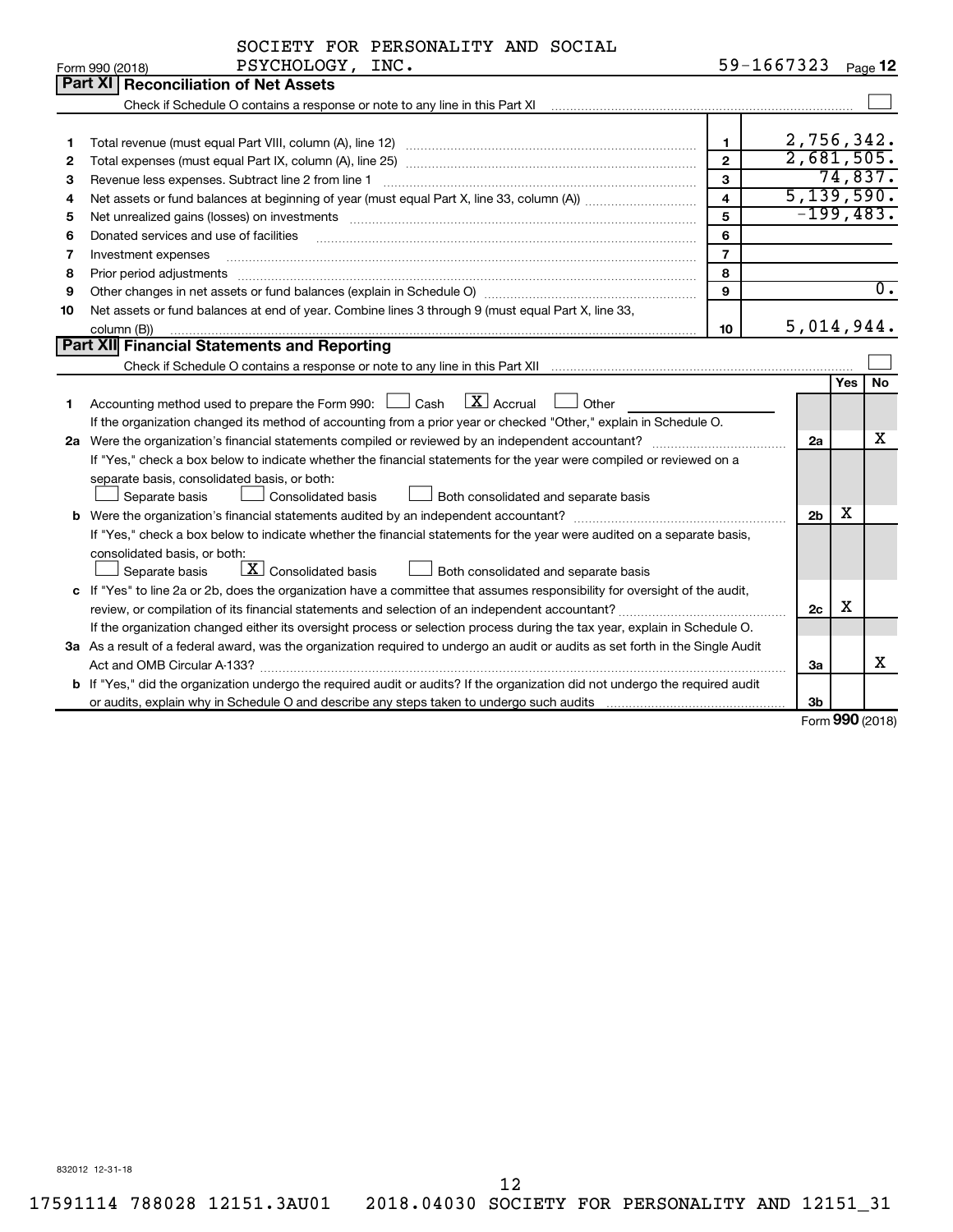| <b>SCHEDULE A</b>                                      |                                               |                                                                                                                                                                                                                                                                                  |     |                                                                      |                            | OMB No. 1545-0047                     |
|--------------------------------------------------------|-----------------------------------------------|----------------------------------------------------------------------------------------------------------------------------------------------------------------------------------------------------------------------------------------------------------------------------------|-----|----------------------------------------------------------------------|----------------------------|---------------------------------------|
| (Form 990 or 990-EZ)                                   |                                               | <b>Public Charity Status and Public Support</b><br>Complete if the organization is a section 501(c)(3) organization or a section                                                                                                                                                 |     |                                                                      |                            |                                       |
|                                                        |                                               | 4947(a)(1) nonexempt charitable trust.                                                                                                                                                                                                                                           |     |                                                                      |                            |                                       |
| Department of the Treasury<br>Internal Revenue Service |                                               | Attach to Form 990 or Form 990-EZ.                                                                                                                                                                                                                                               |     |                                                                      |                            | <b>Open to Public</b><br>Inspection   |
|                                                        |                                               | Go to www.irs.gov/Form990 for instructions and the latest information.<br>SOCIETY FOR PERSONALITY AND SOCIAL                                                                                                                                                                     |     |                                                                      |                            | <b>Employer identification number</b> |
| Name of the organization                               | PSYCHOLOGY, INC.                              |                                                                                                                                                                                                                                                                                  |     |                                                                      |                            | 59-1667323                            |
| Part I                                                 |                                               | Reason for Public Charity Status (All organizations must complete this part.) See instructions.                                                                                                                                                                                  |     |                                                                      |                            |                                       |
|                                                        |                                               | The organization is not a private foundation because it is: (For lines 1 through 12, check only one box.)                                                                                                                                                                        |     |                                                                      |                            |                                       |
| 1                                                      |                                               | A church, convention of churches, or association of churches described in section 170(b)(1)(A)(i).                                                                                                                                                                               |     |                                                                      |                            |                                       |
| 2                                                      |                                               | A school described in section 170(b)(1)(A)(ii). (Attach Schedule E (Form 990 or 990-EZ).)                                                                                                                                                                                        |     |                                                                      |                            |                                       |
| 3                                                      |                                               | A hospital or a cooperative hospital service organization described in section 170(b)(1)(A)(iii).                                                                                                                                                                                |     |                                                                      |                            |                                       |
| 4                                                      |                                               | A medical research organization operated in conjunction with a hospital described in section 170(b)(1)(A)(iii). Enter the hospital's name,                                                                                                                                       |     |                                                                      |                            |                                       |
| city, and state:                                       |                                               |                                                                                                                                                                                                                                                                                  |     |                                                                      |                            |                                       |
| 5                                                      |                                               | An organization operated for the benefit of a college or university owned or operated by a governmental unit described in                                                                                                                                                        |     |                                                                      |                            |                                       |
|                                                        | section 170(b)(1)(A)(iv). (Complete Part II.) |                                                                                                                                                                                                                                                                                  |     |                                                                      |                            |                                       |
| 6                                                      |                                               | A federal, state, or local government or governmental unit described in section 170(b)(1)(A)(v).                                                                                                                                                                                 |     |                                                                      |                            |                                       |
| 7                                                      |                                               | An organization that normally receives a substantial part of its support from a governmental unit or from the general public described in                                                                                                                                        |     |                                                                      |                            |                                       |
| 8                                                      | section 170(b)(1)(A)(vi). (Complete Part II.) | A community trust described in section 170(b)(1)(A)(vi). (Complete Part II.)                                                                                                                                                                                                     |     |                                                                      |                            |                                       |
| 9                                                      |                                               | An agricultural research organization described in section 170(b)(1)(A)(ix) operated in conjunction with a land-grant college                                                                                                                                                    |     |                                                                      |                            |                                       |
|                                                        |                                               | or university or a non-land-grant college of agriculture (see instructions). Enter the name, city, and state of the college or                                                                                                                                                   |     |                                                                      |                            |                                       |
| university:                                            |                                               |                                                                                                                                                                                                                                                                                  |     |                                                                      |                            |                                       |
| $\boxed{\text{X}}$<br>10                               |                                               | An organization that normally receives: (1) more than 33 1/3% of its support from contributions, membership fees, and gross receipts from                                                                                                                                        |     |                                                                      |                            |                                       |
|                                                        |                                               | activities related to its exempt functions - subject to certain exceptions, and (2) no more than 33 1/3% of its support from gross investment                                                                                                                                    |     |                                                                      |                            |                                       |
|                                                        |                                               | income and unrelated business taxable income (less section 511 tax) from businesses acquired by the organization after June 30, 1975.                                                                                                                                            |     |                                                                      |                            |                                       |
|                                                        | See section 509(a)(2). (Complete Part III.)   |                                                                                                                                                                                                                                                                                  |     |                                                                      |                            |                                       |
| 11<br>12                                               |                                               | An organization organized and operated exclusively to test for public safety. See section 509(a)(4).                                                                                                                                                                             |     |                                                                      |                            |                                       |
|                                                        |                                               | An organization organized and operated exclusively for the benefit of, to perform the functions of, or to carry out the purposes of one or<br>more publicly supported organizations described in section 509(a)(1) or section 509(a)(2). See section 509(a)(3). Check the box in |     |                                                                      |                            |                                       |
|                                                        |                                               | lines 12a through 12d that describes the type of supporting organization and complete lines 12e, 12f, and 12g.                                                                                                                                                                   |     |                                                                      |                            |                                       |
| а                                                      |                                               | Type I. A supporting organization operated, supervised, or controlled by its supported organization(s), typically by giving                                                                                                                                                      |     |                                                                      |                            |                                       |
|                                                        |                                               | the supported organization(s) the power to regularly appoint or elect a majority of the directors or trustees of the supporting                                                                                                                                                  |     |                                                                      |                            |                                       |
|                                                        |                                               | organization. You must complete Part IV, Sections A and B.                                                                                                                                                                                                                       |     |                                                                      |                            |                                       |
| b                                                      |                                               | Type II. A supporting organization supervised or controlled in connection with its supported organization(s), by having                                                                                                                                                          |     |                                                                      |                            |                                       |
|                                                        |                                               | control or management of the supporting organization vested in the same persons that control or manage the supported                                                                                                                                                             |     |                                                                      |                            |                                       |
|                                                        |                                               | organization(s). You must complete Part IV, Sections A and C.                                                                                                                                                                                                                    |     |                                                                      |                            |                                       |
| с                                                      |                                               | Type III functionally integrated. A supporting organization operated in connection with, and functionally integrated with,<br>its supported organization(s) (see instructions). You must complete Part IV, Sections A, D, and E.                                                 |     |                                                                      |                            |                                       |
| d                                                      |                                               | Type III non-functionally integrated. A supporting organization operated in connection with its supported organization(s)                                                                                                                                                        |     |                                                                      |                            |                                       |
|                                                        |                                               | that is not functionally integrated. The organization generally must satisfy a distribution requirement and an attentiveness                                                                                                                                                     |     |                                                                      |                            |                                       |
|                                                        |                                               | requirement (see instructions). You must complete Part IV, Sections A and D, and Part V.                                                                                                                                                                                         |     |                                                                      |                            |                                       |
| e                                                      |                                               | Check this box if the organization received a written determination from the IRS that it is a Type I, Type II, Type III                                                                                                                                                          |     |                                                                      |                            |                                       |
|                                                        |                                               | functionally integrated, or Type III non-functionally integrated supporting organization.                                                                                                                                                                                        |     |                                                                      |                            |                                       |
|                                                        |                                               |                                                                                                                                                                                                                                                                                  |     |                                                                      |                            |                                       |
| (i) Name of supported                                  | (ii) EIN                                      | g Provide the following information about the supported organization(s).<br>(iii) Type of organization                                                                                                                                                                           |     |                                                                      | (v) Amount of monetary     | (vi) Amount of other                  |
| organization                                           |                                               | (described on lines 1-10                                                                                                                                                                                                                                                         | Yes | (iv) Is the organization listed<br>in your governing document?<br>No | support (see instructions) | support (see instructions)            |
|                                                        |                                               | above (see instructions))                                                                                                                                                                                                                                                        |     |                                                                      |                            |                                       |
|                                                        |                                               |                                                                                                                                                                                                                                                                                  |     |                                                                      |                            |                                       |
|                                                        |                                               |                                                                                                                                                                                                                                                                                  |     |                                                                      |                            |                                       |
|                                                        |                                               |                                                                                                                                                                                                                                                                                  |     |                                                                      |                            |                                       |
|                                                        |                                               |                                                                                                                                                                                                                                                                                  |     |                                                                      |                            |                                       |
|                                                        |                                               |                                                                                                                                                                                                                                                                                  |     |                                                                      |                            |                                       |
|                                                        |                                               |                                                                                                                                                                                                                                                                                  |     |                                                                      |                            |                                       |
|                                                        |                                               |                                                                                                                                                                                                                                                                                  |     |                                                                      |                            |                                       |
|                                                        |                                               |                                                                                                                                                                                                                                                                                  |     |                                                                      |                            |                                       |
| Total                                                  |                                               |                                                                                                                                                                                                                                                                                  |     |                                                                      |                            |                                       |
|                                                        |                                               | LHA For Paperwork Reduction Act Notice, see the Instructions for Form 990 or 990-EZ. 832021 10-11-18                                                                                                                                                                             |     |                                                                      |                            | Schedule A (Form 990 or 990-EZ) 2018  |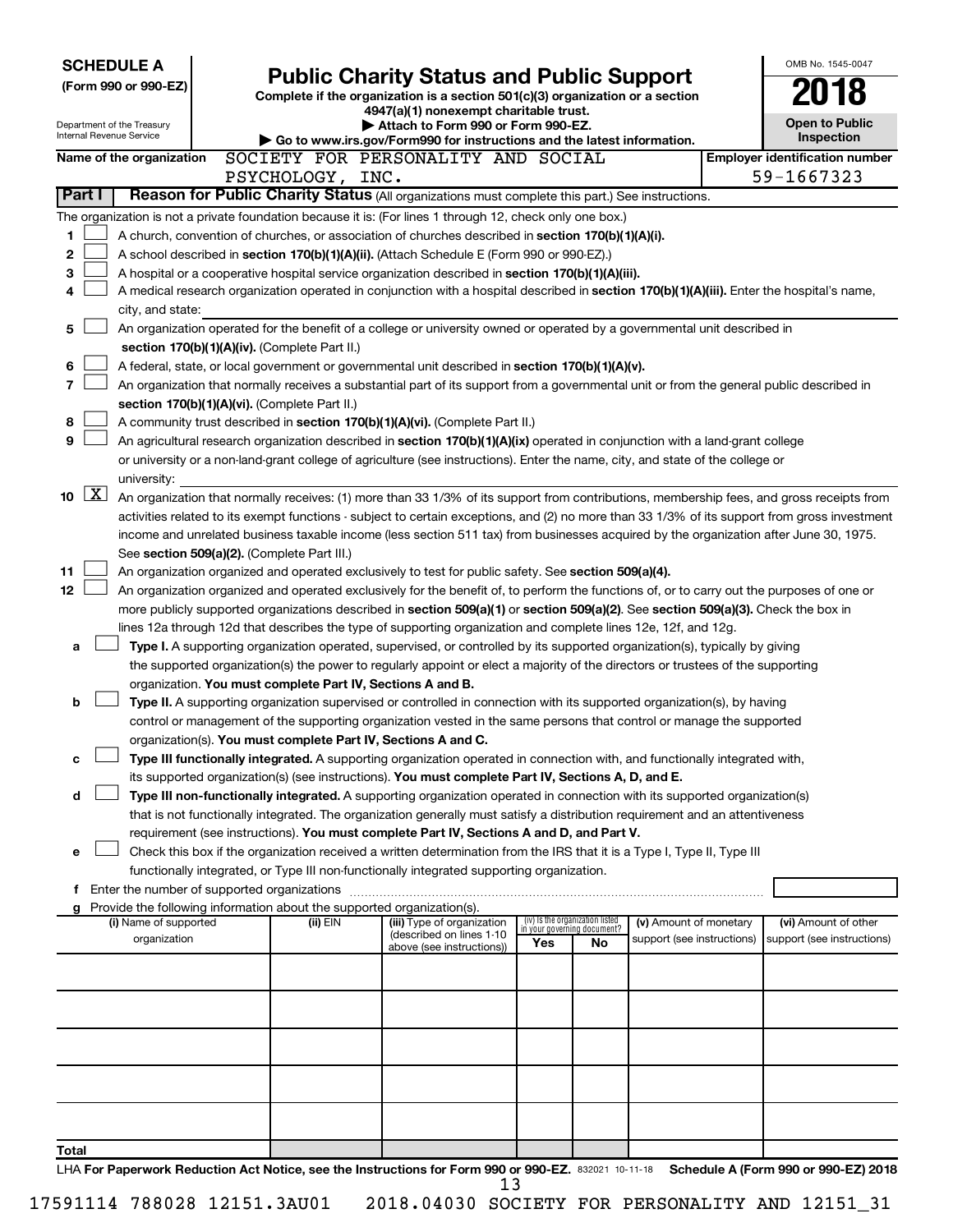### Schedule A (Form 990 or 990-EZ) 2018  $\rm{PSYCHOLOGY}$ ,  $\rm{INC.}$   $\rm{59-1667323}$   $\rm{Page}$

59-1667323 Page 2

(Complete only if you checked the box on line 5, 7, or 8 of Part I or if the organization failed to qualify under Part III. If the organization fails to qualify under the tests listed below, please complete Part III.) **Part II Support Schedule for Organizations Described in Sections 170(b)(1)(A)(iv) and 170(b)(1)(A)(vi)**

|   | <b>Section A. Public Support</b>                                                                                                                                                                                           |          |          |            |            |          |                                      |
|---|----------------------------------------------------------------------------------------------------------------------------------------------------------------------------------------------------------------------------|----------|----------|------------|------------|----------|--------------------------------------|
|   | Calendar year (or fiscal year beginning in)                                                                                                                                                                                | (a) 2014 | (b) 2015 | $(c)$ 2016 | $(d)$ 2017 | (e) 2018 | (f) Total                            |
|   | 1 Gifts, grants, contributions, and                                                                                                                                                                                        |          |          |            |            |          |                                      |
|   | membership fees received. (Do not                                                                                                                                                                                          |          |          |            |            |          |                                      |
|   | include any "unusual grants.")                                                                                                                                                                                             |          |          |            |            |          |                                      |
|   | 2 Tax revenues levied for the organ-                                                                                                                                                                                       |          |          |            |            |          |                                      |
|   | ization's benefit and either paid to                                                                                                                                                                                       |          |          |            |            |          |                                      |
|   | or expended on its behalf                                                                                                                                                                                                  |          |          |            |            |          |                                      |
|   | 3 The value of services or facilities                                                                                                                                                                                      |          |          |            |            |          |                                      |
|   | furnished by a governmental unit to                                                                                                                                                                                        |          |          |            |            |          |                                      |
|   | the organization without charge                                                                                                                                                                                            |          |          |            |            |          |                                      |
|   | 4 Total. Add lines 1 through 3                                                                                                                                                                                             |          |          |            |            |          |                                      |
|   | 5 The portion of total contributions                                                                                                                                                                                       |          |          |            |            |          |                                      |
|   | by each person (other than a                                                                                                                                                                                               |          |          |            |            |          |                                      |
|   | governmental unit or publicly                                                                                                                                                                                              |          |          |            |            |          |                                      |
|   | supported organization) included                                                                                                                                                                                           |          |          |            |            |          |                                      |
|   | on line 1 that exceeds 2% of the                                                                                                                                                                                           |          |          |            |            |          |                                      |
|   | amount shown on line 11,                                                                                                                                                                                                   |          |          |            |            |          |                                      |
|   | column (f)                                                                                                                                                                                                                 |          |          |            |            |          |                                      |
|   | 6 Public support. Subtract line 5 from line 4.                                                                                                                                                                             |          |          |            |            |          |                                      |
|   | <b>Section B. Total Support</b>                                                                                                                                                                                            |          |          |            |            |          |                                      |
|   | Calendar year (or fiscal year beginning in)                                                                                                                                                                                | (a) 2014 | (b) 2015 | $(c)$ 2016 | $(d)$ 2017 | (e) 2018 | (f) Total                            |
|   | 7 Amounts from line 4                                                                                                                                                                                                      |          |          |            |            |          |                                      |
|   | 8 Gross income from interest,                                                                                                                                                                                              |          |          |            |            |          |                                      |
|   | dividends, payments received on                                                                                                                                                                                            |          |          |            |            |          |                                      |
|   | securities loans, rents, royalties,                                                                                                                                                                                        |          |          |            |            |          |                                      |
|   | and income from similar sources                                                                                                                                                                                            |          |          |            |            |          |                                      |
| 9 | Net income from unrelated business                                                                                                                                                                                         |          |          |            |            |          |                                      |
|   | activities, whether or not the                                                                                                                                                                                             |          |          |            |            |          |                                      |
|   | business is regularly carried on                                                                                                                                                                                           |          |          |            |            |          |                                      |
|   | 10 Other income. Do not include gain                                                                                                                                                                                       |          |          |            |            |          |                                      |
|   | or loss from the sale of capital                                                                                                                                                                                           |          |          |            |            |          |                                      |
|   | assets (Explain in Part VI.)                                                                                                                                                                                               |          |          |            |            |          |                                      |
|   | 11 Total support. Add lines 7 through 10                                                                                                                                                                                   |          |          |            |            |          |                                      |
|   | <b>12</b> Gross receipts from related activities, etc. (see instructions)                                                                                                                                                  |          |          |            |            | 12       |                                      |
|   | 13 First five years. If the Form 990 is for the organization's first, second, third, fourth, or fifth tax year as a section 501(c)(3)                                                                                      |          |          |            |            |          |                                      |
|   | organization, check this box and stop here                                                                                                                                                                                 |          |          |            |            |          |                                      |
|   | <b>Section C. Computation of Public Support Percentage</b>                                                                                                                                                                 |          |          |            |            |          |                                      |
|   |                                                                                                                                                                                                                            |          |          |            |            | 14       | %                                    |
|   |                                                                                                                                                                                                                            |          |          |            |            | 15       | %                                    |
|   | 16a 33 1/3% support test - 2018. If the organization did not check the box on line 13, and line 14 is 33 1/3% or more, check this box and                                                                                  |          |          |            |            |          |                                      |
|   | stop here. The organization qualifies as a publicly supported organization                                                                                                                                                 |          |          |            |            |          |                                      |
|   | b 33 1/3% support test - 2017. If the organization did not check a box on line 13 or 16a, and line 15 is 33 1/3% or more, check this box                                                                                   |          |          |            |            |          |                                      |
|   | and stop here. The organization qualifies as a publicly supported organization [11] manuscription manuscription manuscription manuscription and stop here. The organization qualifies as a publicly supported organization |          |          |            |            |          |                                      |
|   | 17a 10% -facts-and-circumstances test - 2018. If the organization did not check a box on line 13, 16a, or 16b, and line 14 is 10% or more,                                                                                 |          |          |            |            |          |                                      |
|   | and if the organization meets the "facts-and-circumstances" test, check this box and stop here. Explain in Part VI how the organization                                                                                    |          |          |            |            |          |                                      |
|   | meets the "facts-and-circumstances" test. The organization qualifies as a publicly supported organization <i>manumumumumum</i>                                                                                             |          |          |            |            |          |                                      |
|   | b 10% -facts-and-circumstances test - 2017. If the organization did not check a box on line 13, 16a, 16b, or 17a, and line 15 is 10% or                                                                                    |          |          |            |            |          |                                      |
|   | more, and if the organization meets the "facts-and-circumstances" test, check this box and stop here. Explain in Part VI how the                                                                                           |          |          |            |            |          |                                      |
|   | organization meets the "facts-and-circumstances" test. The organization qualifies as a publicly supported organization                                                                                                     |          |          |            |            |          |                                      |
|   | 18 Private foundation. If the organization did not check a box on line 13, 16a, 16b, 17a, or 17b, check this box and see instructions                                                                                      |          |          |            |            |          |                                      |
|   |                                                                                                                                                                                                                            |          |          |            |            |          | Schodule A (Form 000 or 000 E7) 2010 |

**Schedule A (Form 990 or 990-EZ) 2018**

832022 10-11-18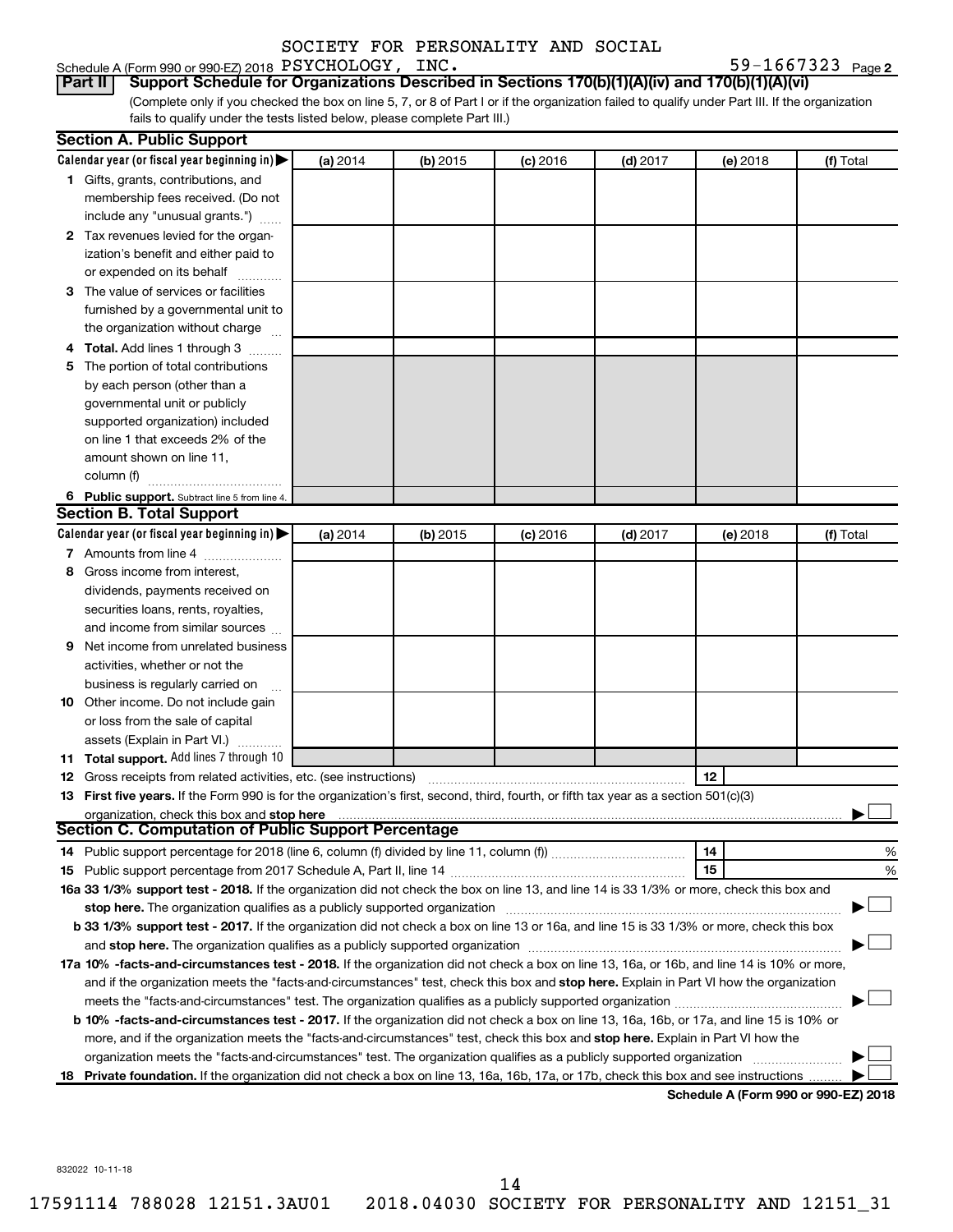### Schedule A (Form 990 or 990-EZ) 2018  $\rm{PSYCHOLOGY}$ ,  $\rm{INC.}$   $\rm{59-1667323}$   $\rm{Page}$

### **Part III Support Schedule for Organizations Described in Section 509(a)(2)**

(Complete only if you checked the box on line 10 of Part I or if the organization failed to qualify under Part II. If the organization fails to qualify under the tests listed below, please complete Part II.)

|    | <b>Section A. Public Support</b>                                                                                                                                                                                                              |          |            |            |            |                                      |                                    |
|----|-----------------------------------------------------------------------------------------------------------------------------------------------------------------------------------------------------------------------------------------------|----------|------------|------------|------------|--------------------------------------|------------------------------------|
|    | Calendar year (or fiscal year beginning in)                                                                                                                                                                                                   | (a) 2014 | $(b)$ 2015 | $(c)$ 2016 | $(d)$ 2017 | (e) 2018                             | (f) Total                          |
|    | 1 Gifts, grants, contributions, and                                                                                                                                                                                                           |          |            |            |            |                                      |                                    |
|    | membership fees received. (Do not                                                                                                                                                                                                             |          |            |            |            |                                      |                                    |
|    | include any "unusual grants.")                                                                                                                                                                                                                | 222,033. | 438,593.   | 325, 216.  | 557,059.   | 155,733.                             | 1698634.                           |
|    | 2 Gross receipts from admissions,<br>merchandise sold or services per-<br>formed, or facilities furnished in<br>any activity that is related to the<br>organization's tax-exempt purpose                                                      | 2002565. | 2086107.   | 2095085.   | 2135648.   | 1659557.                             | 9978962.                           |
|    | <b>3</b> Gross receipts from activities that                                                                                                                                                                                                  |          |            |            |            |                                      |                                    |
|    | are not an unrelated trade or bus-                                                                                                                                                                                                            |          |            |            |            |                                      |                                    |
|    | iness under section 513                                                                                                                                                                                                                       |          |            |            |            | 17,365.                              | 17,365.                            |
|    | 4 Tax revenues levied for the organ-                                                                                                                                                                                                          |          |            |            |            |                                      |                                    |
|    | ization's benefit and either paid to                                                                                                                                                                                                          |          |            |            |            |                                      |                                    |
|    | or expended on its behalf                                                                                                                                                                                                                     |          |            |            |            |                                      |                                    |
|    | 5 The value of services or facilities                                                                                                                                                                                                         |          |            |            |            |                                      |                                    |
|    | furnished by a governmental unit to                                                                                                                                                                                                           |          |            |            |            |                                      |                                    |
|    | the organization without charge                                                                                                                                                                                                               |          |            |            |            |                                      |                                    |
|    | <b>6 Total.</b> Add lines 1 through 5                                                                                                                                                                                                         | 2224598. | 2524700.   | 2420301    | 2692707.   |                                      | 1832655.11694961.                  |
|    | 7a Amounts included on lines 1, 2, and                                                                                                                                                                                                        |          |            |            |            |                                      |                                    |
|    | 3 received from disqualified persons                                                                                                                                                                                                          |          |            |            |            |                                      | 0.                                 |
|    | <b>b</b> Amounts included on lines 2 and 3 received<br>from other than disqualified persons that<br>exceed the greater of \$5,000 or 1% of the                                                                                                |          |            |            |            |                                      | $\mathbf 0$ .                      |
|    | amount on line 13 for the year<br>c Add lines 7a and 7b                                                                                                                                                                                       |          |            |            |            |                                      | $\overline{0}$ .                   |
|    | 8 Public support. (Subtract line 7c from line 6.)                                                                                                                                                                                             |          |            |            |            |                                      | 11694961.                          |
|    | <b>Section B. Total Support</b>                                                                                                                                                                                                               |          |            |            |            |                                      |                                    |
|    | Calendar year (or fiscal year beginning in)                                                                                                                                                                                                   | (a) 2014 | $(b)$ 2015 | $(c)$ 2016 | $(d)$ 2017 | (e) 2018                             | (f) Total                          |
|    | <b>9</b> Amounts from line 6                                                                                                                                                                                                                  | 2224598  | 2524700    | 2420301    | 2692707    |                                      | <u>1832655.11694961.</u>           |
|    | <b>10a</b> Gross income from interest,                                                                                                                                                                                                        |          |            |            |            |                                      |                                    |
|    | dividends, payments received on<br>securities loans, rents, royalties,<br>and income from similar sources                                                                                                                                     | 70,401.  | 69,049.    | 75,552.    | 88,655.    | 928,269.                             | 1231926.                           |
|    | <b>b</b> Unrelated business taxable income                                                                                                                                                                                                    |          |            |            |            |                                      |                                    |
|    | (less section 511 taxes) from businesses                                                                                                                                                                                                      |          |            |            |            |                                      |                                    |
|    | acquired after June 30, 1975                                                                                                                                                                                                                  |          |            |            |            | 1,386.                               | 1,386.                             |
|    | c Add lines 10a and 10b                                                                                                                                                                                                                       | 70,401.  | 69,049.    | 75,552.    | 88,655.    | 929,655.                             | 1233312.                           |
|    | <b>11</b> Net income from unrelated business<br>activities not included in line 10b,<br>whether or not the business is<br>regularly carried on                                                                                                |          |            |            |            |                                      |                                    |
|    | 12 Other income. Do not include gain<br>or loss from the sale of capital<br>assets (Explain in Part VI.)                                                                                                                                      |          |            |            |            |                                      |                                    |
|    | <b>13</b> Total support. (Add lines 9, 10c, 11, and 12.)                                                                                                                                                                                      | 2294999. | 2593749.   | 2495853.   | 2781362.   |                                      | 2762310.12928273.                  |
|    | 14 First five years. If the Form 990 is for the organization's first, second, third, fourth, or fifth tax year as a section 501(c)(3) organization,                                                                                           |          |            |            |            |                                      |                                    |
|    | check this box and stop here                                                                                                                                                                                                                  |          |            |            |            |                                      |                                    |
|    | <b>Section C. Computation of Public Support Percentage</b>                                                                                                                                                                                    |          |            |            |            |                                      |                                    |
|    |                                                                                                                                                                                                                                               |          |            |            |            | 15                                   | 90.46<br>%                         |
|    |                                                                                                                                                                                                                                               |          |            |            |            | 16                                   | 97.38<br>$\%$                      |
|    | Section D. Computation of Investment Income Percentage                                                                                                                                                                                        |          |            |            |            |                                      |                                    |
|    | 9.54<br>17<br>%<br>17 Investment income percentage for 2018 (line 10c, column (f), divided by line 13, column (f))                                                                                                                            |          |            |            |            |                                      |                                    |
|    | 2.62<br>18<br>$\%$<br>18 Investment income percentage from 2017 Schedule A, Part III, line 17<br>19a 33 1/3% support tests - 2018. If the organization did not check the box on line 14, and line 15 is more than 33 1/3%, and line 17 is not |          |            |            |            |                                      |                                    |
|    |                                                                                                                                                                                                                                               |          |            |            |            |                                      | $\blacktriangleright$ $\mathbf{X}$ |
|    | more than 33 1/3%, check this box and stop here. The organization qualifies as a publicly supported organization                                                                                                                              |          |            |            |            |                                      |                                    |
|    | <b>b 33 1/3% support tests - 2017.</b> If the organization did not check a box on line 14 or line 19a, and line 16 is more than 33 1/3%, and                                                                                                  |          |            |            |            |                                      |                                    |
|    | line 18 is not more than 33 1/3%, check this box and stop here. The organization qualifies as a publicly supported organization                                                                                                               |          |            |            |            |                                      |                                    |
| 20 |                                                                                                                                                                                                                                               |          |            |            |            | Schedule A (Form 990 or 990-EZ) 2018 |                                    |
|    | 832023 10-11-18                                                                                                                                                                                                                               |          |            | 15         |            |                                      |                                    |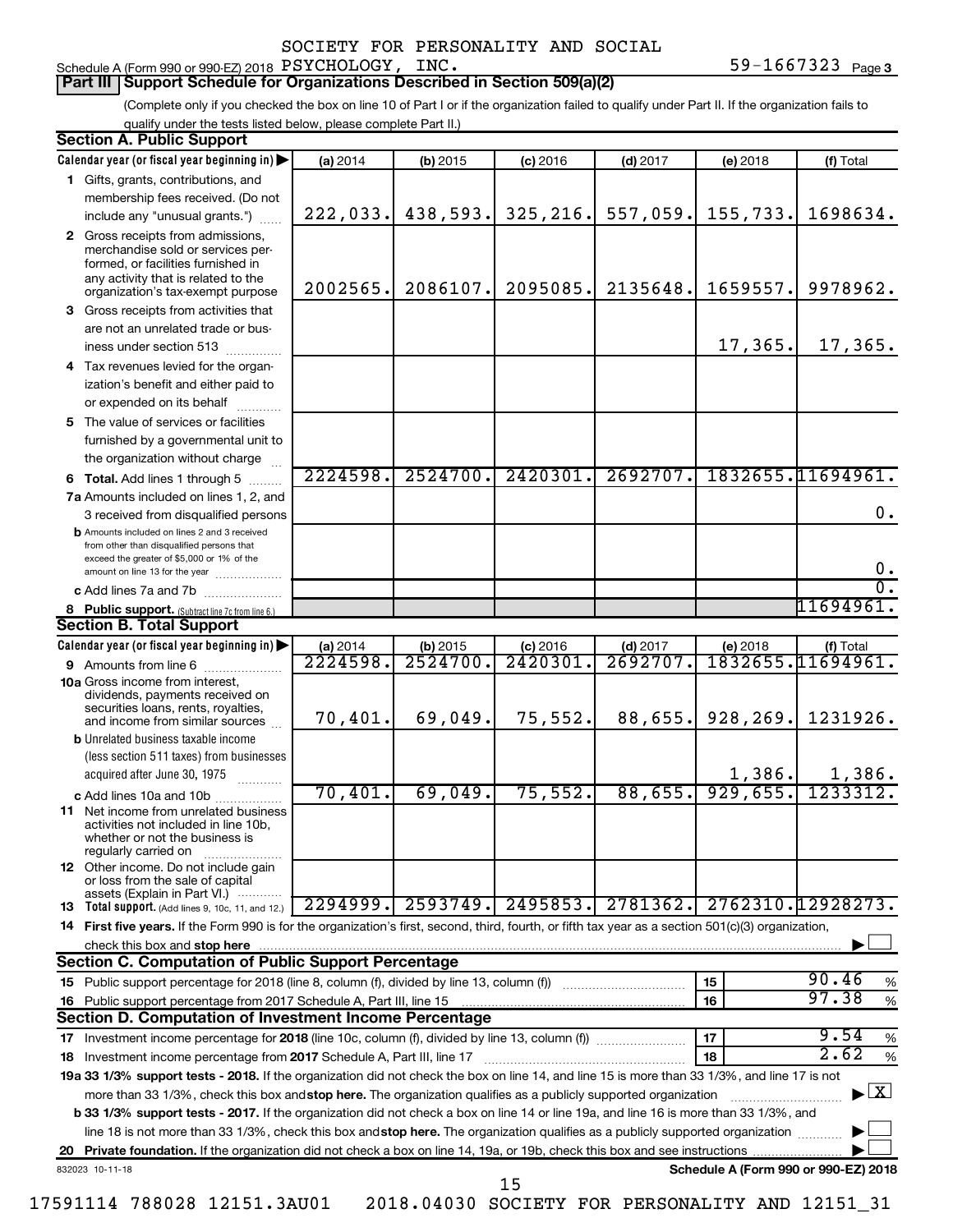### Schedule A (Form 990 or 990-EZ) 2018  $\rm{PSYCHOLOGY}$ ,  $\rm{INC.}$   $\rm{59-1667323}$   $\rm{Page}$ **Part IV Supporting Organizations**

(Complete only if you checked a box in line 12 on Part I. If you checked 12a of Part I, complete Sections A and B. If you checked 12b of Part I, complete Sections A and C. If you checked 12c of Part I, complete Sections A, D, and E. If you checked 12d of Part I, complete Sections A and D, and complete Part V.)

### **Section A. All Supporting Organizations**

- **1** Are all of the organization's supported organizations listed by name in the organization's governing documents? If "No," describe in Part VI how the supported organizations are designated. If designated by *class or purpose, describe the designation. If historic and continuing relationship, explain.*
- **2** Did the organization have any supported organization that does not have an IRS determination of status under section 509(a)(1) or (2)? If "Yes," explain in Part **VI** how the organization determined that the supported *organization was described in section 509(a)(1) or (2).*
- **3a** Did the organization have a supported organization described in section 501(c)(4), (5), or (6)? If "Yes," answer *(b) and (c) below.*
- **b** Did the organization confirm that each supported organization qualified under section 501(c)(4), (5), or (6) and satisfied the public support tests under section 509(a)(2)? If "Yes," describe in Part VI when and how the *organization made the determination.*
- **c** Did the organization ensure that all support to such organizations was used exclusively for section 170(c)(2)(B) purposes? If "Yes," explain in Part VI what controls the organization put in place to ensure such use.
- **4 a** *If* Was any supported organization not organized in the United States ("foreign supported organization")? *"Yes," and if you checked 12a or 12b in Part I, answer (b) and (c) below.*
- **b** Did the organization have ultimate control and discretion in deciding whether to make grants to the foreign supported organization? If "Yes," describe in Part VI how the organization had such control and discretion *despite being controlled or supervised by or in connection with its supported organizations.*
- **c** Did the organization support any foreign supported organization that does not have an IRS determination under sections 501(c)(3) and 509(a)(1) or (2)? If "Yes," explain in Part VI what controls the organization used *to ensure that all support to the foreign supported organization was used exclusively for section 170(c)(2)(B) purposes.*
- **5a** Did the organization add, substitute, or remove any supported organizations during the tax year? If "Yes," answer (b) and (c) below (if applicable). Also, provide detail in **Part VI,** including (i) the names and EIN *numbers of the supported organizations added, substituted, or removed; (ii) the reasons for each such action; (iii) the authority under the organization's organizing document authorizing such action; and (iv) how the action was accomplished (such as by amendment to the organizing document).*
- **b Type I or Type II only.** Was any added or substituted supported organization part of a class already designated in the organization's organizing document?
- **c Substitutions only.**  Was the substitution the result of an event beyond the organization's control?
- **6** Did the organization provide support (whether in the form of grants or the provision of services or facilities) to **Part VI.** support or benefit one or more of the filing organization's supported organizations? If "Yes," provide detail in anyone other than (i) its supported organizations, (ii) individuals that are part of the charitable class benefited by one or more of its supported organizations, or (iii) other supporting organizations that also
- **7** Did the organization provide a grant, loan, compensation, or other similar payment to a substantial contributor regard to a substantial contributor? If "Yes," complete Part I of Schedule L (Form 990 or 990-EZ). (as defined in section 4958(c)(3)(C)), a family member of a substantial contributor, or a 35% controlled entity with
- **8** Did the organization make a loan to a disqualified person (as defined in section 4958) not described in line 7? *If "Yes," complete Part I of Schedule L (Form 990 or 990-EZ).*
- **9 a** Was the organization controlled directly or indirectly at any time during the tax year by one or more in section 509(a)(1) or (2))? If "Yes," provide detail in **Part VI.** disqualified persons as defined in section 4946 (other than foundation managers and organizations described
- **b** Did one or more disqualified persons (as defined in line 9a) hold a controlling interest in any entity in which the supporting organization had an interest? If "Yes," provide detail in Part VI.
- **c** Did a disqualified person (as defined in line 9a) have an ownership interest in, or derive any personal benefit from, assets in which the supporting organization also had an interest? If "Yes," provide detail in Part VI.
- **10 a** Was the organization subject to the excess business holdings rules of section 4943 because of section supporting organizations)? If "Yes," answer 10b below. 4943(f) (regarding certain Type II supporting organizations, and all Type III non-functionally integrated
	- **b** Did the organization have any excess business holdings in the tax year? (Use Schedule C, Form 4720, to *determine whether the organization had excess business holdings.)*

832024 10-11-18

**Schedule A (Form 990 or 990-EZ) 2018**

16

17591114 788028 12151.3AU01 2018.04030 SOCIETY FOR PERSONALITY AND 12151\_31

| $9-1667323$ Page 4 |  |
|--------------------|--|
|--------------------|--|

**1**

**2**

**3a**

**3b**

**3c**

**4a**

**4b**

**4c**

**5a**

**5b 5c**

**6**

**7**

**8**

**9a**

**9b**

**9c**

**10a**

**10b**

**Yes No**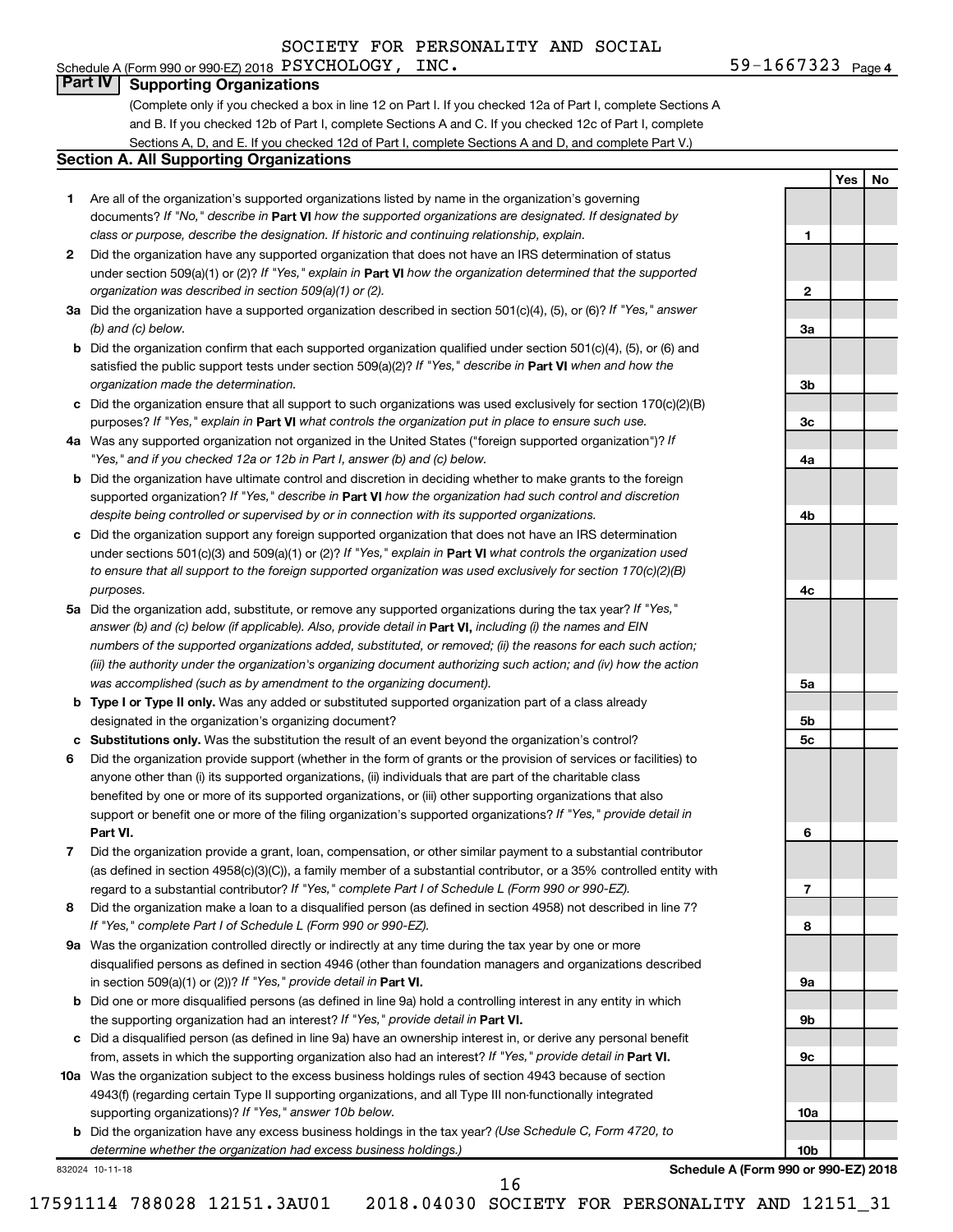59-1667323 Page 5 Schedule A (Form 990 or 990-EZ) 2018 Page PSYCHOLOGY, INC. 59-1667323

|              | Part IV<br><b>Supporting Organizations (continued)</b>                                                                          |                 |     |    |
|--------------|---------------------------------------------------------------------------------------------------------------------------------|-----------------|-----|----|
|              |                                                                                                                                 |                 | Yes | No |
| 11           | Has the organization accepted a gift or contribution from any of the following persons?                                         |                 |     |    |
|              | a A person who directly or indirectly controls, either alone or together with persons described in (b) and (c)                  |                 |     |    |
|              | below, the governing body of a supported organization?                                                                          | 11a             |     |    |
|              | <b>b</b> A family member of a person described in (a) above?                                                                    | 11 <sub>b</sub> |     |    |
|              | c A 35% controlled entity of a person described in (a) or (b) above? If "Yes" to a, b, or c, provide detail in Part VI.         | 11c             |     |    |
|              | <b>Section B. Type I Supporting Organizations</b>                                                                               |                 |     |    |
|              |                                                                                                                                 |                 | Yes | No |
| 1            | Did the directors, trustees, or membership of one or more supported organizations have the power to                             |                 |     |    |
|              | regularly appoint or elect at least a majority of the organization's directors or trustees at all times during the              |                 |     |    |
|              |                                                                                                                                 |                 |     |    |
|              | tax year? If "No," describe in Part VI how the supported organization(s) effectively operated, supervised, or                   |                 |     |    |
|              | controlled the organization's activities. If the organization had more than one supported organization,                         |                 |     |    |
|              | describe how the powers to appoint and/or remove directors or trustees were allocated among the supported                       |                 |     |    |
|              | organizations and what conditions or restrictions, if any, applied to such powers during the tax year.                          | 1               |     |    |
| 2            | Did the organization operate for the benefit of any supported organization other than the supported                             |                 |     |    |
|              | organization(s) that operated, supervised, or controlled the supporting organization? If "Yes," explain in                      |                 |     |    |
|              | Part VI how providing such benefit carried out the purposes of the supported organization(s) that operated,                     |                 |     |    |
|              | supervised, or controlled the supporting organization.                                                                          | 2               |     |    |
|              | <b>Section C. Type II Supporting Organizations</b>                                                                              |                 |     |    |
|              |                                                                                                                                 |                 | Yes | No |
| 1            | Were a majority of the organization's directors or trustees during the tax year also a majority of the directors                |                 |     |    |
|              | or trustees of each of the organization's supported organization(s)? If "No," describe in Part VI how control                   |                 |     |    |
|              | or management of the supporting organization was vested in the same persons that controlled or managed                          |                 |     |    |
|              | the supported organization(s).                                                                                                  | 1               |     |    |
|              | <b>Section D. All Type III Supporting Organizations</b>                                                                         |                 |     |    |
|              |                                                                                                                                 |                 | Yes | No |
| 1            | Did the organization provide to each of its supported organizations, by the last day of the fifth month of the                  |                 |     |    |
|              | organization's tax year, (i) a written notice describing the type and amount of support provided during the prior tax           |                 |     |    |
|              | year, (ii) a copy of the Form 990 that was most recently filed as of the date of notification, and (iii) copies of the          |                 |     |    |
|              | organization's governing documents in effect on the date of notification, to the extent not previously provided?                | 1               |     |    |
| $\mathbf{2}$ | Were any of the organization's officers, directors, or trustees either (i) appointed or elected by the supported                |                 |     |    |
|              | organization(s) or (ii) serving on the governing body of a supported organization? If "No," explain in Part VI how              |                 |     |    |
|              | the organization maintained a close and continuous working relationship with the supported organization(s).                     | 2               |     |    |
| 3            | By reason of the relationship described in (2), did the organization's supported organizations have a                           |                 |     |    |
|              | significant voice in the organization's investment policies and in directing the use of the organization's                      |                 |     |    |
|              | income or assets at all times during the tax year? If "Yes," describe in Part VI the role the organization's                    |                 |     |    |
|              |                                                                                                                                 |                 |     |    |
|              | supported organizations played in this regard.<br>Section E. Type III Functionally Integrated Supporting Organizations          | з               |     |    |
|              |                                                                                                                                 |                 |     |    |
| 1            | Check the box next to the method that the organization used to satisfy the Integral Part Test during the yealsee instructions). |                 |     |    |
| a            | The organization satisfied the Activities Test. Complete line 2 below.                                                          |                 |     |    |
| $\mathbf b$  | The organization is the parent of each of its supported organizations. Complete line 3 below.                                   |                 |     |    |
| c            | The organization supported a governmental entity. Describe in Part VI how you supported a government entity (see instructions). |                 |     |    |
| 2            | Activities Test. Answer (a) and (b) below.                                                                                      |                 | Yes | No |
| а            | Did substantially all of the organization's activities during the tax year directly further the exempt purposes of              |                 |     |    |
|              | the supported organization(s) to which the organization was responsive? If "Yes," then in Part VI identify                      |                 |     |    |
|              | those supported organizations and explain how these activities directly furthered their exempt purposes,                        |                 |     |    |
|              | how the organization was responsive to those supported organizations, and how the organization determined                       |                 |     |    |
|              | that these activities constituted substantially all of its activities.                                                          | 2a              |     |    |
|              | <b>b</b> Did the activities described in (a) constitute activities that, but for the organization's involvement, one or more    |                 |     |    |
|              | of the organization's supported organization(s) would have been engaged in? If "Yes," explain in Part VI the                    |                 |     |    |
|              | reasons for the organization's position that its supported organization(s) would have engaged in these                          |                 |     |    |
|              | activities but for the organization's involvement.                                                                              | 2b              |     |    |
| з            | Parent of Supported Organizations. Answer (a) and (b) below.                                                                    |                 |     |    |
|              | a Did the organization have the power to regularly appoint or elect a majority of the officers, directors, or                   |                 |     |    |
|              | trustees of each of the supported organizations? Provide details in Part VI.                                                    | За              |     |    |
|              | <b>b</b> Did the organization exercise a substantial degree of direction over the policies, programs, and activities of each    |                 |     |    |
|              | of its supported organizations? If "Yes," describe in Part VI the role played by the organization in this regard.               | Зb              |     |    |
|              | Schedule A (Form 990 or 990-EZ) 2018<br>832025 10-11-18                                                                         |                 |     |    |
|              | 17                                                                                                                              |                 |     |    |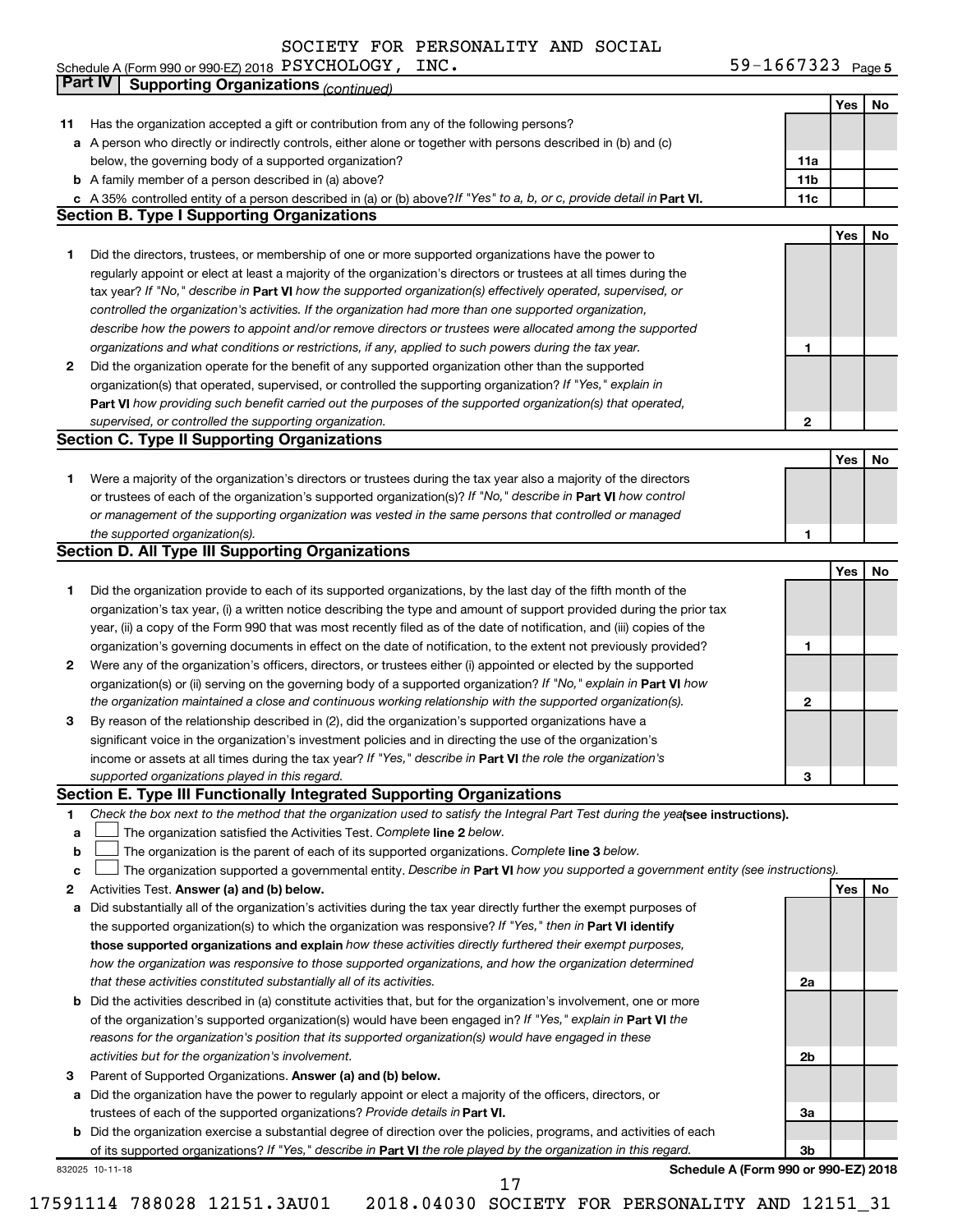### **Part V Type III Non-Functionally Integrated 509(a)(3) Supporting Organizations**

1 **Letter See instructions.** All Check here if the organization satisfied the Integral Part Test as a qualifying trust on Nov. 20, 1970 (explain in Part VI.) See instructions. All other Type III non-functionally integrated supporting organizations must complete Sections A through E.

|    | Section A - Adjusted Net Income                                              | (A) Prior Year | (B) Current Year<br>(optional) |                                |
|----|------------------------------------------------------------------------------|----------------|--------------------------------|--------------------------------|
| 1  | Net short-term capital gain                                                  | 1              |                                |                                |
| 2  | Recoveries of prior-year distributions                                       | $\overline{2}$ |                                |                                |
| З  | Other gross income (see instructions)                                        | 3              |                                |                                |
| 4  | Add lines 1 through 3                                                        | 4              |                                |                                |
| 5  | Depreciation and depletion                                                   | 5              |                                |                                |
| 6  | Portion of operating expenses paid or incurred for production or             |                |                                |                                |
|    | collection of gross income or for management, conservation, or               |                |                                |                                |
|    | maintenance of property held for production of income (see instructions)     | 6              |                                |                                |
| 7  | Other expenses (see instructions)                                            | 7              |                                |                                |
| 8  | Adjusted Net Income (subtract lines 5, 6, and 7 from line 4)                 | 8              |                                |                                |
|    | <b>Section B - Minimum Asset Amount</b>                                      |                | (A) Prior Year                 | (B) Current Year<br>(optional) |
| 1. | Aggregate fair market value of all non-exempt-use assets (see                |                |                                |                                |
|    | instructions for short tax year or assets held for part of year):            |                |                                |                                |
|    | <b>a</b> Average monthly value of securities                                 | 1a             |                                |                                |
|    | <b>b</b> Average monthly cash balances                                       | 1b             |                                |                                |
|    | c Fair market value of other non-exempt-use assets                           | 1c             |                                |                                |
|    | d Total (add lines 1a, 1b, and 1c)                                           | 1d             |                                |                                |
|    | <b>e</b> Discount claimed for blockage or other                              |                |                                |                                |
|    | factors (explain in detail in <b>Part VI</b> ):                              |                |                                |                                |
| 2  | Acquisition indebtedness applicable to non-exempt-use assets                 | $\mathbf{2}$   |                                |                                |
| З  | Subtract line 2 from line 1d                                                 | 3              |                                |                                |
| 4  | Cash deemed held for exempt use. Enter 1-1/2% of line 3 (for greater amount, |                |                                |                                |
|    | see instructions)                                                            | 4              |                                |                                |
| 5  | Net value of non-exempt-use assets (subtract line 4 from line 3)             | 5              |                                |                                |
| 6  | Multiply line 5 by .035                                                      | 6              |                                |                                |
| 7  | Recoveries of prior-year distributions                                       | 7              |                                |                                |
| 8  | Minimum Asset Amount (add line 7 to line 6)                                  | 8              |                                |                                |
|    | <b>Section C - Distributable Amount</b>                                      |                |                                | <b>Current Year</b>            |
| 1  | Adjusted net income for prior year (from Section A, line 8, Column A)        | 1              |                                |                                |
| 2  | Enter 85% of line 1                                                          | $\mathbf{2}$   |                                |                                |
| З  | Minimum asset amount for prior year (from Section B, line 8, Column A)       | 3              |                                |                                |
| 4  | Enter greater of line 2 or line 3                                            | 4              |                                |                                |
| 5  | Income tax imposed in prior year                                             | 5              |                                |                                |
| 6  | <b>Distributable Amount.</b> Subtract line 5 from line 4, unless subject to  |                |                                |                                |
|    | emergency temporary reduction (see instructions)                             | 6              |                                |                                |
|    |                                                                              |                |                                |                                |

**7** Let Check here if the current year is the organization's first as a non-functionally integrated Type III supporting organization (see instructions).

**Schedule A (Form 990 or 990-EZ) 2018**

832026 10-11-18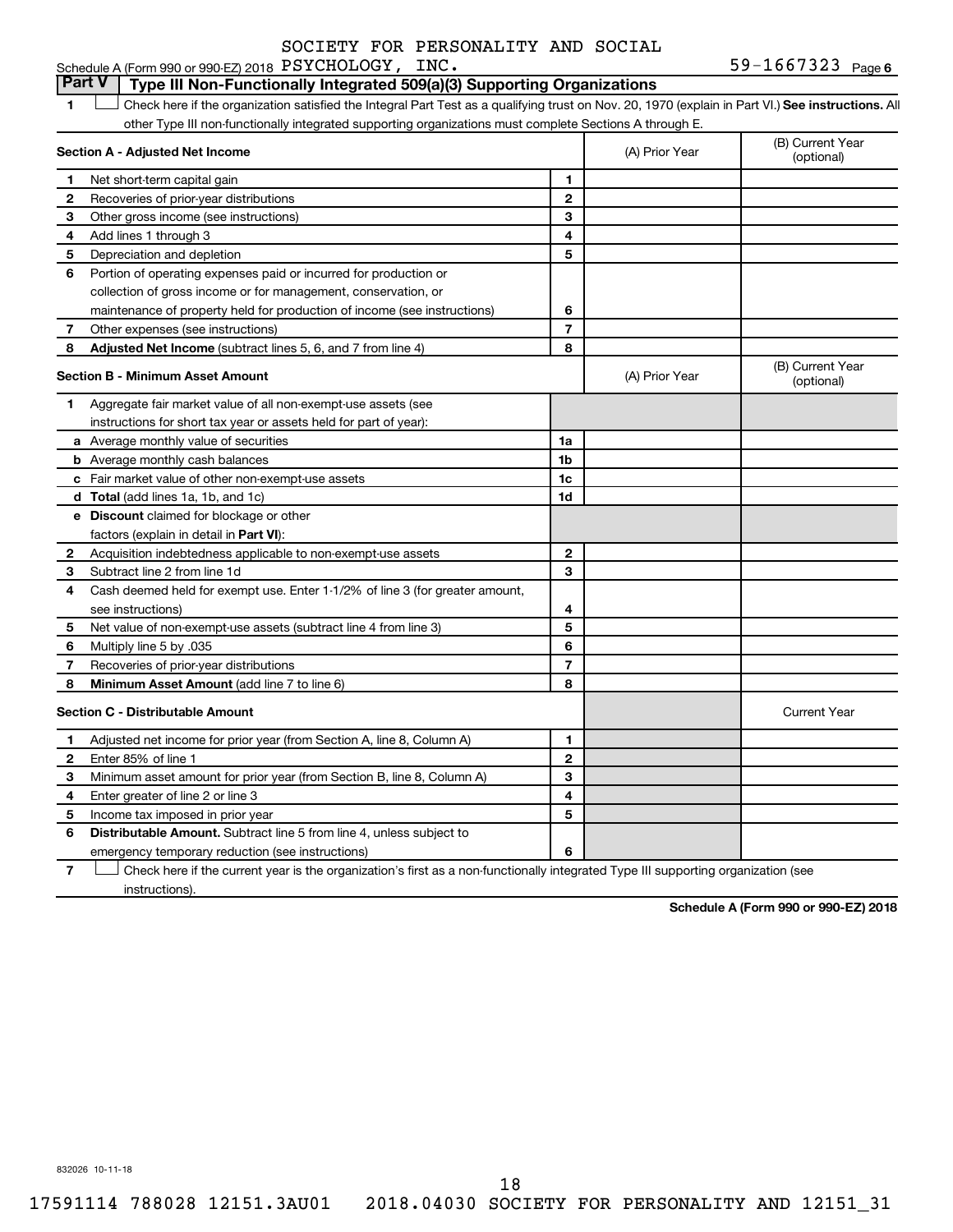|               | Schedule A (Form 990 or 990-EZ) 2018 PSYCHOLOGY, INC.                                      |                                    |                                                | 59-1667323 $_{Page 7}$                           |
|---------------|--------------------------------------------------------------------------------------------|------------------------------------|------------------------------------------------|--------------------------------------------------|
| <b>Part V</b> | Type III Non-Functionally Integrated 509(a)(3) Supporting Organizations (continued)        |                                    |                                                |                                                  |
|               | Section D - Distributions                                                                  |                                    |                                                | <b>Current Year</b>                              |
| 1             | Amounts paid to supported organizations to accomplish exempt purposes                      |                                    |                                                |                                                  |
| 2             | Amounts paid to perform activity that directly furthers exempt purposes of supported       |                                    |                                                |                                                  |
|               | organizations, in excess of income from activity                                           |                                    |                                                |                                                  |
| 3             | Administrative expenses paid to accomplish exempt purposes of supported organizations      |                                    |                                                |                                                  |
| 4             | Amounts paid to acquire exempt-use assets                                                  |                                    |                                                |                                                  |
| 5             | Qualified set-aside amounts (prior IRS approval required)                                  |                                    |                                                |                                                  |
| 6             | Other distributions (describe in <b>Part VI</b> ). See instructions.                       |                                    |                                                |                                                  |
| 7             | Total annual distributions. Add lines 1 through 6.                                         |                                    |                                                |                                                  |
| 8             | Distributions to attentive supported organizations to which the organization is responsive |                                    |                                                |                                                  |
|               | (provide details in Part VI). See instructions.                                            |                                    |                                                |                                                  |
| 9             | Distributable amount for 2018 from Section C, line 6                                       |                                    |                                                |                                                  |
| 10            | Line 8 amount divided by line 9 amount                                                     |                                    |                                                |                                                  |
|               | <b>Section E - Distribution Allocations (see instructions)</b>                             | (i)<br><b>Excess Distributions</b> | (iii)<br><b>Underdistributions</b><br>Pre-2018 | (iii)<br><b>Distributable</b><br>Amount for 2018 |
| 1             | Distributable amount for 2018 from Section C, line 6                                       |                                    |                                                |                                                  |
| 2             | Underdistributions, if any, for years prior to 2018 (reason-                               |                                    |                                                |                                                  |
|               | able cause required-explain in Part VI). See instructions.                                 |                                    |                                                |                                                  |
| 3             | Excess distributions carryover, if any, to 2018                                            |                                    |                                                |                                                  |
|               | a From 2013                                                                                |                                    |                                                |                                                  |
| b             | From 2014                                                                                  |                                    |                                                |                                                  |
|               | c From 2015                                                                                |                                    |                                                |                                                  |
|               | d From 2016                                                                                |                                    |                                                |                                                  |
|               | e From 2017                                                                                |                                    |                                                |                                                  |
| f.            | <b>Total</b> of lines 3a through e                                                         |                                    |                                                |                                                  |
|               | g Applied to underdistributions of prior years                                             |                                    |                                                |                                                  |
|               | h Applied to 2018 distributable amount                                                     |                                    |                                                |                                                  |
| Ť.            | Carryover from 2013 not applied (see instructions)                                         |                                    |                                                |                                                  |
|               | Remainder. Subtract lines 3g, 3h, and 3i from 3f.                                          |                                    |                                                |                                                  |
| 4             | Distributions for 2018 from Section D,                                                     |                                    |                                                |                                                  |
|               | line $7:$                                                                                  |                                    |                                                |                                                  |
|               | a Applied to underdistributions of prior years                                             |                                    |                                                |                                                  |
|               | <b>b</b> Applied to 2018 distributable amount                                              |                                    |                                                |                                                  |
|               | c Remainder. Subtract lines 4a and 4b from 4.                                              |                                    |                                                |                                                  |
|               | 5 Remaining underdistributions for years prior to 2018, if                                 |                                    |                                                |                                                  |
|               | any. Subtract lines 3q and 4a from line 2. For result greater                              |                                    |                                                |                                                  |
|               | than zero, explain in Part VI. See instructions.                                           |                                    |                                                |                                                  |
| 6             | Remaining underdistributions for 2018. Subtract lines 3h                                   |                                    |                                                |                                                  |
|               | and 4b from line 1. For result greater than zero, explain in                               |                                    |                                                |                                                  |
|               | <b>Part VI.</b> See instructions.                                                          |                                    |                                                |                                                  |
| 7             | Excess distributions carryover to 2019. Add lines 3j                                       |                                    |                                                |                                                  |
|               | and 4c.                                                                                    |                                    |                                                |                                                  |
| 8             | Breakdown of line 7:                                                                       |                                    |                                                |                                                  |
|               |                                                                                            |                                    |                                                |                                                  |
|               | a Excess from 2014<br><b>b</b> Excess from 2015                                            |                                    |                                                |                                                  |
|               |                                                                                            |                                    |                                                |                                                  |
|               | c Excess from 2016                                                                         |                                    |                                                |                                                  |
|               | d Excess from 2017                                                                         |                                    |                                                |                                                  |
|               | e Excess from 2018                                                                         |                                    |                                                |                                                  |

**Schedule A (Form 990 or 990-EZ) 2018**

832027 10-11-18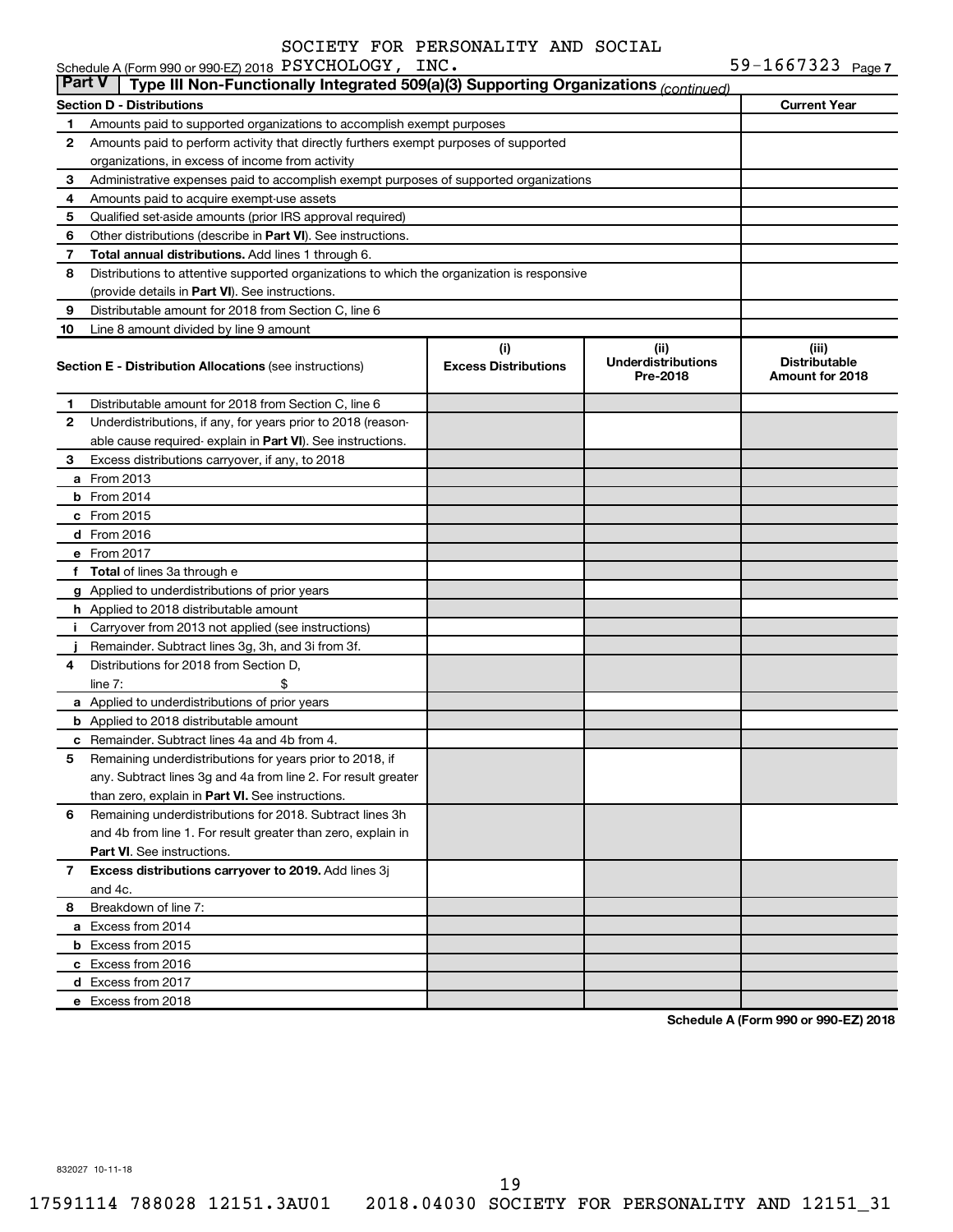|                 | Schedule A (Form 990 or 990-EZ) 2018 PSYCHOLOGY, INC.                                                                                                  |  | SOCIETY FOR PERSONALITY AND SOCIAL |  | 59-1667323 Page 8                                                                                                                                                                                                                                                                                                                                              |
|-----------------|--------------------------------------------------------------------------------------------------------------------------------------------------------|--|------------------------------------|--|----------------------------------------------------------------------------------------------------------------------------------------------------------------------------------------------------------------------------------------------------------------------------------------------------------------------------------------------------------------|
| <b>Part VI</b>  | Section D, lines 5, 6, and 8; and Part V, Section E, lines 2, 5, and 6. Also complete this part for any additional information.<br>(See instructions.) |  |                                    |  | Supplemental Information. Provide the explanations required by Part II, line 10; Part II, line 17a or 17b; Part III, line 12;<br>Part IV, Section A, lines 1, 2, 3b, 3c, 4b, 4c, 5a, 6, 9a, 9b, 9c, 11a, 11b, and 11c; Part IV, Section B, lines 1 and 2; Part IV, Section C, line 1; Part IV, Section D, lines 2 and 3; Part IV, Section E, lines 1c, 2a, 2b, |
|                 |                                                                                                                                                        |  |                                    |  |                                                                                                                                                                                                                                                                                                                                                                |
|                 |                                                                                                                                                        |  |                                    |  |                                                                                                                                                                                                                                                                                                                                                                |
|                 |                                                                                                                                                        |  |                                    |  |                                                                                                                                                                                                                                                                                                                                                                |
|                 |                                                                                                                                                        |  |                                    |  |                                                                                                                                                                                                                                                                                                                                                                |
|                 |                                                                                                                                                        |  |                                    |  |                                                                                                                                                                                                                                                                                                                                                                |
|                 |                                                                                                                                                        |  |                                    |  |                                                                                                                                                                                                                                                                                                                                                                |
|                 |                                                                                                                                                        |  |                                    |  |                                                                                                                                                                                                                                                                                                                                                                |
|                 |                                                                                                                                                        |  |                                    |  |                                                                                                                                                                                                                                                                                                                                                                |
|                 |                                                                                                                                                        |  |                                    |  |                                                                                                                                                                                                                                                                                                                                                                |
|                 |                                                                                                                                                        |  |                                    |  |                                                                                                                                                                                                                                                                                                                                                                |
|                 |                                                                                                                                                        |  |                                    |  |                                                                                                                                                                                                                                                                                                                                                                |
|                 |                                                                                                                                                        |  |                                    |  |                                                                                                                                                                                                                                                                                                                                                                |
|                 |                                                                                                                                                        |  |                                    |  |                                                                                                                                                                                                                                                                                                                                                                |
|                 |                                                                                                                                                        |  |                                    |  |                                                                                                                                                                                                                                                                                                                                                                |
|                 |                                                                                                                                                        |  |                                    |  |                                                                                                                                                                                                                                                                                                                                                                |
|                 |                                                                                                                                                        |  |                                    |  |                                                                                                                                                                                                                                                                                                                                                                |
|                 |                                                                                                                                                        |  |                                    |  |                                                                                                                                                                                                                                                                                                                                                                |
|                 |                                                                                                                                                        |  |                                    |  |                                                                                                                                                                                                                                                                                                                                                                |
|                 |                                                                                                                                                        |  |                                    |  |                                                                                                                                                                                                                                                                                                                                                                |
|                 |                                                                                                                                                        |  |                                    |  |                                                                                                                                                                                                                                                                                                                                                                |
|                 |                                                                                                                                                        |  |                                    |  |                                                                                                                                                                                                                                                                                                                                                                |
|                 |                                                                                                                                                        |  |                                    |  |                                                                                                                                                                                                                                                                                                                                                                |
|                 |                                                                                                                                                        |  |                                    |  |                                                                                                                                                                                                                                                                                                                                                                |
|                 |                                                                                                                                                        |  |                                    |  |                                                                                                                                                                                                                                                                                                                                                                |
|                 |                                                                                                                                                        |  |                                    |  |                                                                                                                                                                                                                                                                                                                                                                |
|                 |                                                                                                                                                        |  |                                    |  |                                                                                                                                                                                                                                                                                                                                                                |
|                 |                                                                                                                                                        |  |                                    |  |                                                                                                                                                                                                                                                                                                                                                                |
|                 |                                                                                                                                                        |  |                                    |  |                                                                                                                                                                                                                                                                                                                                                                |
| 832028 10-11-18 |                                                                                                                                                        |  |                                    |  | Schedule A (Form 990 or 990-EZ) 2018                                                                                                                                                                                                                                                                                                                           |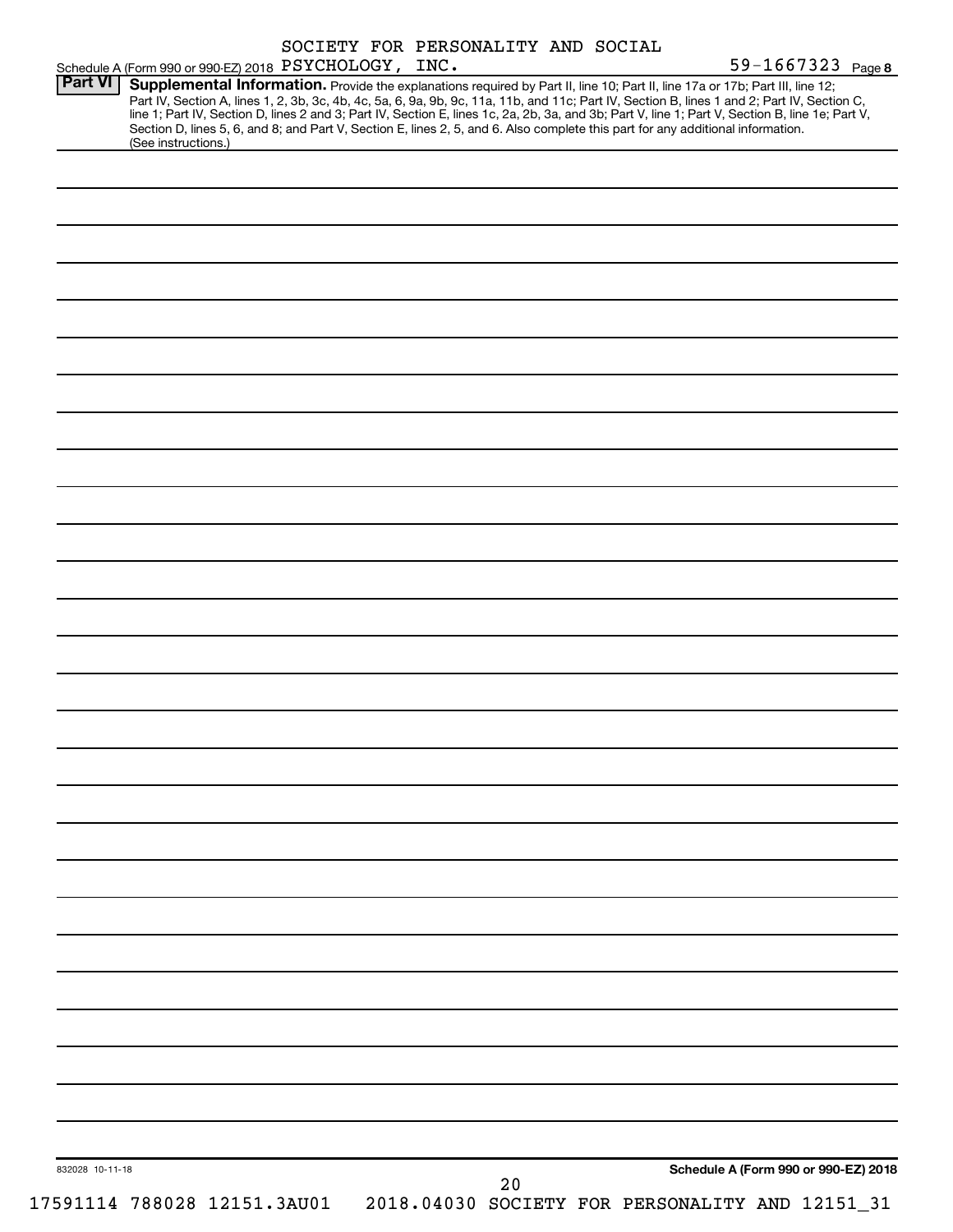Department of the Treasury Internal Revenue Service **(Form 990, 990-EZ,**

Name of the organization

### \*\* PUBLIC DISCLOSURE COPY \*\*

# **Schedule B Schedule of Contributors**

**or 990-PF) | Attach to Form 990, Form 990-EZ, or Form 990-PF. | Go to www.irs.gov/Form990 for the latest information.** OMB No. 1545-0047

**2018**

**Employer identification number**

 $\texttt{CHOLOGY}$ , INC.  $\vert$  59-1667323

|                | SOCIETY FOR PERSONALITY AND SOCIAL |  |
|----------------|------------------------------------|--|
| PSVCHOLOGY TNC |                                    |  |

|  | <b>Organization type (check one):</b> |
|--|---------------------------------------|
|--|---------------------------------------|

| Filers of:         | Section:                                                                  |
|--------------------|---------------------------------------------------------------------------|
| Form 990 or 990-FZ | $\lfloor x \rfloor$ 501(c)( 3) (enter number) organization                |
|                    | 4947(a)(1) nonexempt charitable trust not treated as a private foundation |
|                    | 527 political organization                                                |
| Form 990-PF        | 501(c)(3) exempt private foundation                                       |
|                    | 4947(a)(1) nonexempt charitable trust treated as a private foundation     |
|                    | 501(c)(3) taxable private foundation                                      |

Check if your organization is covered by the General Rule or a Special Rule. **Note:**  Only a section 501(c)(7), (8), or (10) organization can check boxes for both the General Rule and a Special Rule. See instructions.

### **General Rule**

**K** For an organization filing Form 990, 990-EZ, or 990-PF that received, during the year, contributions totaling \$5,000 or more (in money or property) from any one contributor. Complete Parts I and II. See instructions for determining a contributor's total contributions.

### **Special Rules**

any one contributor, during the year, total contributions of the greater of (1) \$5,000; or (2) 2% of the amount on (i) Form 990, Part VIII, line 1h; For an organization described in section 501(c)(3) filing Form 990 or 990-EZ that met the 33 1/3% support test of the regulations under sections 509(a)(1) and 170(b)(1)(A)(vi), that checked Schedule A (Form 990 or 990-EZ), Part II, line 13, 16a, or 16b, and that received from or (ii) Form 990-EZ, line 1. Complete Parts I and II.  $\Box$ 

year, total contributions of more than \$1,000 *exclusively* for religious, charitable, scientific, literary, or educational purposes, or for the For an organization described in section 501(c)(7), (8), or (10) filing Form 990 or 990-EZ that received from any one contributor, during the prevention of cruelty to children or animals. Complete Parts I (entering "N/A" in column (b) instead of the contributor name and address), II, and III.  $\Box$ 

purpose. Don't complete any of the parts unless the General Rule applies to this organization because it received nonexclusively year, contributions exclusively for religious, charitable, etc., purposes, but no such contributions totaled more than \$1,000. If this box is checked, enter here the total contributions that were received during the year for an exclusively religious, charitable, etc., For an organization described in section 501(c)(7), (8), or (10) filing Form 990 or 990-EZ that received from any one contributor, during the religious, charitable, etc., contributions totaling \$5,000 or more during the year  $\ldots$  $\ldots$  $\ldots$  $\ldots$  $\ldots$  $\ldots$  $\Box$ 

**Caution:**  An organization that isn't covered by the General Rule and/or the Special Rules doesn't file Schedule B (Form 990, 990-EZ, or 990-PF),  **must** but it answer "No" on Part IV, line 2, of its Form 990; or check the box on line H of its Form 990-EZ or on its Form 990-PF, Part I, line 2, to certify that it doesn't meet the filing requirements of Schedule B (Form 990, 990-EZ, or 990-PF).

**For Paperwork Reduction Act Notice, see the instructions for Form 990, 990-EZ, or 990-PF. Schedule B (Form 990, 990-EZ, or 990-PF) (2018)** LHA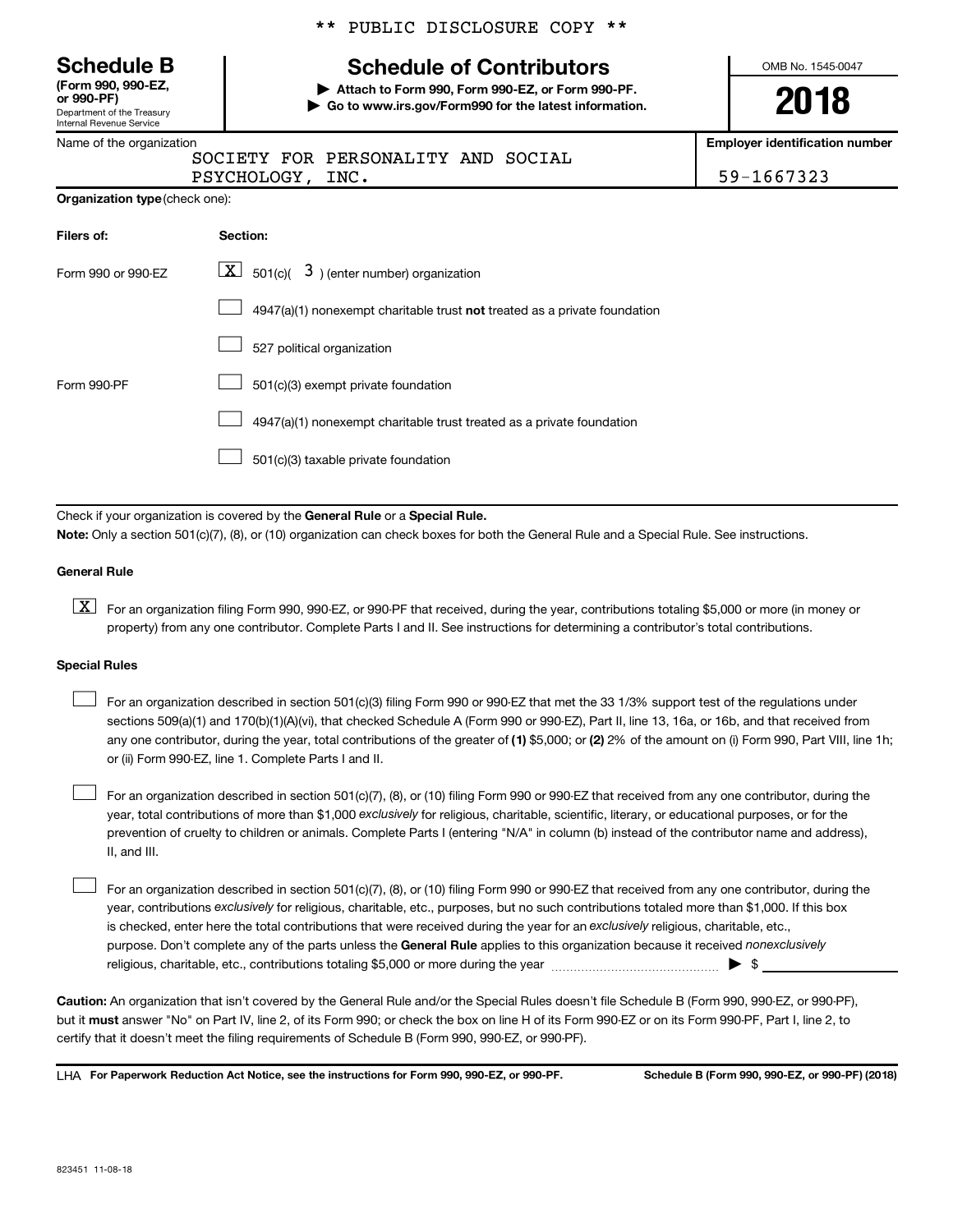### Schedule B (Form 990, 990-EZ, or 990-PF) (2018)

Name of organization

SOCIETY FOR PERSONALITY AND SOCIAL PSYCHOLOGY, INC. 59-1667323

**Employer identification number**

| Part I          | <b>Contributors</b> (see instructions). Use duplicate copies of Part I if additional space is needed. |                                   |                                                                                                                                     |  |  |  |  |
|-----------------|-------------------------------------------------------------------------------------------------------|-----------------------------------|-------------------------------------------------------------------------------------------------------------------------------------|--|--|--|--|
| (a)<br>No.      | (b)<br>Name, address, and ZIP + 4                                                                     | (c)<br><b>Total contributions</b> | (d)<br>Type of contribution                                                                                                         |  |  |  |  |
| 1               |                                                                                                       | 25,002.<br>\$                     | $\mathbf{X}$<br>Person<br>Payroll<br>Noncash<br>(Complete Part II for<br>noncash contributions.)                                    |  |  |  |  |
| (a)<br>No.      | (b)<br>Name, address, and ZIP + 4                                                                     | (c)<br><b>Total contributions</b> | (d)<br>Type of contribution                                                                                                         |  |  |  |  |
| 2               |                                                                                                       | 75,000.<br>\$                     | $\mathbf{X}$<br>Person<br>Payroll<br>Noncash<br>(Complete Part II for<br>noncash contributions.)                                    |  |  |  |  |
| (a)<br>No.      | (b)<br>Name, address, and ZIP + 4                                                                     | (c)<br><b>Total contributions</b> | (d)<br>Type of contribution                                                                                                         |  |  |  |  |
|                 |                                                                                                       | \$                                | Person<br>Payroll<br>Noncash<br>(Complete Part II for<br>noncash contributions.)                                                    |  |  |  |  |
| (a)<br>No.      | (b)<br>Name, address, and ZIP + 4                                                                     | (c)<br><b>Total contributions</b> | (d)<br>Type of contribution                                                                                                         |  |  |  |  |
|                 |                                                                                                       | \$                                | Person<br>Payroll<br>Noncash<br>(Complete Part II for<br>noncash contributions.)                                                    |  |  |  |  |
| (a)<br>No.      | (b)<br>Name, address, and ZIP + 4                                                                     | (c)<br><b>Total contributions</b> | (d)<br>Type of contribution                                                                                                         |  |  |  |  |
|                 |                                                                                                       | \$                                | Person<br>Payroll<br>Noncash<br>(Complete Part II for<br>noncash contributions.)                                                    |  |  |  |  |
| (a)<br>No.      | (b)<br>Name, address, and ZIP + 4                                                                     | (c)<br><b>Total contributions</b> | (d)<br>Type of contribution                                                                                                         |  |  |  |  |
| 823452 11-08-18 |                                                                                                       | \$                                | Person<br>Payroll<br>Noncash<br>(Complete Part II for<br>noncash contributions.)<br>Schedule B (Form 990, 990-EZ, or 990-PF) (2018) |  |  |  |  |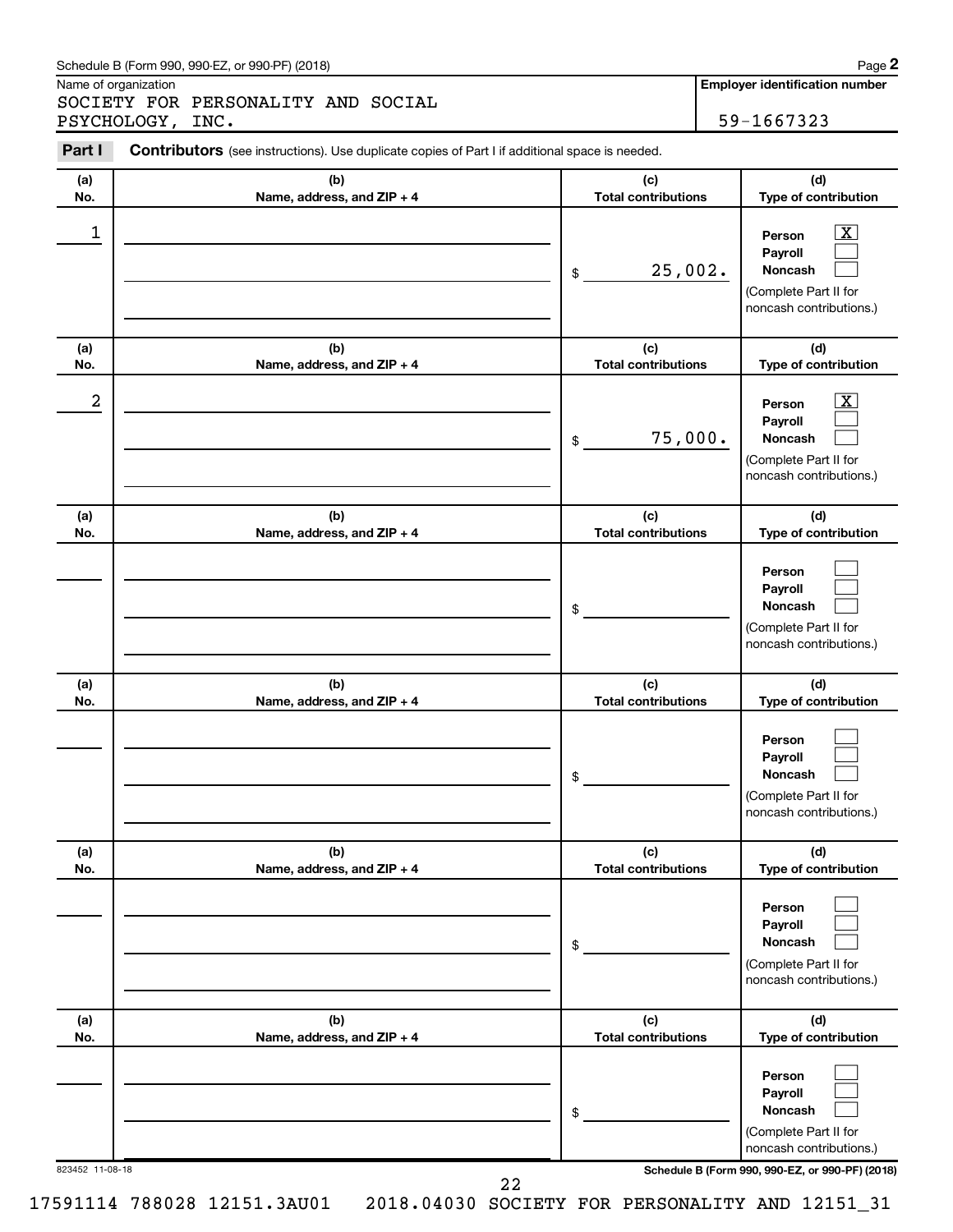| Part II        | Noncash Property (see instructions). Use duplicate copies of Part II if additional space is needed. |                                          |                      |
|----------------|-----------------------------------------------------------------------------------------------------|------------------------------------------|----------------------|
| (a)            |                                                                                                     | (c)                                      |                      |
| No.<br>from    | (b)                                                                                                 | FMV (or estimate)                        | (d)<br>Date received |
| Part I         | Description of noncash property given                                                               | (See instructions.)                      |                      |
|                |                                                                                                     |                                          |                      |
|                |                                                                                                     | $\frac{1}{2}$                            |                      |
| (a)<br>No.     | (b)                                                                                                 | (c)<br>FMV (or estimate)                 | (d)                  |
| from<br>Part I | Description of noncash property given                                                               | (See instructions.)                      | Date received        |
|                |                                                                                                     |                                          |                      |
|                |                                                                                                     | $\frac{1}{2}$                            |                      |
| (a)<br>No.     | (b)                                                                                                 | (c)                                      | (d)                  |
| from<br>Part I | Description of noncash property given                                                               | FMV (or estimate)<br>(See instructions.) | Date received        |
|                |                                                                                                     |                                          |                      |
|                |                                                                                                     | \$                                       |                      |
| (a)<br>No.     | (b)                                                                                                 | (c)                                      | (d)                  |
| from<br>Part I | Description of noncash property given                                                               | FMV (or estimate)<br>(See instructions.) | Date received        |
|                |                                                                                                     |                                          |                      |
|                |                                                                                                     | \$                                       |                      |
| (a)<br>No.     | (b)                                                                                                 | (c)                                      | (d)                  |
| from<br>Part I | Description of noncash property given                                                               | FMV (or estimate)<br>(See instructions.) | Date received        |
|                |                                                                                                     |                                          |                      |
|                |                                                                                                     | \$                                       |                      |
| (a)<br>No.     | (b)                                                                                                 | (c)                                      | (d)                  |
| from<br>Part I | Description of noncash property given                                                               | FMV (or estimate)<br>(See instructions.) | Date received        |
|                |                                                                                                     |                                          |                      |
|                |                                                                                                     |                                          |                      |

Schedule B (Form 990, 990-EZ, or 990-PF) (2018) Schedule B (Form 1990, 990-PF) (2018)

Name of organization

**Employer identification number 3**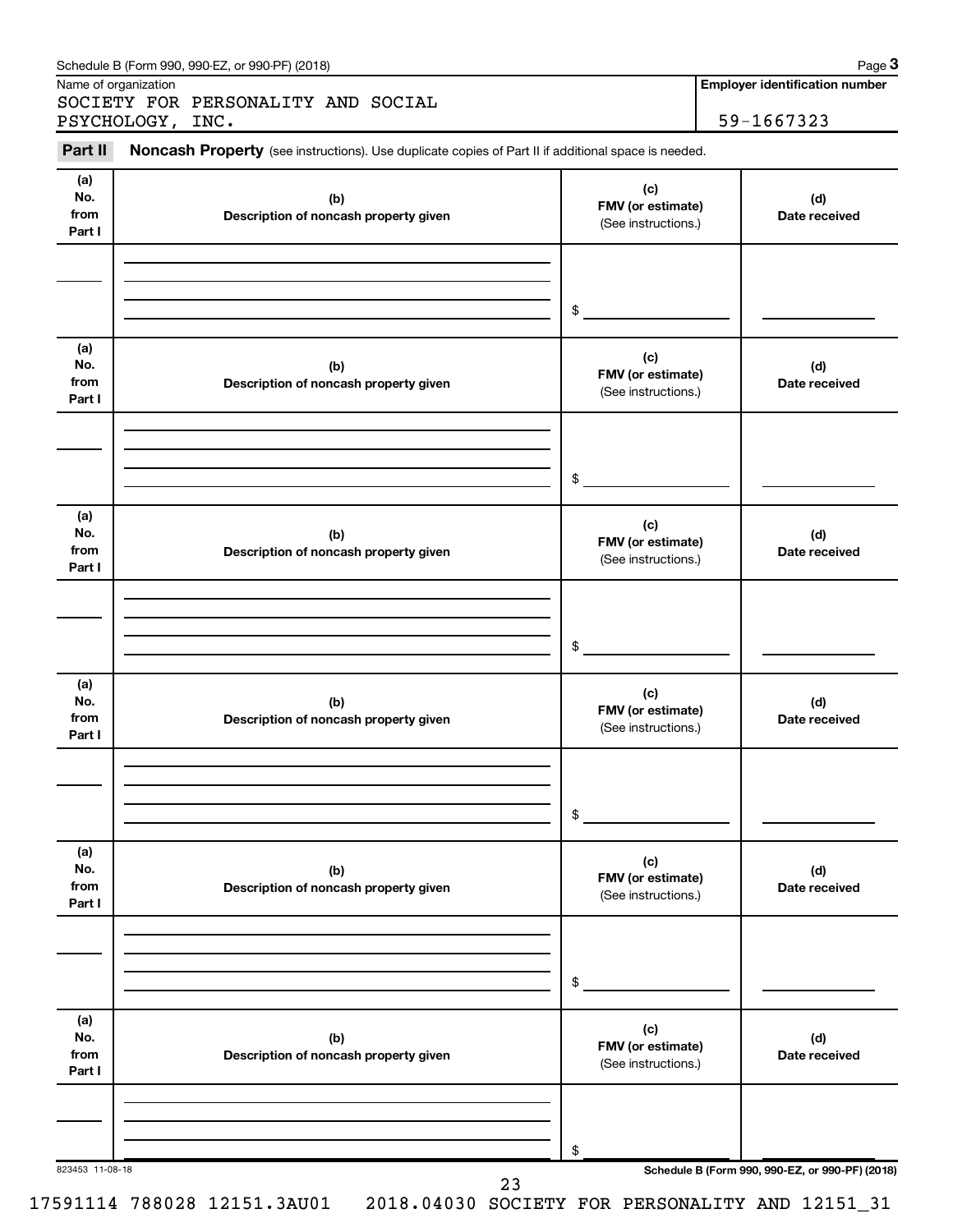| Name of organization      | SOCIETY FOR PERSONALITY AND SOCIAL                                                                                                                                                                                                                                                              |                      | <b>Employer identification number</b>                                                                                                                          |  |  |  |  |  |
|---------------------------|-------------------------------------------------------------------------------------------------------------------------------------------------------------------------------------------------------------------------------------------------------------------------------------------------|----------------------|----------------------------------------------------------------------------------------------------------------------------------------------------------------|--|--|--|--|--|
|                           | PSYCHOLOGY, INC.                                                                                                                                                                                                                                                                                |                      | 59-1667323                                                                                                                                                     |  |  |  |  |  |
| Part III                  |                                                                                                                                                                                                                                                                                                 |                      | Exclusively religious, charitable, etc., contributions to organizations described in section 501(c)(7), (8), or (10) that total more than \$1,000 for the year |  |  |  |  |  |
|                           | from any one contributor. Complete columns (a) through (e) and the following line entry. For organizations<br>completing Part III, enter the total of exclusively religious, charitable, etc., contributions of \$1,000 or less for the year. (Enter this info. once.) $\blacktriangleright$ \$ |                      |                                                                                                                                                                |  |  |  |  |  |
|                           | Use duplicate copies of Part III if additional space is needed.                                                                                                                                                                                                                                 |                      |                                                                                                                                                                |  |  |  |  |  |
| (a) No.<br>from           | (b) Purpose of gift                                                                                                                                                                                                                                                                             | (c) Use of gift      | (d) Description of how gift is held                                                                                                                            |  |  |  |  |  |
| Part I                    |                                                                                                                                                                                                                                                                                                 |                      |                                                                                                                                                                |  |  |  |  |  |
|                           |                                                                                                                                                                                                                                                                                                 |                      |                                                                                                                                                                |  |  |  |  |  |
|                           |                                                                                                                                                                                                                                                                                                 |                      |                                                                                                                                                                |  |  |  |  |  |
|                           |                                                                                                                                                                                                                                                                                                 |                      |                                                                                                                                                                |  |  |  |  |  |
|                           |                                                                                                                                                                                                                                                                                                 | (e) Transfer of gift |                                                                                                                                                                |  |  |  |  |  |
|                           | Transferee's name, address, and $ZIP + 4$                                                                                                                                                                                                                                                       |                      | Relationship of transferor to transferee                                                                                                                       |  |  |  |  |  |
|                           |                                                                                                                                                                                                                                                                                                 |                      |                                                                                                                                                                |  |  |  |  |  |
|                           |                                                                                                                                                                                                                                                                                                 |                      |                                                                                                                                                                |  |  |  |  |  |
|                           |                                                                                                                                                                                                                                                                                                 |                      |                                                                                                                                                                |  |  |  |  |  |
| (a) No.                   |                                                                                                                                                                                                                                                                                                 |                      |                                                                                                                                                                |  |  |  |  |  |
| `from<br>Part I           | (b) Purpose of gift                                                                                                                                                                                                                                                                             | (c) Use of gift      | (d) Description of how gift is held                                                                                                                            |  |  |  |  |  |
|                           |                                                                                                                                                                                                                                                                                                 |                      |                                                                                                                                                                |  |  |  |  |  |
|                           |                                                                                                                                                                                                                                                                                                 |                      |                                                                                                                                                                |  |  |  |  |  |
|                           |                                                                                                                                                                                                                                                                                                 |                      |                                                                                                                                                                |  |  |  |  |  |
|                           | (e) Transfer of gift                                                                                                                                                                                                                                                                            |                      |                                                                                                                                                                |  |  |  |  |  |
|                           |                                                                                                                                                                                                                                                                                                 |                      |                                                                                                                                                                |  |  |  |  |  |
|                           | Transferee's name, address, and $ZIP + 4$                                                                                                                                                                                                                                                       |                      | Relationship of transferor to transferee                                                                                                                       |  |  |  |  |  |
|                           |                                                                                                                                                                                                                                                                                                 |                      |                                                                                                                                                                |  |  |  |  |  |
|                           |                                                                                                                                                                                                                                                                                                 |                      |                                                                                                                                                                |  |  |  |  |  |
| (a) No.                   |                                                                                                                                                                                                                                                                                                 |                      |                                                                                                                                                                |  |  |  |  |  |
| `from<br>Part I           | (b) Purpose of gift                                                                                                                                                                                                                                                                             | (c) Use of gift      | (d) Description of how gift is held                                                                                                                            |  |  |  |  |  |
|                           |                                                                                                                                                                                                                                                                                                 |                      |                                                                                                                                                                |  |  |  |  |  |
|                           |                                                                                                                                                                                                                                                                                                 |                      |                                                                                                                                                                |  |  |  |  |  |
|                           |                                                                                                                                                                                                                                                                                                 |                      |                                                                                                                                                                |  |  |  |  |  |
|                           |                                                                                                                                                                                                                                                                                                 | (e) Transfer of gift |                                                                                                                                                                |  |  |  |  |  |
|                           |                                                                                                                                                                                                                                                                                                 |                      |                                                                                                                                                                |  |  |  |  |  |
|                           | Transferee's name, address, and ZIP + 4                                                                                                                                                                                                                                                         |                      | Relationship of transferor to transferee                                                                                                                       |  |  |  |  |  |
|                           |                                                                                                                                                                                                                                                                                                 |                      |                                                                                                                                                                |  |  |  |  |  |
|                           |                                                                                                                                                                                                                                                                                                 |                      |                                                                                                                                                                |  |  |  |  |  |
|                           |                                                                                                                                                                                                                                                                                                 |                      |                                                                                                                                                                |  |  |  |  |  |
| (a) No.<br>from<br>Part I | (b) Purpose of gift                                                                                                                                                                                                                                                                             | (c) Use of gift      | (d) Description of how gift is held                                                                                                                            |  |  |  |  |  |
|                           |                                                                                                                                                                                                                                                                                                 |                      |                                                                                                                                                                |  |  |  |  |  |
|                           |                                                                                                                                                                                                                                                                                                 |                      |                                                                                                                                                                |  |  |  |  |  |
|                           |                                                                                                                                                                                                                                                                                                 |                      |                                                                                                                                                                |  |  |  |  |  |
|                           |                                                                                                                                                                                                                                                                                                 | (e) Transfer of gift |                                                                                                                                                                |  |  |  |  |  |
|                           |                                                                                                                                                                                                                                                                                                 |                      |                                                                                                                                                                |  |  |  |  |  |
|                           | Transferee's name, address, and ZIP + 4                                                                                                                                                                                                                                                         |                      | Relationship of transferor to transferee                                                                                                                       |  |  |  |  |  |
|                           |                                                                                                                                                                                                                                                                                                 |                      |                                                                                                                                                                |  |  |  |  |  |
|                           |                                                                                                                                                                                                                                                                                                 |                      |                                                                                                                                                                |  |  |  |  |  |
|                           |                                                                                                                                                                                                                                                                                                 |                      |                                                                                                                                                                |  |  |  |  |  |
|                           |                                                                                                                                                                                                                                                                                                 |                      |                                                                                                                                                                |  |  |  |  |  |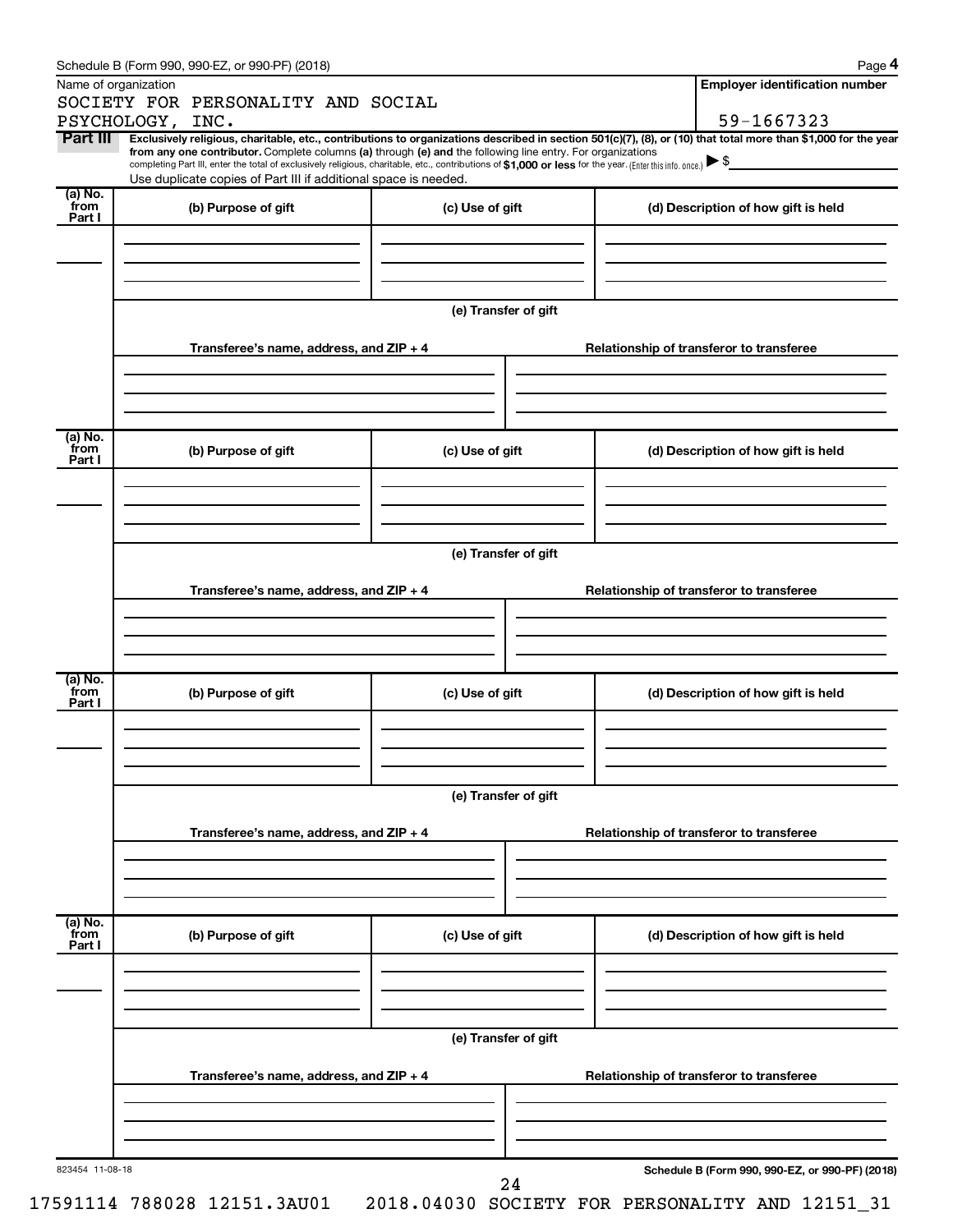| <b>SCHEDULE C</b>                                                                                                                                                              |                                                                                       | <b>Political Campaign and Lobbying Activities</b>                                                                                                                                                                                                                                                                                                                                                                                                                                                                                                                                                                                                                                                                                                                                                                                                                                                                                                                                                                                                                                                                                                                                                                                                                                                     |         |                                                                             |                          | OMB No. 1545-0047                                                                                                                                           |  |  |  |
|--------------------------------------------------------------------------------------------------------------------------------------------------------------------------------|---------------------------------------------------------------------------------------|-------------------------------------------------------------------------------------------------------------------------------------------------------------------------------------------------------------------------------------------------------------------------------------------------------------------------------------------------------------------------------------------------------------------------------------------------------------------------------------------------------------------------------------------------------------------------------------------------------------------------------------------------------------------------------------------------------------------------------------------------------------------------------------------------------------------------------------------------------------------------------------------------------------------------------------------------------------------------------------------------------------------------------------------------------------------------------------------------------------------------------------------------------------------------------------------------------------------------------------------------------------------------------------------------------|---------|-----------------------------------------------------------------------------|--------------------------|-------------------------------------------------------------------------------------------------------------------------------------------------------------|--|--|--|
| (Form 990 or 990-EZ)                                                                                                                                                           |                                                                                       | For Organizations Exempt From Income Tax Under section 501(c) and section 527                                                                                                                                                                                                                                                                                                                                                                                                                                                                                                                                                                                                                                                                                                                                                                                                                                                                                                                                                                                                                                                                                                                                                                                                                         |         |                                                                             |                          |                                                                                                                                                             |  |  |  |
| Department of the Treasury<br>Internal Revenue Service                                                                                                                         | Complete if the organization is described below. > Attach to Form 990 or Form 990-EZ. | <b>Open to Public</b><br><b>Inspection</b>                                                                                                                                                                                                                                                                                                                                                                                                                                                                                                                                                                                                                                                                                                                                                                                                                                                                                                                                                                                                                                                                                                                                                                                                                                                            |         |                                                                             |                          |                                                                                                                                                             |  |  |  |
| • Section 527 organizations: Complete Part I-A only.<br>Tax) (see separate instructions), then<br>Name of organization<br>Part I-A<br>Political campaign activity expenditures |                                                                                       | If the organization answered "Yes," on Form 990, Part IV, line 3, or Form 990-EZ, Part V, line 46 (Political Campaign Activities), then<br>• Section 501(c)(3) organizations: Complete Parts I-A and B. Do not complete Part I-C.<br>• Section 501(c) (other than section 501(c)(3)) organizations: Complete Parts I-A and C below. Do not complete Part I-B.<br>If the organization answered "Yes," on Form 990, Part IV, line 4, or Form 990-EZ, Part VI, line 47 (Lobbying Activities), then<br>● Section 501(c)(3) organizations that have filed Form 5768 (election under section 501(h)): Complete Part II-A. Do not complete Part II-B.<br>• Section 501(c)(3) organizations that have NOT filed Form 5768 (election under section 501(h)): Complete Part II-B. Do not complete Part II-A.<br>If the organization answered "Yes," on Form 990, Part IV, line 5 (Proxy Tax) (see separate instructions) or Form 990-EZ, Part V, line 35c (Proxy<br>• Section 501(c)(4), (5), or (6) organizations: Complete Part III.<br>SOCIETY FOR PERSONALITY AND SOCIAL<br>PSYCHOLOGY, INC.<br>Complete if the organization is exempt under section 501(c) or is a section 527 organization.<br>1 Provide a description of the organization's direct and indirect political campaign activities in Part IV. |         |                                                                             | $\triangleright$ \$      | <b>Employer identification number</b><br>59-1667323                                                                                                         |  |  |  |
|                                                                                                                                                                                |                                                                                       | 3 Volunteer hours for political campaign activities [11] [12] Content and Marian Marian Marian Marian Marian Ma                                                                                                                                                                                                                                                                                                                                                                                                                                                                                                                                                                                                                                                                                                                                                                                                                                                                                                                                                                                                                                                                                                                                                                                       |         |                                                                             |                          |                                                                                                                                                             |  |  |  |
| Part I-B                                                                                                                                                                       |                                                                                       | Complete if the organization is exempt under section 501(c)(3).                                                                                                                                                                                                                                                                                                                                                                                                                                                                                                                                                                                                                                                                                                                                                                                                                                                                                                                                                                                                                                                                                                                                                                                                                                       |         |                                                                             |                          |                                                                                                                                                             |  |  |  |
|                                                                                                                                                                                |                                                                                       |                                                                                                                                                                                                                                                                                                                                                                                                                                                                                                                                                                                                                                                                                                                                                                                                                                                                                                                                                                                                                                                                                                                                                                                                                                                                                                       |         |                                                                             | $\blacktriangleright$ \$ |                                                                                                                                                             |  |  |  |
|                                                                                                                                                                                |                                                                                       |                                                                                                                                                                                                                                                                                                                                                                                                                                                                                                                                                                                                                                                                                                                                                                                                                                                                                                                                                                                                                                                                                                                                                                                                                                                                                                       |         |                                                                             |                          | Yes<br>No                                                                                                                                                   |  |  |  |
|                                                                                                                                                                                |                                                                                       |                                                                                                                                                                                                                                                                                                                                                                                                                                                                                                                                                                                                                                                                                                                                                                                                                                                                                                                                                                                                                                                                                                                                                                                                                                                                                                       |         |                                                                             |                          | Yes<br>No                                                                                                                                                   |  |  |  |
| <b>b</b> If "Yes," describe in Part IV.                                                                                                                                        |                                                                                       |                                                                                                                                                                                                                                                                                                                                                                                                                                                                                                                                                                                                                                                                                                                                                                                                                                                                                                                                                                                                                                                                                                                                                                                                                                                                                                       |         |                                                                             |                          |                                                                                                                                                             |  |  |  |
|                                                                                                                                                                                |                                                                                       | Part I-C Complete if the organization is exempt under section 501(c), except section 501(c)(3).                                                                                                                                                                                                                                                                                                                                                                                                                                                                                                                                                                                                                                                                                                                                                                                                                                                                                                                                                                                                                                                                                                                                                                                                       |         |                                                                             | $\triangleright$ \$      |                                                                                                                                                             |  |  |  |
|                                                                                                                                                                                |                                                                                       | 1 Enter the amount directly expended by the filing organization for section 527 exempt function activities<br>2 Enter the amount of the filing organization's funds contributed to other organizations for section 527                                                                                                                                                                                                                                                                                                                                                                                                                                                                                                                                                                                                                                                                                                                                                                                                                                                                                                                                                                                                                                                                                |         |                                                                             |                          |                                                                                                                                                             |  |  |  |
|                                                                                                                                                                                |                                                                                       | exempt function activities [11,11] with the contract of the contract of the contract of the contract of the contract of the contract of the contract of the contract of the contract of the contract of the contract of the co                                                                                                                                                                                                                                                                                                                                                                                                                                                                                                                                                                                                                                                                                                                                                                                                                                                                                                                                                                                                                                                                        |         |                                                                             | ▶ \$                     |                                                                                                                                                             |  |  |  |
|                                                                                                                                                                                |                                                                                       | 3 Total exempt function expenditures. Add lines 1 and 2. Enter here and on Form 1120-POL,                                                                                                                                                                                                                                                                                                                                                                                                                                                                                                                                                                                                                                                                                                                                                                                                                                                                                                                                                                                                                                                                                                                                                                                                             |         |                                                                             |                          |                                                                                                                                                             |  |  |  |
|                                                                                                                                                                                |                                                                                       |                                                                                                                                                                                                                                                                                                                                                                                                                                                                                                                                                                                                                                                                                                                                                                                                                                                                                                                                                                                                                                                                                                                                                                                                                                                                                                       |         |                                                                             | $\blacktriangleright$ \$ |                                                                                                                                                             |  |  |  |
|                                                                                                                                                                                |                                                                                       | Did the filing organization file Form 1120-POL for this year?                                                                                                                                                                                                                                                                                                                                                                                                                                                                                                                                                                                                                                                                                                                                                                                                                                                                                                                                                                                                                                                                                                                                                                                                                                         |         |                                                                             |                          | <b>No</b><br>Yes                                                                                                                                            |  |  |  |
|                                                                                                                                                                                |                                                                                       | 5 Enter the names, addresses and employer identification number (EIN) of all section 527 political organizations to which the filing organization<br>made payments. For each organization listed, enter the amount paid from the filing organization's funds. Also enter the amount of political<br>contributions received that were promptly and directly delivered to a separate political organization, such as a separate segregated fund or a<br>political action committee (PAC). If additional space is needed, provide information in Part IV.                                                                                                                                                                                                                                                                                                                                                                                                                                                                                                                                                                                                                                                                                                                                                |         |                                                                             |                          |                                                                                                                                                             |  |  |  |
| (a) Name                                                                                                                                                                       |                                                                                       | (b) Address                                                                                                                                                                                                                                                                                                                                                                                                                                                                                                                                                                                                                                                                                                                                                                                                                                                                                                                                                                                                                                                                                                                                                                                                                                                                                           | (c) EIN | (d) Amount paid from<br>filing organization's<br>funds. If none, enter -0-. |                          | (e) Amount of political<br>contributions received and<br>promptly and directly<br>delivered to a separate<br>political organization.<br>If none, enter -0-. |  |  |  |
|                                                                                                                                                                                |                                                                                       |                                                                                                                                                                                                                                                                                                                                                                                                                                                                                                                                                                                                                                                                                                                                                                                                                                                                                                                                                                                                                                                                                                                                                                                                                                                                                                       |         |                                                                             |                          |                                                                                                                                                             |  |  |  |
|                                                                                                                                                                                |                                                                                       |                                                                                                                                                                                                                                                                                                                                                                                                                                                                                                                                                                                                                                                                                                                                                                                                                                                                                                                                                                                                                                                                                                                                                                                                                                                                                                       |         |                                                                             |                          |                                                                                                                                                             |  |  |  |
|                                                                                                                                                                                |                                                                                       |                                                                                                                                                                                                                                                                                                                                                                                                                                                                                                                                                                                                                                                                                                                                                                                                                                                                                                                                                                                                                                                                                                                                                                                                                                                                                                       |         |                                                                             |                          |                                                                                                                                                             |  |  |  |
|                                                                                                                                                                                |                                                                                       |                                                                                                                                                                                                                                                                                                                                                                                                                                                                                                                                                                                                                                                                                                                                                                                                                                                                                                                                                                                                                                                                                                                                                                                                                                                                                                       |         |                                                                             |                          |                                                                                                                                                             |  |  |  |
|                                                                                                                                                                                |                                                                                       |                                                                                                                                                                                                                                                                                                                                                                                                                                                                                                                                                                                                                                                                                                                                                                                                                                                                                                                                                                                                                                                                                                                                                                                                                                                                                                       |         |                                                                             |                          |                                                                                                                                                             |  |  |  |

**For Paperwork Reduction Act Notice, see the Instructions for Form 990 or 990-EZ. Schedule C (Form 990 or 990-EZ) 2018** LHA

832041 11-08-18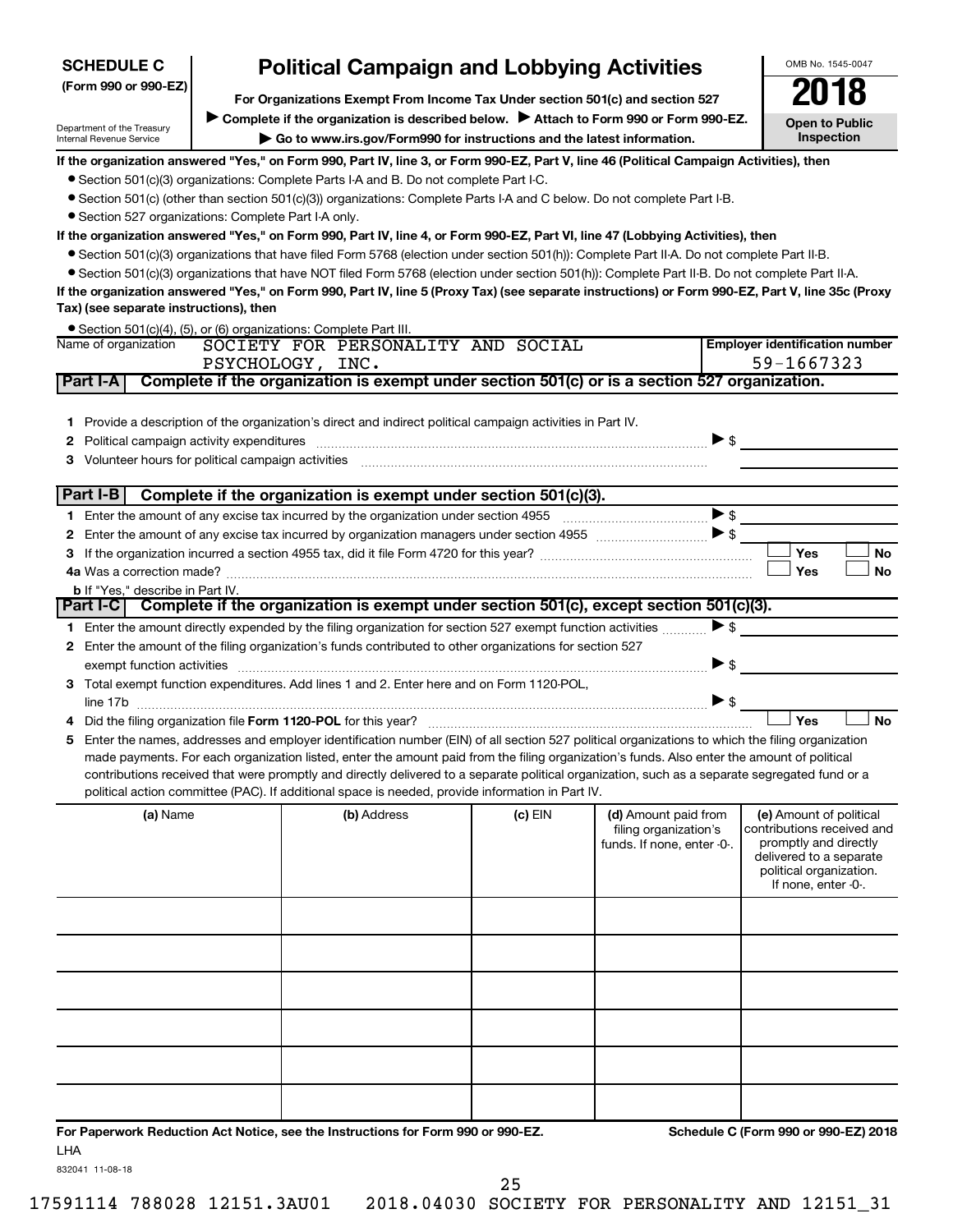| SOCIETY FOR PERSONALITY AND SOCIAL |  |  |  |  |  |
|------------------------------------|--|--|--|--|--|
|------------------------------------|--|--|--|--|--|

|  |  |  | $59 - 1667323$ Page 2 |
|--|--|--|-----------------------|
|  |  |  |                       |

| Schedule C (Form 990 or 990-EZ) 2018 PSYCHOLOGY, INC.                                                                                                                                                                          |  |                                        |                                                                                  |                                                                                                                                   |                              | $59 - 1667323$ Page 2                |
|--------------------------------------------------------------------------------------------------------------------------------------------------------------------------------------------------------------------------------|--|----------------------------------------|----------------------------------------------------------------------------------|-----------------------------------------------------------------------------------------------------------------------------------|------------------------------|--------------------------------------|
| Complete if the organization is exempt under section 501(c)(3) and filed Form 5768 (election under<br>Part II-A                                                                                                                |  |                                        |                                                                                  |                                                                                                                                   |                              |                                      |
| section 501(h)).                                                                                                                                                                                                               |  |                                        |                                                                                  |                                                                                                                                   |                              |                                      |
| A Check $\blacktriangleright$                                                                                                                                                                                                  |  |                                        |                                                                                  | if the filing organization belongs to an affiliated group (and list in Part IV each affiliated group member's name, address, EIN, |                              |                                      |
| expenses, and share of excess lobbying expenditures).<br><b>B</b> Check ▶                                                                                                                                                      |  |                                        |                                                                                  |                                                                                                                                   |                              |                                      |
|                                                                                                                                                                                                                                |  | <b>Limits on Lobbying Expenditures</b> | if the filing organization checked box A and "limited control" provisions apply. |                                                                                                                                   | (a) Filing<br>organization's | (b) Affiliated group<br>totals       |
|                                                                                                                                                                                                                                |  |                                        | (The term "expenditures" means amounts paid or incurred.)                        |                                                                                                                                   | totals                       |                                      |
| 1a Total lobbying expenditures to influence public opinion (grass roots lobbying)                                                                                                                                              |  |                                        |                                                                                  |                                                                                                                                   |                              |                                      |
|                                                                                                                                                                                                                                |  |                                        |                                                                                  |                                                                                                                                   |                              |                                      |
|                                                                                                                                                                                                                                |  |                                        |                                                                                  |                                                                                                                                   |                              |                                      |
| d Other exempt purpose expenditures [111] matter contracts and the contracts of the contracts of the contracts of the contracts of the contracts of the contracts of the contracts of the contracts of the contracts of the co |  |                                        |                                                                                  |                                                                                                                                   |                              |                                      |
|                                                                                                                                                                                                                                |  |                                        |                                                                                  |                                                                                                                                   |                              |                                      |
| f Lobbying nontaxable amount. Enter the amount from the following table in both columns.                                                                                                                                       |  |                                        |                                                                                  |                                                                                                                                   |                              |                                      |
| If the amount on line 1e, column $(a)$ or $(b)$ is:                                                                                                                                                                            |  |                                        | The lobbying nontaxable amount is:                                               |                                                                                                                                   |                              |                                      |
| Not over \$500,000                                                                                                                                                                                                             |  |                                        | 20% of the amount on line 1e.                                                    |                                                                                                                                   |                              |                                      |
| Over \$500,000 but not over \$1,000,000                                                                                                                                                                                        |  |                                        | \$100,000 plus 15% of the excess over \$500,000.                                 |                                                                                                                                   |                              |                                      |
| Over \$1,000,000 but not over \$1,500,000                                                                                                                                                                                      |  |                                        | \$175,000 plus 10% of the excess over \$1,000,000                                |                                                                                                                                   |                              |                                      |
| Over \$1,500,000 but not over \$17,000,000                                                                                                                                                                                     |  |                                        | \$225,000 plus 5% of the excess over \$1,500,000.                                |                                                                                                                                   |                              |                                      |
| Over \$17,000,000<br>\$1,000,000.                                                                                                                                                                                              |  |                                        |                                                                                  |                                                                                                                                   |                              |                                      |
|                                                                                                                                                                                                                                |  |                                        |                                                                                  |                                                                                                                                   |                              |                                      |
|                                                                                                                                                                                                                                |  |                                        |                                                                                  |                                                                                                                                   |                              |                                      |
| h Subtract line 1g from line 1a. If zero or less, enter -0-                                                                                                                                                                    |  |                                        |                                                                                  |                                                                                                                                   |                              |                                      |
|                                                                                                                                                                                                                                |  |                                        |                                                                                  |                                                                                                                                   |                              |                                      |
| If there is an amount other than zero on either line 1h or line 1i, did the organization file Form 4720                                                                                                                        |  |                                        |                                                                                  |                                                                                                                                   |                              |                                      |
| reporting section 4911 tax for this year?                                                                                                                                                                                      |  |                                        |                                                                                  |                                                                                                                                   |                              | Yes<br>No                            |
|                                                                                                                                                                                                                                |  |                                        | 4-Year Averaging Period Under Section 501(h)                                     |                                                                                                                                   |                              |                                      |
| (Some organizations that made a section 501(h) election do not have to complete all of the five columns below.                                                                                                                 |  |                                        | See the separate instructions for lines 2a through 2f.)                          |                                                                                                                                   |                              |                                      |
|                                                                                                                                                                                                                                |  |                                        | Lobbying Expenditures During 4-Year Averaging Period                             |                                                                                                                                   |                              |                                      |
|                                                                                                                                                                                                                                |  |                                        |                                                                                  |                                                                                                                                   |                              |                                      |
| Calendar year<br>(or fiscal year beginning in)                                                                                                                                                                                 |  | (a) 2015                               | (b) 2016                                                                         | $(c)$ 2017                                                                                                                        | $(d)$ 2018                   | (e) Total                            |
|                                                                                                                                                                                                                                |  |                                        |                                                                                  |                                                                                                                                   |                              |                                      |
|                                                                                                                                                                                                                                |  |                                        |                                                                                  |                                                                                                                                   |                              |                                      |
| 2a Lobbying nontaxable amount                                                                                                                                                                                                  |  |                                        |                                                                                  |                                                                                                                                   |                              |                                      |
| <b>b</b> Lobbying ceiling amount                                                                                                                                                                                               |  |                                        |                                                                                  |                                                                                                                                   |                              |                                      |
| (150% of line 2a, column(e))                                                                                                                                                                                                   |  |                                        |                                                                                  |                                                                                                                                   |                              |                                      |
| c Total lobbying expenditures                                                                                                                                                                                                  |  |                                        |                                                                                  |                                                                                                                                   |                              |                                      |
| d Grassroots nontaxable amount                                                                                                                                                                                                 |  |                                        |                                                                                  |                                                                                                                                   |                              |                                      |
| e Grassroots ceiling amount                                                                                                                                                                                                    |  |                                        |                                                                                  |                                                                                                                                   |                              |                                      |
| (150% of line 2d, column (e))                                                                                                                                                                                                  |  |                                        |                                                                                  |                                                                                                                                   |                              |                                      |
|                                                                                                                                                                                                                                |  |                                        |                                                                                  |                                                                                                                                   |                              |                                      |
| f Grassroots lobbying expenditures                                                                                                                                                                                             |  |                                        |                                                                                  |                                                                                                                                   |                              |                                      |
|                                                                                                                                                                                                                                |  |                                        |                                                                                  |                                                                                                                                   |                              | Schodule C (Form 000 or 000 F7) 2018 |

**Schedule C (Form 990 or 990-EZ) 2018**

832042 11-08-18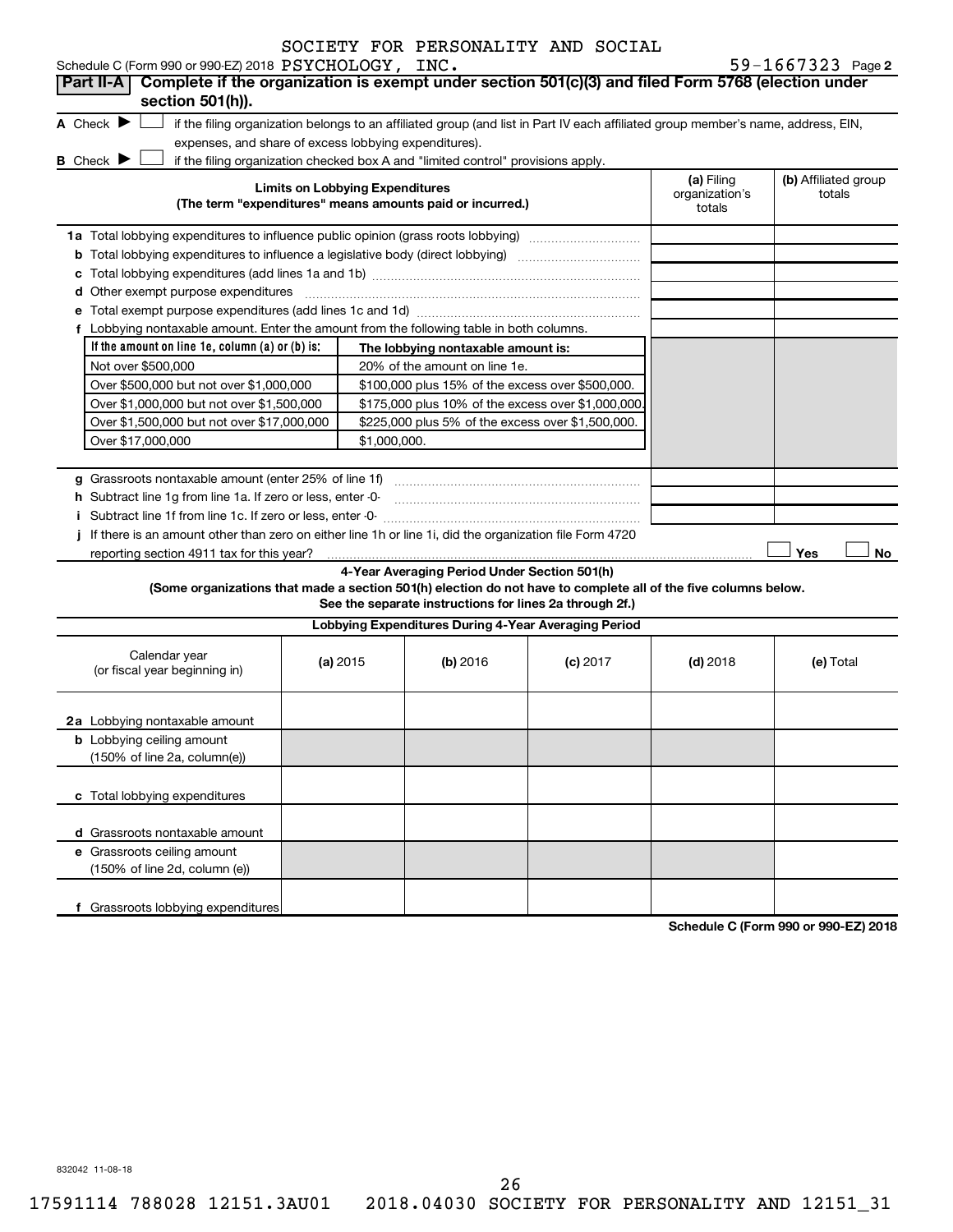### Schedule C (Form 990 or 990-EZ) 2018  $\texttt{PSYCHOLOGY}$ ,  $\texttt{INC.} \hspace{2.5cm} 59-1667323$  Page

### 59-1667323 Page 3

### **Part II-B Complete if the organization is exempt under section 501(c)(3) and has NOT filed Form 5768 (election under section 501(h)).**

| For each "Yes," response on lines 1a through 1i below, provide in Part IV a detailed description                                                                                                                                                                                                          |                         | (a)                                  |     | (b)    |
|-----------------------------------------------------------------------------------------------------------------------------------------------------------------------------------------------------------------------------------------------------------------------------------------------------------|-------------------------|--------------------------------------|-----|--------|
| of the lobbying activity.                                                                                                                                                                                                                                                                                 | Yes                     | No.                                  |     | Amount |
| During the year, did the filing organization attempt to influence foreign, national, state, or<br>1                                                                                                                                                                                                       |                         |                                      |     |        |
| local legislation, including any attempt to influence public opinion on a legislative matter                                                                                                                                                                                                              |                         |                                      |     |        |
| or referendum, through the use of:                                                                                                                                                                                                                                                                        |                         |                                      |     |        |
|                                                                                                                                                                                                                                                                                                           | х                       |                                      |     |        |
| <b>b</b> Paid staff or management (include compensation in expenses reported on lines 1c through 1i)?                                                                                                                                                                                                     | $\overline{\textbf{x}}$ |                                      |     |        |
|                                                                                                                                                                                                                                                                                                           |                         | х                                    |     |        |
|                                                                                                                                                                                                                                                                                                           | $\overline{\text{x}}$   |                                      |     |        |
| e Publications, or published or broadcast statements?                                                                                                                                                                                                                                                     |                         | $\overline{\mathbf{X}}$              |     |        |
|                                                                                                                                                                                                                                                                                                           |                         | $\overline{\text{x}}$                |     |        |
| g Direct contact with legislators, their staffs, government officials, or a legislative body?                                                                                                                                                                                                             | $\overline{\textbf{x}}$ |                                      |     | 4,970. |
| h Rallies, demonstrations, seminars, conventions, speeches, lectures, or any similar means?                                                                                                                                                                                                               |                         | $\overline{\textbf{x}}$              |     |        |
| <i>i</i> Other activities?                                                                                                                                                                                                                                                                                | $\overline{\text{x}}$   |                                      |     | 4,005. |
|                                                                                                                                                                                                                                                                                                           |                         |                                      |     | 8,975. |
| 2a Did the activities in line 1 cause the organization to be not described in section 501(c)(3)?                                                                                                                                                                                                          |                         | $\overline{\textbf{x}}$              |     |        |
|                                                                                                                                                                                                                                                                                                           |                         |                                      |     |        |
| c If "Yes," enter the amount of any tax incurred by organization managers under section 4912                                                                                                                                                                                                              |                         |                                      |     |        |
| d If the filing organization incurred a section 4912 tax, did it file Form 4720 for this year?                                                                                                                                                                                                            |                         |                                      |     |        |
| Part III-A Complete if the organization is exempt under section 501(c)(4), section 501(c)(5), or section                                                                                                                                                                                                  |                         |                                      |     |        |
| $501(c)(6)$ .                                                                                                                                                                                                                                                                                             |                         |                                      |     |        |
|                                                                                                                                                                                                                                                                                                           |                         |                                      | Yes | No     |
| Were substantially all (90% or more) dues received nondeductible by members? <i>manually all (90% or more</i> ) dues received nondeductible by members?<br>1                                                                                                                                              |                         | $\mathbf{1}$                         |     |        |
| 2                                                                                                                                                                                                                                                                                                         |                         | $\overline{2}$                       |     |        |
| Did the organization agree to carry over lobbying and political campaign activity expenditures from the prior year?<br>3<br>Part III-B Complete if the organization is exempt under section 501(c)(4), section 501(c)(5), or section                                                                      |                         | 3                                    |     |        |
| Section 162(e) nondeductible lobbying and political expenditures (do not include amounts of political<br>2<br>expenses for which the section 527(f) tax was paid).                                                                                                                                        |                         |                                      |     |        |
|                                                                                                                                                                                                                                                                                                           |                         | 2a                                   |     |        |
| b Carryover from last year manufactured and content to content the content of the content of the content of the content of the content of the content of the content of the content of the content of the content of the conte                                                                            |                         | 2b                                   |     |        |
|                                                                                                                                                                                                                                                                                                           |                         | 2c                                   |     |        |
| Aggregate amount reported in section 6033(e)(1)(A) notices of nondeductible section 162(e) dues manufacturem                                                                                                                                                                                              |                         | 3                                    |     |        |
| If notices were sent and the amount on line 2c exceeds the amount on line 3, what portion of the excess<br>4<br>does the organization agree to carryover to the reasonable estimate of nondeductible lobbying and political                                                                               |                         |                                      |     |        |
|                                                                                                                                                                                                                                                                                                           |                         | 4                                    |     |        |
| 5 Taxable amount of lobbying and political expenditures (see instructions)                                                                                                                                                                                                                                |                         | 5                                    |     |        |
| <b>Part IV</b><br><b>Supplemental Information</b>                                                                                                                                                                                                                                                         |                         |                                      |     |        |
| Provide the descriptions required for Part I-A, line 1; Part I-B, line 4; Part I-C, line 5; Part II-A (affiliated group list); Part II-A, lines 1 and 2 (see<br>instructions); and Part II-B, line 1. Also, complete this part for any additional information.<br>PART II-B, LINE 1, LOBBYING ACTIVITIES: |                         |                                      |     |        |
| THE SOCIETY PAYS DUES TO THE CONSORTIUM OF SOCIAL SCIENCE ASSOCIATIONS                                                                                                                                                                                                                                    |                         |                                      |     |        |
| FOR LOBBYING SUPPORT. IN ADDITION, THE SOCIETY OCCASIONALLY SENDS                                                                                                                                                                                                                                         |                         |                                      |     |        |
| ADVOCACY ALERT EMAILS TO MEMBERS TO ENGAGE THEM, AND ONCE A YEAR SENDS                                                                                                                                                                                                                                    |                         |                                      |     |        |
|                                                                                                                                                                                                                                                                                                           |                         |                                      |     |        |
| FIVE MEMBERS TO CAPITOL HILL TO MEET WITH LEGISLATORS. FINALLY, THE                                                                                                                                                                                                                                       |                         |                                      |     |        |
| EXECUTIVE DIRECTOR OF THE SOCIETY OCCASIONALLY MAKES VISITS TO MEET                                                                                                                                                                                                                                       |                         | Schedule C (Form 990 or 990-EZ) 2018 |     |        |
| 832043 11-08-18<br>27                                                                                                                                                                                                                                                                                     |                         |                                      |     |        |
| 17591114 788028 12151.3AU01  2018.04030 SOCIETY FOR PERSONALITY AND 12151_31                                                                                                                                                                                                                              |                         |                                      |     |        |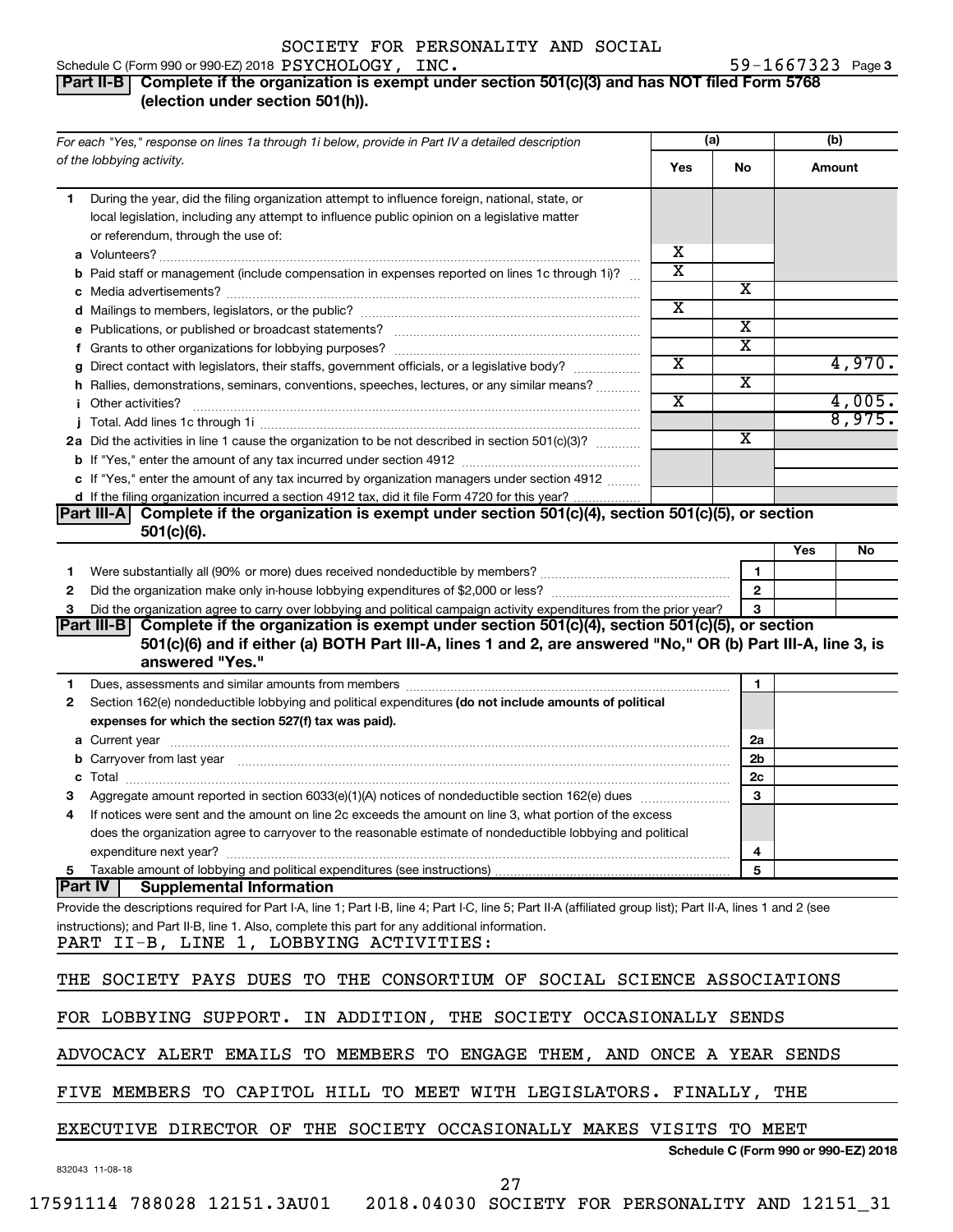|                      | SOCIETY FOR PERSONALITY AND SOCIAL |  |            |  |
|----------------------|------------------------------------|--|------------|--|
| 018 PSYCHOLOGY, INC. |                                    |  | 59-1667323 |  |

| $59 - 1667323$ Page 4 |  |
|-----------------------|--|
|-----------------------|--|

| Schedule C (Form 990 or 990-EZ) 2018 $\rm {PSYCHOLOGY}$ , $\rm {INC}$ . | 59-1667323 Page |
|-------------------------------------------------------------------------|-----------------|
| <b>Part IV   Supplemental Information (continued)</b>                   |                 |

WITH LEGISLATIVE STAFF.

**Schedule C (Form 990 or 990-EZ) 2018**

832044 11-08-18

28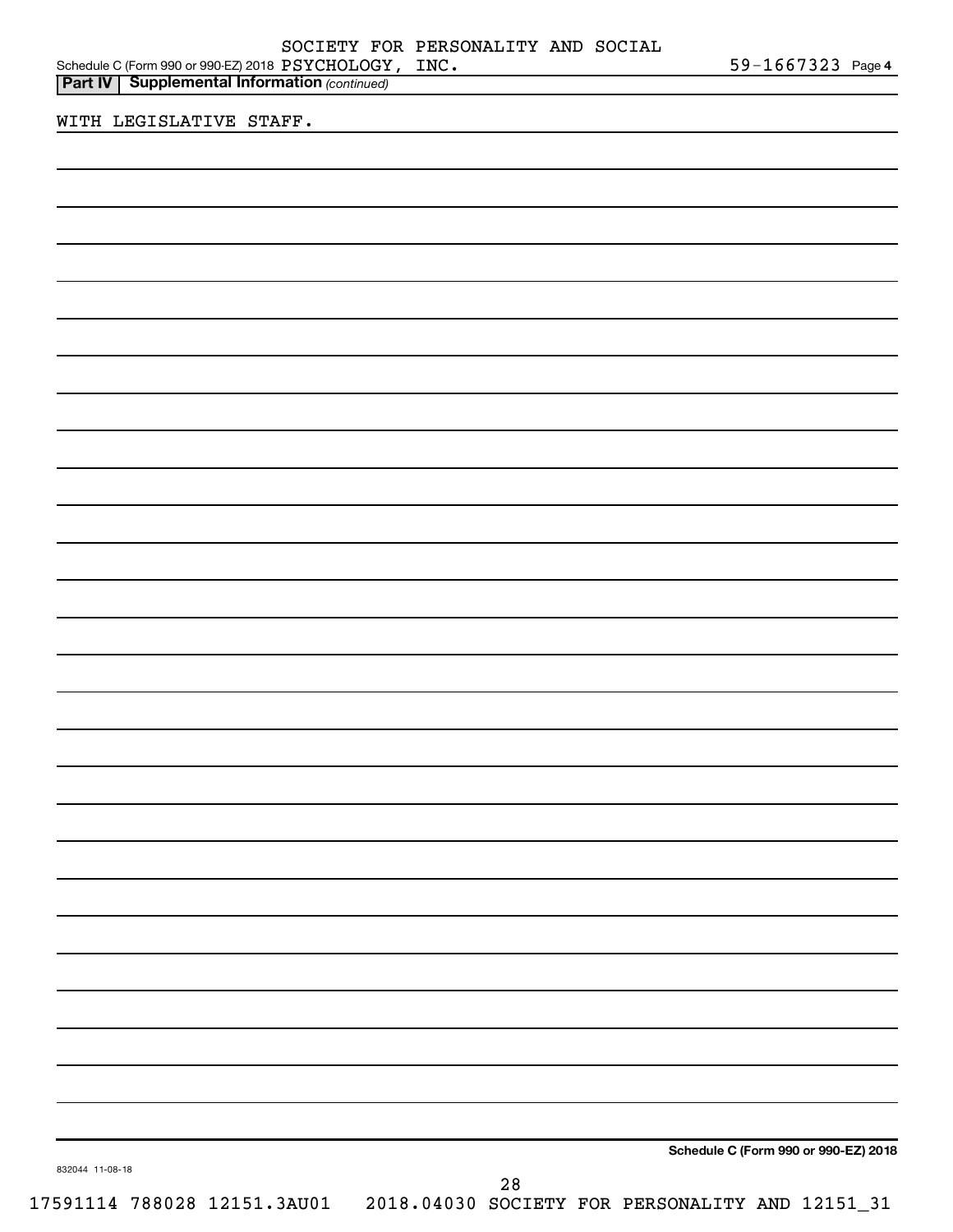|         | <b>SCHEDULE D</b>                                                                                                                                     |                                                                                                        | <b>Supplemental Financial Statements</b>                                                                                                                                                                                                                                                | OMB No. 1545-0047                     |  |  |
|---------|-------------------------------------------------------------------------------------------------------------------------------------------------------|--------------------------------------------------------------------------------------------------------|-----------------------------------------------------------------------------------------------------------------------------------------------------------------------------------------------------------------------------------------------------------------------------------------|---------------------------------------|--|--|
|         | (Form 990)                                                                                                                                            |                                                                                                        | Complete if the organization answered "Yes" on Form 990,                                                                                                                                                                                                                                |                                       |  |  |
|         | Department of the Treasury                                                                                                                            |                                                                                                        | Part IV, line 6, 7, 8, 9, 10, 11a, 11b, 11c, 11d, 11e, 11f, 12a, or 12b.<br>Attach to Form 990.                                                                                                                                                                                         | <b>Open to Public</b>                 |  |  |
|         | Internal Revenue Service                                                                                                                              |                                                                                                        | Go to www.irs.gov/Form990 for instructions and the latest information.                                                                                                                                                                                                                  | Inspection                            |  |  |
|         | Name of the organization                                                                                                                              | SOCIETY FOR PERSONALITY AND SOCIAL                                                                     |                                                                                                                                                                                                                                                                                         | <b>Employer identification number</b> |  |  |
| Part I  |                                                                                                                                                       | PSYCHOLOGY, INC.                                                                                       | Organizations Maintaining Donor Advised Funds or Other Similar Funds or Accounts. Complete if the                                                                                                                                                                                       | 59-1667323                            |  |  |
|         |                                                                                                                                                       | organization answered "Yes" on Form 990, Part IV, line 6.                                              |                                                                                                                                                                                                                                                                                         |                                       |  |  |
|         |                                                                                                                                                       |                                                                                                        | (a) Donor advised funds                                                                                                                                                                                                                                                                 | (b) Funds and other accounts          |  |  |
| 1       |                                                                                                                                                       |                                                                                                        |                                                                                                                                                                                                                                                                                         |                                       |  |  |
| 2       |                                                                                                                                                       | Aggregate value of contributions to (during year)                                                      |                                                                                                                                                                                                                                                                                         |                                       |  |  |
| З       |                                                                                                                                                       |                                                                                                        |                                                                                                                                                                                                                                                                                         |                                       |  |  |
| 4       |                                                                                                                                                       |                                                                                                        |                                                                                                                                                                                                                                                                                         |                                       |  |  |
| 5       |                                                                                                                                                       |                                                                                                        | Did the organization inform all donors and donor advisors in writing that the assets held in donor advised funds                                                                                                                                                                        |                                       |  |  |
|         |                                                                                                                                                       |                                                                                                        |                                                                                                                                                                                                                                                                                         | Yes<br><b>No</b>                      |  |  |
| 6       |                                                                                                                                                       |                                                                                                        | Did the organization inform all grantees, donors, and donor advisors in writing that grant funds can be used only                                                                                                                                                                       |                                       |  |  |
|         |                                                                                                                                                       |                                                                                                        | for charitable purposes and not for the benefit of the donor or donor advisor, or for any other purpose conferring                                                                                                                                                                      |                                       |  |  |
| Part II | impermissible private benefit?                                                                                                                        |                                                                                                        | Conservation Easements. Complete if the organization answered "Yes" on Form 990, Part IV, line 7.                                                                                                                                                                                       | Yes<br>No                             |  |  |
| 1       |                                                                                                                                                       | Purpose(s) of conservation easements held by the organization (check all that apply).                  |                                                                                                                                                                                                                                                                                         |                                       |  |  |
|         |                                                                                                                                                       | Preservation of land for public use (e.g., recreation or education)                                    | Preservation of a historically important land area                                                                                                                                                                                                                                      |                                       |  |  |
|         |                                                                                                                                                       | Protection of natural habitat                                                                          | Preservation of a certified historic structure                                                                                                                                                                                                                                          |                                       |  |  |
|         |                                                                                                                                                       | Preservation of open space                                                                             |                                                                                                                                                                                                                                                                                         |                                       |  |  |
| 2       |                                                                                                                                                       |                                                                                                        | Complete lines 2a through 2d if the organization held a qualified conservation contribution in the form of a conservation easement on the last                                                                                                                                          |                                       |  |  |
|         | day of the tax year.                                                                                                                                  |                                                                                                        |                                                                                                                                                                                                                                                                                         | Held at the End of the Tax Year       |  |  |
|         |                                                                                                                                                       |                                                                                                        |                                                                                                                                                                                                                                                                                         | 2a                                    |  |  |
| b       |                                                                                                                                                       |                                                                                                        |                                                                                                                                                                                                                                                                                         | 2b                                    |  |  |
| с       |                                                                                                                                                       |                                                                                                        |                                                                                                                                                                                                                                                                                         | 2c                                    |  |  |
| d       |                                                                                                                                                       |                                                                                                        | Number of conservation easements included in (c) acquired after 7/25/06, and not on a historic structure                                                                                                                                                                                |                                       |  |  |
|         | 2d                                                                                                                                                    |                                                                                                        |                                                                                                                                                                                                                                                                                         |                                       |  |  |
| 3       | $\vee$ ear $\blacktriangleright$                                                                                                                      |                                                                                                        | Number of conservation easements modified, transferred, released, extinguished, or terminated by the organization during the tax                                                                                                                                                        |                                       |  |  |
| 4       |                                                                                                                                                       | Number of states where property subject to conservation easement is located $\blacktriangleright$      |                                                                                                                                                                                                                                                                                         |                                       |  |  |
| 5       |                                                                                                                                                       | Does the organization have a written policy regarding the periodic monitoring, inspection, handling of |                                                                                                                                                                                                                                                                                         |                                       |  |  |
|         |                                                                                                                                                       |                                                                                                        |                                                                                                                                                                                                                                                                                         | Yes<br><b>No</b>                      |  |  |
| 6       |                                                                                                                                                       |                                                                                                        | Staff and volunteer hours devoted to monitoring, inspecting, handling of violations, and enforcing conservation easements during the year                                                                                                                                               |                                       |  |  |
|         | ▶                                                                                                                                                     |                                                                                                        |                                                                                                                                                                                                                                                                                         |                                       |  |  |
| 7       |                                                                                                                                                       |                                                                                                        | Amount of expenses incurred in monitoring, inspecting, handling of violations, and enforcing conservation easements during the year                                                                                                                                                     |                                       |  |  |
|         | $\blacktriangleright$ \$                                                                                                                              |                                                                                                        |                                                                                                                                                                                                                                                                                         |                                       |  |  |
| 8       |                                                                                                                                                       |                                                                                                        | Does each conservation easement reported on line 2(d) above satisfy the requirements of section 170(h)(4)(B)(i)                                                                                                                                                                         |                                       |  |  |
|         |                                                                                                                                                       |                                                                                                        |                                                                                                                                                                                                                                                                                         | No<br>Yes                             |  |  |
| 9       |                                                                                                                                                       |                                                                                                        | In Part XIII, describe how the organization reports conservation easements in its revenue and expense statement, and balance sheet, and<br>include, if applicable, the text of the footnote to the organization's financial statements that describes the organization's accounting for |                                       |  |  |
|         | conservation easements.                                                                                                                               |                                                                                                        |                                                                                                                                                                                                                                                                                         |                                       |  |  |
|         |                                                                                                                                                       |                                                                                                        | Part III   Organizations Maintaining Collections of Art, Historical Treasures, or Other Similar Assets.                                                                                                                                                                                 |                                       |  |  |
|         |                                                                                                                                                       | Complete if the organization answered "Yes" on Form 990, Part IV, line 8.                              |                                                                                                                                                                                                                                                                                         |                                       |  |  |
|         |                                                                                                                                                       |                                                                                                        | 1a If the organization elected, as permitted under SFAS 116 (ASC 958), not to report in its revenue statement and balance sheet works of art,                                                                                                                                           |                                       |  |  |
|         |                                                                                                                                                       |                                                                                                        | historical treasures, or other similar assets held for public exhibition, education, or research in furtherance of public service, provide, in Part XIII,                                                                                                                               |                                       |  |  |
|         |                                                                                                                                                       | the text of the footnote to its financial statements that describes these items.                       |                                                                                                                                                                                                                                                                                         |                                       |  |  |
|         |                                                                                                                                                       |                                                                                                        | <b>b</b> If the organization elected, as permitted under SFAS 116 (ASC 958), to report in its revenue statement and balance sheet works of art, historical                                                                                                                              |                                       |  |  |
|         | treasures, or other similar assets held for public exhibition, education, or research in furtherance of public service, provide the following amounts |                                                                                                        |                                                                                                                                                                                                                                                                                         |                                       |  |  |
|         | relating to these items:                                                                                                                              |                                                                                                        |                                                                                                                                                                                                                                                                                         |                                       |  |  |
|         |                                                                                                                                                       |                                                                                                        |                                                                                                                                                                                                                                                                                         |                                       |  |  |
| 2       |                                                                                                                                                       | (ii) Assets included in Form 990, Part X                                                               | If the organization received or held works of art, historical treasures, or other similar assets for financial gain, provide                                                                                                                                                            | \$                                    |  |  |
|         |                                                                                                                                                       | the following amounts required to be reported under SFAS 116 (ASC 958) relating to these items:        |                                                                                                                                                                                                                                                                                         |                                       |  |  |
|         |                                                                                                                                                       |                                                                                                        |                                                                                                                                                                                                                                                                                         | \$                                    |  |  |
|         |                                                                                                                                                       |                                                                                                        |                                                                                                                                                                                                                                                                                         | \$                                    |  |  |
|         |                                                                                                                                                       | LHA For Paperwork Reduction Act Notice, see the Instructions for Form 990.                             |                                                                                                                                                                                                                                                                                         | Schedule D (Form 990) 2018            |  |  |
|         | 832051 10-29-18                                                                                                                                       |                                                                                                        |                                                                                                                                                                                                                                                                                         |                                       |  |  |
|         |                                                                                                                                                       |                                                                                                        | 29                                                                                                                                                                                                                                                                                      |                                       |  |  |

|  | ×<br>I |
|--|--------|
|  |        |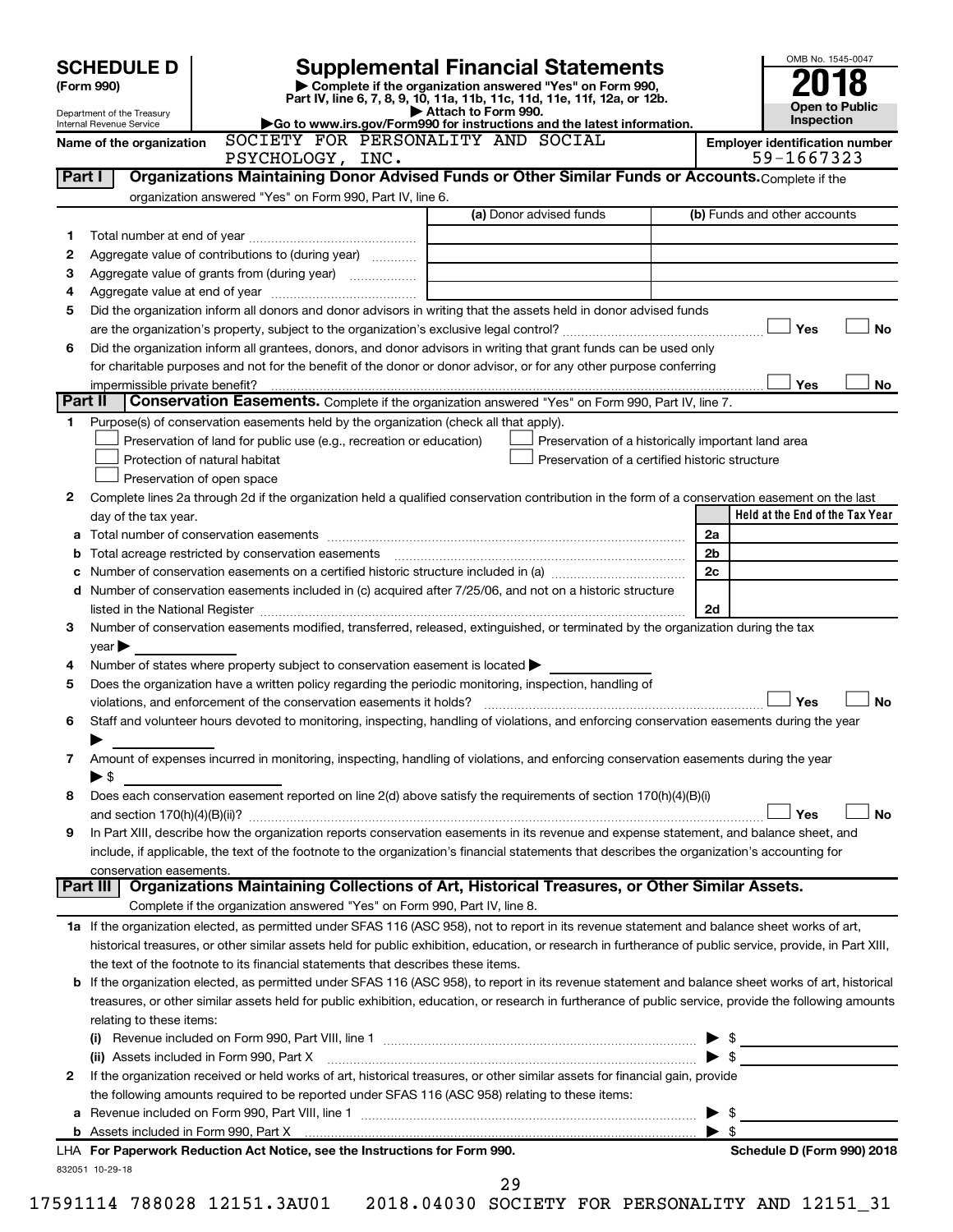|        |                                                                                                                                                                                                                                | SOCIETY FOR PERSONALITY AND SOCIAL                           |                |                                                                             |                 |                            |                        |                          |                              |
|--------|--------------------------------------------------------------------------------------------------------------------------------------------------------------------------------------------------------------------------------|--------------------------------------------------------------|----------------|-----------------------------------------------------------------------------|-----------------|----------------------------|------------------------|--------------------------|------------------------------|
|        | Schedule D (Form 990) 2018                                                                                                                                                                                                     | PSYCHOLOGY, INC.                                             |                |                                                                             |                 | 59-1667323 Page 2          |                        |                          |                              |
|        | Part III   Organizations Maintaining Collections of Art, Historical Treasures, or Other Similar Assets (continued)                                                                                                             |                                                              |                |                                                                             |                 |                            |                        |                          |                              |
| 3      | Using the organization's acquisition, accession, and other records, check any of the following that are a significant use of its collection items                                                                              |                                                              |                |                                                                             |                 |                            |                        |                          |                              |
|        | (check all that apply):                                                                                                                                                                                                        |                                                              |                |                                                                             |                 |                            |                        |                          |                              |
| a      | Public exhibition                                                                                                                                                                                                              |                                                              |                | Loan or exchange programs                                                   |                 |                            |                        |                          |                              |
| b      | Other<br>Scholarly research<br>e                                                                                                                                                                                               |                                                              |                |                                                                             |                 |                            |                        |                          |                              |
| c      | Preservation for future generations                                                                                                                                                                                            |                                                              |                |                                                                             |                 |                            |                        |                          |                              |
| 4      | Provide a description of the organization's collections and explain how they further the organization's exempt purpose in Part XIII.                                                                                           |                                                              |                |                                                                             |                 |                            |                        |                          |                              |
| 5      | During the year, did the organization solicit or receive donations of art, historical treasures, or other similar assets                                                                                                       |                                                              |                |                                                                             |                 |                            |                        |                          |                              |
|        |                                                                                                                                                                                                                                |                                                              |                |                                                                             |                 |                            | Yes                    |                          | No                           |
|        | <b>Part IV</b><br>Escrow and Custodial Arrangements. Complete if the organization answered "Yes" on Form 990, Part IV, line 9, or                                                                                              |                                                              |                |                                                                             |                 |                            |                        |                          |                              |
|        | reported an amount on Form 990, Part X, line 21.                                                                                                                                                                               |                                                              |                |                                                                             |                 |                            |                        |                          |                              |
|        | 1a Is the organization an agent, trustee, custodian or other intermediary for contributions or other assets not included                                                                                                       |                                                              |                |                                                                             |                 |                            |                        |                          |                              |
|        |                                                                                                                                                                                                                                |                                                              |                |                                                                             |                 |                            | Yes                    | $\overline{\text{X}}$ No |                              |
|        | b If "Yes," explain the arrangement in Part XIII and complete the following table:                                                                                                                                             |                                                              |                |                                                                             |                 |                            |                        |                          |                              |
|        |                                                                                                                                                                                                                                |                                                              |                |                                                                             |                 |                            | Amount                 |                          |                              |
|        |                                                                                                                                                                                                                                |                                                              |                |                                                                             | 1c              |                            |                        |                          |                              |
|        |                                                                                                                                                                                                                                |                                                              |                |                                                                             | 1d              |                            |                        |                          |                              |
|        | e Distributions during the year manufactured and continuum and contact the year manufactured and contact the year manufactured and contact the year manufactured and contact the year manufactured and contact the year manufa |                                                              |                |                                                                             | 1e              |                            |                        |                          |                              |
|        |                                                                                                                                                                                                                                |                                                              |                |                                                                             | 1f              |                            |                        |                          |                              |
|        | 2a Did the organization include an amount on Form 990, Part X, line 21, for escrow or custodial account liability?                                                                                                             |                                                              |                |                                                                             |                 |                            | $\boxed{\text{X}}$ Yes |                          | No                           |
|        | $\overline{\texttt{x}}$<br><b>b</b> If "Yes," explain the arrangement in Part XIII. Check here if the explanation has been provided on Part XIII                                                                               |                                                              |                |                                                                             |                 |                            |                        |                          |                              |
| Part V | Endowment Funds. Complete if the organization answered "Yes" on Form 990, Part IV, line 10.                                                                                                                                    |                                                              |                |                                                                             |                 |                            |                        |                          |                              |
|        |                                                                                                                                                                                                                                | (a) Current year                                             | (b) Prior year | (c) Two years back $\vert$ (d) Three years back $\vert$ (e) Four years back |                 |                            |                        |                          |                              |
|        | 4, 102, 337.<br>2,436,135.<br>3,819,154.<br>25,894.<br>8,528.<br>1a Beginning of year balance                                                                                                                                  |                                                              |                |                                                                             |                 |                            |                        |                          |                              |
|        |                                                                                                                                                                                                                                | 258,310.<br>123, 445.<br>1,215,783.<br>2,472,249.<br>17,349. |                |                                                                             |                 |                            |                        |                          |                              |
|        | c Net investment earnings, gains, and losses                                                                                                                                                                                   | $-100,798.$                                                  | 322,079.       | 214,372.                                                                    |                 | $-45,939.$                 |                        |                          | 615.                         |
|        |                                                                                                                                                                                                                                |                                                              |                |                                                                             |                 |                            |                        |                          |                              |
|        | e Other expenditures for facilities                                                                                                                                                                                            |                                                              |                |                                                                             |                 |                            |                        |                          |                              |
|        | and programs                                                                                                                                                                                                                   | 105,738.                                                     | 142,176.       | 26,129.                                                                     |                 |                            |                        |                          | 500.                         |
|        | f Administrative expenses                                                                                                                                                                                                      | 21,136.                                                      | 20, 165.       | 21,007.                                                                     |                 | 16,069.                    |                        |                          | 98.                          |
| g      | End of year balance                                                                                                                                                                                                            | 4, 132, 975.                                                 | 4,102,337.     | 3,819,154.                                                                  |                 | 2,436,135.                 |                        | 25,894.                  |                              |
|        | Provide the estimated percentage of the current year end balance (line 1g, column (a)) held as:                                                                                                                                |                                                              |                |                                                                             |                 |                            |                        |                          |                              |
|        | a Board designated or quasi-endowment                                                                                                                                                                                          | 96.79                                                        | %              |                                                                             |                 |                            |                        |                          |                              |
|        | . 00<br>Permanent endowment                                                                                                                                                                                                    | %                                                            |                |                                                                             |                 |                            |                        |                          |                              |
|        | c Temporarily restricted endowment                                                                                                                                                                                             | 3.21<br>%                                                    |                |                                                                             |                 |                            |                        |                          |                              |
|        | The percentages on lines 2a, 2b, and 2c should equal 100%.                                                                                                                                                                     |                                                              |                |                                                                             |                 |                            |                        |                          |                              |
|        | 3a Are there endowment funds not in the possession of the organization that are held and administered for the organization                                                                                                     |                                                              |                |                                                                             |                 |                            |                        |                          |                              |
|        | by:                                                                                                                                                                                                                            |                                                              |                |                                                                             |                 |                            |                        | Yes                      | No                           |
|        | (i)                                                                                                                                                                                                                            |                                                              |                |                                                                             |                 |                            | 3a(i)                  |                          | Х<br>$\overline{\textbf{x}}$ |
|        |                                                                                                                                                                                                                                |                                                              |                |                                                                             |                 |                            | 3a(ii)                 |                          |                              |
|        |                                                                                                                                                                                                                                |                                                              |                |                                                                             |                 |                            | 3b                     |                          |                              |
|        | Describe in Part XIII the intended uses of the organization's endowment funds.                                                                                                                                                 |                                                              |                |                                                                             |                 |                            |                        |                          |                              |
|        | Land, Buildings, and Equipment.<br><b>Part VI</b>                                                                                                                                                                              |                                                              |                |                                                                             |                 |                            |                        |                          |                              |
|        | Complete if the organization answered "Yes" on Form 990, Part IV, line 11a. See Form 990, Part X, line 10.                                                                                                                     |                                                              |                |                                                                             |                 |                            |                        |                          |                              |
|        | Description of property                                                                                                                                                                                                        | (a) Cost or other                                            |                | (b) Cost or other                                                           | (c) Accumulated |                            | (d) Book value         |                          |                              |
|        |                                                                                                                                                                                                                                | basis (investment)                                           |                | basis (other)                                                               | depreciation    |                            |                        |                          |                              |
|        |                                                                                                                                                                                                                                |                                                              |                |                                                                             |                 |                            |                        |                          |                              |
|        |                                                                                                                                                                                                                                |                                                              |                |                                                                             |                 |                            |                        |                          |                              |
|        |                                                                                                                                                                                                                                |                                                              |                |                                                                             | 34,945.         |                            |                        |                          |                              |
|        |                                                                                                                                                                                                                                |                                                              |                | 95,536.<br>28, 285.                                                         |                 | 6,917.                     |                        | 60,591.<br>$21,368$ .    |                              |
|        |                                                                                                                                                                                                                                |                                                              |                |                                                                             |                 |                            |                        | 81,959.                  |                              |
|        | Total. Add lines 1a through 1e. (Column (d) must equal Form 990, Part X, column (B), line 10c.)                                                                                                                                |                                                              |                |                                                                             |                 |                            |                        |                          |                              |
|        |                                                                                                                                                                                                                                |                                                              |                |                                                                             |                 | Schedule D (Form 990) 2018 |                        |                          |                              |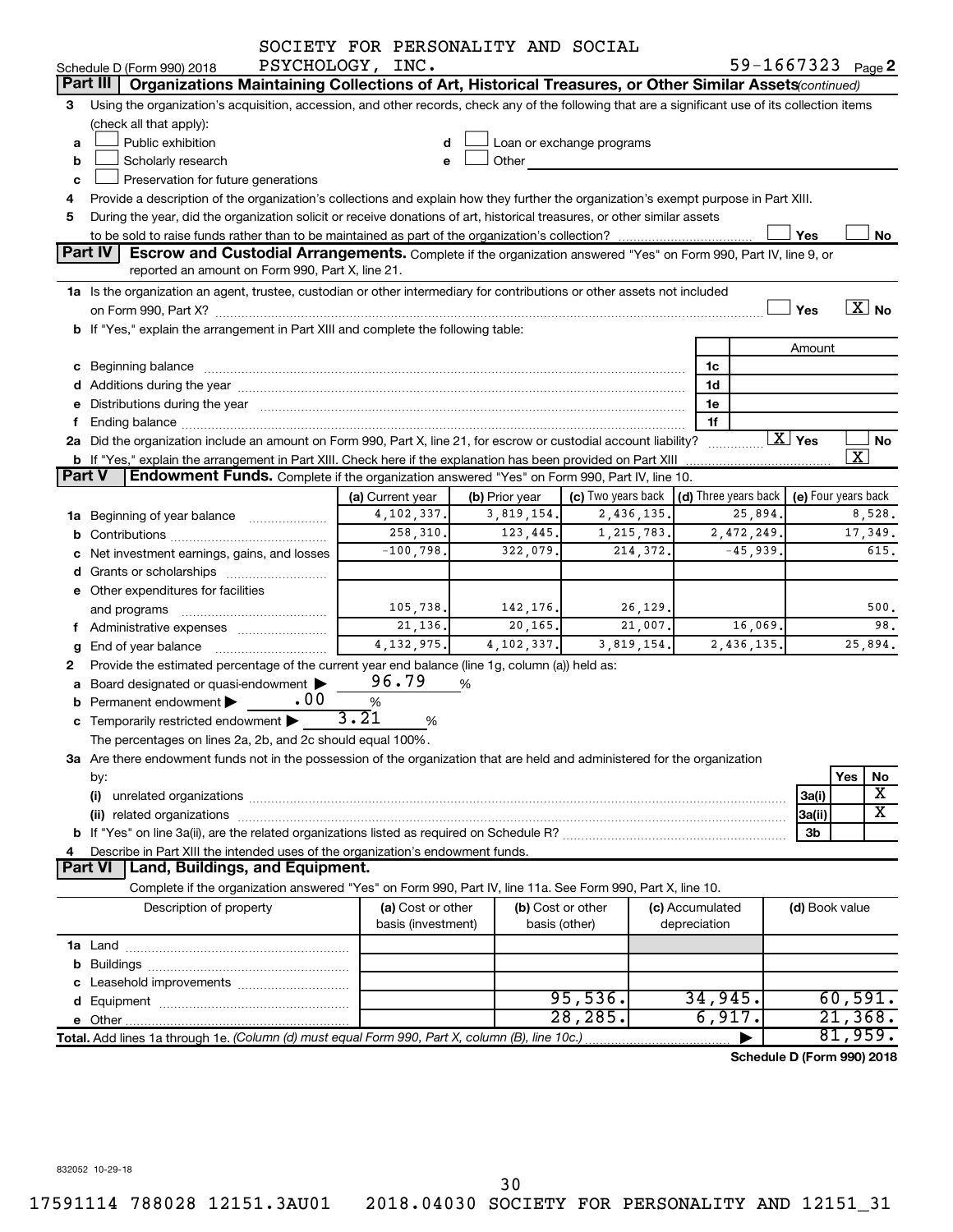|                                                                                                                   | SOCIETY FOR PERSONALITY AND SOCIAL |                |                                                           |
|-------------------------------------------------------------------------------------------------------------------|------------------------------------|----------------|-----------------------------------------------------------|
| PSYCHOLOGY, INC.<br>Schedule D (Form 990) 2018                                                                    |                                    |                | 59-1667323 Page 3                                         |
| <b>Part VIII</b><br><b>Investments - Other Securities.</b>                                                        |                                    |                |                                                           |
| Complete if the organization answered "Yes" on Form 990, Part IV, line 11b. See Form 990, Part X, line 12.        |                                    |                |                                                           |
| (a) Description of security or category (including name of security)                                              | (b) Book value                     |                | (c) Method of valuation: Cost or end-of-year market value |
| (1) Financial derivatives                                                                                         |                                    |                |                                                           |
| (2) Closely-held equity interests                                                                                 |                                    |                |                                                           |
| (3) Other                                                                                                         |                                    |                |                                                           |
| (A)                                                                                                               |                                    |                |                                                           |
| (B)                                                                                                               |                                    |                |                                                           |
| (C)                                                                                                               |                                    |                |                                                           |
| (D)                                                                                                               |                                    |                |                                                           |
| (E)                                                                                                               |                                    |                |                                                           |
| (F)                                                                                                               |                                    |                |                                                           |
| (G)                                                                                                               |                                    |                |                                                           |
| (H)                                                                                                               |                                    |                |                                                           |
| Total. (Col. (b) must equal Form 990, Part X, col. (B) line 12.) $\blacktriangleright$                            |                                    |                |                                                           |
| Part VIII Investments - Program Related.                                                                          |                                    |                |                                                           |
| Complete if the organization answered "Yes" on Form 990, Part IV, line 11c. See Form 990, Part X, line 13.        |                                    |                |                                                           |
| (a) Description of investment                                                                                     | (b) Book value                     |                | (c) Method of valuation: Cost or end-of-year market value |
| (1)                                                                                                               |                                    |                |                                                           |
| (2)                                                                                                               |                                    |                |                                                           |
| (3)                                                                                                               |                                    |                |                                                           |
| (4)                                                                                                               |                                    |                |                                                           |
| (5)                                                                                                               |                                    |                |                                                           |
| (6)                                                                                                               |                                    |                |                                                           |
| (7)                                                                                                               |                                    |                |                                                           |
| (8)<br>(9)                                                                                                        |                                    |                |                                                           |
| Total. (Col. (b) must equal Form 990, Part X, col. (B) line $13.$ )                                               |                                    |                |                                                           |
| Part $ \overline{X} $<br><b>Other Assets.</b>                                                                     |                                    |                |                                                           |
| Complete if the organization answered "Yes" on Form 990, Part IV, line 11d. See Form 990, Part X, line 15.        |                                    |                |                                                           |
|                                                                                                                   | (a) Description                    |                | (b) Book value                                            |
| (1)                                                                                                               |                                    |                |                                                           |
| (2)                                                                                                               |                                    |                |                                                           |
| (3)                                                                                                               |                                    |                |                                                           |
| (4)                                                                                                               |                                    |                |                                                           |
| (5)                                                                                                               |                                    |                |                                                           |
| (6)                                                                                                               |                                    |                |                                                           |
| (7)                                                                                                               |                                    |                |                                                           |
| (8)                                                                                                               |                                    |                |                                                           |
| (9)                                                                                                               |                                    |                |                                                           |
| Total. (Column (b) must equal Form 990, Part X, col. (B) line 15.)                                                |                                    |                |                                                           |
| <b>Other Liabilities.</b><br>Part X                                                                               |                                    |                |                                                           |
| Complete if the organization answered "Yes" on Form 990, Part IV, line 11e or 11f. See Form 990, Part X, line 25. |                                    |                |                                                           |
| (a) Description of liability<br>1.                                                                                |                                    | (b) Book value |                                                           |
| Federal income taxes<br>(1)                                                                                       |                                    |                |                                                           |
| (2)                                                                                                               |                                    |                |                                                           |
| (3)                                                                                                               |                                    |                |                                                           |
| (4)                                                                                                               |                                    |                |                                                           |
| (5)                                                                                                               |                                    |                |                                                           |
| (6)                                                                                                               |                                    |                |                                                           |
| (7)                                                                                                               |                                    |                |                                                           |
| (8)                                                                                                               |                                    |                |                                                           |

**Total.**  *(Column (b) must equal Form 990, Part X, col. (B) line 25.)*

**2.** Liability for uncertain tax positions. In Part XIII, provide the text of the footnote to the organization's financial statements that reports the organization's liability for uncertain tax positions under FIN 48 (ASC 740). Check here if the text of the footnote has been provided in Part XIII

 $\blacktriangleright$ 

832053 10-29-18

(9)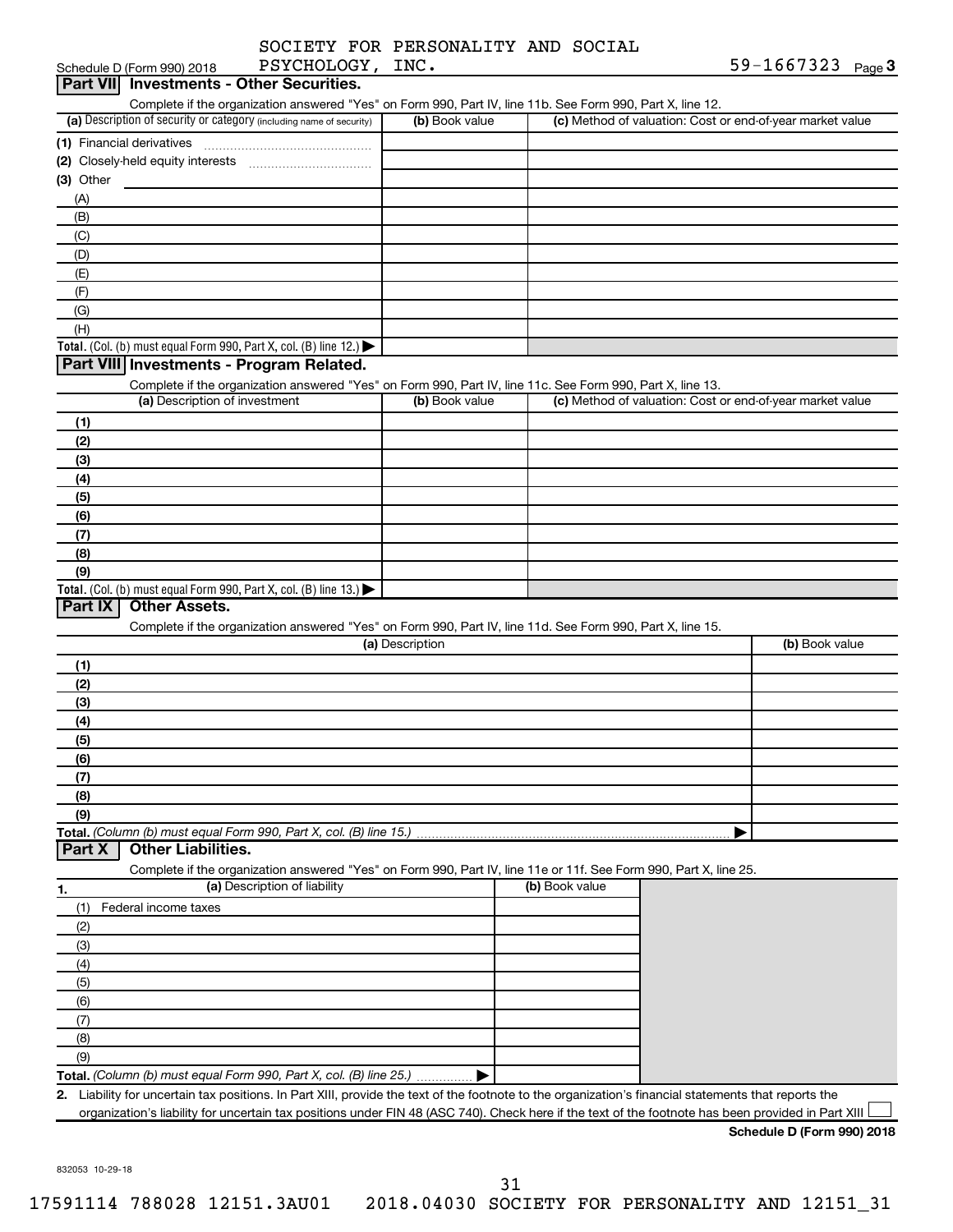|        | SUCILII FUR PERSUNALIII AND SUCIAL<br>PSYCHOLOGY, INC.                                                                                                       |                | 59-1667323 Page 4 |
|--------|--------------------------------------------------------------------------------------------------------------------------------------------------------------|----------------|-------------------|
|        | Schedule D (Form 990) 2018<br>Part XI   Reconciliation of Revenue per Audited Financial Statements With Revenue per Return.                                  |                |                   |
|        | Complete if the organization answered "Yes" on Form 990, Part IV, line 12a.                                                                                  |                |                   |
| 1      | Total revenue, gains, and other support per audited financial statements [111] [11] Total revenue, gains, and other support per audited financial statements |                | $\blacksquare$    |
|        | Amounts included on line 1 but not on Form 990, Part VIII, line 12:                                                                                          |                |                   |
| 2      |                                                                                                                                                              | 2a             |                   |
| a<br>b |                                                                                                                                                              | 2 <sub>b</sub> |                   |
|        |                                                                                                                                                              | 2 <sub>c</sub> |                   |
| с<br>d | Recoveries of prior year grants [11,111] Recoveries of prior year grants [11,111] Recoveries of prior year grants                                            | 2d             |                   |
|        |                                                                                                                                                              |                | <b>2e</b>         |
| 3      |                                                                                                                                                              |                | 3                 |
| 4      | Amounts included on Form 990, Part VIII, line 12, but not on line 1:                                                                                         |                |                   |
|        | Investment expenses not included on Form 990, Part VIII, line 7b [11, 111, 120]                                                                              | 4a l           |                   |
| b      |                                                                                                                                                              | 4b             |                   |
| C.     | Add lines 4a and 4b                                                                                                                                          |                | 4c                |
|        |                                                                                                                                                              |                | 5                 |
|        | Part XII   Reconciliation of Expenses per Audited Financial Statements With Expenses per Return.                                                             |                |                   |
|        | Complete if the organization answered "Yes" on Form 990, Part IV, line 12a.                                                                                  |                |                   |
| 1      |                                                                                                                                                              |                | 1                 |
| 2      | Amounts included on line 1 but not on Form 990, Part IX, line 25:                                                                                            |                |                   |
| a      |                                                                                                                                                              | 2a             |                   |
| b      |                                                                                                                                                              | 2 <sub>b</sub> |                   |
|        |                                                                                                                                                              | 2c             |                   |
|        |                                                                                                                                                              | 2d             |                   |
|        |                                                                                                                                                              |                | <b>2e</b>         |
| 3      | Subtract line 2e from line 1                                                                                                                                 |                | 3                 |
| 4      | Amounts included on Form 990, Part IX, line 25, but not on line 1:                                                                                           |                |                   |
| a      | Investment expenses not included on Form 990, Part VIII, line 7b [[[[[[[[[[[[[[[[[[[[[[[]]]]]]]]                                                             | 4a             |                   |
| b      |                                                                                                                                                              | 4h             |                   |
|        | Add lines 4a and 4b                                                                                                                                          |                | 4c                |
|        |                                                                                                                                                              |                | 5                 |
|        | Part XIII Supplemental Information.                                                                                                                          |                |                   |

Provide the descriptions required for Part II, lines 3, 5, and 9; Part III, lines 1a and 4; Part IV, lines 1b and 2b; Part V, line 4; Part X, line 2; Part XI, lines 2d and 4b; and Part XII, lines 2d and 4b. Also complete this part to provide any additional information.

### PART IV, LINE 2B:

# THE SOCIETY HOLDS FUNDS FOR A QUARTERLY JOURNAL THAT IS PUBLISHED BY FOUR

AGENCIES.

PART V, LINE 4:

### THE SOCIETY'S TEMPORARILY RESTRICTED ENDOWMENT FUNDS ARE USED TO RECOGNIZE

SCIENTIFIC ACHIEVEMENT AND MEMORIALIZE THE ENDOWMENT NAMESAKE.

### ADDITIONALLY, THE SOCIETY HAS ESTABLISHED A QUASI-ENDOWMENT FUND TO

### SUPPORT THE MISSION OF THE SOCIETY.

832054 10-29-18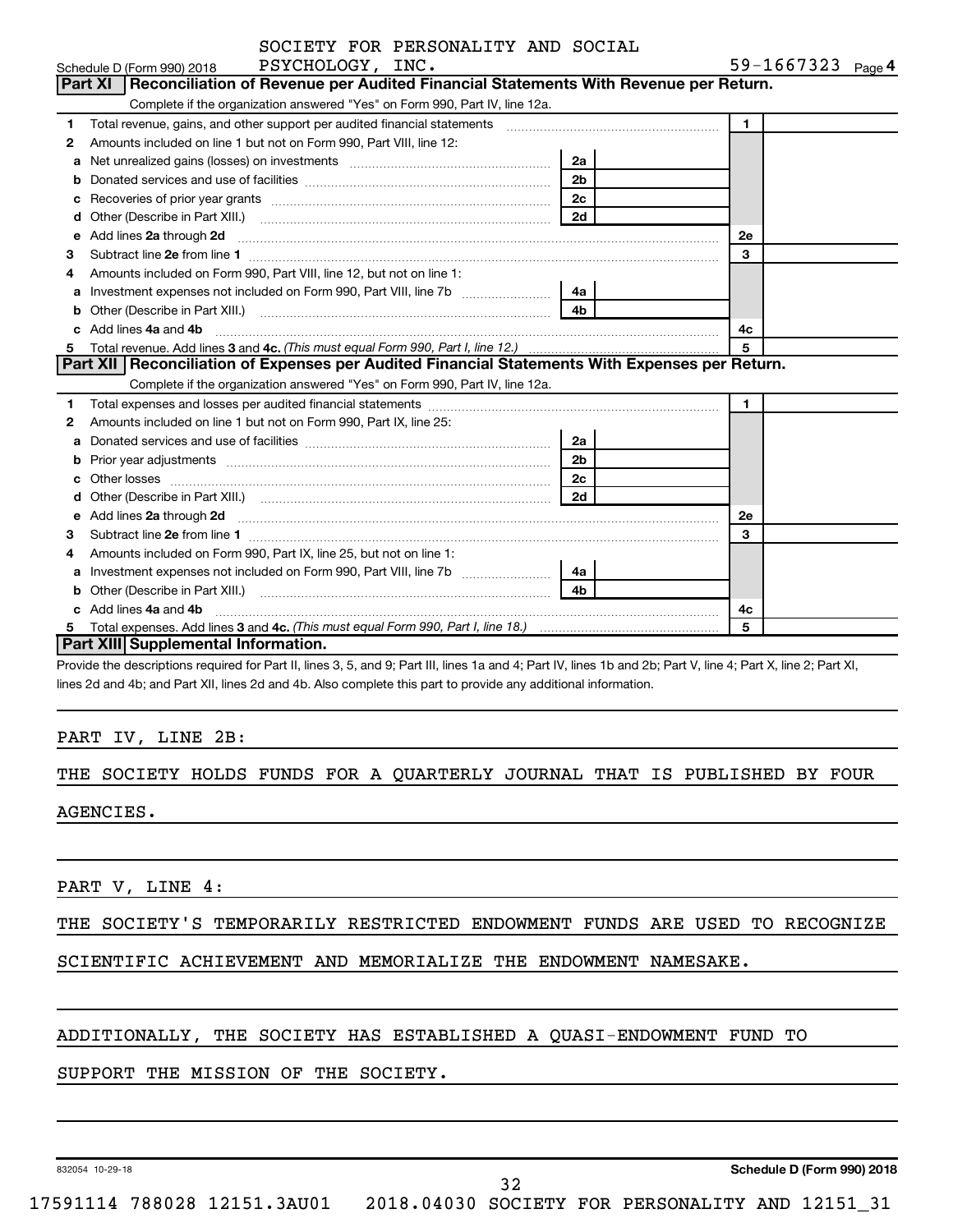|                                                                                         | PSYCHOLOGY, INC. | SOCIETY FOR PERSONALITY AND SOCIAL | <u> 1990 - Jan James Barnett, politik e</u> ta eta eskualdea | 59-1667323 Page 5          |
|-----------------------------------------------------------------------------------------|------------------|------------------------------------|--------------------------------------------------------------|----------------------------|
| Schedule D (Form 990) 2018 PSYCHOLOGY<br>Part XIII Supplemental Information (continued) |                  |                                    |                                                              |                            |
|                                                                                         |                  |                                    |                                                              |                            |
|                                                                                         |                  |                                    |                                                              |                            |
|                                                                                         |                  |                                    |                                                              |                            |
|                                                                                         |                  |                                    |                                                              |                            |
|                                                                                         |                  |                                    |                                                              |                            |
|                                                                                         |                  |                                    |                                                              |                            |
|                                                                                         |                  |                                    |                                                              |                            |
|                                                                                         |                  |                                    |                                                              |                            |
|                                                                                         |                  |                                    |                                                              |                            |
|                                                                                         |                  |                                    |                                                              |                            |
|                                                                                         |                  |                                    |                                                              |                            |
|                                                                                         |                  |                                    |                                                              |                            |
|                                                                                         |                  |                                    |                                                              |                            |
|                                                                                         |                  |                                    |                                                              |                            |
|                                                                                         |                  |                                    |                                                              |                            |
|                                                                                         |                  |                                    |                                                              |                            |
|                                                                                         |                  |                                    |                                                              |                            |
|                                                                                         |                  |                                    |                                                              |                            |
|                                                                                         |                  |                                    |                                                              |                            |
|                                                                                         |                  |                                    |                                                              |                            |
|                                                                                         |                  |                                    |                                                              |                            |
|                                                                                         |                  |                                    |                                                              |                            |
|                                                                                         |                  |                                    |                                                              |                            |
|                                                                                         |                  |                                    |                                                              |                            |
|                                                                                         |                  |                                    |                                                              |                            |
|                                                                                         |                  |                                    |                                                              |                            |
|                                                                                         |                  |                                    |                                                              |                            |
|                                                                                         |                  |                                    |                                                              |                            |
|                                                                                         |                  |                                    |                                                              |                            |
|                                                                                         |                  |                                    |                                                              |                            |
|                                                                                         |                  |                                    |                                                              |                            |
|                                                                                         |                  |                                    |                                                              |                            |
|                                                                                         |                  |                                    |                                                              |                            |
|                                                                                         |                  |                                    |                                                              |                            |
|                                                                                         |                  |                                    |                                                              |                            |
|                                                                                         |                  |                                    |                                                              |                            |
|                                                                                         |                  |                                    |                                                              |                            |
|                                                                                         |                  |                                    |                                                              |                            |
|                                                                                         |                  |                                    |                                                              |                            |
|                                                                                         |                  |                                    |                                                              |                            |
|                                                                                         |                  |                                    |                                                              |                            |
|                                                                                         |                  |                                    |                                                              |                            |
|                                                                                         |                  |                                    |                                                              | Schedule D (Form 990) 2018 |
| 832055 10-29-18                                                                         |                  | 33                                 |                                                              |                            |
| 17591114 788028 12151.3AU01 2018.04030 SOCIETY FOR PERSONALITY AND 12151_31             |                  |                                    |                                                              |                            |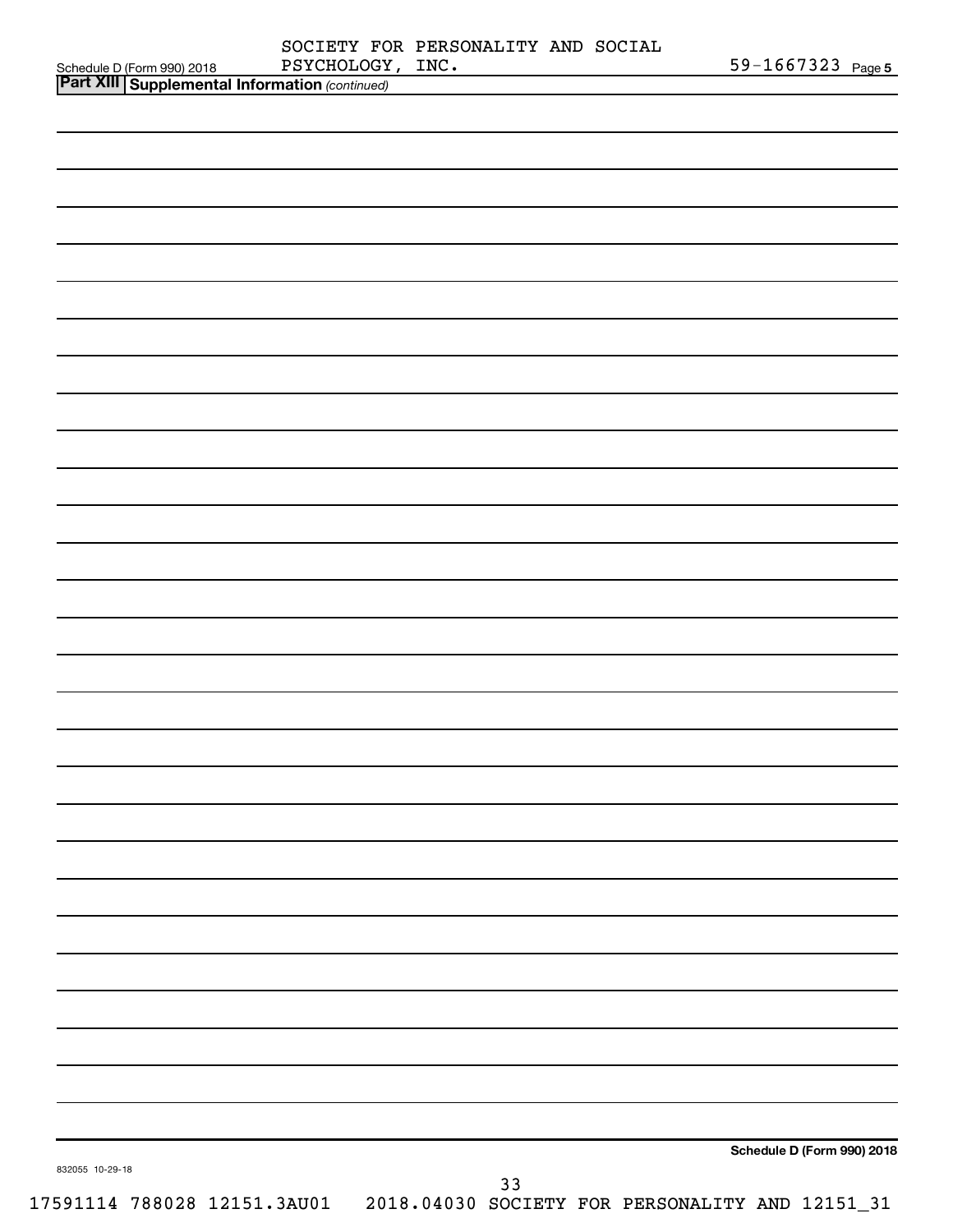| <b>SCHEDULE F</b><br>(Form 990)                                |                |                            | <b>Statement of Activities Outside the United States</b><br>Complete if the organization answered "Yes" on Form 990, Part IV, line 14b, 15, or 16. |                               | OMB No. 1545-0047                          |
|----------------------------------------------------------------|----------------|----------------------------|----------------------------------------------------------------------------------------------------------------------------------------------------|-------------------------------|--------------------------------------------|
|                                                                |                |                            | Attach to Form 990.                                                                                                                                |                               |                                            |
| Department of the Treasury<br>Internal Revenue Service         |                |                            | Go to www.irs.gov/Form990 for instructions and the latest information.                                                                             |                               | <b>Open to Public</b><br><b>Inspection</b> |
| Name of the organization<br>SOCIETY FOR PERSONALITY AND SOCIAL |                |                            |                                                                                                                                                    |                               | <b>Employer identification number</b>      |
| PSYCHOLOGY, INC.                                               |                |                            |                                                                                                                                                    | 59-1667323                    |                                            |
| Part I                                                         |                |                            | General Information on Activities Outside the United States. Complete if the organization answered "Yes" on                                        |                               |                                            |
| Form 990, Part IV, line 14b.<br>1.                             |                |                            | For grantmakers. Does the organization maintain records to substantiate the amount of its grants and other assistance,                             |                               |                                            |
|                                                                |                |                            | the grantees' eligibility for the grants or assistance, and the selection criteria used to award the grants or assistance?                         |                               | $\boxed{\text{X}}$ Yes<br><b>No</b>        |
| 2<br>United States.                                            |                |                            | For grantmakers. Describe in Part V the organization's procedures for monitoring the use of its grants and other assistance outside the            |                               |                                            |
| З.                                                             |                |                            | Activities per Region. (The following Part I, line 3 table can be duplicated if additional space is needed.)                                       |                               |                                            |
| (a) Region                                                     | (b) Number of  | (c) Number of              | (d) Activities conducted in the region                                                                                                             | (e) If activity listed in (d) | (f) Total                                  |
|                                                                | offices        | employees,<br>agents, and  | (by type) (such as, fundraising, pro-                                                                                                              | is a program service,         | expenditures<br>for and                    |
|                                                                | in the region  | independent<br>contractors | gram services, investments, grants to                                                                                                              | describe specific type        | investments                                |
|                                                                |                | in the region              | recipients located in the region)                                                                                                                  | of service(s) in the region   | in the region                              |
|                                                                |                |                            |                                                                                                                                                    |                               |                                            |
|                                                                |                |                            |                                                                                                                                                    |                               |                                            |
|                                                                |                |                            |                                                                                                                                                    |                               |                                            |
| NORTH AMERICA                                                  | $\overline{0}$ | 0                          | GRANTMAKING                                                                                                                                        |                               | 9,000.                                     |
|                                                                |                |                            |                                                                                                                                                    |                               |                                            |
|                                                                |                |                            |                                                                                                                                                    |                               |                                            |
| EAST ASIA AND THE                                              |                |                            |                                                                                                                                                    |                               |                                            |
| PACIFIC                                                        | $\overline{0}$ | 0                          | GRANTMAKING                                                                                                                                        |                               | 2,576.                                     |
|                                                                |                |                            |                                                                                                                                                    |                               |                                            |
|                                                                |                |                            |                                                                                                                                                    |                               |                                            |
|                                                                |                |                            |                                                                                                                                                    |                               |                                            |
| <b>EUROPE</b>                                                  | $\overline{0}$ | 0                          | GRANTMAKING                                                                                                                                        |                               | 4,171.                                     |
|                                                                |                |                            |                                                                                                                                                    |                               |                                            |
|                                                                |                |                            |                                                                                                                                                    |                               |                                            |
| MIDDLE EAST AND                                                |                |                            |                                                                                                                                                    |                               |                                            |
| NORTH AFRICA                                                   | $\overline{0}$ | 0                          | GRANTMAKING                                                                                                                                        |                               | 1,000.                                     |
|                                                                |                |                            |                                                                                                                                                    |                               |                                            |
|                                                                |                |                            |                                                                                                                                                    |                               |                                            |
|                                                                |                |                            |                                                                                                                                                    |                               |                                            |
|                                                                |                |                            |                                                                                                                                                    |                               |                                            |
|                                                                |                |                            |                                                                                                                                                    |                               |                                            |
|                                                                |                |                            |                                                                                                                                                    |                               |                                            |
|                                                                |                |                            |                                                                                                                                                    |                               |                                            |
|                                                                |                |                            |                                                                                                                                                    |                               |                                            |
|                                                                |                |                            |                                                                                                                                                    |                               |                                            |
|                                                                |                |                            |                                                                                                                                                    |                               |                                            |
|                                                                |                |                            |                                                                                                                                                    |                               |                                            |
|                                                                |                |                            |                                                                                                                                                    |                               |                                            |
|                                                                |                |                            |                                                                                                                                                    |                               |                                            |
|                                                                |                |                            |                                                                                                                                                    |                               |                                            |
|                                                                |                |                            |                                                                                                                                                    |                               |                                            |
|                                                                |                |                            |                                                                                                                                                    |                               |                                            |
| <b>3 a</b> Subtotal <b>1996</b>                                | $\Omega$       | 0                          |                                                                                                                                                    |                               | 16,747.                                    |
| <b>b</b> Total from continuation                               |                |                            |                                                                                                                                                    |                               |                                            |
| sheets to Part I                                               | O              | 0                          |                                                                                                                                                    |                               | 0.                                         |
| c Totals (add lines 3a                                         |                |                            |                                                                                                                                                    |                               |                                            |
| and 3b)                                                        |                | 0                          |                                                                                                                                                    |                               | 16,747.                                    |
|                                                                |                |                            |                                                                                                                                                    |                               |                                            |

**For Paperwork Reduction Act Notice, see the Instructions for Form 990. Schedule F (Form 990) 2018** LHA

832071 10-31-18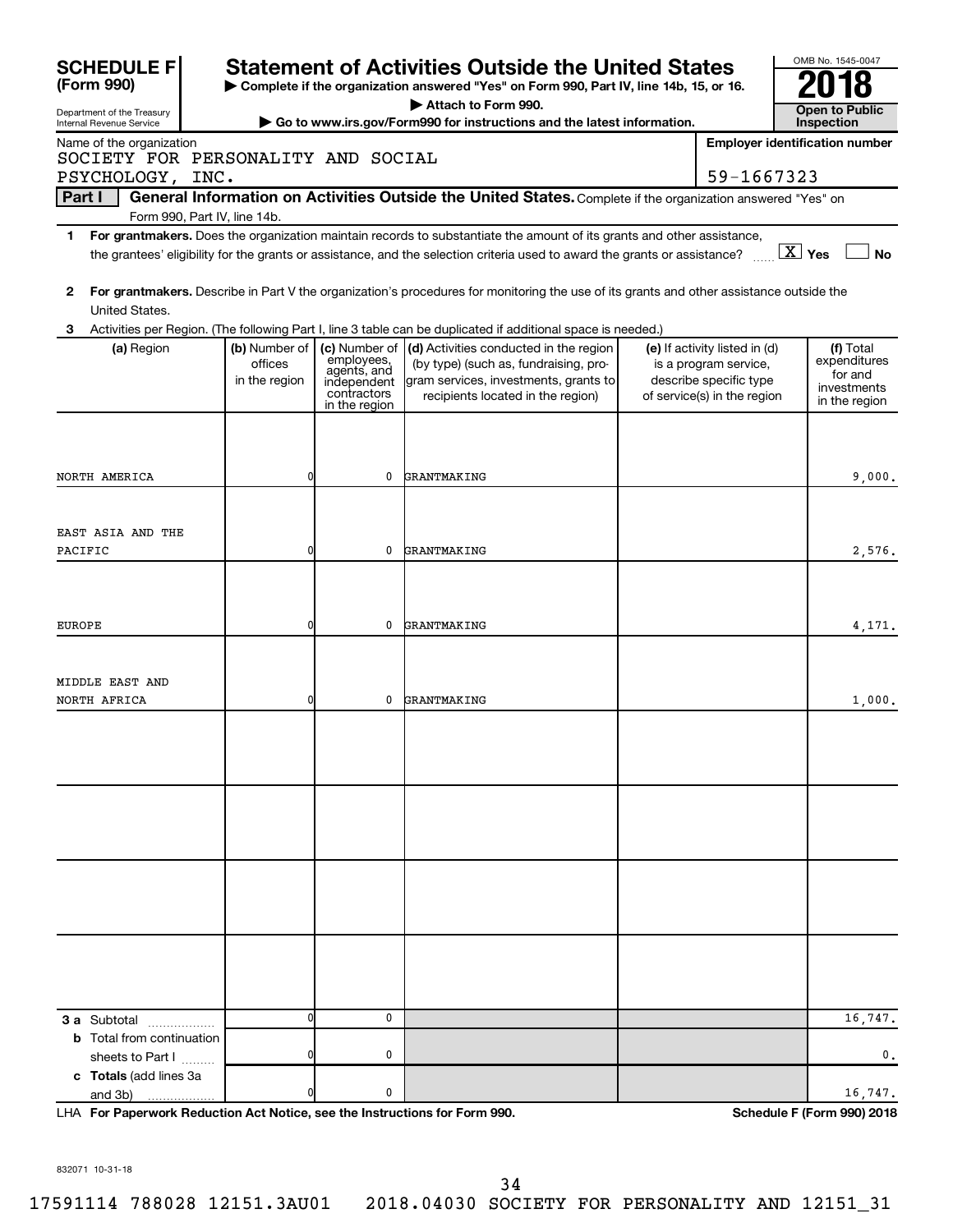Schedule F (Form 990) 2018 PSYCHOLOGY, INC. Page 31 April 2014 159-1667323

Part II | Grants and Other Assistance to Organizations or Entities Outside the United States. Complete if the organization answered "Yes" on Form 990, Part IV, line 15, for any recipient who received more than \$5,000. Part II can be duplicated if additional space is needed.

**(a)** Name of organization (b) IRS code section (c) Region (c) Region (d) Purpose of (e) Amount (f) Manner of (g) Amount of (h) Description (i) (a) Name of organization (f) IRS code section (c) Region (d) Purpose of (d) Am **2** Enter total number of recipient organizations listed above that are recognized as charities by the foreign country, recognized as tax-exempt (b) IRS code section and EIN (if applicable) (a) Name of organization  $\begin{bmatrix} \textbf{(b)} \text{ IRS code section} \\ \textbf{conf} \text{ In the image of } \textbf{Comp}(n) \end{bmatrix}$  (c) Region (d) Purpose of grant (e) Amount of cash grant (f) Manner of cash disbursement (g) Amount of noncash assistance (h) Description of noncash assistance (i) Method of valuation (book, FMV, appraisal, other) by the IRS, or for which the grantee or counsel has provided a section 501(c)(3) equivalency letter  $\ldots$   $\ldots$   $\ldots$   $\ldots$   $\ldots$   $\ldots$   $\ldots$   $\ldots$   $\ldots$   $\ldots$   $\ldots$   $\ldots$   $\ldots$   $\ldots$   $\ldots$   $\ldots$   $\ldots$   $\ldots$   $\ldots$   $\ldots$   $\$ 

**3** Enter total number of other organizations or entities |

**Schedule F (Form 990) 2018**

**2**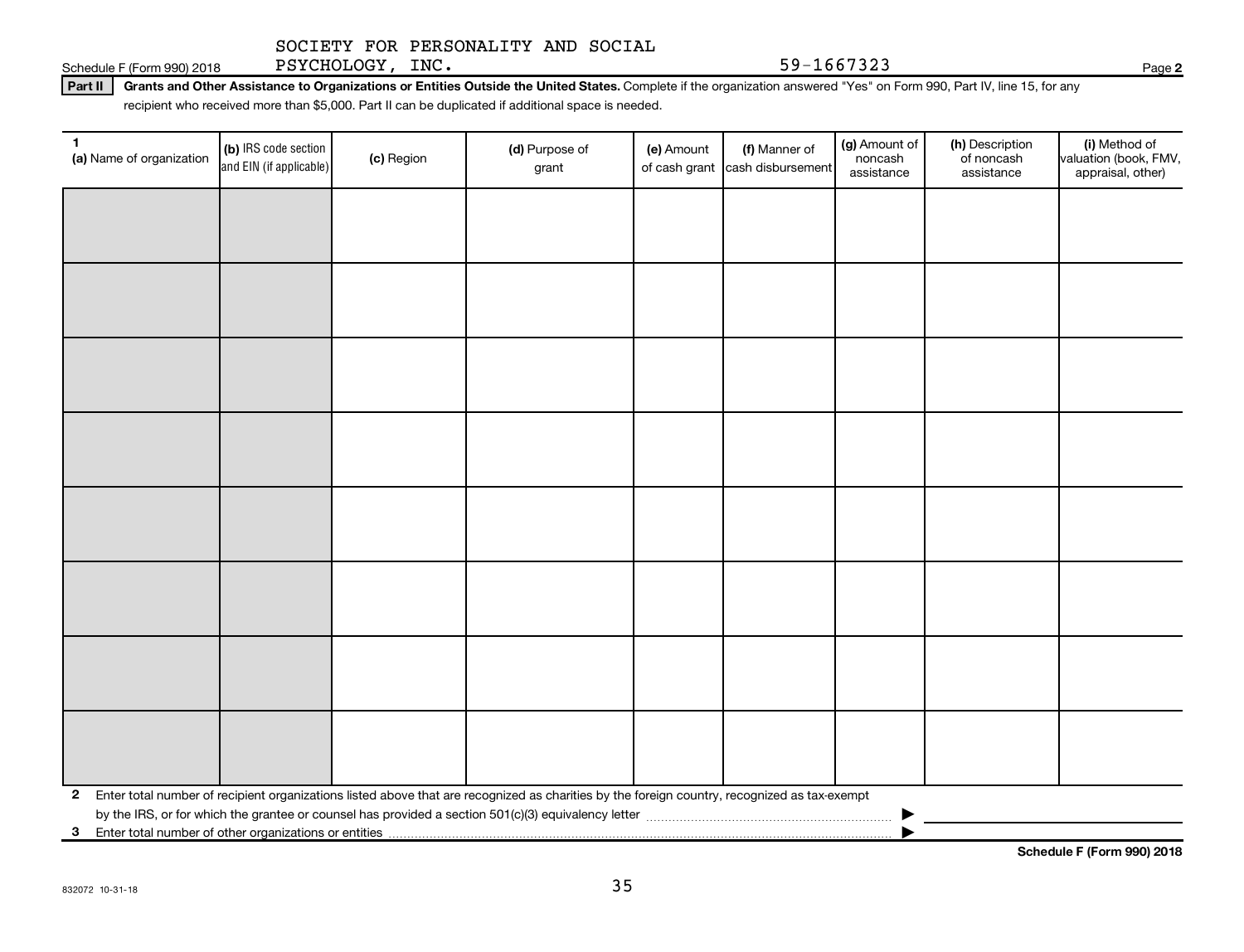832073 10-31-18

### SOCIETY FOR PERSONALITY AND SOCIAL

Schedule F (Form 990) 2018 PSYCHOLOGY, INC. Page 31 April 2014 159-1667323

Part III Grants and Other Assistance to Individuals Outside the United States. Complete if the organization answered "Yes" on Form 990, Part IV, line 16. Part III can be duplicated if additional space is needed.

| Part in carried diploduced in additional space is needed. |               |              |                                                   |                                    |                                        |                                          |                                                                |
|-----------------------------------------------------------|---------------|--------------|---------------------------------------------------|------------------------------------|----------------------------------------|------------------------------------------|----------------------------------------------------------------|
| (a) Type of grant or assistance                           | (b) Region    | recipients   | (c) Number of $\vert$ (d) Amount of<br>cash grant | (e) Manner of<br>cash disbursement | (f) Amount of<br>noncash<br>assistance | (g) Description of<br>noncash assistance | (h) Method of<br>valuation<br>(book, FMV,<br>appraisal, other) |
|                                                           |               |              |                                                   |                                    |                                        |                                          |                                                                |
|                                                           | CANADA/NORTH  |              |                                                   |                                    |                                        |                                          |                                                                |
| RESEARCH                                                  | AMERICA       | $\mathbf{3}$ | $4,000$ . CHECK                                   |                                    | $\mathfrak o$ .                        |                                          |                                                                |
|                                                           |               |              |                                                   |                                    |                                        |                                          |                                                                |
|                                                           |               |              |                                                   |                                    |                                        |                                          |                                                                |
| RESEARCH                                                  | ASIA          | $\mathbf{3}$ |                                                   | 3,576. WIRE, CHECK                 | $\mathfrak o$ .                        |                                          |                                                                |
|                                                           |               |              |                                                   |                                    |                                        |                                          |                                                                |
|                                                           |               |              |                                                   |                                    |                                        |                                          |                                                                |
| RESEARCH                                                  | <b>EUROPE</b> | $\mathbf{3}$ |                                                   | 4,171. WIRE, CHECK                 | $\mathbf{0}$                           |                                          |                                                                |
|                                                           |               |              |                                                   |                                    |                                        |                                          |                                                                |
|                                                           |               |              |                                                   |                                    |                                        |                                          |                                                                |
|                                                           | CANADA/NORTH  |              |                                                   |                                    |                                        |                                          |                                                                |
| CONFERENCE SUPPORT                                        | AMERICA       | $\mathbf{1}$ | $5,000.$ CHECK                                    |                                    | $\mathfrak o$ .                        |                                          |                                                                |
|                                                           |               |              |                                                   |                                    |                                        |                                          |                                                                |
|                                                           |               |              |                                                   |                                    |                                        |                                          |                                                                |
|                                                           |               |              |                                                   |                                    |                                        |                                          |                                                                |
|                                                           |               |              |                                                   |                                    |                                        |                                          |                                                                |
|                                                           |               |              |                                                   |                                    |                                        |                                          |                                                                |
|                                                           |               |              |                                                   |                                    |                                        |                                          |                                                                |
|                                                           |               |              |                                                   |                                    |                                        |                                          |                                                                |
|                                                           |               |              |                                                   |                                    |                                        |                                          |                                                                |
|                                                           |               |              |                                                   |                                    |                                        |                                          |                                                                |
|                                                           |               |              |                                                   |                                    |                                        |                                          |                                                                |
|                                                           |               |              |                                                   |                                    |                                        |                                          |                                                                |
|                                                           |               |              |                                                   |                                    |                                        |                                          |                                                                |
|                                                           |               |              |                                                   |                                    |                                        |                                          |                                                                |
|                                                           |               |              |                                                   |                                    |                                        |                                          |                                                                |
|                                                           |               |              |                                                   |                                    |                                        |                                          |                                                                |
|                                                           |               |              |                                                   |                                    |                                        |                                          |                                                                |

**Schedule F (Form 990) 2018**

Page 3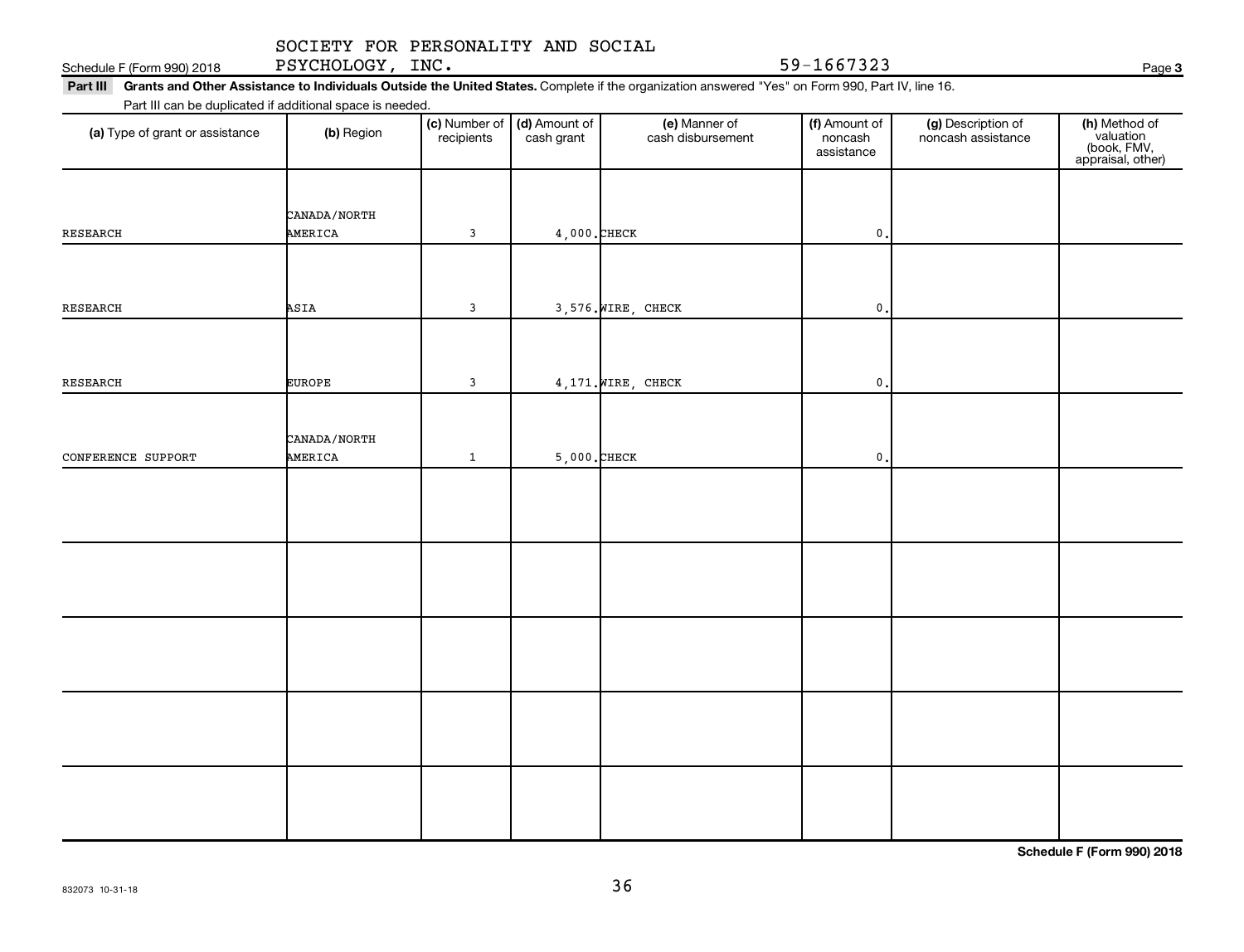| <b>Part IV</b> | <b>Foreign Forms</b>                                                                                                                                                                                                                                                                                                                                                                                                   |     |                   |
|----------------|------------------------------------------------------------------------------------------------------------------------------------------------------------------------------------------------------------------------------------------------------------------------------------------------------------------------------------------------------------------------------------------------------------------------|-----|-------------------|
| 1              | Was the organization a U.S. transferor of property to a foreign corporation during the tax year? If "Yes," the<br>organization may be required to file Form 926, Return by a U.S. Transferor of Property to a Foreign                                                                                                                                                                                                  | Yes | $X_{\text{No}}$   |
| $\mathbf{2}$   | Did the organization have an interest in a foreign trust during the tax year? If "Yes," the organization<br>may be required to separately file Form 3520, Annual Return To Report Transactions With Foreign<br>Trusts and Receipt of Certain Foreign Gifts, and/or Form 3520-A, Annual Information Return of Foreign<br>Trust With a U.S. Owner (see Instructions for Forms 3520 and 3520-A; don't file with Form 990) | Yes | $X _{N_{\Omega}}$ |
| 3              | Did the organization have an ownership interest in a foreign corporation during the tax year? If "Yes,"<br>the organization may be required to file Form 5471, Information Return of U.S. Persons With Respect To                                                                                                                                                                                                      | Yes | $\overline{X}$ No |
| 4              | Was the organization a direct or indirect shareholder of a passive foreign investment company or a<br>qualified electing fund during the tax year? If "Yes," the organization may be required to file Form 8621,<br>Information Return by a Shareholder of a Passive Foreign Investment Company or Qualified Electing Fund<br>(see Instructions for Form 8621)                                                         | Yes | $X_{0}$           |
| 5              | Did the organization have an ownership interest in a foreign partnership during the tax year? If "Yes,"<br>the organization may be required to file Form 8865, Return of U.S. Persons With Respect to Certain<br>Foreign Partnerships (see Instructions for Form 8865) manufactured controller controller controller controller                                                                                        | Yes | $X _{N_{\Omega}}$ |
| 6              | Did the organization have any operations in or related to any boycotting countries during the tax year? If<br>"Yes," the organization may be required to separately file Form 5713, International Boycott Report (see                                                                                                                                                                                                  | Yes | x.                |

**Schedule F (Form 990) 2018**

832074 10-31-18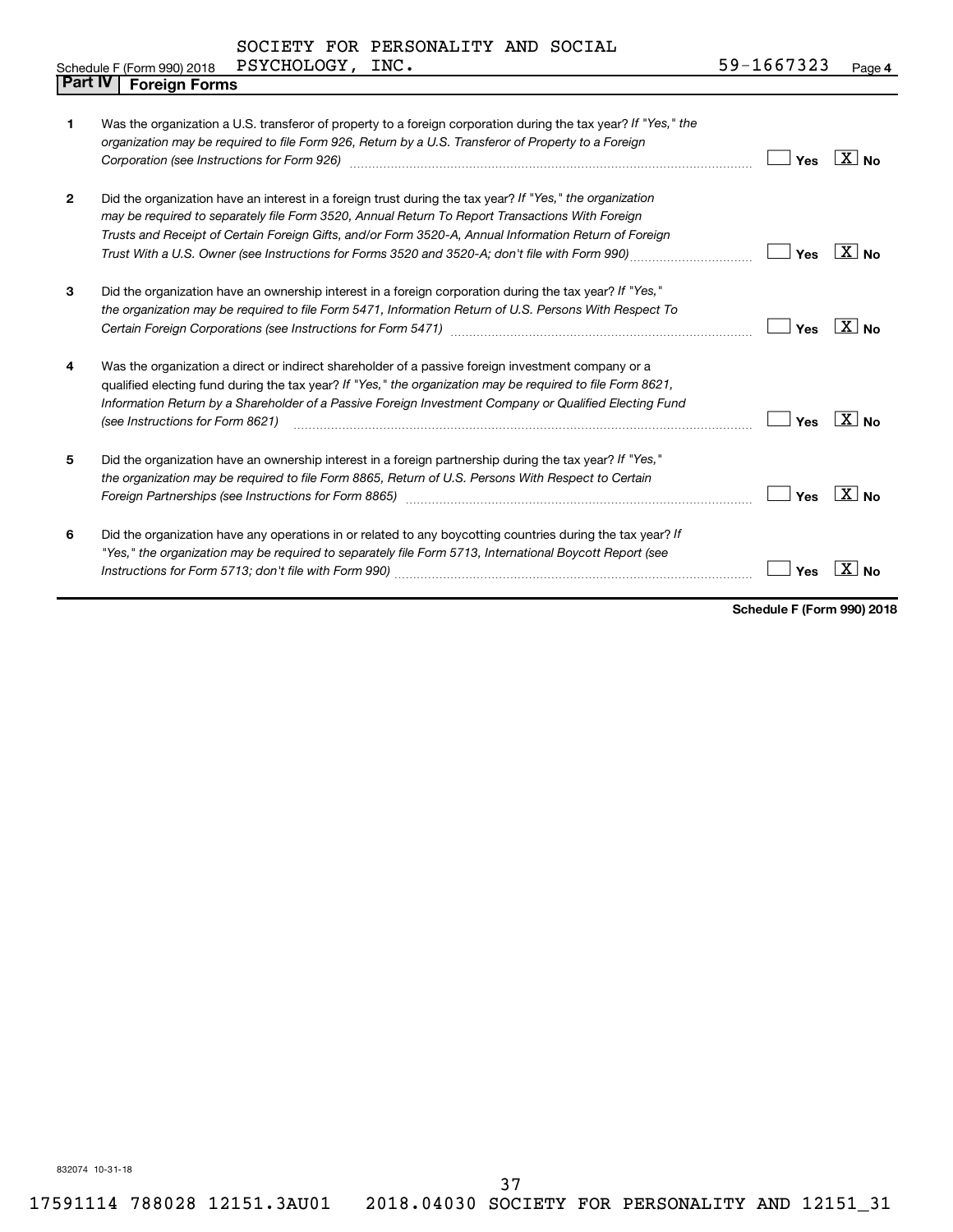|               |                          | Schedule F (Form 990) 2018 PSYCHOLOGY, | INC. | 59-1667323 |  |
|---------------|--------------------------|----------------------------------------|------|------------|--|
| <b>Part V</b> | Supplemental Information |                                        |      |            |  |

Provide the information required by Part I, line 2 (monitoring of funds); Part I, line 3, column (f) (accounting method; amounts of investments vs. expenditures per region); Part II, line 1 (accounting method); Part III (accounting method); and Part III, column (c) (estimated number of recipients), as applicable. Also complete this part to provide any additional information. See instructions.

PART I, LINE 2:

GRANT RECIPIENTS ARE REQUIRED TO SUBMIT DOCUMENTATION FOR QUALIFIED

EXPENDITURES AND FUNDS ARE DISBURSED DIRECTLY TO THE RECIPIENT. GRANT

RECIPIENTS ARE ALSO REQUIRED TO SUBMIT A PROJECT COMPLETION REPORT THAT

PROVIDES INFORMATION TO SUPPORT THE IMPACT, NUMBER OF PERSONS SERVED, AND

OVERALL SUCCESS OF THE PROJECT.

832075 10-31-18

17591114 788028 12151.3AU01 2018.04030 SOCIETY FOR PERSONALITY AND 12151\_31

38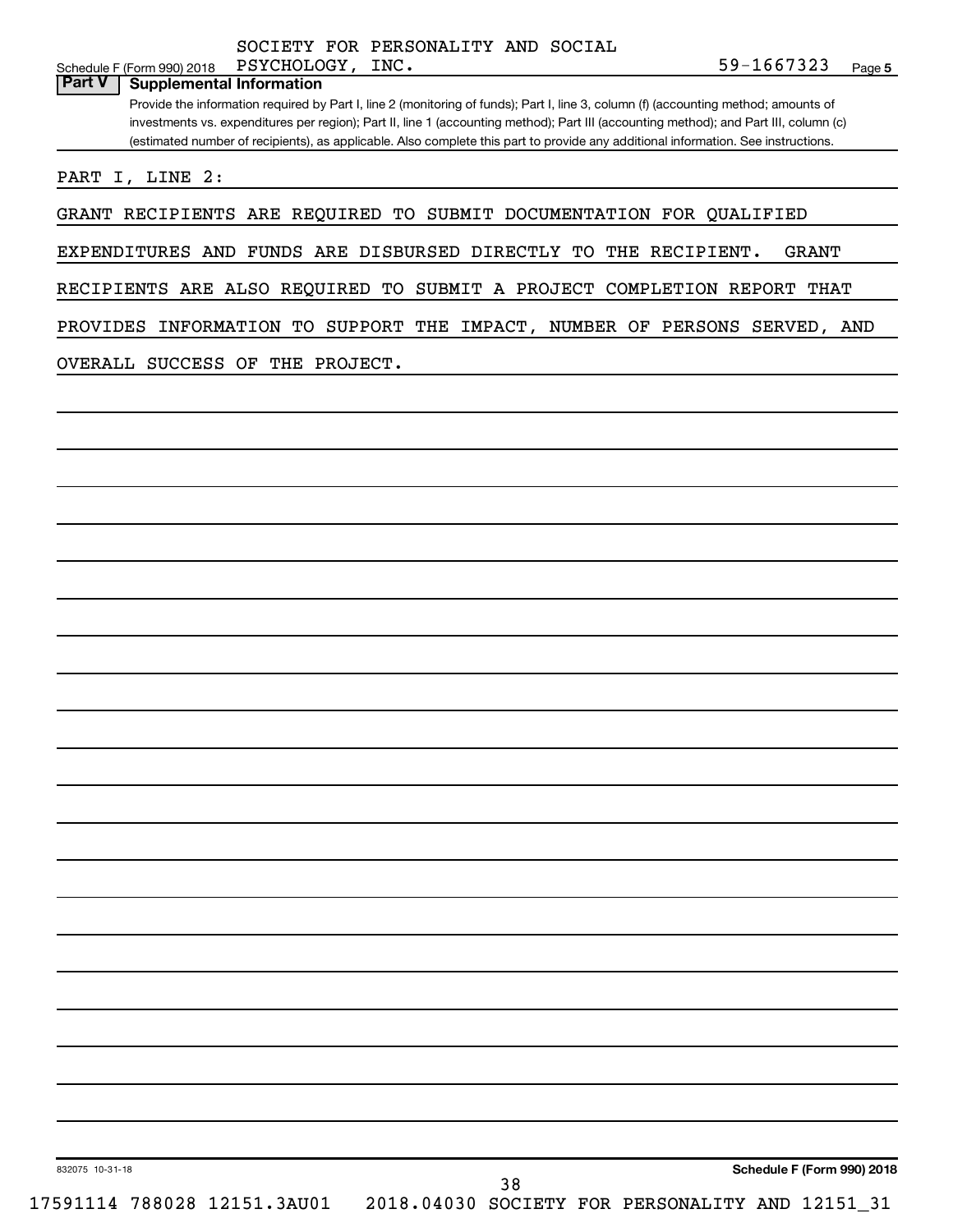| <b>SCHEDULE I</b>                                      |                                                                                                                                                                                                                                                                                           |           | <b>Grants and Other Assistance to Organizations,</b>                                                                                  |                             |                                                       |                                                                |                                          | OMB No. 1545-0047                                   |
|--------------------------------------------------------|-------------------------------------------------------------------------------------------------------------------------------------------------------------------------------------------------------------------------------------------------------------------------------------------|-----------|---------------------------------------------------------------------------------------------------------------------------------------|-----------------------------|-------------------------------------------------------|----------------------------------------------------------------|------------------------------------------|-----------------------------------------------------|
| (Form 990)                                             |                                                                                                                                                                                                                                                                                           |           | Governments, and Individuals in the United States<br>Complete if the organization answered "Yes" on Form 990, Part IV, line 21 or 22. |                             |                                                       |                                                                |                                          | 2018                                                |
| Department of the Treasury<br>Internal Revenue Service |                                                                                                                                                                                                                                                                                           |           |                                                                                                                                       | Attach to Form 990.         | Go to www.irs.gov/Form990 for the latest information. |                                                                |                                          | <b>Open to Public</b><br>Inspection                 |
| Name of the organization                               | PSYCHOLOGY, INC.                                                                                                                                                                                                                                                                          |           | SOCIETY FOR PERSONALITY AND SOCIAL                                                                                                    |                             |                                                       |                                                                |                                          | <b>Employer identification number</b><br>59-1667323 |
| Part I                                                 | <b>General Information on Grants and Assistance</b>                                                                                                                                                                                                                                       |           |                                                                                                                                       |                             |                                                       |                                                                |                                          |                                                     |
| 1                                                      | Does the organization maintain records to substantiate the amount of the grants or assistance, the grantees' eligibility for the grants or assistance, and the selection<br>Describe in Part IV the organization's procedures for monitoring the use of grant funds in the United States. |           |                                                                                                                                       |                             |                                                       |                                                                |                                          | $\boxed{\text{X}}$ Yes<br>l No                      |
| $\mathbf{2}$<br>Part II                                | Grants and Other Assistance to Domestic Organizations and Domestic Governments. Complete if the organization answered "Yes" on Form 990, Part IV, line 21, for any                                                                                                                        |           |                                                                                                                                       |                             |                                                       |                                                                |                                          |                                                     |
|                                                        | recipient that received more than \$5,000. Part II can be duplicated if additional space is needed.                                                                                                                                                                                       |           |                                                                                                                                       |                             |                                                       |                                                                |                                          |                                                     |
|                                                        | 1 (a) Name and address of organization<br>or government                                                                                                                                                                                                                                   | $(b)$ EIN | (c) IRC section<br>(if applicable)                                                                                                    | (d) Amount of<br>cash grant | (e) Amount of<br>non-cash<br>assistance               | (f) Method of<br>valuation (book,<br>FMV, appraisal,<br>other) | (g) Description of<br>noncash assistance | (h) Purpose of grant<br>or assistance               |
|                                                        |                                                                                                                                                                                                                                                                                           |           |                                                                                                                                       |                             |                                                       |                                                                |                                          |                                                     |
|                                                        |                                                                                                                                                                                                                                                                                           |           |                                                                                                                                       |                             |                                                       |                                                                |                                          |                                                     |
|                                                        |                                                                                                                                                                                                                                                                                           |           |                                                                                                                                       |                             |                                                       |                                                                |                                          |                                                     |
|                                                        |                                                                                                                                                                                                                                                                                           |           |                                                                                                                                       |                             |                                                       |                                                                |                                          |                                                     |
|                                                        |                                                                                                                                                                                                                                                                                           |           |                                                                                                                                       |                             |                                                       |                                                                |                                          |                                                     |
|                                                        |                                                                                                                                                                                                                                                                                           |           |                                                                                                                                       |                             |                                                       |                                                                |                                          |                                                     |
| 2                                                      |                                                                                                                                                                                                                                                                                           |           |                                                                                                                                       |                             |                                                       |                                                                |                                          | ▶                                                   |
| 3                                                      |                                                                                                                                                                                                                                                                                           |           |                                                                                                                                       |                             |                                                       |                                                                |                                          |                                                     |

**For Paperwork Reduction Act Notice, see the Instructions for Form 990. Schedule I (Form 990) (2018)** LHA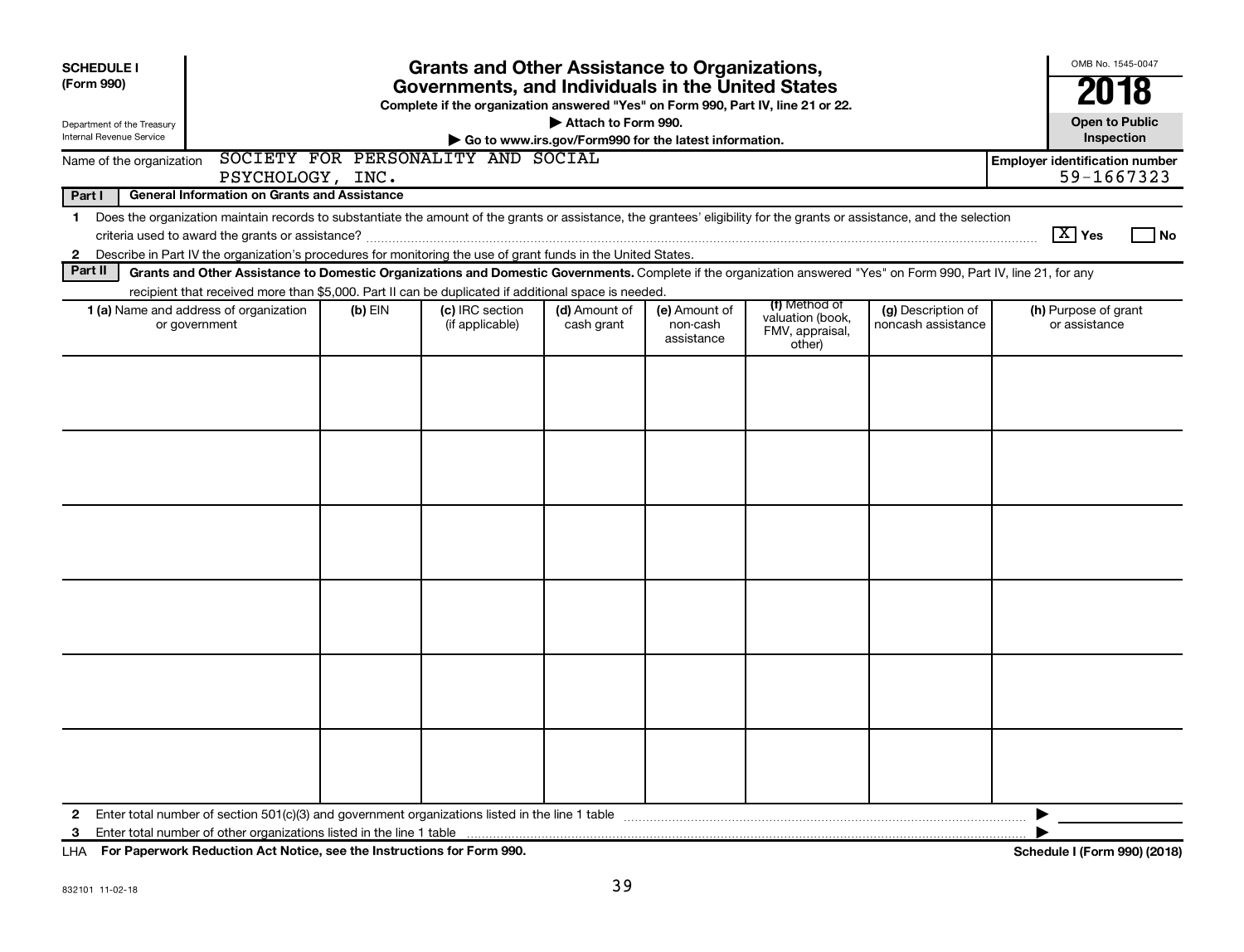Schedule I (Form 990) (2018) PSYCHOLOGY, INC.  $59-1667323$ PSYCHOLOGY, INC.

**2**

Part III | Grants and Other Assistance to Domestic Individuals. Complete if the organization answered "Yes" on Form 990, Part IV, line 22. Part III can be duplicated if additional space is needed.

| (a) Type of grant or assistance                                                                                                                      | (b) Number of<br>recipients | (c) Amount of<br>cash grant | (d) Amount of non-<br>cash assistance | (e) Method of valuation<br>(book, FMV, appraisal, other) | (f) Description of noncash assistance |
|------------------------------------------------------------------------------------------------------------------------------------------------------|-----------------------------|-----------------------------|---------------------------------------|----------------------------------------------------------|---------------------------------------|
|                                                                                                                                                      |                             |                             |                                       |                                                          |                                       |
| SUMMER SCHOOL AWARDS                                                                                                                                 | 30                          | 39,500.                     | 0.                                    |                                                          |                                       |
|                                                                                                                                                      |                             |                             |                                       |                                                          |                                       |
| SCIENTIFIC AWARDS                                                                                                                                    | 31                          | 22,968.                     | 0.                                    |                                                          |                                       |
|                                                                                                                                                      |                             |                             |                                       |                                                          |                                       |
| RESEARCH GRANTS                                                                                                                                      | 17                          | 25,364.                     | $\mathbf{0}$ .                        |                                                          |                                       |
|                                                                                                                                                      |                             |                             |                                       |                                                          |                                       |
| SMALL CONFERENCE GRANTS                                                                                                                              |                             | 16,050.                     | 0.                                    |                                                          |                                       |
|                                                                                                                                                      |                             |                             |                                       |                                                          |                                       |
|                                                                                                                                                      |                             |                             |                                       |                                                          |                                       |
| Part IV<br>Supplemental Information. Provide the information required in Part I, line 2; Part III, column (b); and any other additional information. |                             |                             |                                       |                                                          |                                       |

PART I, LINE 2:

GRANT RECIPIENTS ARE REQUIRED TO SUBMIT DOCUMENTATION FOR QUALIFIED

EXPENDITURES AND FUNDS ARE DISBURSED DIRECTLY TO THE RECIPIENT. GRANT

RECIPIENTS ARE ALSO REQUIRED TO SUBMIT A PROJECT COMPLETION REPORT THAT

PROVIDES INFORMATION TO SUPPORT THE IMPACT, NUMBER OF PERSONS SERVED, AND

OVERALL SUCCESS OF THE PROJECT.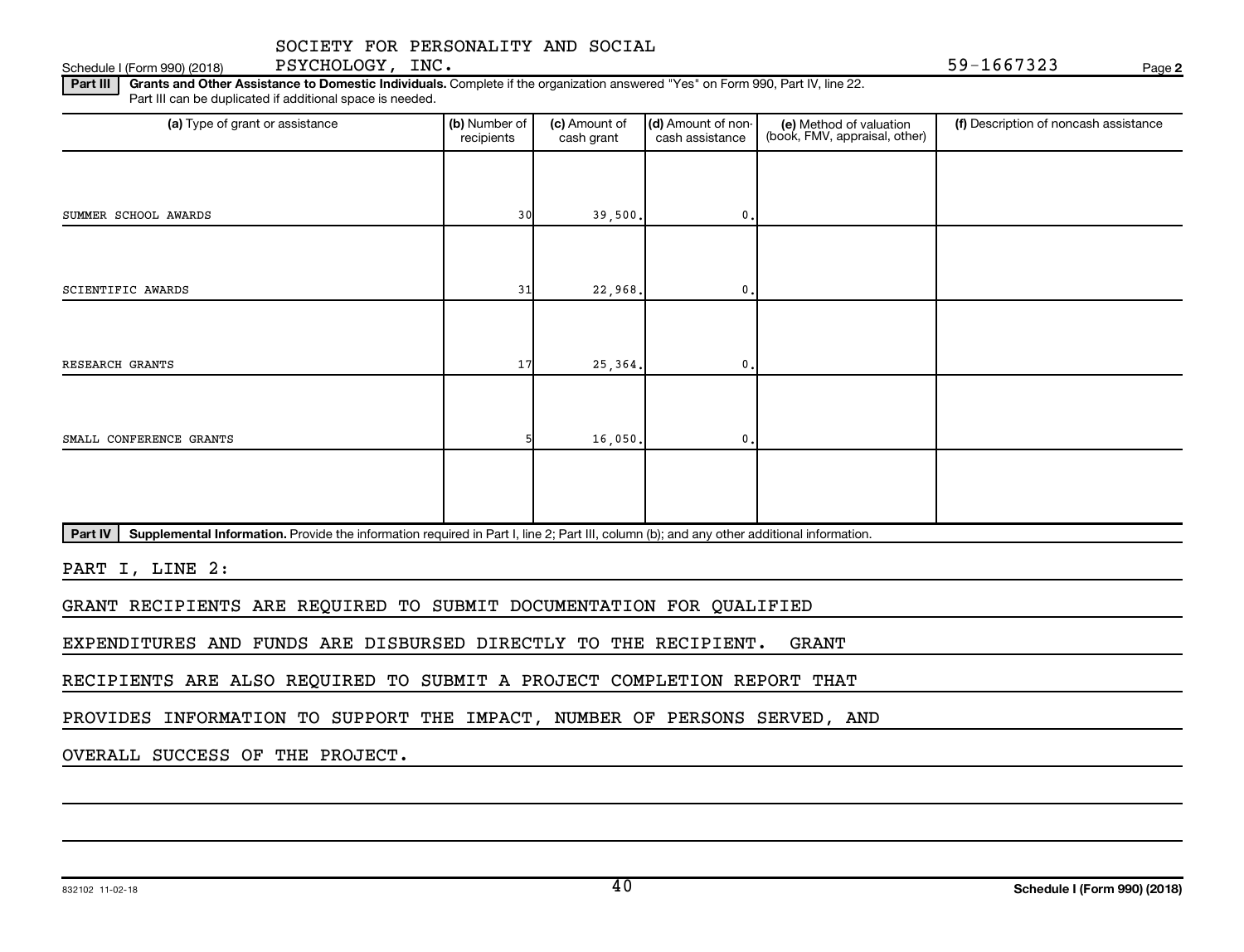| <b>SCHEDULE J</b>                       | <b>Compensation Information</b>                                                                                           |                                       | OMB No. 1545-0047     |     |                              |  |  |
|-----------------------------------------|---------------------------------------------------------------------------------------------------------------------------|---------------------------------------|-----------------------|-----|------------------------------|--|--|
| (Form 990)                              | For certain Officers, Directors, Trustees, Key Employees, and Highest                                                     |                                       | 2018                  |     |                              |  |  |
|                                         | <b>Compensated Employees</b>                                                                                              |                                       |                       |     |                              |  |  |
| Department of the Treasury              | Complete if the organization answered "Yes" on Form 990, Part IV, line 23.<br>Attach to Form 990.                         |                                       | <b>Open to Public</b> |     |                              |  |  |
| Internal Revenue Service                | Go to www.irs.gov/Form990 for instructions and the latest information.                                                    |                                       | Inspection            |     |                              |  |  |
| Name of the organization                | SOCIETY FOR PERSONALITY AND SOCIAL                                                                                        | <b>Employer identification number</b> |                       |     |                              |  |  |
|                                         | PSYCHOLOGY, INC.                                                                                                          | 59-1667323                            |                       |     |                              |  |  |
| Part I                                  | <b>Questions Regarding Compensation</b>                                                                                   |                                       |                       |     |                              |  |  |
|                                         |                                                                                                                           |                                       |                       | Yes | No                           |  |  |
|                                         | 1a Check the appropriate box(es) if the organization provided any of the following to or for a person listed on Form 990, |                                       |                       |     |                              |  |  |
|                                         | Part VII, Section A, line 1a. Complete Part III to provide any relevant information regarding these items.                |                                       |                       |     |                              |  |  |
| First-class or charter travel           | Housing allowance or residence for personal use                                                                           |                                       |                       |     |                              |  |  |
| Travel for companions                   | Payments for business use of personal residence                                                                           |                                       |                       |     |                              |  |  |
|                                         | Health or social club dues or initiation fees<br>Tax indemnification and gross-up payments                                |                                       |                       |     |                              |  |  |
|                                         | Discretionary spending account<br>Personal services (such as maid, chauffeur, chef)                                       |                                       |                       |     |                              |  |  |
|                                         |                                                                                                                           |                                       |                       |     |                              |  |  |
|                                         | <b>b</b> If any of the boxes on line 1a are checked, did the organization follow a written policy regarding payment or    |                                       |                       |     |                              |  |  |
|                                         | reimbursement or provision of all of the expenses described above? If "No," complete Part III to explain                  |                                       | 1b                    |     |                              |  |  |
| 2                                       | Did the organization require substantiation prior to reimbursing or allowing expenses incurred by all directors,          |                                       |                       |     |                              |  |  |
|                                         | trustees, and officers, including the CEO/Executive Director, regarding the items checked on line 1a?                     |                                       | $\mathbf{2}$          |     |                              |  |  |
|                                         |                                                                                                                           |                                       |                       |     |                              |  |  |
| з                                       | Indicate which, if any, of the following the filing organization used to establish the compensation of the organization's |                                       |                       |     |                              |  |  |
|                                         | CEO/Executive Director. Check all that apply. Do not check any boxes for methods used by a related organization to        |                                       |                       |     |                              |  |  |
|                                         | establish compensation of the CEO/Executive Director, but explain in Part III.                                            |                                       |                       |     |                              |  |  |
| Compensation committee                  | Written employment contract                                                                                               |                                       |                       |     |                              |  |  |
|                                         | $ \mathbf{X} $ Compensation survey or study<br>Independent compensation consultant                                        |                                       |                       |     |                              |  |  |
|                                         | $\mathbf{X}$ Approval by the board or compensation committee<br>Form 990 of other organizations                           |                                       |                       |     |                              |  |  |
|                                         |                                                                                                                           |                                       |                       |     |                              |  |  |
| 4                                       | During the year, did any person listed on Form 990, Part VII, Section A, line 1a, with respect to the filing              |                                       |                       |     |                              |  |  |
| organization or a related organization: |                                                                                                                           |                                       |                       |     |                              |  |  |
| а                                       | Receive a severance payment or change-of-control payment?                                                                 |                                       | 4a                    |     | х                            |  |  |
| b                                       |                                                                                                                           |                                       | 4b                    |     | $\overline{\text{x}}$        |  |  |
| c                                       |                                                                                                                           |                                       | 4c                    |     | $\overline{\text{x}}$        |  |  |
|                                         | If "Yes" to any of lines 4a-c, list the persons and provide the applicable amounts for each item in Part III.             |                                       |                       |     |                              |  |  |
|                                         |                                                                                                                           |                                       |                       |     |                              |  |  |
|                                         | Only section 501(c)(3), 501(c)(4), and 501(c)(29) organizations must complete lines 5-9.                                  |                                       |                       |     |                              |  |  |
|                                         | For persons listed on Form 990, Part VII, Section A, line 1a, did the organization pay or accrue any compensation         |                                       |                       |     |                              |  |  |
| contingent on the revenues of:          |                                                                                                                           |                                       |                       |     |                              |  |  |
|                                         |                                                                                                                           |                                       | 5a                    |     | x<br>$\overline{\mathtt{x}}$ |  |  |
|                                         |                                                                                                                           |                                       | 5b                    |     |                              |  |  |
|                                         | If "Yes" on line 5a or 5b, describe in Part III.                                                                          |                                       |                       |     |                              |  |  |
|                                         | 6 For persons listed on Form 990, Part VII, Section A, line 1a, did the organization pay or accrue any compensation       |                                       |                       |     |                              |  |  |
| contingent on the net earnings of:      |                                                                                                                           |                                       | 6a                    |     | x                            |  |  |
|                                         |                                                                                                                           |                                       |                       |     |                              |  |  |
|                                         |                                                                                                                           |                                       | 6b                    |     | $\overline{\mathtt{x}}$      |  |  |
|                                         | If "Yes" on line 6a or 6b, describe in Part III.                                                                          |                                       |                       |     |                              |  |  |
|                                         | 7 For persons listed on Form 990, Part VII, Section A, line 1a, did the organization provide any nonfixed payments        |                                       |                       |     |                              |  |  |
|                                         |                                                                                                                           |                                       | $\overline{7}$        |     | X                            |  |  |
| 8                                       | Were any amounts reported on Form 990, Part VII, paid or accrued pursuant to a contract that was subject to the           |                                       |                       |     |                              |  |  |
|                                         |                                                                                                                           |                                       | 8                     |     | x                            |  |  |
| 9                                       | If "Yes" on line 8, did the organization also follow the rebuttable presumption procedure described in                    |                                       |                       |     |                              |  |  |
|                                         |                                                                                                                           |                                       | 9                     |     |                              |  |  |
|                                         | LHA For Paperwork Reduction Act Notice, see the Instructions for Form 990.                                                | Schedule J (Form 990) 2018            |                       |     |                              |  |  |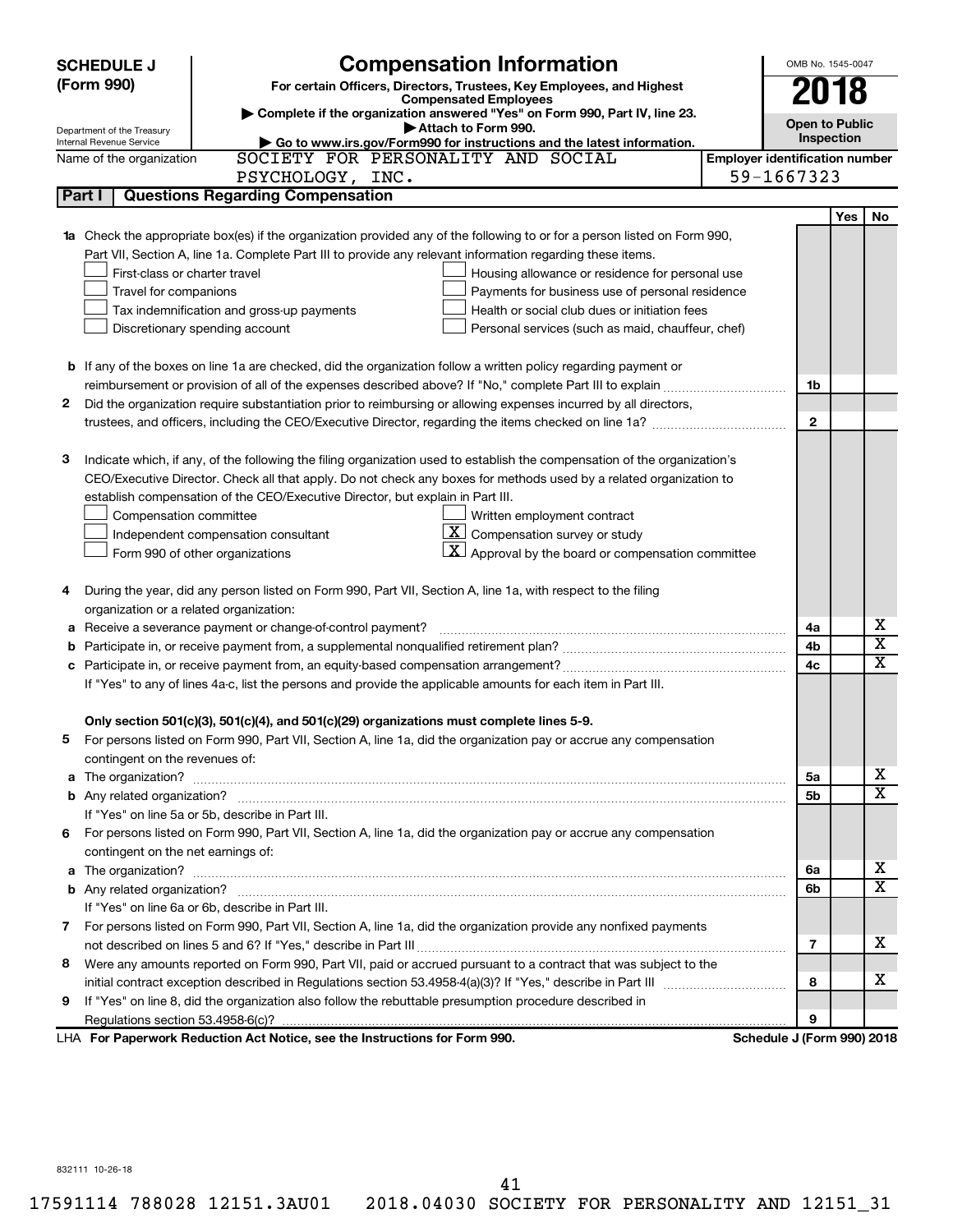Schedule J (Form 990) 2018 PSYCHOLOGY, INC. Schedule J (Form 990) 2018 Page

**2**

Part II | Officers, Directors, Trustees, Key Employees, and Highest Compensated Employees. Use duplicate copies if additional space is needed.

For each individual whose compensation must be reported on Schedule J, report compensation from the organization on row (i) and from related organizations, described in the instructions, on row (ii). Do not list any individuals that aren't listed on Form 990, Part VII.

Note: The sum of columns (B)(i)-(iii) for each listed individual must equal the total amount of Form 990, Part VII, Section A, line 1a, applicable column (D) and (E) amounts for that individual.

|                    |             |                          | (B) Breakdown of W-2 and/or 1099-MISC compensation |                                           | (C) Retirement and<br>other deferred | (D) Nontaxable<br>benefits | (E) Total of columns | (F) Compensation                                           |
|--------------------|-------------|--------------------------|----------------------------------------------------|-------------------------------------------|--------------------------------------|----------------------------|----------------------|------------------------------------------------------------|
| (A) Name and Title |             | (i) Base<br>compensation | (ii) Bonus &<br>incentive<br>compensation          | (iii) Other<br>reportable<br>compensation | compensation                         |                            | $(B)(i)-(D)$         | in column (B)<br>reported as deferred<br>on prior Form 990 |
| CHAD RUMMEL<br>(1) | (i)         | 159,381.                 | $\overline{0}$ .                                   | $\overline{0}$ .                          | 12,820.                              | 10,931.                    | 183,132.             | $\overline{0}$ .                                           |
| EXECUTIVE DIRECTOR | (ii)        | $\overline{0}$ .         | $\overline{0}$ .                                   | $\overline{0}$ .                          | $\overline{0}$ .                     | $\overline{0}$ .           | $\overline{0}$ .     | $\overline{0}$ .                                           |
|                    | (i)         |                          |                                                    |                                           |                                      |                            |                      |                                                            |
|                    | (ii)        |                          |                                                    |                                           |                                      |                            |                      |                                                            |
|                    | (i)         |                          |                                                    |                                           |                                      |                            |                      |                                                            |
|                    | (ii)        |                          |                                                    |                                           |                                      |                            |                      |                                                            |
|                    | (i)         |                          |                                                    |                                           |                                      |                            |                      |                                                            |
|                    | (ii)        |                          |                                                    |                                           |                                      |                            |                      |                                                            |
|                    | (i)         |                          |                                                    |                                           |                                      |                            |                      |                                                            |
|                    | (ii)        |                          |                                                    |                                           |                                      |                            |                      |                                                            |
|                    | (i)         |                          |                                                    |                                           |                                      |                            |                      |                                                            |
|                    | (ii)        |                          |                                                    |                                           |                                      |                            |                      |                                                            |
|                    | (i)         |                          |                                                    |                                           |                                      |                            |                      |                                                            |
|                    | (ii)<br>(i) |                          |                                                    |                                           |                                      |                            |                      |                                                            |
|                    | (ii)        |                          |                                                    |                                           |                                      |                            |                      |                                                            |
|                    | (i)         |                          |                                                    |                                           |                                      |                            |                      |                                                            |
|                    | (ii)        |                          |                                                    |                                           |                                      |                            |                      |                                                            |
|                    | (i)         |                          |                                                    |                                           |                                      |                            |                      |                                                            |
|                    | (ii)        |                          |                                                    |                                           |                                      |                            |                      |                                                            |
|                    | (i)         |                          |                                                    |                                           |                                      |                            |                      |                                                            |
|                    | (ii)        |                          |                                                    |                                           |                                      |                            |                      |                                                            |
|                    | (i)         |                          |                                                    |                                           |                                      |                            |                      |                                                            |
|                    | (ii)        |                          |                                                    |                                           |                                      |                            |                      |                                                            |
|                    | (i)         |                          |                                                    |                                           |                                      |                            |                      |                                                            |
|                    | (ii)        |                          |                                                    |                                           |                                      |                            |                      |                                                            |
|                    | (i)         |                          |                                                    |                                           |                                      |                            |                      |                                                            |
|                    | (ii)        |                          |                                                    |                                           |                                      |                            |                      |                                                            |
|                    | (i)         |                          |                                                    |                                           |                                      |                            |                      |                                                            |
|                    | (ii)        |                          |                                                    |                                           |                                      |                            |                      |                                                            |
|                    | (i)         |                          |                                                    |                                           |                                      |                            |                      |                                                            |
|                    | (iii)       |                          |                                                    |                                           |                                      |                            |                      |                                                            |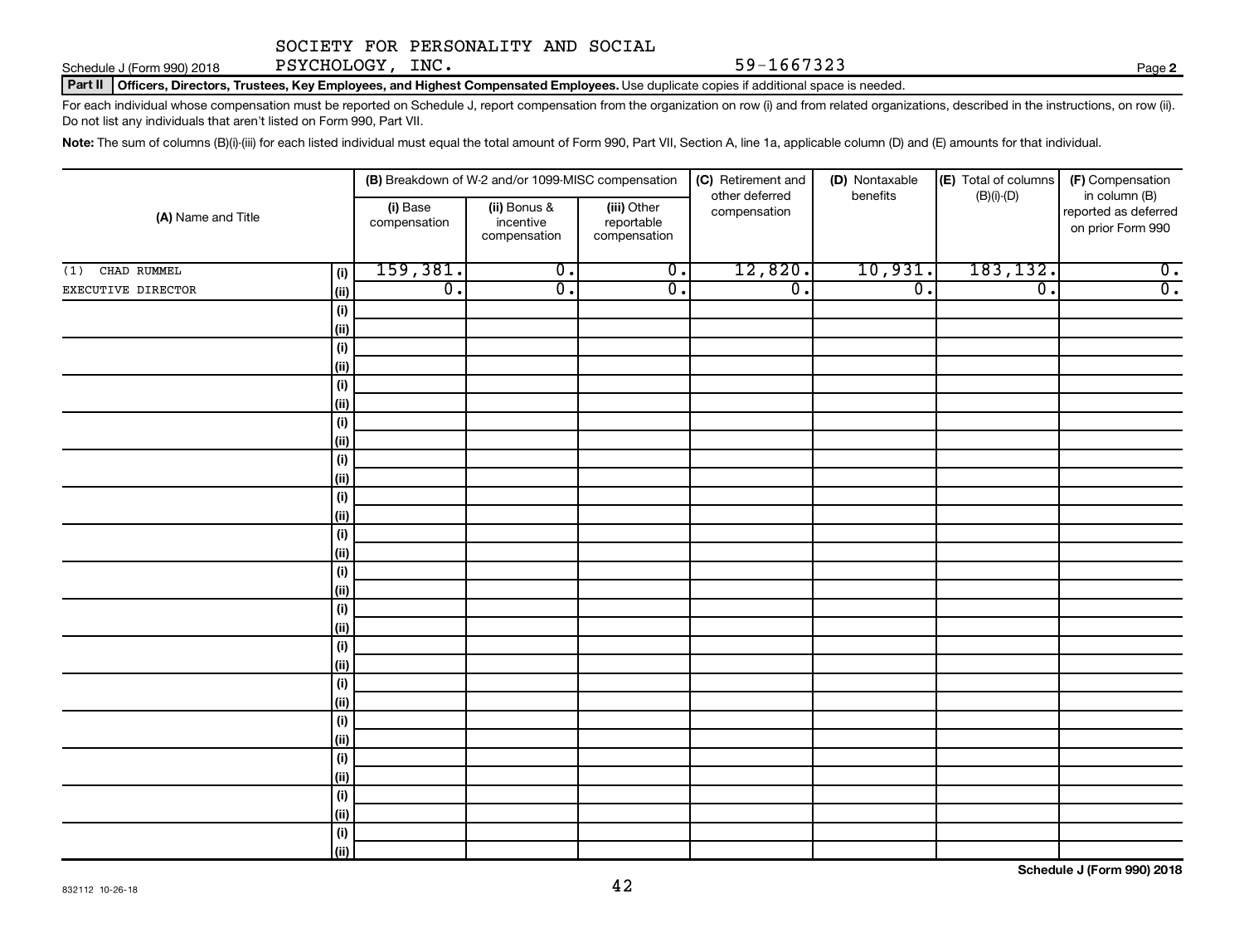|  | SOCIETY FOR PERSONALITY AND SOCIAL |  |
|--|------------------------------------|--|

### **Part III Supplemental Information**

Provide the information, explanation, or descriptions required for Part I, lines 1a, 1b, 3, 4a, 4b, 4c, 5a, 5b, 6a, 6b, 7, and 8, and for Part II. Also complete this part for any additional information.

**Schedule J (Form 990) 2018**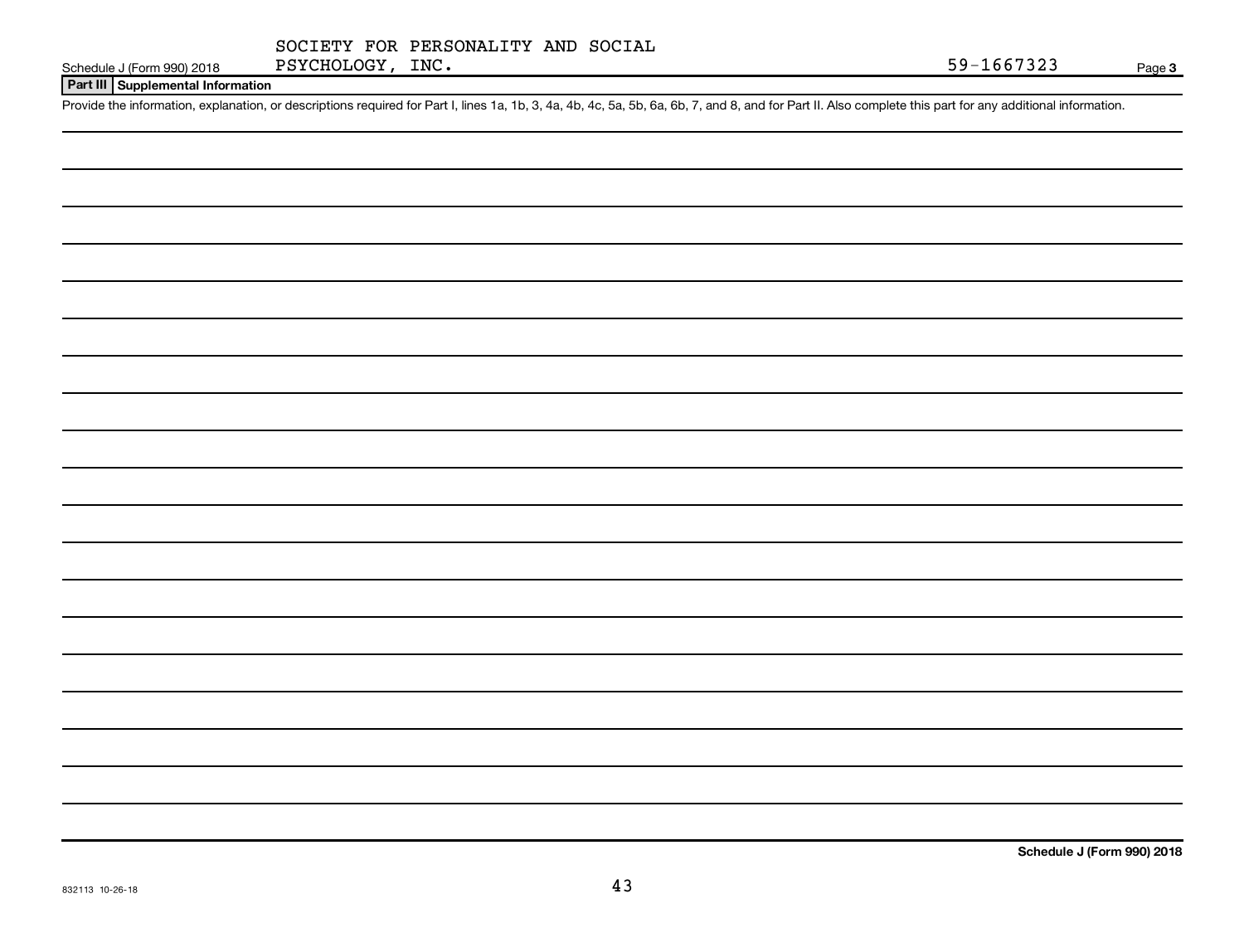**(Form 990 or 990-EZ)**

Department of the Treasury Internal Revenue Service Name of the organization

**Complete to provide information for responses to specific questions on Form 990 or 990-EZ or to provide any additional information. | Attach to Form 990 or 990-EZ. | Go to www.irs.gov/Form990 for the latest information.** SCHEDULE O **Supplemental Information to Form 990 or 990-EZ 2018**<br>(Form 990 or 990-EZ) Complete to provide information for responses to specific questions on



**Employer identification number** PSYCHOLOGY, INC.  $\vert$  59-1667323

### FORM 990, PART I, LINE 1, DESCRIPTION OF ORGANIZATION MISSION:

THROUGH PERSONALITY AND SOCIAL PSYCHOLOGICAL SCIENCE; PROMOTE THE

SOCIETY FOR PERSONALITY AND SOCIAL

CAREERS OF STUDENTS AND PROFESSIONALS IN THE AREAS OF PERSONALITY AND

SOCIAL PSYCHOLOGY; AND RECOGNIZE AND PROMOTE ACHIEVEMENT IN PERSONALITY

AND SOCIAL PSYCHOLOGY.

FORM 990, PART III, LINE 4D, OTHER PROGRAM SERVICES:

PROFESSIONAL RECOGNITION AND OTHER

EXPENSES \$ 187,888. INCLUDING GRANTS OF \$ 60,079. REVENUE \$ 7,500.

PROFESSIONAL DEVELOPMENT

EXPENSES \$ 166,849. INCLUDING GRANTS OF \$ 60,550. REVENUE \$ 336,994.

FORM 990, PART VI, SECTION A, LINE 6:

THE SOCIETY HAS FOUR CLASSES OF MEMBERSHIP AS FOLLOWS:

(1)FULL MEMBERS - POSSESS AN EARNED DOCTORATE IN PSYCHOLOGY WITH WORK RELEVANT TO SOCIAL AND PERSONALITY PSYCHOLOGY. FULL MEMBERS ARE ENTITLED TO THE RIGHTS AND PRIVILEGES OF THE SOCIETY WITHOUT RESTRICTION, INCLUDING THE RIGHT TO HOLD OFFICE AND VOTE IN ELECTIONS.

832211 10-10-18 LHA For Paperwork Reduction Act Notice, see the Instructions for Form 990 or 990-EZ. Schedule O (Form 990 or 990-EZ) (2018) (2)ASSOCIATES - SOCIAL AND PERSONALITY PSYCHOLOGISTS WHO DO NOT POSSESS AN EARNED DOCTORATE IN SOCIAL OR PERSONALITY PSYCHOLOGY OR THOSE WITH PROFESSIONAL INTERESTS THAT COVER SOCIAL AND PERSONALITY PSYCHOLOGY. ASSOCIATES HAVE ALL THE PRIVILEGES OF MEMBERSHIP, SAVE THE RIGHT TO VOTE 44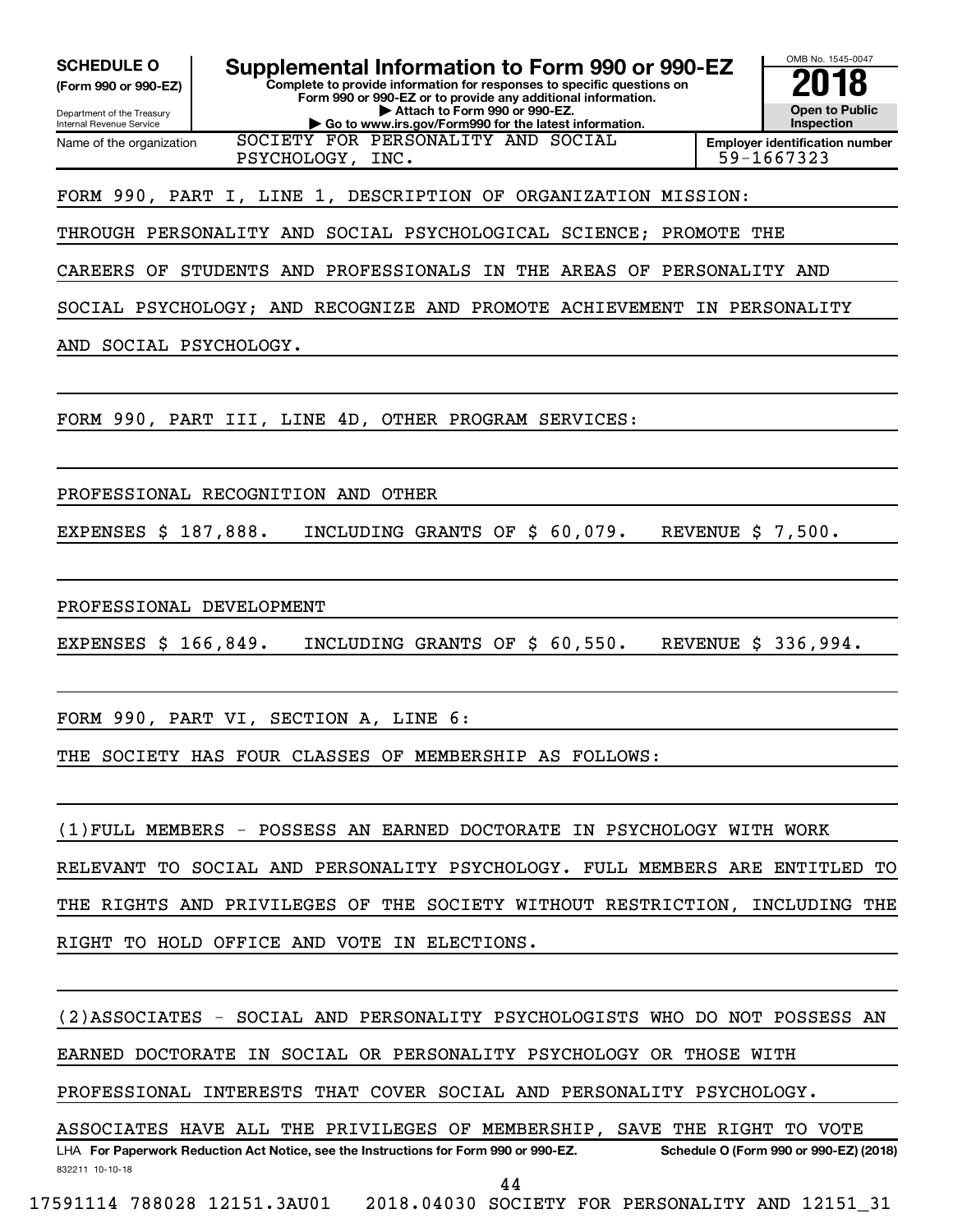| Schedule O (Form 990 or 990-EZ) (2018)                      |             |      |  | Page 2                                              |
|-------------------------------------------------------------|-------------|------|--|-----------------------------------------------------|
| Name of the organization SOCIETY FOR PERSONALITY AND SOCIAL | PSYCHOLOGY, | INC. |  | <b>Employer identification number</b><br>59-1667323 |

AND HOLD OFFICE.

(3)GRADUATE STUDENTS - STUDENTS ENROLLED IN A GRADUATE PSYCHOLOGY PROGRAM

WITH INTEREST IN THE FIELD OF PERSONALITY OR SOCIAL PSYCHOLOGY. GRADUATES

HAVE ALL THE PRIVILEGES OF MEMBERSHIP, SAVE THE RIGHT TO VOTE AND HOLD

OFFICE.

832212 10-10-18

(4)UNDERGRADUATE STUDENTS - STUDENTS ENROLLED IN AN UNDERGRADUATE

PSYCHOLOGY PROGRAM WITH INTEREST IN THE FIELD OF PERSONALITY OR SOCIAL

PSYCHOLOGY. UNDERGRADUATE STUDENTS HAVE ALL THE PRIVILEGES OF MEMBERSHIP,

SAVE THE RIGHT TO VOTE AND HOLD OFFICE.

FORM 990, PART VI, SECTION A, LINE 7A:

MEMBERS ELECT THE PRESIDENT-ELECT, THE TREASURER, AND SIX AT-LARGE MEMBERS

OF THE BOARD OF DIRECTORS.

FORM 990, PART VI, SECTION A, LINE 7B:

AMENDMENTS TO OR REPEAL OF THE SOCIETY'S BYLAWS IS SUBJECT TO MAJORITY VOTE OF THE FULL MEMBERS.

FORM 990, PART VI, SECTION B, LINE 11B:

THE PREPARED FORM 990 IS REVIEWED BY THE EXECUTIVE DIRECTOR, PRESIDENT, AND TREASURER BEFORE THE RETURN IS FILED WITH THE IRS.

FORM 990, PART VI, SECTION B, LINE 12C:

THE SOCIETY HAS A WRITTEN CONFLICT OF INTEREST POLICY THAT IS REVIEWED

ANNUALLY AT A MEETING OF THE EXECUTIVE COMMITTEE. OFFICERS AND DIRECTORS OF

45

THE SOCIETY SIGN A CONFLICT OF INTERST DISCLOSURE STATEMENT ANNUALLY.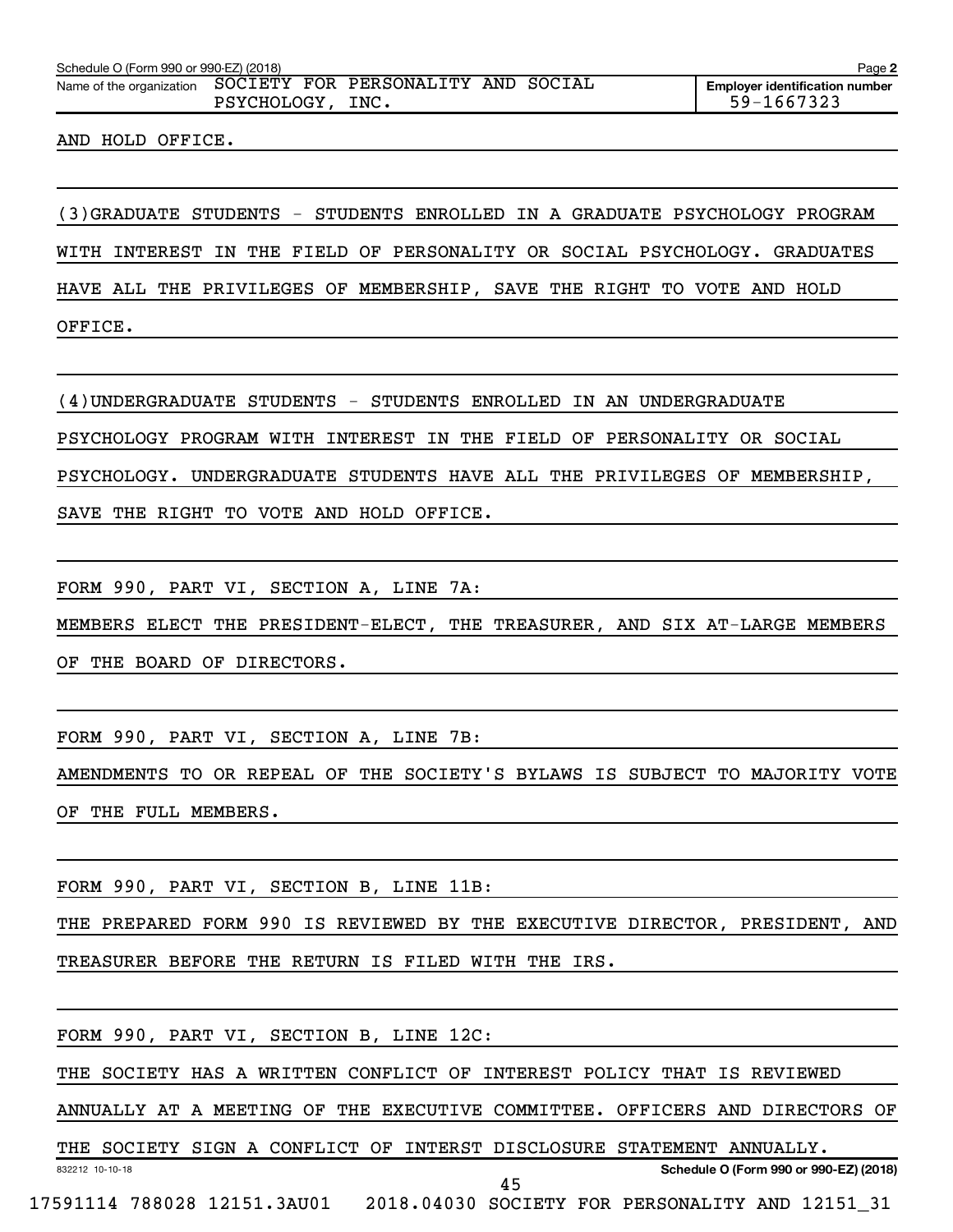| Schedule O (Form 990 or 990-EZ) (2018)<br>Page 2 |                  |  |                                    |  |  |                                                     |  |  |
|--------------------------------------------------|------------------|--|------------------------------------|--|--|-----------------------------------------------------|--|--|
| Name of the organization                         | PSYCHOLOGY, INC. |  | SOCIETY FOR PERSONALITY AND SOCIAL |  |  | <b>Emplover identification number</b><br>59-1667323 |  |  |

FORM 990, PART VI, SECTION B, LINE 15A:

THE OFFICERS REVIEWED AND JOINTLY AGREED UPON THE COMPENSATION OF THE

EXECUTIVE DIRECTOR. RATES WERE A FUNCTION OF THE PRIOR YEAR AMOUNTS AND

REVIEW OF COMPENSATION FOR COMPARABLE ROLES AT OTHER NON-PROFIT

ORGANIZATIONS IN THE AREA.

FORM 990, PART VI, SECTION C, LINE 19:

THE SOCIETY MADE ITS GOVERNING DOCUMENTS, CONFLICT OF INTEREST POLICY, AND FINANCIAL STATEMENTS AVAILABLE TO THE PUBLIC UPON REQUEST.

46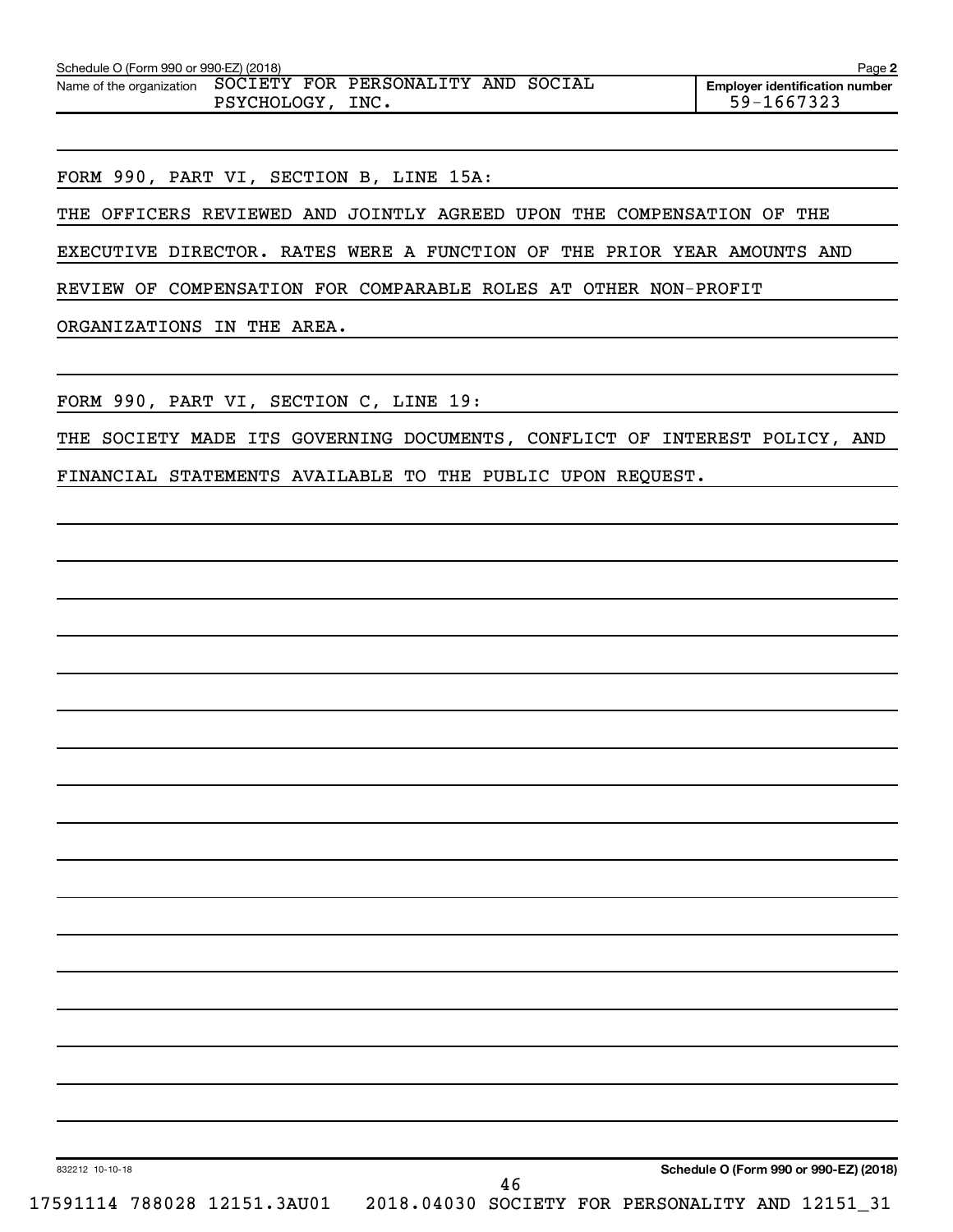| <b>SCHEDULE R</b><br>(Form 990)<br>Department of the Treasury<br>Internal Revenue Service<br>Name of the organization<br>PSYCHOLOGY, INC.                                                                                     | <b>Related Organizations and Unrelated Partnerships</b><br>> Complete if the organization answered "Yes" on Form 990, Part IV, line 33, 34, 35b, 36, or 37.<br>Go to www.irs.gov/Form990 for instructions and the latest information.<br>SOCIETY FOR PERSONALITY AND SOCIAL | Attach to Form 990.                                 |                               |                                                          |             | 59-1667323                           | OMB No. 1545-0047<br>2018<br><b>Open to Public</b><br>Inspection<br><b>Employer identification number</b> |                                                            |  |  |  |
|-------------------------------------------------------------------------------------------------------------------------------------------------------------------------------------------------------------------------------|-----------------------------------------------------------------------------------------------------------------------------------------------------------------------------------------------------------------------------------------------------------------------------|-----------------------------------------------------|-------------------------------|----------------------------------------------------------|-------------|--------------------------------------|-----------------------------------------------------------------------------------------------------------|------------------------------------------------------------|--|--|--|
| Identification of Disregarded Entities. Complete if the organization answered "Yes" on Form 990, Part IV, line 33.<br>Part I<br>(a)<br>Name, address, and EIN (if applicable)<br>of disregarded entity                        | (b)<br>Primary activity                                                                                                                                                                                                                                                     | (c)<br>Legal domicile (state or<br>foreign country) | (d)<br>Total income           | (e)<br>End-of-year assets                                |             |                                      | (f)<br>Direct controlling<br>entity                                                                       |                                                            |  |  |  |
|                                                                                                                                                                                                                               |                                                                                                                                                                                                                                                                             |                                                     |                               |                                                          |             |                                      |                                                                                                           |                                                            |  |  |  |
|                                                                                                                                                                                                                               |                                                                                                                                                                                                                                                                             |                                                     |                               |                                                          |             |                                      |                                                                                                           |                                                            |  |  |  |
| Identification of Related Tax-Exempt Organizations. Complete if the organization answered "Yes" on Form 990, Part IV, line 34, because it had one or more related tax-exempt<br>Part II<br>organizations during the tax year. |                                                                                                                                                                                                                                                                             |                                                     |                               |                                                          |             |                                      |                                                                                                           |                                                            |  |  |  |
| (a)<br>Name, address, and EIN<br>of related organization                                                                                                                                                                      | (b)<br>Primary activity                                                                                                                                                                                                                                                     | (c)<br>Legal domicile (state or<br>foreign country) | (d)<br>Exempt Code<br>section | (e)<br>Public charity<br>status (if section<br>501(c)(3) |             | (f)<br>Direct controlling<br>entity  | Yes                                                                                                       | $(g)$<br>Section 512(b)(13)<br>controlled<br>entity?<br>No |  |  |  |
| FOUNDATION FOR PERSONALITY AND SOCIAL<br>PSYCHOLOGY - 56-2589620, 1120 CONNECTICUT<br>AVE NW STE 280, WASHINGTON, DC 20036                                                                                                    | TO PROVIDE SUPPORT FOR<br><b>ACTIVITIES THAT COULD</b><br>ENHANCE THE DISCIPLINE                                                                                                                                                                                            | NEW YORK                                            | 501(C)(3)                     | LINE 7                                                   | SOCIETY FOR | PERSONALITY AND<br>SOCIAL PSCYHOLOGY | X                                                                                                         |                                                            |  |  |  |
|                                                                                                                                                                                                                               |                                                                                                                                                                                                                                                                             |                                                     |                               |                                                          |             |                                      |                                                                                                           |                                                            |  |  |  |
|                                                                                                                                                                                                                               |                                                                                                                                                                                                                                                                             |                                                     |                               |                                                          |             |                                      |                                                                                                           |                                                            |  |  |  |

**For Paperwork Reduction Act Notice, see the Instructions for Form 990. Schedule R (Form 990) 2018**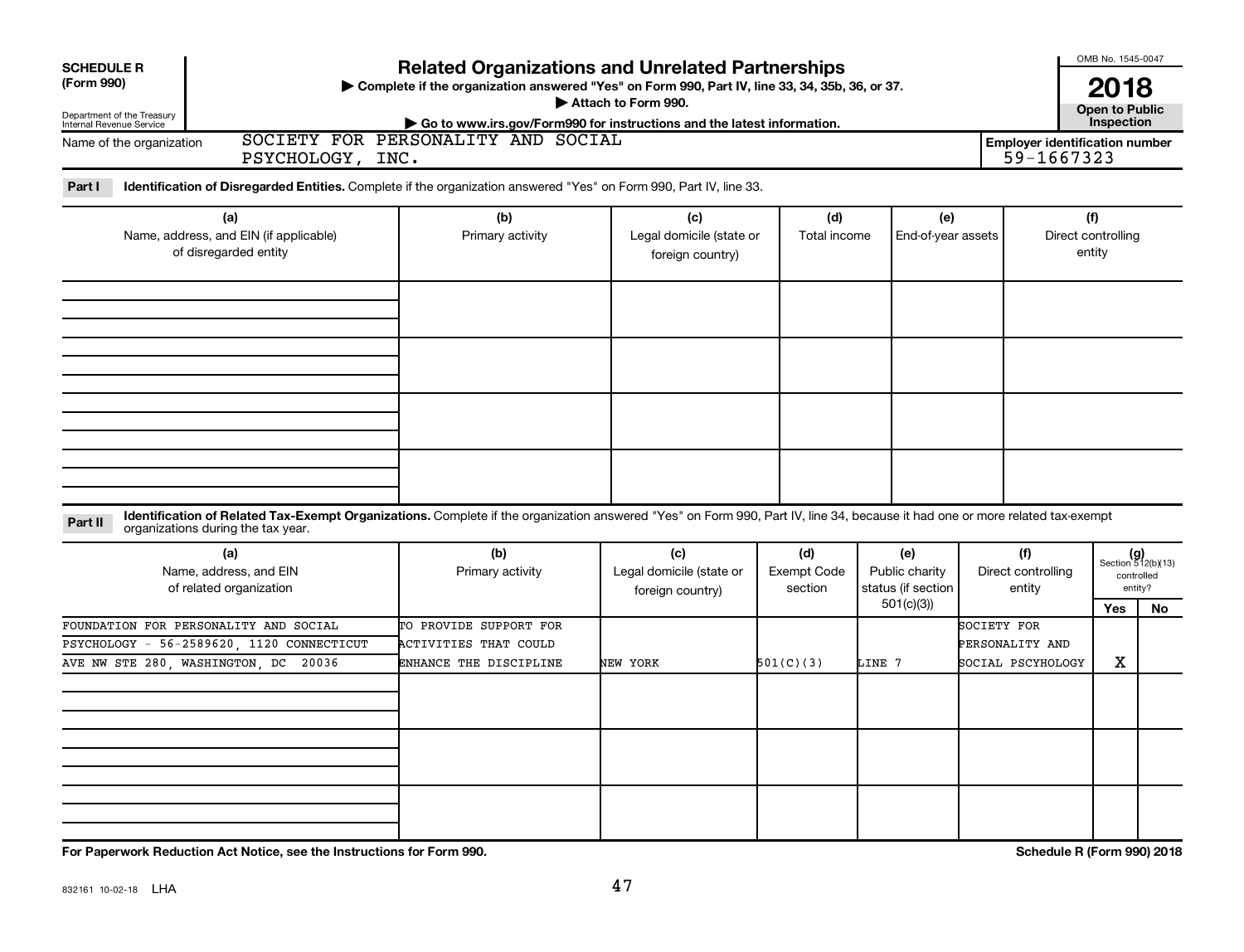Schedule R (Form 990) 2018  $P$  SYCHOLOGY,  $C$  INC.

### **2**

Disproportionate allocations? Legal domicile (state or foreign country) General or Percentage managing partner? Part III Identification of Related Organizations Taxable as a Partnership. Complete if the organization answered "Yes" on Form 990, Part IV, line 34, because it had one or more related<br>Read to the organizations tracted as **(a) (b) (c) (d) (e) (f) (g) (h) (i) (j) (k) Yes No Yes No** K-1 (Form 1065) Predominant income (related, unrelated, excluded from tax under sections 512-514) organizations treated as a partnership during the tax year. Name, address, and EIN of related organization Primary activity  $\left| \begin{array}{c} \text{Legal} \\ \text{demi} \end{array} \right|$  Direct controlling entity Share of total income Share of end-of-year assets Code V-UBI<br>amount in box 20 of Schedule ownership

Part IV Identification of Related Organizations Taxable as a Corporation or Trust. Complete if the organization answered "Yes" on Form 990, Part IV, line 34, because it had one or more related organizations treated as a corporation or trust during the tax year.

| (a)<br>Name, address, and EIN<br>of related organization | (b)<br>Primary activity | (c)<br>Legal domicile<br>state or<br>foreign | (d)<br>Direct controlling<br>entity | (e)<br>Type of entity<br>(C corp, S corp,<br>or trust) | (f)<br>Share of total<br>income | (g)<br>Share of<br>end-of-year<br>assets | (h)<br>Percentage<br>ownership | $\begin{array}{c} \textbf{(i)}\\ \text{Section}\\ 5\,12 \text{(b)} \text{(13)}\\ \text{controlled}\\ \text{entity?} \end{array}$ |
|----------------------------------------------------------|-------------------------|----------------------------------------------|-------------------------------------|--------------------------------------------------------|---------------------------------|------------------------------------------|--------------------------------|----------------------------------------------------------------------------------------------------------------------------------|
|                                                          |                         | country)                                     |                                     |                                                        |                                 |                                          |                                | Yes   No                                                                                                                         |
|                                                          |                         |                                              |                                     |                                                        |                                 |                                          |                                |                                                                                                                                  |
|                                                          |                         |                                              |                                     |                                                        |                                 |                                          |                                |                                                                                                                                  |
|                                                          |                         |                                              |                                     |                                                        |                                 |                                          |                                |                                                                                                                                  |
|                                                          |                         |                                              |                                     |                                                        |                                 |                                          |                                |                                                                                                                                  |
|                                                          |                         |                                              |                                     |                                                        |                                 |                                          |                                |                                                                                                                                  |
|                                                          |                         |                                              |                                     |                                                        |                                 |                                          |                                |                                                                                                                                  |
|                                                          |                         |                                              |                                     |                                                        |                                 |                                          |                                |                                                                                                                                  |
|                                                          |                         |                                              |                                     |                                                        |                                 |                                          |                                |                                                                                                                                  |
|                                                          |                         |                                              |                                     |                                                        |                                 |                                          |                                |                                                                                                                                  |
|                                                          |                         |                                              |                                     |                                                        |                                 |                                          |                                |                                                                                                                                  |
|                                                          |                         |                                              |                                     |                                                        |                                 |                                          |                                |                                                                                                                                  |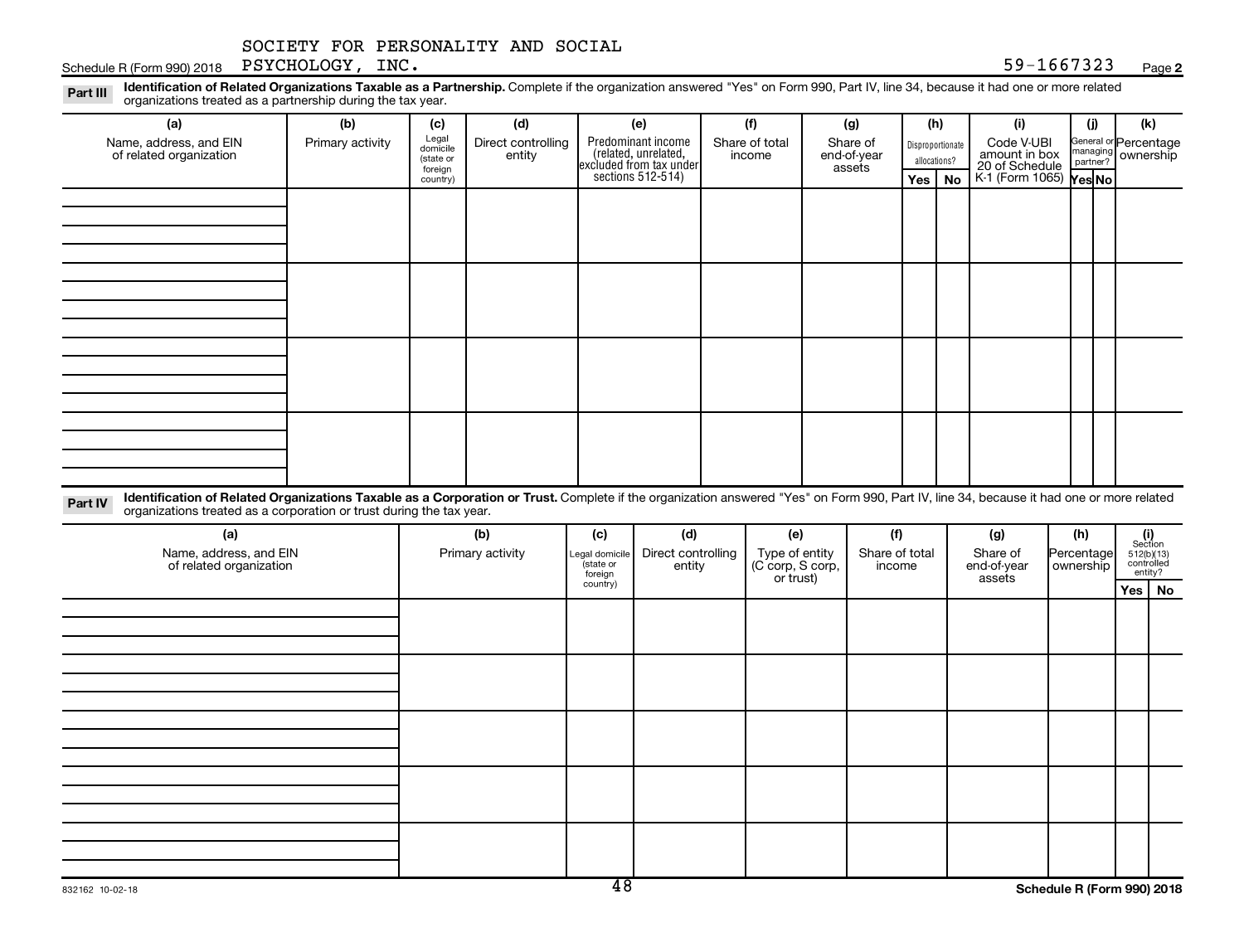Part V Transactions With Related Organizations. Complete if the organization answered "Yes" on Form 990, Part IV, line 34, 35b, or 36.

|          | Note: Complete line 1 if any entity is listed in Parts II, III, or IV of this schedule.                                                                                                                                        |                | Yes | No                          |
|----------|--------------------------------------------------------------------------------------------------------------------------------------------------------------------------------------------------------------------------------|----------------|-----|-----------------------------|
| 1.       | During the tax year, did the organization engage in any of the following transactions with one or more related organizations listed in Parts II-IV?                                                                            |                |     |                             |
|          |                                                                                                                                                                                                                                | 1a             |     | $\mathbf x$                 |
|          |                                                                                                                                                                                                                                | 1 <sub>b</sub> |     | $\overline{\mathbf{x}}$     |
|          |                                                                                                                                                                                                                                | 1c             |     | $\overline{\textbf{X}}$     |
|          | d Loans or loan guarantees to or for related organization(s) mature content to the content of the content of the content of the content of the content of the content of the content of the content of the content of the cont | 1 <sub>d</sub> |     | $\overline{\text{x}}$       |
|          | e Loans or loan guarantees by related organization(s) material content and content to content the content of the content of the content of the content of the content of the content of the content of the content of the cont | 1e             |     | $\overline{\textbf{X}}$     |
|          |                                                                                                                                                                                                                                |                |     |                             |
|          | Dividends from related organization(s) machinesis and contract and contract and contract and contract and contract and contract and contract and contract and contract and contract and contract and contract and contract and | 1f             |     | X                           |
| a        | Sale of assets to related organization(s) www.array.com/www.array.com/www.array.com/www.array.com/www.array.com/www.array.com/www.array.com/www.array.com/www.array.com/www.array.com/www.array.com/www.array.com/www.array.co | 1 <sub>g</sub> |     | $\overline{\textnormal{x}}$ |
|          | h Purchase of assets from related organization(s) manufactured manufactured manufactured manufactured manufactured manufactured manufactured manufactured manufactured manufactured manufactured manufactured manufactured man | 1 <sub>h</sub> |     | $\overline{\text{x}}$       |
|          | Exchange of assets with related organization(s) macrocommunically contained and an account of the set of an account of the set of an account of the set of an account of the set of an account of the set of an account of the | 1i.            |     | $\overline{\mathbf{x}}$     |
|          |                                                                                                                                                                                                                                | 1j             |     | $\overline{\textnormal{x}}$ |
|          |                                                                                                                                                                                                                                |                |     |                             |
|          |                                                                                                                                                                                                                                | 1k             |     | $\mathbf x$                 |
|          | Performance of services or membership or fundraising solicitations for related organization(s) manufaction.com manufactured content and the content of the content of the content of the content of the content of the content | 11             | х   |                             |
|          |                                                                                                                                                                                                                                | 1 <sub>m</sub> |     | X                           |
|          |                                                                                                                                                                                                                                | 1n             | x   |                             |
|          | o Sharing of paid employees with related organization(s) manufaction(s) and contain a substitution of the state or state or state or state or state or state or state or state or state or state or state or state or state or | 1 <sub>0</sub> |     | X                           |
|          |                                                                                                                                                                                                                                |                |     |                             |
| <b>p</b> |                                                                                                                                                                                                                                | 1p             |     | X                           |
|          |                                                                                                                                                                                                                                | 1q             | х   |                             |
|          |                                                                                                                                                                                                                                |                |     |                             |
|          |                                                                                                                                                                                                                                | 1r             |     | X                           |
|          |                                                                                                                                                                                                                                | 1s             |     | $\overline{\mathbf{x}}$     |
|          | 2 If the answer to any of the above is "Yes," see the instructions for information on who must complete this line, including covered relationships and transaction thresholds.                                                 |                |     |                             |

| (b)<br>Transaction<br>type (a-s) | (c)<br>Amount involved | (d)<br>Method of determining amount involved |
|----------------------------------|------------------------|----------------------------------------------|
|                                  |                        |                                              |
|                                  |                        |                                              |
|                                  |                        |                                              |
|                                  |                        |                                              |
|                                  |                        |                                              |
|                                  |                        |                                              |
|                                  |                        |                                              |
|                                  | Q<br>$\overline{10}$   | 55,800. ACTUAL COST                          |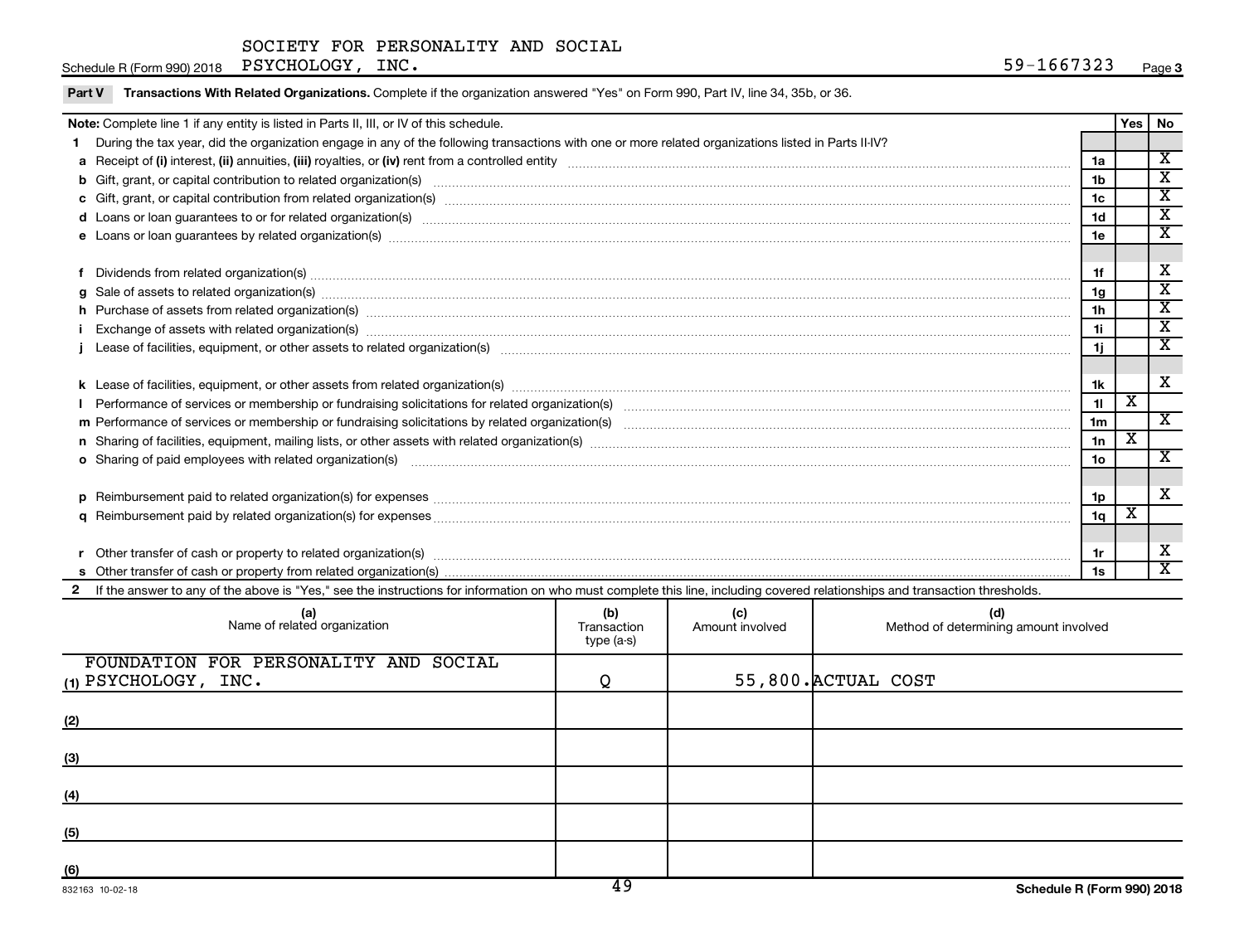Schedule R (Form 990) 2018  $P$  SYCHOLOGY,  $C$  INC.

Part VI Unrelated Organizations Taxable as a Partnership. Complete if the organization answered "Yes" on Form 990, Part IV, line 37.

Provide the following information for each entity taxed as a partnership through which the organization conducted more than five percent of its activities (measured by total assets or gross revenue) that was not a related organization. See instructions regarding exclusion for certain investment partnerships.

| mat mac not a rolated organization. Oce included by regarding exercision for contain invectment partneremper<br>(a)<br>Name, address, and EIN<br>of entity | (b)<br>Primary activity | (c)<br>Legal domicile<br>(state or foreign<br>country) | (d)<br>Predominant income<br>(related, unrelated,<br>excluded from tax under<br>sections 512-514) | (e)<br>Are all<br>partners sec.<br>$501(c)(3)$<br>orgs.? | (f)<br>Share of<br>total<br>income | (g)<br>Share of<br>end-of-year<br>assets | (h)<br>Disproportionate<br>allocations? | (i)<br>Code V-UBI<br>amount in box 20 managing<br>of Schedule K-1<br>(Form 1065)<br>$\overline{Y_{\text{res}}}\overline{N\text{o}}$ | (i)    | (k) |
|------------------------------------------------------------------------------------------------------------------------------------------------------------|-------------------------|--------------------------------------------------------|---------------------------------------------------------------------------------------------------|----------------------------------------------------------|------------------------------------|------------------------------------------|-----------------------------------------|-------------------------------------------------------------------------------------------------------------------------------------|--------|-----|
|                                                                                                                                                            |                         |                                                        |                                                                                                   | Yes No                                                   |                                    |                                          | Yes No                                  |                                                                                                                                     | Yes NO |     |
|                                                                                                                                                            |                         |                                                        |                                                                                                   |                                                          |                                    |                                          |                                         |                                                                                                                                     |        |     |
|                                                                                                                                                            |                         |                                                        |                                                                                                   |                                                          |                                    |                                          |                                         |                                                                                                                                     |        |     |
|                                                                                                                                                            |                         |                                                        |                                                                                                   |                                                          |                                    |                                          |                                         |                                                                                                                                     |        |     |
|                                                                                                                                                            |                         |                                                        |                                                                                                   |                                                          |                                    |                                          |                                         |                                                                                                                                     |        |     |
|                                                                                                                                                            |                         |                                                        |                                                                                                   |                                                          |                                    |                                          |                                         |                                                                                                                                     |        |     |
|                                                                                                                                                            |                         |                                                        |                                                                                                   |                                                          |                                    |                                          |                                         |                                                                                                                                     |        |     |
|                                                                                                                                                            |                         |                                                        |                                                                                                   |                                                          |                                    |                                          |                                         |                                                                                                                                     |        |     |

**Schedule R (Form 990) 2018**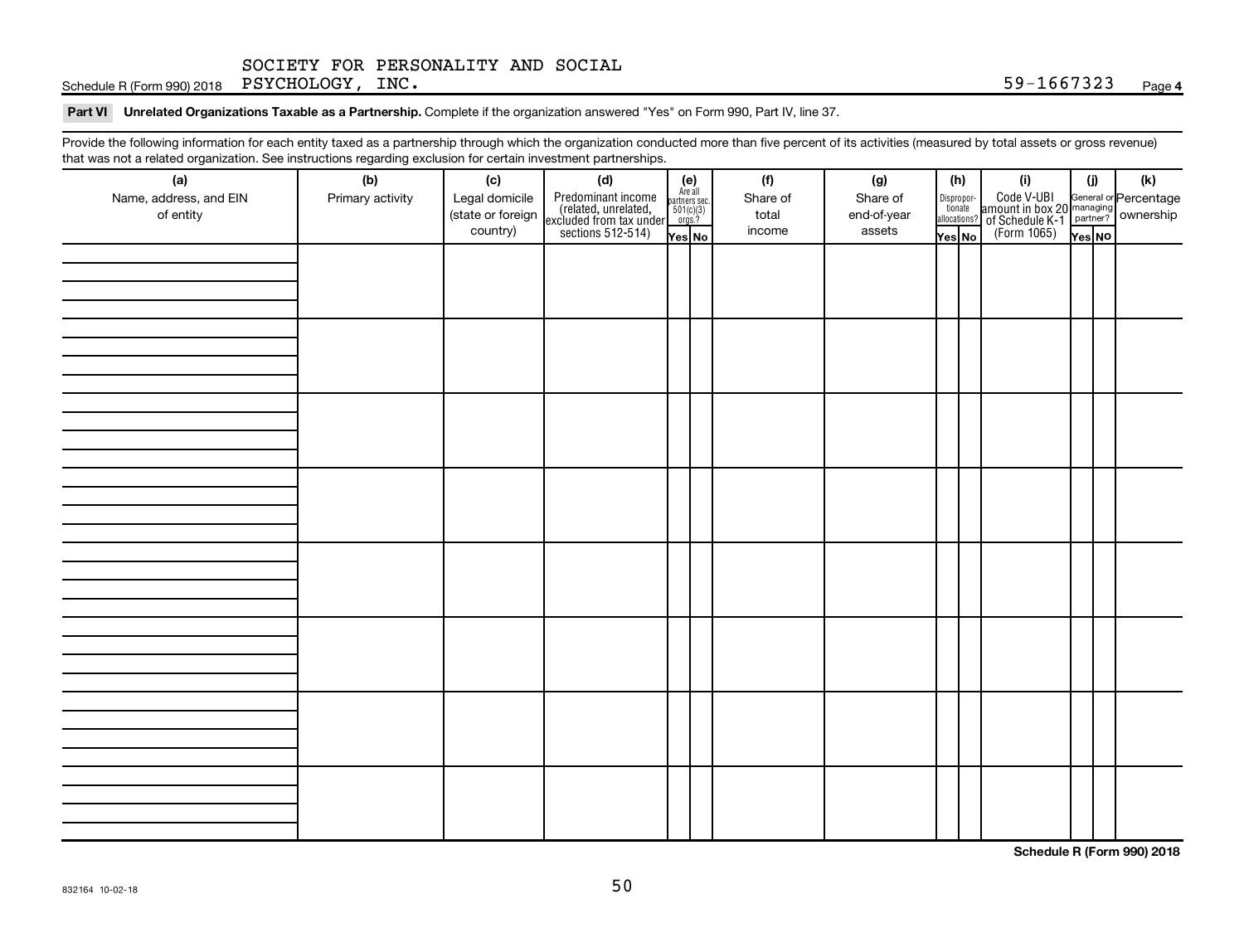|  | SOCIETY FOR PERSONALITY AND SOCIAL |  |
|--|------------------------------------|--|
|  |                                    |  |

| Schedule R (Form 990) 2018 |  |
|----------------------------|--|

# **Part VII Supplemental Information.**

Provide additional information for responses to questions on Schedule R. See instructions.

51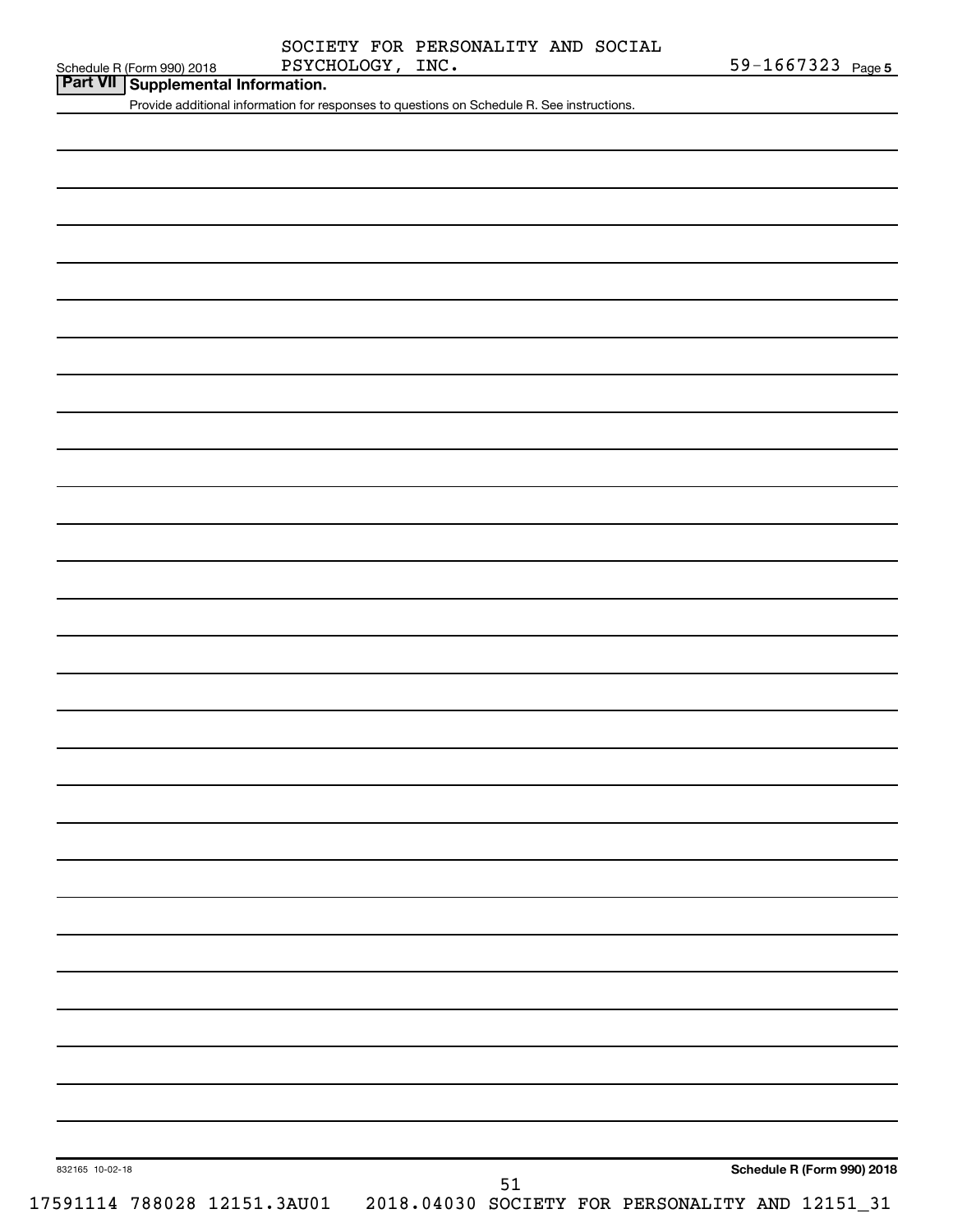|      | SOCIETY FOR PERSONALITY AND SOCIAL<br>PSYCHOLOGY, INC.                                                                                                                                                                         |    |     |                                                                                                                                                                                                                                                               | 59-1667323 |                |                   |
|------|--------------------------------------------------------------------------------------------------------------------------------------------------------------------------------------------------------------------------------|----|-----|---------------------------------------------------------------------------------------------------------------------------------------------------------------------------------------------------------------------------------------------------------------|------------|----------------|-------------------|
| Form | 990-W                                                                                                                                                                                                                          |    |     | <b>Estimated Tax on Unrelated Business Taxable</b>                                                                                                                                                                                                            |            |                | OMB No. 1545-0976 |
|      | (Worksheet)<br>Department of the Treasury<br>Internal Revenue Service                                                                                                                                                          |    |     | <b>Income for Tax-Exempt Organizations</b><br>(and on Investment Income for Private Foundations) FORM 990-T<br>Go to www.irs.gov/Form990W for instructions and the latest information.<br>Keep for your records. Do not send to the Internal Revenue Service. |            |                | 2019              |
|      | 1 Unrelated business taxable income expected in the tax year manufactured contains and contained business taxable income expected in the tax year manufactured contains and the United States and States and Directors and Sta |    |     |                                                                                                                                                                                                                                                               |            | 1.             |                   |
|      |                                                                                                                                                                                                                                |    |     |                                                                                                                                                                                                                                                               |            | $\overline{2}$ |                   |
| 3    | Alternative minimum tax for trusts. See instructions with an accommunication contract of the state of the state of the state of the state of the state of the state of the state of the state of the state of the state of the |    |     |                                                                                                                                                                                                                                                               |            | 3              |                   |
|      |                                                                                                                                                                                                                                |    |     |                                                                                                                                                                                                                                                               |            | 4              |                   |
| 5.   | Estimated tax credits. See instructions with an according contract to the set of the set of the set of the set of the set of the set of the set of the set of the set of the set of the set of the set of the set of the set o |    |     |                                                                                                                                                                                                                                                               |            | 5              |                   |
| 6    |                                                                                                                                                                                                                                |    |     |                                                                                                                                                                                                                                                               |            | 6              |                   |
| 7    | Other taxes. See instructions <i>machines and accordinational content and accordinational content and accordination</i>                                                                                                        |    |     |                                                                                                                                                                                                                                                               |            | 7              |                   |
| 8    | Total. Add lines 6 and 7 [11] matter contract the contract of the contract of the contract of the contract of the contract of the contract of the contract of the contract of the contract of the contract of the contract of  |    |     |                                                                                                                                                                                                                                                               |            | 8              |                   |
| 9    | Credit for federal tax paid on fuels. See instructions [11] and manufactured in the content of the set of the set of the set of the set of the set of the set of the set of the set of the set of the set of the set of the se |    |     |                                                                                                                                                                                                                                                               |            | 9              |                   |
|      | 10a Subtract line 9 from line 8. Note: If less than \$500, the organization is not required to make                                                                                                                            |    |     | 10a                                                                                                                                                                                                                                                           |            |                |                   |
|      | <b>b</b> Enter the tax shown on the 2018 return. See instructions. Caution: If<br>zero or the tax year was for less than 12 months, skip this line<br>and enter the amount from line 10a on line 10c                           |    |     | 10 <sub>b</sub>                                                                                                                                                                                                                                               | $1,004$ .  |                |                   |
|      | c 2019 Estimated Tax. Enter the smaller of line 10a or line 10b. If the organization is required to skip line 10b, enter the amount                                                                                            |    |     |                                                                                                                                                                                                                                                               |            |                |                   |
|      |                                                                                                                                                                                                                                |    | (a) | (b)                                                                                                                                                                                                                                                           | (c)        | 10c            | 1,040.<br>(d)     |
|      |                                                                                                                                                                                                                                |    |     |                                                                                                                                                                                                                                                               |            |                |                   |
| 11   | Installment due dates. See instructions                                                                                                                                                                                        | 11 |     |                                                                                                                                                                                                                                                               |            |                | 12/16/19          |
| 12   | Required installments. Enter 25% of line 10c in<br>columns (a) through (d). But see instructions if<br>the organization uses the annualized income                                                                             |    |     |                                                                                                                                                                                                                                                               |            |                |                   |
|      | installment method, the adjusted seasonal<br>installment method, or is a "large organization."<br>.                                                                                                                            | 12 |     |                                                                                                                                                                                                                                                               |            |                | 1,040.            |
| 13   | 2018 Overpayment. See instructions                                                                                                                                                                                             | 13 |     |                                                                                                                                                                                                                                                               |            |                |                   |
| 14   | Payment due (Subtract line 13 from line 12)                                                                                                                                                                                    | 14 |     |                                                                                                                                                                                                                                                               |            |                | 1,040.            |
| LHA  | For Paperwork Reduction Act Notice, see instructions.                                                                                                                                                                          |    |     |                                                                                                                                                                                                                                                               |            |                | Form 990-W (2019) |

51.2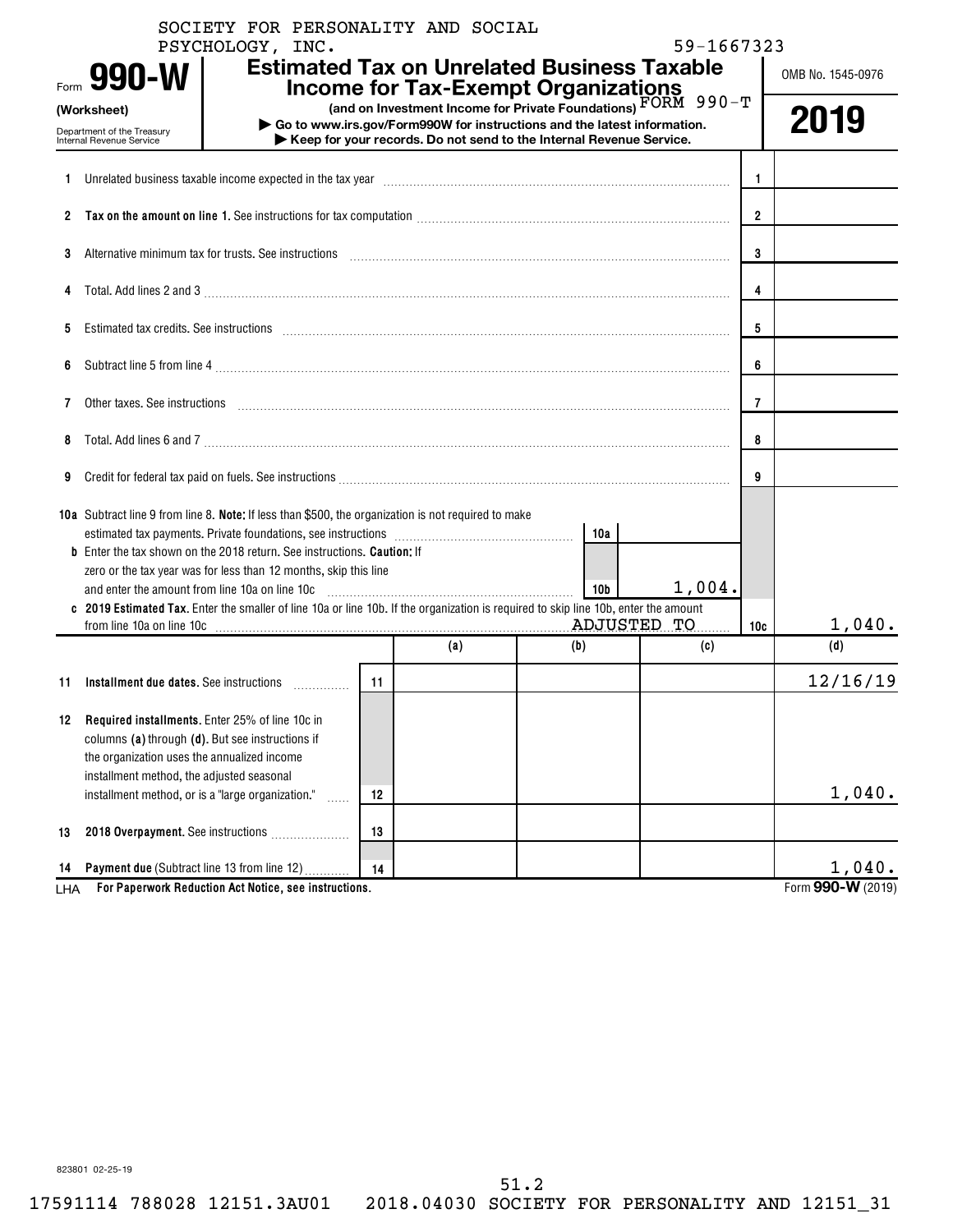## NOTICE 2018-100

| Form 990-T                                                                                                              |      | <b>Exempt Organization Business Income Tax Return</b>                                                                                                                                                                                |                                                                                                                      |                      |                |                                                      |                 | OMB No. 1545-0687                                                            |  |  |  |  |  |
|-------------------------------------------------------------------------------------------------------------------------|------|--------------------------------------------------------------------------------------------------------------------------------------------------------------------------------------------------------------------------------------|----------------------------------------------------------------------------------------------------------------------|----------------------|----------------|------------------------------------------------------|-----------------|------------------------------------------------------------------------------|--|--|--|--|--|
|                                                                                                                         |      |                                                                                                                                                                                                                                      | (and proxy tax under section 6033(e))                                                                                |                      |                |                                                      |                 |                                                                              |  |  |  |  |  |
|                                                                                                                         |      | For calendar year 2018 or other tax year beginning                                                                                                                                                                                   |                                                                                                                      |                      | , and ending   |                                                      |                 | 2018                                                                         |  |  |  |  |  |
| Department of the Treasury<br>Internal Revenue Service                                                                  |      | bo not enter SSN numbers on this form as it may be made public if your organization is a $501(c)(3)$ .                                                                                                                               | Go to www.irs.gov/Form990T for instructions and the latest information.                                              |                      |                |                                                      |                 | Open to Public Inspection for<br>501(c)(3) Organizations Only                |  |  |  |  |  |
| A<br>l Check box if<br>address changed                                                                                  |      |                                                                                                                                                                                                                                      | Name of organization ( $\Box$ Check box if name changed and see instructions.)<br>SOCIETY FOR PERSONALITY AND SOCIAL |                      |                |                                                      |                 | D Employer identification number<br>(Employees' trust, see<br>instructions.) |  |  |  |  |  |
| <b>B</b> Exempt under section                                                                                           |      | Print   PSYCHOLOGY, INC.                                                                                                                                                                                                             |                                                                                                                      |                      |                |                                                      |                 | 59-1667323                                                                   |  |  |  |  |  |
| $X$ 501(c)(3)<br>$\rightarrow$                                                                                          | 0ľ   |                                                                                                                                                                                                                                      | Number, street, and room or suite no. If a P.O. box, see instructions.                                               |                      |                |                                                      |                 | E Unrelated business activity code                                           |  |  |  |  |  |
| 220(e) <br>408(e)                                                                                                       | Type |                                                                                                                                                                                                                                      | (See instructions.)<br>1120 CONNECTICUT AVE NW, NO. 280                                                              |                      |                |                                                      |                 |                                                                              |  |  |  |  |  |
| 408A<br>530(a)                                                                                                          |      |                                                                                                                                                                                                                                      | City or town, state or province, country, and ZIP or foreign postal code                                             |                      |                |                                                      |                 |                                                                              |  |  |  |  |  |
| 529(a)                                                                                                                  |      | WASHINGTON, DC 20036-3987<br>541860                                                                                                                                                                                                  |                                                                                                                      |                      |                |                                                      |                 |                                                                              |  |  |  |  |  |
|                                                                                                                         |      |                                                                                                                                                                                                                                      |                                                                                                                      |                      |                |                                                      |                 |                                                                              |  |  |  |  |  |
|                                                                                                                         |      |                                                                                                                                                                                                                                      |                                                                                                                      |                      | $501(c)$ trust | $401(a)$ trust                                       |                 | Other trust                                                                  |  |  |  |  |  |
| $H$ Enter the number of the organization's unrelated trades or businesses. $\blacktriangleright$                        |      | trade or business here > MAILING LIST RENTAL                                                                                                                                                                                         |                                                                                                                      | 1                    |                | Describe the only (or first) unrelated               |                 |                                                                              |  |  |  |  |  |
|                                                                                                                         |      | describe the first in the blank space at the end of the previous sentence, complete Parts I and II, complete a Schedule M for each additional trade or                                                                               |                                                                                                                      |                      |                | . If only one, complete Parts I-V. If more than one, |                 |                                                                              |  |  |  |  |  |
| business, then complete Parts III-V.                                                                                    |      |                                                                                                                                                                                                                                      |                                                                                                                      |                      |                |                                                      |                 |                                                                              |  |  |  |  |  |
| I During the tax year, was the corporation a subsidiary in an affiliated group or a parent-subsidiary controlled group? |      |                                                                                                                                                                                                                                      |                                                                                                                      |                      |                |                                                      |                 | $X$ No<br>Yes                                                                |  |  |  |  |  |
|                                                                                                                         |      | If "Yes," enter the name and identifying number of the parent corporation. $\blacktriangleright$                                                                                                                                     |                                                                                                                      |                      |                |                                                      |                 |                                                                              |  |  |  |  |  |
| J The books are in care of > BRIAN RIDDLEBERGER                                                                         |      |                                                                                                                                                                                                                                      |                                                                                                                      |                      |                | Telephone number $\triangleright$ 202-869-3240       |                 |                                                                              |  |  |  |  |  |
|                                                                                                                         |      | Part I   Unrelated Trade or Business Income                                                                                                                                                                                          |                                                                                                                      |                      | (A) Income     | (B) Expenses                                         |                 | (C) Net                                                                      |  |  |  |  |  |
| 1a Gross receipts or sales                                                                                              |      |                                                                                                                                                                                                                                      |                                                                                                                      |                      |                |                                                      |                 |                                                                              |  |  |  |  |  |
| Less returns and allowances<br>b                                                                                        |      |                                                                                                                                                                                                                                      | c Balance <b>Department</b>                                                                                          | 1c<br>$\overline{2}$ |                |                                                      |                 |                                                                              |  |  |  |  |  |
| 2<br>Gross profit. Subtract line 2 from line 1c<br>3                                                                    |      |                                                                                                                                                                                                                                      |                                                                                                                      | $\overline{3}$       |                |                                                      |                 |                                                                              |  |  |  |  |  |
|                                                                                                                         |      |                                                                                                                                                                                                                                      |                                                                                                                      | 4a                   |                |                                                      |                 |                                                                              |  |  |  |  |  |
|                                                                                                                         |      |                                                                                                                                                                                                                                      |                                                                                                                      | 4 <sub>b</sub>       |                |                                                      |                 |                                                                              |  |  |  |  |  |
| C                                                                                                                       |      |                                                                                                                                                                                                                                      |                                                                                                                      | 4c                   |                |                                                      |                 |                                                                              |  |  |  |  |  |
| 5                                                                                                                       |      | Income (loss) from a partnership or an S corporation (attach statement)                                                                                                                                                              |                                                                                                                      | 5                    |                |                                                      |                 |                                                                              |  |  |  |  |  |
| Rent income (Schedule C)<br>6                                                                                           |      |                                                                                                                                                                                                                                      |                                                                                                                      | 6                    |                |                                                      |                 |                                                                              |  |  |  |  |  |
| 7                                                                                                                       |      |                                                                                                                                                                                                                                      |                                                                                                                      | $\overline{7}$       |                |                                                      |                 |                                                                              |  |  |  |  |  |
| 8                                                                                                                       |      | Interest, annuities, royalties, and rents from a controlled organization (Schedule F)                                                                                                                                                |                                                                                                                      | 8                    |                |                                                      |                 |                                                                              |  |  |  |  |  |
| 9                                                                                                                       |      | Investment income of a section $501(c)(7)$ , (9), or (17) organization (Schedule G)                                                                                                                                                  |                                                                                                                      | 9<br>10              |                |                                                      |                 |                                                                              |  |  |  |  |  |
| 10<br>11                                                                                                                |      |                                                                                                                                                                                                                                      |                                                                                                                      | 11                   |                |                                                      |                 |                                                                              |  |  |  |  |  |
| 12                                                                                                                      |      | Other income (See instructions; attach schedule) STATEMENT 1                                                                                                                                                                         |                                                                                                                      | 12                   | 1,386.         |                                                      |                 | 1,386.                                                                       |  |  |  |  |  |
| 13                                                                                                                      |      |                                                                                                                                                                                                                                      |                                                                                                                      | 13                   | 1,386.         |                                                      |                 | 1,386.                                                                       |  |  |  |  |  |
| Part II                                                                                                                 |      | <b>Deductions Not Taken Elsewhere</b> (See instructions for limitations on deductions.)                                                                                                                                              |                                                                                                                      |                      |                |                                                      |                 |                                                                              |  |  |  |  |  |
|                                                                                                                         |      | (Except for contributions, deductions must be directly connected with the unrelated business income.)                                                                                                                                |                                                                                                                      |                      |                |                                                      |                 |                                                                              |  |  |  |  |  |
| 14                                                                                                                      |      | Compensation of officers, directors, and trustees (Schedule K) [11] [2010] [2010] [2010] [2010] [3010] [3010] [3010] [3010] [3010] [3010] [3010] [3010] [3010] [3010] [3010] [3010] [3010] [3010] [3010] [3010] [3010] [3010]        |                                                                                                                      |                      |                |                                                      | 14              |                                                                              |  |  |  |  |  |
| 15                                                                                                                      |      | Salaries and wages <b>construents</b> and construction of the construction of the construction of the construction of the construction of the construction of the construction of the construction of the construction of the const  |                                                                                                                      |                      |                |                                                      | 15              |                                                                              |  |  |  |  |  |
| 16<br>17                                                                                                                |      | Repairs and maintenance recommendial contracts and maintenance results and maintenance recommendial contracts                                                                                                                        |                                                                                                                      |                      |                |                                                      | 16<br>17        |                                                                              |  |  |  |  |  |
| 18                                                                                                                      |      | Interest (attach schedule) (see instructions) manufactured and content and attach schedule) (see instructions)                                                                                                                       |                                                                                                                      |                      |                |                                                      | 18              |                                                                              |  |  |  |  |  |
| 19                                                                                                                      |      | Taxes and licenses <b>contract the contract of the contract of the contract of the contract of the contract of the contract of the contract of the contract of the contract of the contract of the contract of the contract of t</b> |                                                                                                                      |                      |                |                                                      | 19              |                                                                              |  |  |  |  |  |
| 20                                                                                                                      |      |                                                                                                                                                                                                                                      |                                                                                                                      |                      |                |                                                      | 20              |                                                                              |  |  |  |  |  |
| 21                                                                                                                      |      |                                                                                                                                                                                                                                      |                                                                                                                      |                      |                |                                                      |                 |                                                                              |  |  |  |  |  |
| 22                                                                                                                      |      | Less depreciation claimed on Schedule A and elsewhere on return [100] [122a]                                                                                                                                                         |                                                                                                                      |                      |                |                                                      | 22 <sub>b</sub> |                                                                              |  |  |  |  |  |
| 23<br>Depletion                                                                                                         |      |                                                                                                                                                                                                                                      |                                                                                                                      |                      |                |                                                      | 23              |                                                                              |  |  |  |  |  |
| 24                                                                                                                      |      | Contributions to deferred compensation plans [11] manufactured contributions to deferred compensation plans [11] manufactured compensation plans [11] manufactured compensation plans [11] manufactured contributions to defer       |                                                                                                                      |                      |                |                                                      | 24<br>25        |                                                                              |  |  |  |  |  |
| Employee benefit programs<br>25<br>26                                                                                   |      | Excess exempt expenses (Schedule I) www.array.com/www.array.com/www.array.com/www.array.com/www.array.com/www.                                                                                                                       |                                                                                                                      |                      |                |                                                      | 26              |                                                                              |  |  |  |  |  |
| 27                                                                                                                      |      |                                                                                                                                                                                                                                      |                                                                                                                      |                      |                |                                                      | 27              |                                                                              |  |  |  |  |  |
| 28                                                                                                                      |      | Other deductions (attach schedule) manufactured and content and content and content and content and content and content and content and content and content and content and content and content and content and content and co       |                                                                                                                      |                      |                |                                                      | 28              |                                                                              |  |  |  |  |  |
| 29                                                                                                                      |      | Total deductions. Add lines 14 through 28 [11] manufactures in the contract of the contract of the contract of the contract of the contract of the contract of the contract of the contract of the contract of the contract of       |                                                                                                                      |                      |                |                                                      | 29              | $\overline{0}$ .                                                             |  |  |  |  |  |
| 30                                                                                                                      |      | Unrelated business taxable income before net operating loss deduction. Subtract line 29 from line 13                                                                                                                                 |                                                                                                                      |                      |                |                                                      | 30              | 1,386.                                                                       |  |  |  |  |  |
| 31                                                                                                                      |      | Deduction for net operating loss arising in tax years beginning on or after January 1, 2018 (see instructions)                                                                                                                       |                                                                                                                      |                      |                |                                                      | 31              |                                                                              |  |  |  |  |  |
| 32                                                                                                                      |      | Unrelated business taxable income. Subtract line 31 from line 30 manufactured contains and contained business taxable income. Subtract line 31 from line 30 manufactured contains and the United States of the United States a       |                                                                                                                      |                      |                |                                                      | 32              | 1,386.                                                                       |  |  |  |  |  |
| 823701 01-09-19 LHA For Paperwork Reduction Act Notice, see instructions.                                               |      |                                                                                                                                                                                                                                      |                                                                                                                      | 52                   |                |                                                      |                 | Form 990-T (2018)                                                            |  |  |  |  |  |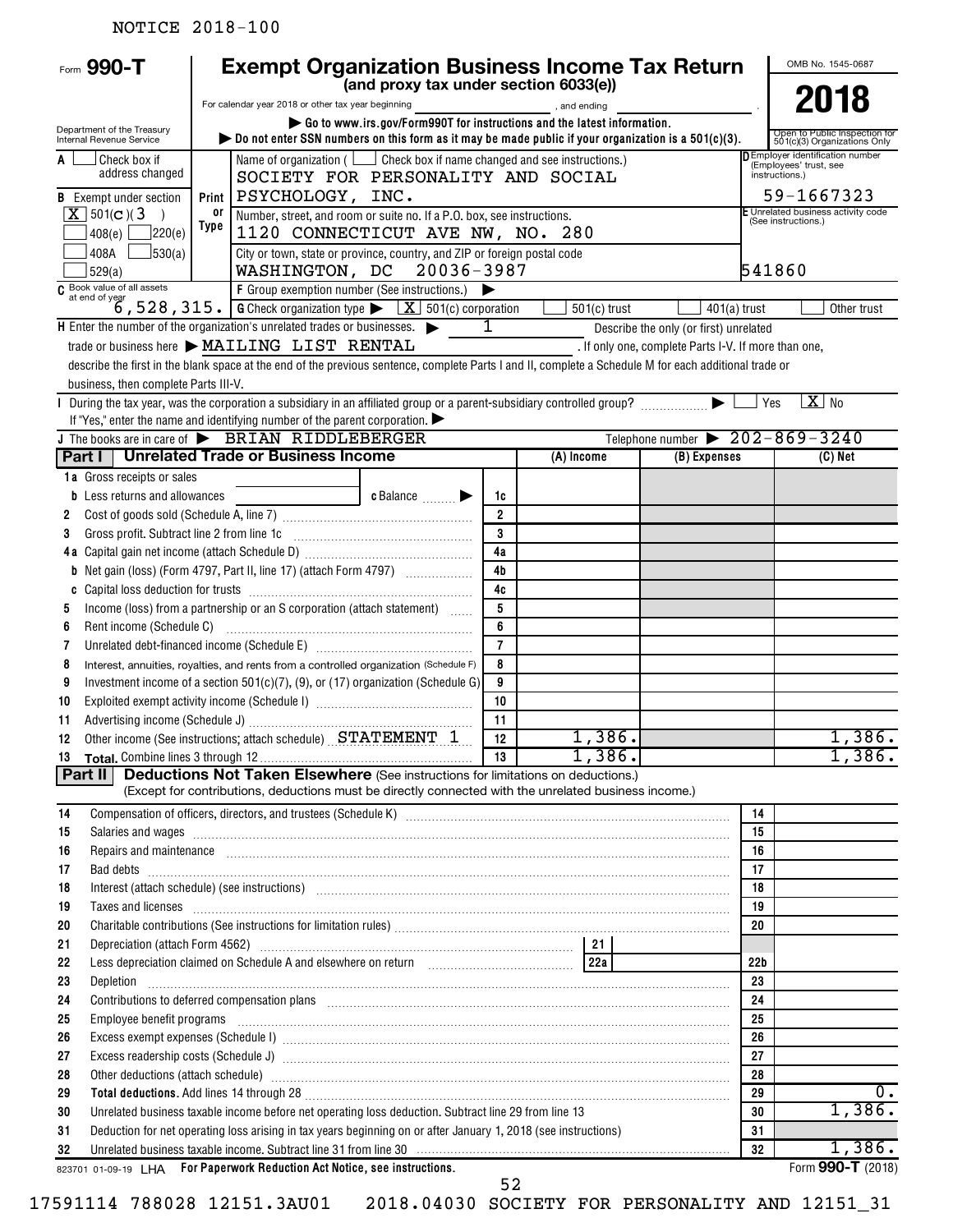| Form 990-T (2018)<br>PSYCHOLOGY, INC.                                                                                                                                                                                                      |            |                    | 59-1667323                           | Page 2            |
|--------------------------------------------------------------------------------------------------------------------------------------------------------------------------------------------------------------------------------------------|------------|--------------------|--------------------------------------|-------------------|
| Part III   Total Unrelated Business Taxable Income                                                                                                                                                                                         |            |                    |                                      |                   |
| Total of unrelated business taxable income computed from all unrelated trades or businesses (see instructions)<br>33                                                                                                                       |            |                    | 33                                   | 1,386.            |
| Amounts paid for disallowed fringes<br>34                                                                                                                                                                                                  |            |                    | 34                                   | 4,394.            |
| 35                                                                                                                                                                                                                                         |            |                    | 35                                   |                   |
| Total of unrelated business taxable income before specific deduction. Subtract line 35 from the sum of<br>36                                                                                                                               |            |                    |                                      |                   |
|                                                                                                                                                                                                                                            |            |                    | 36                                   | 5,780.            |
| 37                                                                                                                                                                                                                                         |            |                    | 37                                   | 1,000.            |
| Unrelated business taxable income. Subtract line 37 from line 36. If line 37 is greater than line 36,<br>38                                                                                                                                |            |                    |                                      |                   |
| enter the smaller of zero or line 36                                                                                                                                                                                                       |            |                    | 38                                   | 4,780.            |
| Part IV   Tax Computation                                                                                                                                                                                                                  |            |                    |                                      |                   |
| 39                                                                                                                                                                                                                                         |            |                    | 39                                   | 1,004.            |
| Trusts Taxable at Trust Rates. See instructions for tax computation. Income tax on the amount on line 38 from:<br>40                                                                                                                       |            |                    |                                      |                   |
|                                                                                                                                                                                                                                            |            |                    | 40                                   |                   |
| <b>Proxy tax.</b> See instructions <b>constructions Proxy tax.</b> See instructions <b>Proxy tax.</b> See instructions <b>Proxy tax.</b><br>41                                                                                             |            |                    | 41                                   |                   |
| 42                                                                                                                                                                                                                                         |            |                    | 42                                   |                   |
| Tax on Noncompliant Facility Income. See instructions [11] [12] Martin Martin Martin Martin Martin Martin Martin Martin Martin Martin Martin Martin Martin Martin Martin Martin Martin Martin Martin Martin Martin Martin Mart<br>43       |            |                    | 43                                   |                   |
| 44                                                                                                                                                                                                                                         |            |                    | 44                                   | 1,004.            |
| Part V   Tax and Payments                                                                                                                                                                                                                  |            |                    |                                      |                   |
| 45a Foreign tax credit (corporations attach Form 1118; trusts attach Form 1116)                                                                                                                                                            | 45a        |                    |                                      |                   |
|                                                                                                                                                                                                                                            |            |                    |                                      |                   |
| <b>b</b> Other credits (see instructions)                                                                                                                                                                                                  | 45b        |                    |                                      |                   |
|                                                                                                                                                                                                                                            |            |                    |                                      |                   |
|                                                                                                                                                                                                                                            |            |                    |                                      |                   |
|                                                                                                                                                                                                                                            |            |                    | 45c                                  |                   |
| Subtract line 45e from line 44<br>46                                                                                                                                                                                                       |            |                    | 46                                   | 1,004.            |
| Other taxes. Check if from: Form 4255 Form 8611 Form 8697 Form 8866 Obther (attach schedule)<br>47                                                                                                                                         |            |                    | 47                                   |                   |
| 48                                                                                                                                                                                                                                         |            |                    | 48                                   | 1,004.            |
| 49                                                                                                                                                                                                                                         |            |                    | 49                                   |                   |
|                                                                                                                                                                                                                                            | 50a        |                    |                                      |                   |
|                                                                                                                                                                                                                                            | 50b        |                    |                                      |                   |
|                                                                                                                                                                                                                                            | 50c        |                    |                                      |                   |
|                                                                                                                                                                                                                                            | 50d        |                    |                                      |                   |
|                                                                                                                                                                                                                                            | <b>50e</b> |                    |                                      |                   |
|                                                                                                                                                                                                                                            | 50f        |                    |                                      |                   |
| <b>g</b> Other credits, adjustments, and payments: $\Box$ Form 2439                                                                                                                                                                        |            |                    |                                      |                   |
| Total $\blacktriangleright$<br>Form 4136<br>Other                                                                                                                                                                                          | 50g        |                    |                                      |                   |
|                                                                                                                                                                                                                                            |            |                    | 51                                   |                   |
| Estimated tax penalty (see instructions). Check if Form 2220 is attached $\blacktriangleright$                                                                                                                                             |            |                    | 52                                   |                   |
| 53<br>Tax due. If line 51 is less than the total of lines 48, 49, and 52, enter amount owed                                                                                                                                                |            |                    | 53                                   | 1,004.            |
| Overpayment. If line 51 is larger than the total of lines 48, 49, and 52, enter amount overpaid<br>54                                                                                                                                      |            |                    | 54                                   |                   |
| Enter the amount of line 54 you want: Credited to 2019 estimated tax<br>55                                                                                                                                                                 |            | Refunded           | 55                                   |                   |
| Part VI   Statements Regarding Certain Activities and Other Information (see instructions)                                                                                                                                                 |            |                    |                                      |                   |
| 56                                                                                                                                                                                                                                         |            |                    |                                      | Yes               |
| At any time during the 2018 calendar year, did the organization have an interest in or a signature or other authority                                                                                                                      |            |                    |                                      |                   |
| over a financial account (bank, securities, or other) in a foreign country? If "Yes," the organization may have to file<br>FinCEN Form 114, Report of Foreign Bank and Financial Accounts. If "Yes," enter the name of the foreign country |            |                    |                                      |                   |
|                                                                                                                                                                                                                                            |            |                    |                                      |                   |
| here $\blacktriangleright$                                                                                                                                                                                                                 |            |                    |                                      |                   |
| During the tax year, did the organization receive a distribution from, or was it the grantor of, or transferor to, a foreign trust?<br>57                                                                                                  |            |                    |                                      |                   |
| If "Yes," see instructions for other forms the organization may have to file.                                                                                                                                                              |            |                    |                                      |                   |
| Enter the amount of tax-exempt interest received or accrued during the tax year $\triangleright$ \$<br>58                                                                                                                                  |            |                    |                                      |                   |
|                                                                                                                                                                                                                                            |            |                    |                                      |                   |
| Under penalties of perjury, I declare that I have examined this return, including accompanying schedules and statements, and to the best of my knowledge and belief, it is true, correct, and complete. Declaration of prepare             |            |                    | May the IRS discuss this return with |                   |
|                                                                                                                                                                                                                                            |            |                    |                                      |                   |
|                                                                                                                                                                                                                                            |            | EXECUTIVE DIRECTOR | the preparer shown below (see        |                   |
| Signature of officer<br>Date<br>Title                                                                                                                                                                                                      |            |                    | instructions)?   $\mathbf{X}$        | Yes               |
| Preparer's signature<br>Date<br>Print/Type preparer's name                                                                                                                                                                                 |            | Check              | PTIN<br>if                           |                   |
|                                                                                                                                                                                                                                            |            | self-employed      |                                      |                   |
| Hem Miller<br>GLENN MILLER, CPA                                                                                                                                                                                                            | 11/14/19   |                    |                                      | P00086726         |
| Sign<br><b>Here</b><br>Paid<br>Preparer<br>Firm's name WEGNER CPAS,<br>LLP                                                                                                                                                                 |            | Firm's EIN         |                                      |                   |
| <b>Use Only</b><br>419 N LEE ST                                                                                                                                                                                                            |            |                    |                                      |                   |
| $\blacktriangleright$ ALEXANDRIA, VA 22314-2301<br>Firm's address                                                                                                                                                                          |            | Phone no.          | $703 - 519 - 0990$                   | 39-0974031        |
| 823711 01-09-19                                                                                                                                                                                                                            |            |                    |                                      | Form 990-T (2018) |
| 53                                                                                                                                                                                                                                         |            |                    |                                      |                   |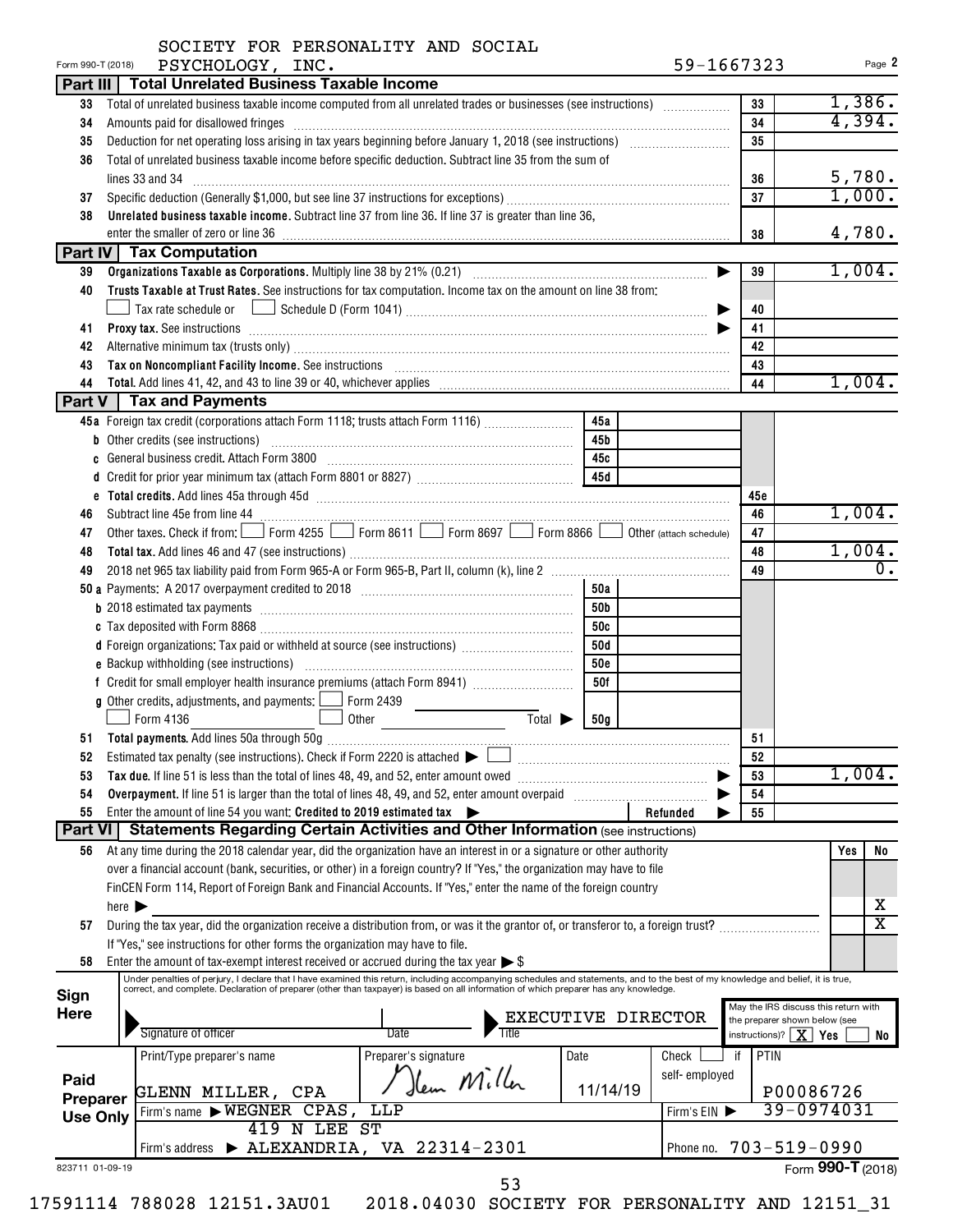Form 990-T (2018)  $\rm PSYCHOLOGY$  ,  $\rm INC$  . The set of the set of the set of the set of the set of the set of the set of the set of the set of the set of the set of the set of the set of the set of the set of the set of the se SOCIETY FOR PERSONALITY AND SOCIAL

| Form 990-T (2018) PSYCHOLOGY, INC.                                                                                                                                                                        |                         |                                    |                                                                                                                                                                                                                                                         |                                                         | 59-1667323                                              |                                                                                |                                           | Page 3           |
|-----------------------------------------------------------------------------------------------------------------------------------------------------------------------------------------------------------|-------------------------|------------------------------------|---------------------------------------------------------------------------------------------------------------------------------------------------------------------------------------------------------------------------------------------------------|---------------------------------------------------------|---------------------------------------------------------|--------------------------------------------------------------------------------|-------------------------------------------|------------------|
| Schedule A - Cost of Goods Sold. Enter method of inventory valuation $\triangleright$ N/A                                                                                                                 |                         |                                    |                                                                                                                                                                                                                                                         |                                                         |                                                         |                                                                                |                                           |                  |
| Inventory at beginning of year<br>1.                                                                                                                                                                      | 1                       |                                    |                                                                                                                                                                                                                                                         |                                                         |                                                         | 6                                                                              |                                           |                  |
| 2                                                                                                                                                                                                         | $\overline{2}$          |                                    | 7 Cost of goods sold. Subtract line 6                                                                                                                                                                                                                   |                                                         |                                                         |                                                                                |                                           |                  |
| 3                                                                                                                                                                                                         | $\overline{\mathbf{3}}$ |                                    | from line 5. Enter here and in Part I.                                                                                                                                                                                                                  |                                                         |                                                         |                                                                                |                                           |                  |
| <b>4a</b> Additional section 263A costs                                                                                                                                                                   |                         |                                    |                                                                                                                                                                                                                                                         |                                                         |                                                         | $\overline{7}$                                                                 |                                           |                  |
| (attach schedule)                                                                                                                                                                                         | 4a                      |                                    | Do the rules of section 263A (with respect to<br>8                                                                                                                                                                                                      |                                                         |                                                         |                                                                                | Yes                                       | No               |
| <b>b</b> Other costs (attach schedule)                                                                                                                                                                    | 4b                      |                                    | property produced or acquired for resale) apply to                                                                                                                                                                                                      |                                                         |                                                         |                                                                                |                                           |                  |
| <b>Total.</b> Add lines 1 through 4b<br>5                                                                                                                                                                 | 5                       |                                    |                                                                                                                                                                                                                                                         |                                                         |                                                         |                                                                                |                                           |                  |
| Schedule C - Rent Income (From Real Property and Personal Property Leased With Real Property)<br>(see instructions)                                                                                       |                         |                                    |                                                                                                                                                                                                                                                         |                                                         |                                                         |                                                                                |                                           |                  |
| 1. Description of property                                                                                                                                                                                |                         |                                    |                                                                                                                                                                                                                                                         |                                                         |                                                         |                                                                                |                                           |                  |
| (1)                                                                                                                                                                                                       |                         |                                    |                                                                                                                                                                                                                                                         |                                                         |                                                         |                                                                                |                                           |                  |
| (2)                                                                                                                                                                                                       |                         |                                    |                                                                                                                                                                                                                                                         |                                                         |                                                         |                                                                                |                                           |                  |
| (3)                                                                                                                                                                                                       |                         |                                    |                                                                                                                                                                                                                                                         |                                                         |                                                         |                                                                                |                                           |                  |
| (4)                                                                                                                                                                                                       |                         |                                    |                                                                                                                                                                                                                                                         |                                                         |                                                         |                                                                                |                                           |                  |
|                                                                                                                                                                                                           | 2.                      | Rent received or accrued           |                                                                                                                                                                                                                                                         |                                                         |                                                         |                                                                                |                                           |                  |
| (a) From personal property (if the percentage of<br>rent for personal property is more than<br>10% but not more than 50%)                                                                                 |                         |                                    | 3(a) Deductions directly connected with the income in<br>(b) From real and personal property (if the percentage<br>columns 2(a) and 2(b) (attach schedule)<br>of rent for personal property exceeds 50% or if<br>the rent is based on profit or income) |                                                         |                                                         |                                                                                |                                           |                  |
| (1)                                                                                                                                                                                                       |                         |                                    |                                                                                                                                                                                                                                                         |                                                         |                                                         |                                                                                |                                           |                  |
| (2)                                                                                                                                                                                                       |                         |                                    |                                                                                                                                                                                                                                                         |                                                         |                                                         |                                                                                |                                           |                  |
| (3)                                                                                                                                                                                                       |                         |                                    |                                                                                                                                                                                                                                                         |                                                         |                                                         |                                                                                |                                           |                  |
| (4)                                                                                                                                                                                                       |                         |                                    |                                                                                                                                                                                                                                                         |                                                         |                                                         |                                                                                |                                           |                  |
| Total                                                                                                                                                                                                     | $0$ .                   | Total                              |                                                                                                                                                                                                                                                         | 0.                                                      |                                                         |                                                                                |                                           |                  |
| (c) Total income. Add totals of columns 2(a) and 2(b). Enter                                                                                                                                              |                         |                                    |                                                                                                                                                                                                                                                         |                                                         | (b) Total deductions.                                   |                                                                                |                                           |                  |
| here and on page 1, Part I, line 6, column (A)                                                                                                                                                            |                         |                                    |                                                                                                                                                                                                                                                         | 0.                                                      | Enter here and on page 1,<br>Part I, line 6, column (B) |                                                                                |                                           | 0.               |
| <b>Schedule E - Unrelated Debt-Financed Income (see instructions)</b>                                                                                                                                     |                         |                                    |                                                                                                                                                                                                                                                         |                                                         |                                                         |                                                                                |                                           |                  |
|                                                                                                                                                                                                           |                         |                                    |                                                                                                                                                                                                                                                         |                                                         | 3. Deductions directly connected with or allocable      |                                                                                |                                           |                  |
|                                                                                                                                                                                                           |                         |                                    | 2. Gross income from<br>or allocable to debt-                                                                                                                                                                                                           |                                                         | to debt-financed property                               |                                                                                |                                           |                  |
| 1. Description of debt-financed property                                                                                                                                                                  |                         |                                    | financed property                                                                                                                                                                                                                                       |                                                         | (a) Straight line depreciation<br>(attach schedule)     |                                                                                | (b) Other deductions<br>(attach schedule) |                  |
| (1)                                                                                                                                                                                                       |                         |                                    |                                                                                                                                                                                                                                                         |                                                         |                                                         |                                                                                |                                           |                  |
| (2)                                                                                                                                                                                                       |                         |                                    |                                                                                                                                                                                                                                                         |                                                         |                                                         |                                                                                |                                           |                  |
| (3)                                                                                                                                                                                                       |                         |                                    |                                                                                                                                                                                                                                                         |                                                         |                                                         |                                                                                |                                           |                  |
| (4)                                                                                                                                                                                                       |                         |                                    |                                                                                                                                                                                                                                                         |                                                         |                                                         |                                                                                |                                           |                  |
| 4. Amount of average acquisition<br>5. Average adjusted basis<br>debt on or allocable to debt-financed<br>of or allocable to<br>property (attach schedule)<br>debt-financed property<br>(attach schedule) |                         | 6. Column 4 divided<br>by column 5 |                                                                                                                                                                                                                                                         | 7. Gross income<br>reportable (column<br>$2x$ column 6) |                                                         | 8. Allocable deductions<br>(column 6 x total of columns<br>$3(a)$ and $3(b)$ ) |                                           |                  |
| (1)                                                                                                                                                                                                       |                         |                                    | $\frac{0}{0}$                                                                                                                                                                                                                                           |                                                         |                                                         |                                                                                |                                           |                  |
| (2)                                                                                                                                                                                                       |                         |                                    | $\frac{0}{0}$                                                                                                                                                                                                                                           |                                                         |                                                         |                                                                                |                                           |                  |
| (3)                                                                                                                                                                                                       |                         |                                    | $\frac{0}{0}$                                                                                                                                                                                                                                           |                                                         |                                                         |                                                                                |                                           |                  |
| (4)                                                                                                                                                                                                       |                         |                                    | $\frac{0}{0}$                                                                                                                                                                                                                                           |                                                         |                                                         |                                                                                |                                           |                  |
|                                                                                                                                                                                                           |                         |                                    |                                                                                                                                                                                                                                                         |                                                         | Enter here and on page 1,                               |                                                                                | Enter here and on page 1,                 |                  |
|                                                                                                                                                                                                           |                         |                                    |                                                                                                                                                                                                                                                         |                                                         | Part I, line 7, column (A).                             |                                                                                | Part I, line 7, column (B).               |                  |
| Totals                                                                                                                                                                                                    |                         |                                    |                                                                                                                                                                                                                                                         |                                                         | 0.                                                      |                                                                                |                                           | υ.               |
|                                                                                                                                                                                                           |                         |                                    |                                                                                                                                                                                                                                                         |                                                         |                                                         |                                                                                |                                           | $\overline{0}$ . |

**990-T**  Form (2018)

823721 01-09-19

54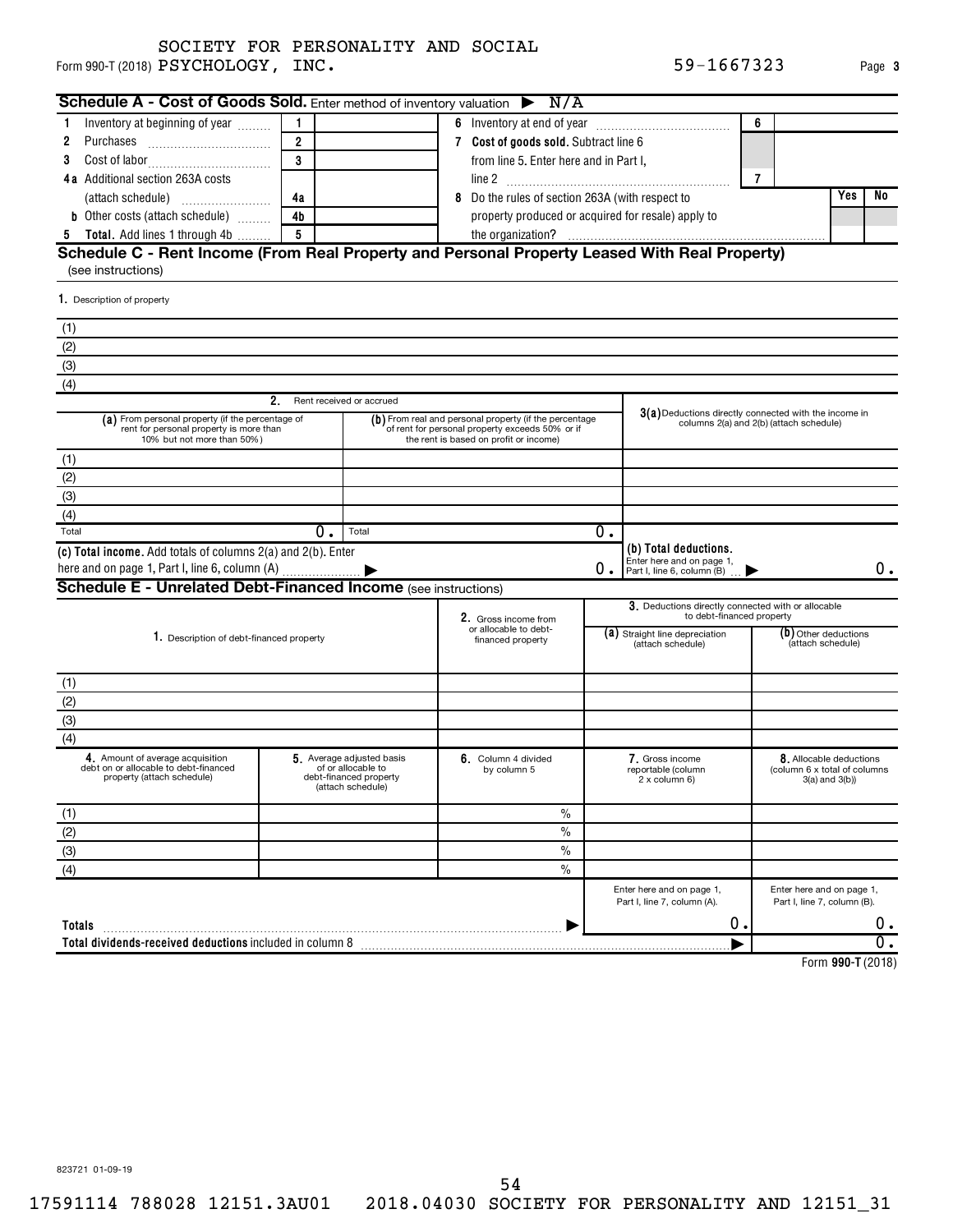| Schedule F - Interest, Annuities, Royalties, and Rents From Controlled Organizations (see instructions)<br>1. Name of controlled organization<br>(1)<br>(2) | identification                                                     | 2. Employer                                                                             |  |                                                                                                                                       |    |                                                                              |                                                                                           |                                            |  |                                                                                              |
|-------------------------------------------------------------------------------------------------------------------------------------------------------------|--------------------------------------------------------------------|-----------------------------------------------------------------------------------------|--|---------------------------------------------------------------------------------------------------------------------------------------|----|------------------------------------------------------------------------------|-------------------------------------------------------------------------------------------|--------------------------------------------|--|----------------------------------------------------------------------------------------------|
|                                                                                                                                                             |                                                                    |                                                                                         |  |                                                                                                                                       |    |                                                                              |                                                                                           |                                            |  |                                                                                              |
|                                                                                                                                                             |                                                                    |                                                                                         |  | <b>Exempt Controlled Organizations</b>                                                                                                |    |                                                                              |                                                                                           |                                            |  |                                                                                              |
|                                                                                                                                                             |                                                                    | number                                                                                  |  | 3. Net unrelated income<br>(loss) (see instructions)                                                                                  |    | 4. Total of specified<br>payments made                                       | 5. Part of column 4 that is<br>included in the controlling<br>organization's gross income |                                            |  | 6. Deductions directly<br>connected with income<br>in column 5                               |
|                                                                                                                                                             |                                                                    |                                                                                         |  |                                                                                                                                       |    |                                                                              |                                                                                           |                                            |  |                                                                                              |
|                                                                                                                                                             |                                                                    |                                                                                         |  |                                                                                                                                       |    |                                                                              |                                                                                           |                                            |  |                                                                                              |
| (3)                                                                                                                                                         |                                                                    |                                                                                         |  |                                                                                                                                       |    |                                                                              |                                                                                           |                                            |  |                                                                                              |
| (4)                                                                                                                                                         |                                                                    |                                                                                         |  |                                                                                                                                       |    |                                                                              |                                                                                           |                                            |  |                                                                                              |
| Nonexempt Controlled Organizations                                                                                                                          |                                                                    |                                                                                         |  |                                                                                                                                       |    |                                                                              |                                                                                           |                                            |  |                                                                                              |
| 7. Taxable Income                                                                                                                                           | 8. Net unrelated income (loss)<br>(see instructions)               |                                                                                         |  | 9. Total of specified payments<br>made                                                                                                |    | 10. Part of column 9 that is included<br>in the controlling organization's   | gross income                                                                              |                                            |  | 11. Deductions directly connected<br>with income in column 10                                |
| (1)                                                                                                                                                         |                                                                    |                                                                                         |  |                                                                                                                                       |    |                                                                              |                                                                                           |                                            |  |                                                                                              |
| (2)                                                                                                                                                         |                                                                    |                                                                                         |  |                                                                                                                                       |    |                                                                              |                                                                                           |                                            |  |                                                                                              |
| (3)                                                                                                                                                         |                                                                    |                                                                                         |  |                                                                                                                                       |    |                                                                              |                                                                                           |                                            |  |                                                                                              |
| (4)                                                                                                                                                         |                                                                    |                                                                                         |  |                                                                                                                                       |    |                                                                              |                                                                                           |                                            |  |                                                                                              |
|                                                                                                                                                             |                                                                    |                                                                                         |  |                                                                                                                                       |    | Enter here and on page 1, Part I,                                            | line 8, column (A).                                                                       | 0.                                         |  | Enter here and on page 1, Part I,<br>line 8, column (B).<br>0.                               |
| Schedule G - Investment Income of a Section 501(c)(7), (9), or (17) Organization                                                                            |                                                                    |                                                                                         |  |                                                                                                                                       |    |                                                                              |                                                                                           |                                            |  |                                                                                              |
|                                                                                                                                                             | (see instructions)                                                 |                                                                                         |  |                                                                                                                                       |    | 3. Deductions                                                                |                                                                                           |                                            |  | 5. Total deductions                                                                          |
|                                                                                                                                                             | 1. Description of income                                           |                                                                                         |  | 2. Amount of income                                                                                                                   |    | directly connected<br>(attach schedule)                                      |                                                                                           | 4. Set-asides<br>(attach schedule)         |  | and set-asides<br>(col. 3 plus col. 4)                                                       |
| (1)                                                                                                                                                         |                                                                    |                                                                                         |  |                                                                                                                                       |    |                                                                              |                                                                                           |                                            |  |                                                                                              |
| (2)                                                                                                                                                         |                                                                    |                                                                                         |  |                                                                                                                                       |    |                                                                              |                                                                                           |                                            |  |                                                                                              |
| (3)                                                                                                                                                         |                                                                    |                                                                                         |  |                                                                                                                                       |    |                                                                              |                                                                                           |                                            |  |                                                                                              |
| (4)                                                                                                                                                         |                                                                    |                                                                                         |  |                                                                                                                                       |    |                                                                              |                                                                                           |                                            |  |                                                                                              |
|                                                                                                                                                             |                                                                    |                                                                                         |  | Enter here and on page 1,<br>Part I, line 9, column (A).                                                                              |    |                                                                              |                                                                                           |                                            |  | Enter here and on page 1,<br>Part I, line 9, column (B).                                     |
|                                                                                                                                                             |                                                                    |                                                                                         |  |                                                                                                                                       | Ο. |                                                                              |                                                                                           |                                            |  | υ.                                                                                           |
| Schedule I - Exploited Exempt Activity Income, Other Than Advertising Income<br>(see instructions)                                                          |                                                                    |                                                                                         |  |                                                                                                                                       |    |                                                                              |                                                                                           |                                            |  |                                                                                              |
| 1. Description of<br>exploited activity                                                                                                                     | 2. Gross<br>unrelated business<br>income from<br>trade or business | 3. Expenses<br>directly connected<br>with production<br>of unrelated<br>business income |  | 4. Net income (loss)<br>from unrelated trade or<br>business (column 2<br>minus column 3). If a<br>gain, compute cols. 5<br>through 7. |    | 5. Gross income<br>from activity that<br>is not unrelated<br>business income |                                                                                           | 6. Expenses<br>attributable to<br>column 5 |  | 7. Excess exempt<br>expenses (column<br>6 minus column 5.<br>but not more than<br>column 4). |

| 1. Name of periodical               | 2. Gross<br>advertising<br>income | $3.$ Direct<br>advertising costs | 4. Advertising gain<br>or (loss) (col. 2 minus<br>col. 3). If a gain, compute<br>cols. 5 through 7. | 5. Circulation<br>income | $6.$ Readership<br>costs | 7. Excess readership<br>costs (column 6 minus<br>column 5, but not more<br>than column 4). |
|-------------------------------------|-----------------------------------|----------------------------------|-----------------------------------------------------------------------------------------------------|--------------------------|--------------------------|--------------------------------------------------------------------------------------------|
| (1)                                 |                                   |                                  |                                                                                                     |                          |                          |                                                                                            |
| (2)                                 |                                   |                                  |                                                                                                     |                          |                          |                                                                                            |
| (3)                                 |                                   |                                  |                                                                                                     |                          |                          |                                                                                            |
| (4)                                 |                                   |                                  |                                                                                                     |                          |                          |                                                                                            |
| Totals (carry to Part II, line (5)) | О.                                | 0.                               |                                                                                                     |                          |                          | 0.                                                                                         |
|                                     |                                   |                                  |                                                                                                     |                          |                          | Form 990-T (2018)                                                                          |

Enter here and on page 1, Part I, line 10, col. (A).

**Part I Income From Periodicals Reported on a Consolidated Basis**

**Schedule J - Advertising Income** (see instructions)

 $\blacktriangleright$ 

Enter here and on page 1, Part I, line 10, col. (B).

823731 01-09-19

**Totals**

 $\overline{2)}$ (3) (4)

 $\begin{array}{ccccccc} 0. & \hspace{1.5cm} & 0. & \hspace{1.5cm} & \hspace{1.5cm} & \hspace{1.5cm} & \hspace{1.5cm} & \hspace{1.5cm} & \hspace{1.5cm} & \hspace{1.5cm} & \hspace{1.5cm} & \hspace{1.5cm} & \hspace{1.5cm} & \hspace{1.5cm} \end{array}$ 

Enter here and on page 1, Part II, line 26.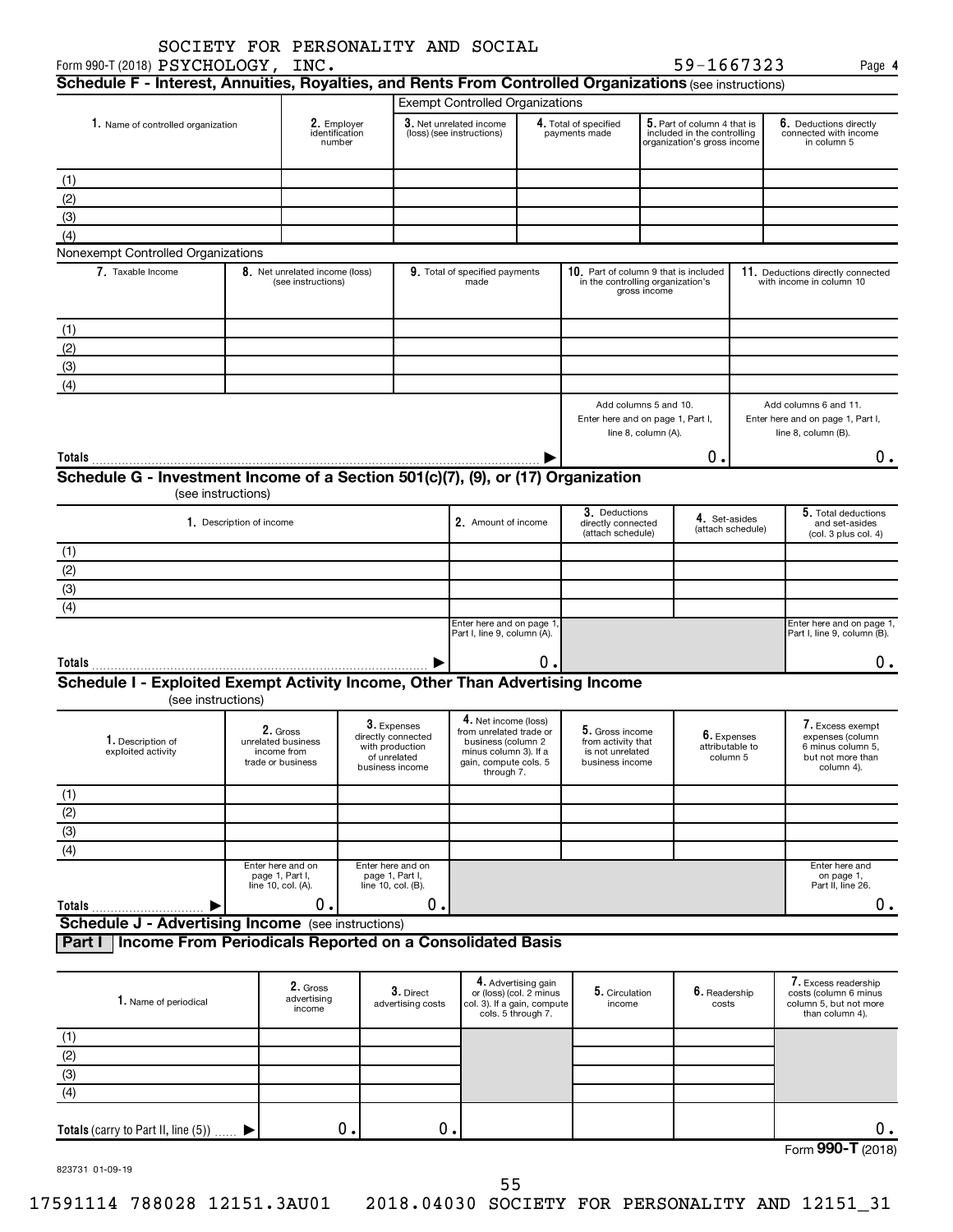Form 990-T (2018)  $\rm PSYCHOLOGY$  ,  $\rm INC$  . The set of the set of the set of the set of the set of the set of the set of the set of the set of the set of the set of the set of the set of the set of the set of the set of the se

Part II | Income From Periodicals Reported on a Separate Basis (For each periodical listed in Part II, fill in columns 2 through 7 on a line-by-line basis.)

| 2. Gross<br>advertising<br>1. Name of periodical<br>income                               |                                                            | 3. Direct<br>advertising costs                             |   | 4. Advertising gain<br>or (loss) (col. 2 minus<br>col. 3). If a gain, compute<br>cols. 5 through 7. |  | 5. Circulation<br>income |                                                       | 6. Readership<br>costs | 7. Excess readership<br>costs (column 6 minus<br>column 5, but not more<br>than column 4). |    |
|------------------------------------------------------------------------------------------|------------------------------------------------------------|------------------------------------------------------------|---|-----------------------------------------------------------------------------------------------------|--|--------------------------|-------------------------------------------------------|------------------------|--------------------------------------------------------------------------------------------|----|
| (1)                                                                                      |                                                            |                                                            |   |                                                                                                     |  |                          |                                                       |                        |                                                                                            |    |
| (2)                                                                                      |                                                            |                                                            |   |                                                                                                     |  |                          |                                                       |                        |                                                                                            |    |
| $\overline{3}$                                                                           |                                                            |                                                            |   |                                                                                                     |  |                          |                                                       |                        |                                                                                            |    |
| (4)                                                                                      |                                                            |                                                            |   |                                                                                                     |  |                          |                                                       |                        |                                                                                            |    |
| <b>Totals from Part I</b>                                                                | 0                                                          |                                                            | 0 |                                                                                                     |  |                          |                                                       |                        |                                                                                            | 0. |
|                                                                                          | Enter here and on<br>page 1, Part I,<br>line 11, col. (A). | Enter here and on<br>page 1, Part I,<br>line 11, col. (B). |   |                                                                                                     |  |                          |                                                       |                        | Enter here and<br>on page 1,<br>Part II, line 27.                                          |    |
| Totals, Part II (lines 1-5)  ▶                                                           | 0                                                          |                                                            | 0 |                                                                                                     |  |                          |                                                       |                        |                                                                                            | 0. |
| <b>Schedule K - Compensation of Officers, Directors, and Trustees</b> (see instructions) |                                                            |                                                            |   |                                                                                                     |  |                          |                                                       |                        |                                                                                            |    |
| 3. Percent of<br>time devoted to<br>2. Title<br>1. Name<br>business                      |                                                            |                                                            |   |                                                                                                     |  |                          | 4. Compensation attributable<br>to unrelated business |                        |                                                                                            |    |
| (1)                                                                                      |                                                            |                                                            |   |                                                                                                     |  |                          | $\frac{9}{6}$                                         |                        |                                                                                            |    |
| (2)                                                                                      |                                                            |                                                            |   |                                                                                                     |  |                          | $\%$                                                  |                        |                                                                                            |    |
| (3)                                                                                      |                                                            |                                                            |   |                                                                                                     |  |                          | $\frac{0}{0}$                                         |                        |                                                                                            |    |
| (4)                                                                                      |                                                            |                                                            |   |                                                                                                     |  |                          | $\frac{0}{0}$                                         |                        |                                                                                            |    |
| Total. Enter here and on page 1, Part II, line 14                                        |                                                            |                                                            |   |                                                                                                     |  |                          |                                                       |                        |                                                                                            | 0. |

**990-T**  Form (2018)

823732 01-09-19

**5**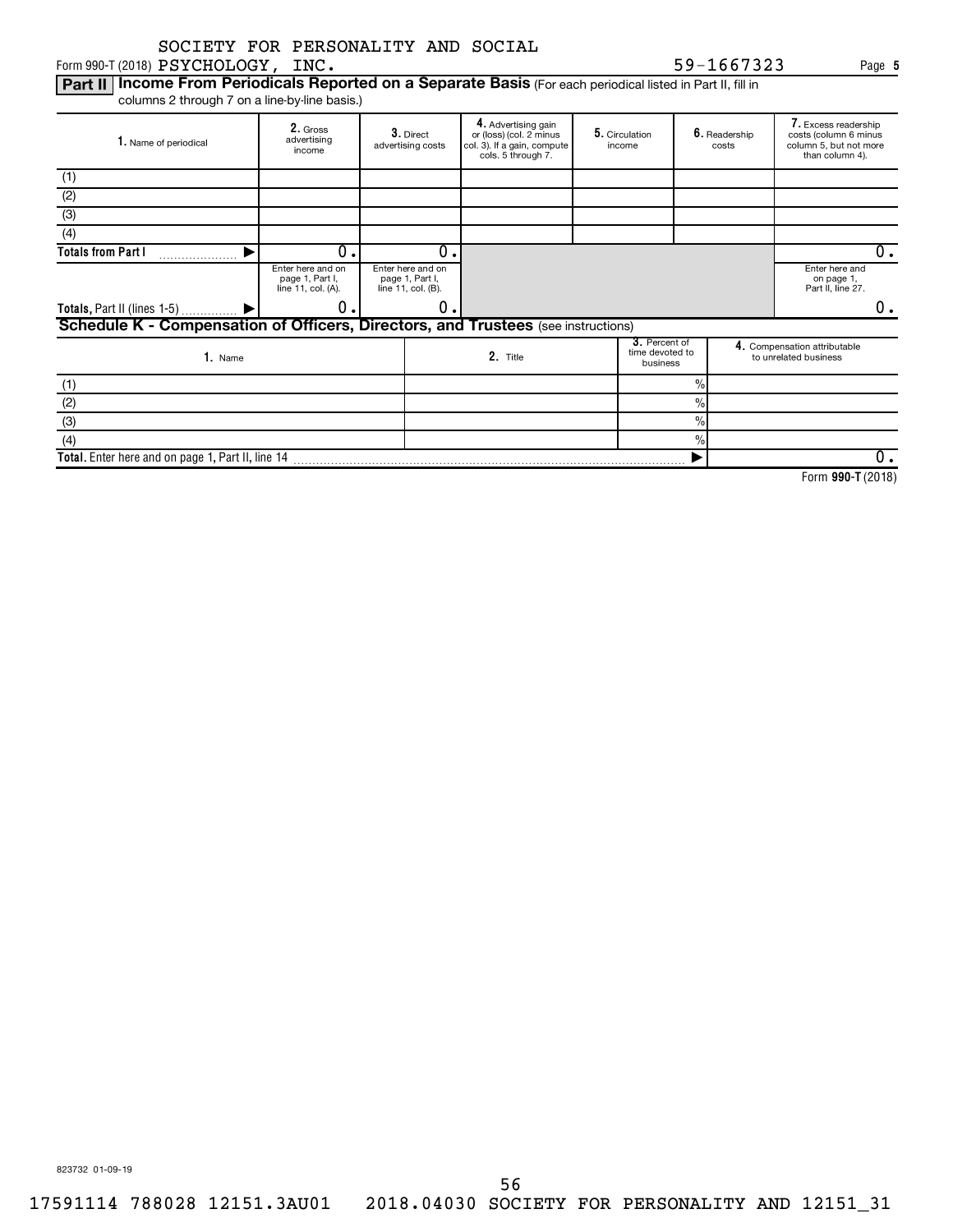# }}}}}}}}}}}}}}}}}}}}}}}}}}}}}}}}}}}}}}}} }}}}}}}}}}

| FORM $990-T$                         | OTHER INCOME | <b>STATEMENT</b> |
|--------------------------------------|--------------|------------------|
| DESCRIPTION                          |              | <b>AMOUNT</b>    |
| MAILING LIST RENTAL                  |              | 1,386.           |
| TOTAL TO FORM 990-T, PAGE 1, LINE 12 |              | 1,386.           |